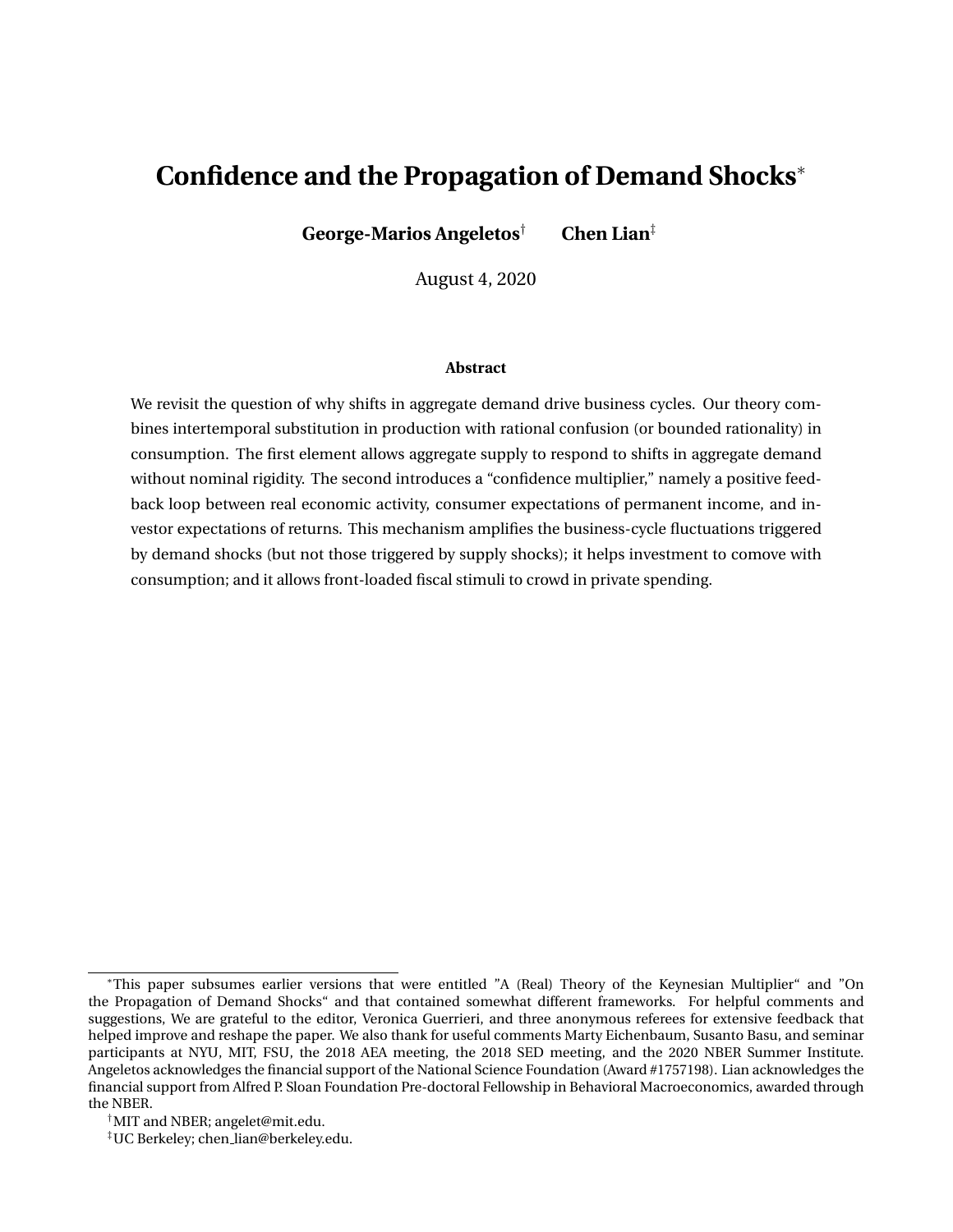# **1 Introduction**

Fluctuations in consumer spending, such as those triggered by financial shocks, appear to cause business cycles in the data [\(Mian and Sufi,](#page-59-0) [2014\)](#page-59-0). Yet, the theoretical mechanism through which such a drop in aggregate demand can precipitate a recession is debatable.

To fix ideas, take the textbook New Keynesian model and consider a negative discount rate shock a standard proxy for shocks in consumer credit and other shifts in consumer spending. Insofar as monetary policy stabilizes inflation, which is the same as replicating flexible-price outcomes, the drop in aggregate demand does *not* generate a recession. It only triggers a perfectly-offsetting movement in the natural rate of interest. How does the model then make room for demand-driven business-cycles? By equating aggregate demand shocks to monetary contractions (relative to flexible-price outcomes) and to movements along a Phillips curve (requiring a positive relationship between real economic activity and inflation).

This seems unsatisfactory, not only for intellectual reasons but also on empirical grounds. Phillips curves are elusive in the data [\(Mavroeidis, Plagborg-Møller, and Stock,](#page-59-1) [2014;](#page-59-1) [McLeay and Tenreyro,](#page-59-2) [2020\)](#page-59-2). And the principal component of the business cycle fits better the template of a non-inflationary, non-monetary demand shock [\(Angeletos, Collard, and Dellas,](#page-56-0) [2020\)](#page-56-0). In our view, this calls for a theory that is Keynesian in the sense of letting aggregate demand shocks be the main business-cycle driver but neoclassical in the sense of not relying on nominal rigidity.

The theory articulated in this paper combines two key elements. The first element, intertemporal substitution in production via variable utilization, opens the door to demand-driven fluctuations in the natural rate of output. The second element, rational confusion or bounded rationality in the demand side of the economy, introduces a "confidence multiplier." This is a feedback loop between outcomes and expectations that amplifies demand shocks (but not necessarily supply shocks), helps investment comove with consumption, and lets government spending crowd in private spending.

**A non-vertical AS curve.** In the textbook New Keynesian model, there is no room for demand-driven business cycles because Aggregate Supply (AS) is vertical in the sense that the aggregate production of today's goods is irresponsive to their relative price, i.e., the real interest rate.<sup>[1](#page-1-0)</sup> Our contribution starts with the elementary observation that the AS curve becomes non-vertical once we allow for intertemporal substitution in production via variable capacity utilization.<sup>[2](#page-1-1)</sup>

This supply-side margin, which does *not* require any departure from full information, seems empirically relevant on its own right: utilization is strongly pro-cyclical in the data. But a literal interpretation of this element of our theory is not strictly needed: as long as there is *some* neoclassical margin

<span id="page-1-0"></span><sup>&</sup>lt;sup>1</sup>Note that here we have in mind an AS curve in the space of real output today vs its *relative* price. This differs from the Keynesian tradition that casts the AS curve a Phillips curve, namely as a positive relation between real output and the *nominal* price level, or the nominal inflation rate.

<span id="page-1-1"></span><sup>2</sup>More specifically, our baseline model introduces variable utilization of *land*. This mimics capital utilization (e.g., [Greenwood, Hercowitz, and Huffman,](#page-58-0) [1988\)](#page-58-0) but abstracts, tentatively, from investment. An extension adds investment and clarifies that the relevant margin remains active as long as there are adjustment costs to capital.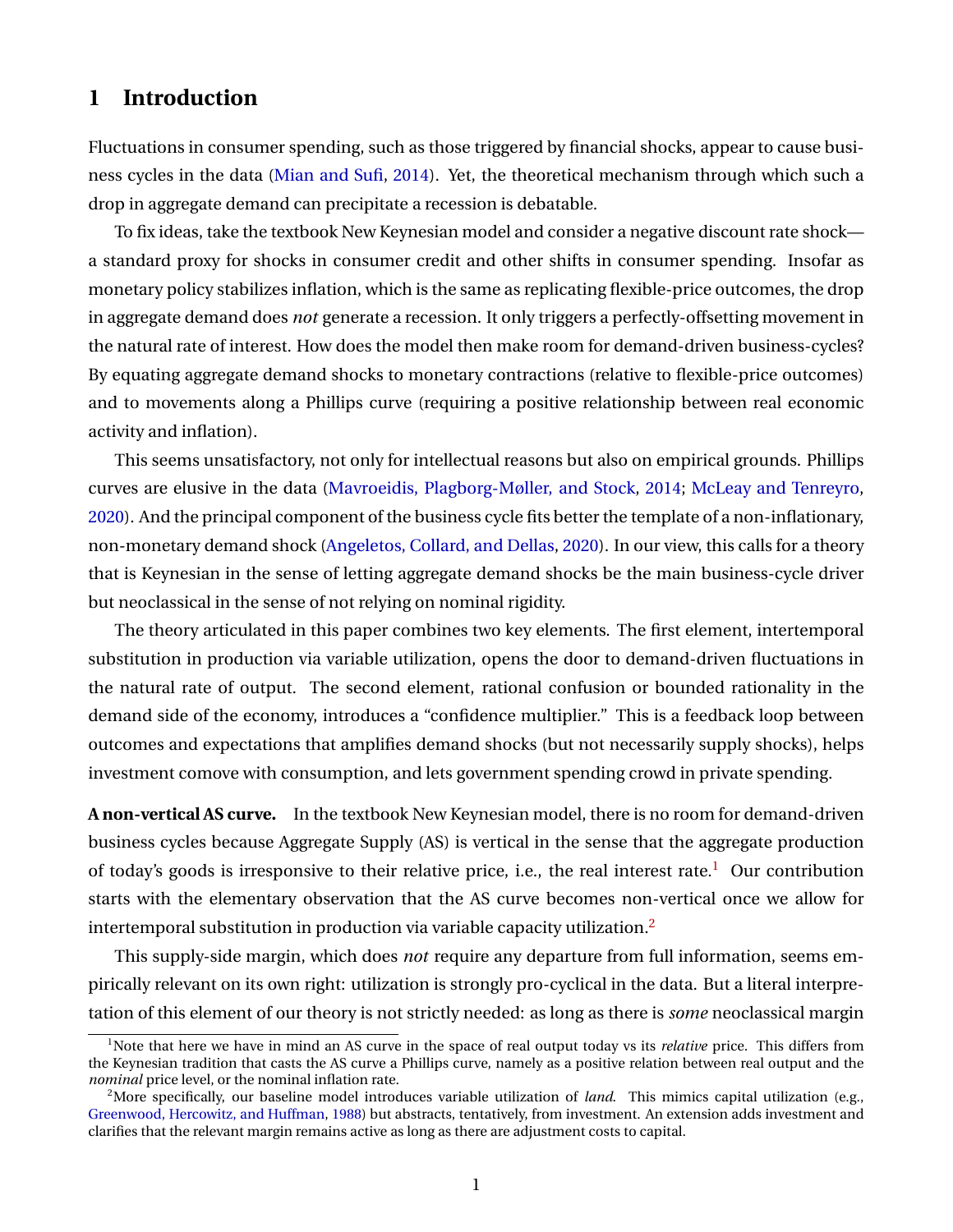of intertemporal substitution in production, the second part of our contribution, which regards the Aggregate Demand (AD) side of the economy, goes through.

**AD and the confidence multiplier.** With fully informed and fully rational consumers, the AD side of our model is standard: it boils down to the Euler condition of a representative consumer. We depart from this benchmark by letting consumers confuse aggregate and idiosyncratic income fluctuations when deciding how much to spend. In our main analysis, such confusion is rational, resulting from lack of information about, or inattention to, aggregate economic conditions.<sup>[3](#page-2-0)</sup> But it could also be the product of bounded rationality. Our key insight is that this friction introduces a Keynesian feedback loop in our neoclassical economy.

Following a negative AD shock, firms cut down on utilization and, along with it, labor demand and production. Consumers experience a drop in their current employment and income but can't tell whether this was because of a negative AD shock or an adverse idiosyncratic shock. For the reason explained next, this causes them to perceive a reduction in their permanent income even though no such reduction actually takes place.

In our environment, AD shocks have *zero* effect on aggregate permanent income, regardless of how large or persistent they are; they only shift the intertemporal decomposition of aggregate permanent income, not its total value. This property may seem counterintuitive under Keynesian thinking. But in a neoclassical economy such as ours, it follows naturally from a dynamic translation of Hulten's theorem. $<sup>4</sup>$  $<sup>4</sup>$  $<sup>4</sup>$  And it has the following key implication for our purposes: as long as consumers confuse</sup> aggregate income fluctuations for idiosyncratic ones, a negative AD shock causes them to turn pessimistic about their permanent income, even though permanent income is actually fixed.

Consumers thus lose confidence, in the sense that they become *excessively* pessimistic relative to the full-information benchmark. As they do so, they also spend less, amplifying the original drop in aggregate demand. This feeds into a further cut in employment and output, a further drop in confidence, and so on. This is the crux of our "confidence multiplier."

**Discounting the GE adjustment in the real interest rate.** Our confidence multiplier is active even if the AD shock lasts only one period. When it is persistent, an additional mechanism emerges: consumers discount the future GE adjustment in real interest rates, because they perceive the concurrent adjustment as "noise" and/or they under-estimate how much *others* are reducing their spending.

This mechanism is akin to the form of GE attenuation articulated in [Angeletos and Lian](#page-56-1) [\(2018\)](#page-56-1) with the help of incomplete information, and the close relatives obtained in [Farhi and Werning](#page-58-1) [\(2019\)](#page-58-1) and [Gabaix](#page-58-2) [\(2020\)](#page-58-2) with the help of bounded rationality. But whereas in the New Keynesian context of those

<span id="page-2-0"></span><sup>&</sup>lt;sup>3</sup>This follows the traditions of [Lucas](#page-59-3) [\(1973\)](#page-59-3) and [Sims](#page-60-0) [\(2003\)](#page-60-0). See also [Mackowiak and Wiederholt](#page-59-4) [\(2009\)](#page-59-4) for why agents may optimally choose to be little informed about aggregate shocks, and [Carroll et al.](#page-57-0) [\(2020\)](#page-57-0) for a related application in consumption that supports the kind of confusion assumed here.

<span id="page-2-1"></span><sup>4</sup>Another way to understand this property is this: In the textbook New Keynesian model, AD shocks influence permanent income by triggering procyclical gaps from the natural rate of output. But as long as monetary policy replicates flexible-price outcomes, AD shocks do not affect permanent income, regardless of whether they affect the natural rate of output itself.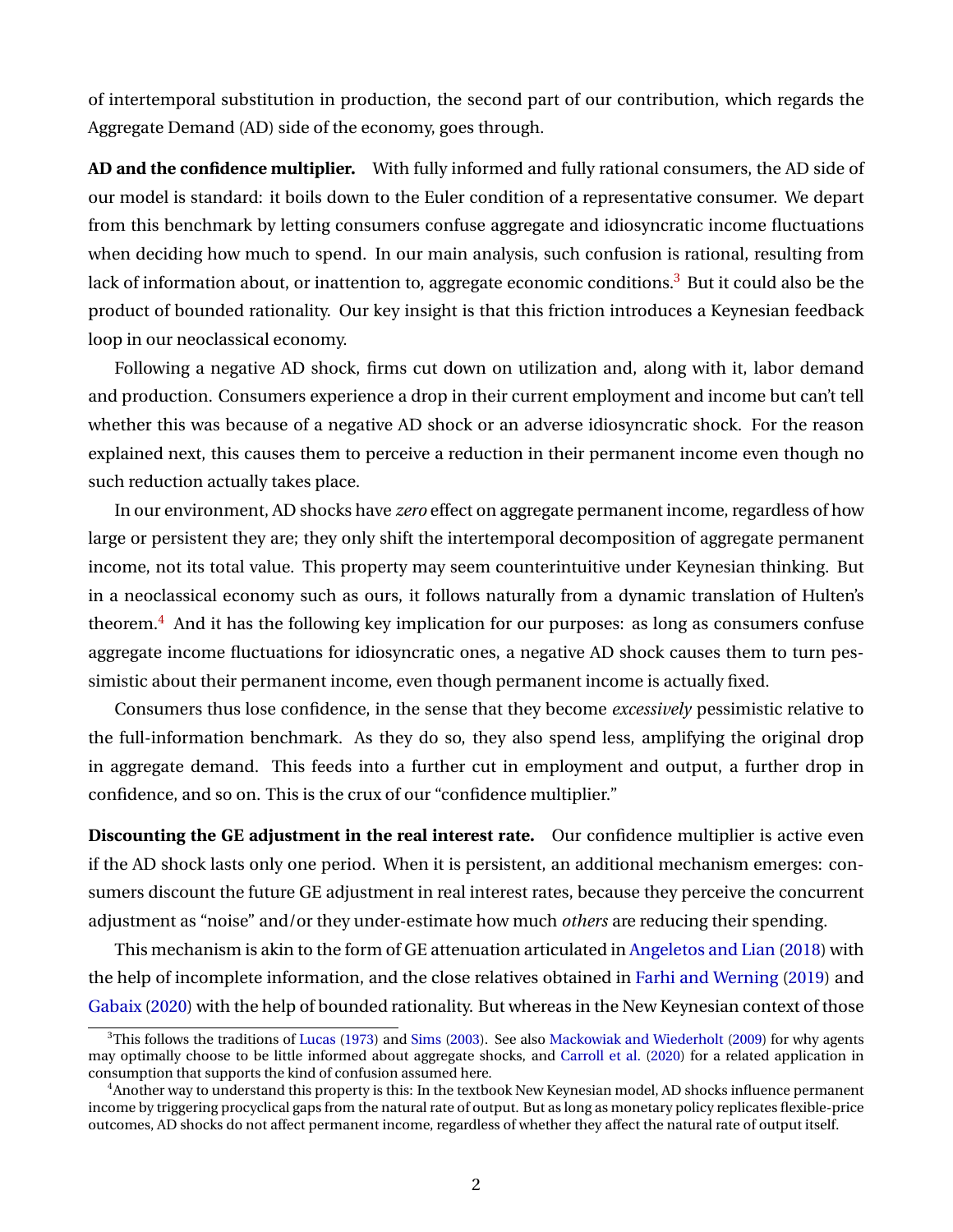papers GE attenuation translates to *under-*reaction of the output gap to news about future monetary policy, in our neoclassical context it maps to *over-*reaction of the natural rate of output to aggregate demand shocks.<sup>[5](#page-3-0)</sup> This mechanism thus complements our confidence multiplier in amplifying the business cycles triggered by such shocks.

**Behavioral reinterpretation.** The last paragraph hinted at how bounded rationality could substitute for incomplete information vis-a-vis the form of discounting discussed above. A similar point applies to our confidence multiplier: the same feedback loop may obtain in variants in which agents are fully informed but form simple extrapolative beliefs as in [Greenwood and Shleifer\(2014\)](#page-58-3) and [Gennaioli, Ma,](#page-58-4) [and Shleifer](#page-58-4) [\(2016\)](#page-58-4), or hold a sparse representation of the world as in [Molavi](#page-60-1) [\(2019\)](#page-60-1). This clarifies that the essential friction is the failure of consumers to differentiate their *behavior* between idiosyncratic and aggregate shocks as finely as assumed in standard macro models. And it allows for a behavioral re-interpretation of our confidence multiplier, which we welcome.

**Supply shocks.** Consider aggregate supply shocks, namely aggregate TFP shocks. Such shocks *do* affect permanent income, so their confusion with idiosyncratic shocks has an ambiguous effect on consumer confidence: consumers under-estimate the aggregate fluctuations in permanent income at the same time that they over-estimate the idiosyncratic ones. In an empirically plausible benchmark, these effects wash out and our confidence multiplier is switched off.

Furthermore, because the GE adjustment in the real interest rate triggered by supply shocks is the reverse of that triggered by demand shocks, the effect of the second mechanism is also the reverse: when consumers under-estimate the adjustment in future real interest rates, they respond *more* to demand shocks but *less* to supply shocks.

All in all, supply shocks are thus dampened at the same time that demand shocks are amplified. In combination with the assumption of flexible prices, or the absence of a Phillips curve, this allows our theory to match the disconnect of the business cycle from *both* inflation and TFP.[6](#page-3-1)

**Comovement.** Our baseline analysis abstracts from investment. If we add investment but let it be decided with full information and full rationality, we run on a familiar comovement "puzzle." Whenever consumers spend less, investment picks up some of the slack, simply because the cost of investment (the real interest rate) goes down in equilibrium. Consumption and investment thus move in opposite directions, which is at odds with the data.<sup>[7](#page-3-2)</sup>

<span id="page-3-0"></span> $5$ This reflects an important difference in the underlying form of strategic interaction, or the way higher-order beliefs matter. See Section [5.4](#page-20-0) for more details.

<span id="page-3-1"></span><sup>6</sup>Consistent with our theory, here we have in mind *utilization-adjusted* TFP in the data, as in [Basu, Fernald, and Kimball](#page-57-1) [\(2006\)](#page-57-1). See also [Blanchard and Quah](#page-57-2) [\(1989\)](#page-57-2), [Gali](#page-58-5) [\(1999\)](#page-58-5), [Barsky and Sims](#page-57-3) [\(2011\)](#page-57-3) and [Angeletos, Collard, and Dellas](#page-56-0) [\(2020\)](#page-56-0) for additional facets of the disconnect between technology and business cycles.

<span id="page-3-2"></span> $7$ This puzzle extends from the baseline RBC framework to state-of-the-art DSGE models despite their use of flat Phillips curves, accommodative monetary policies, and various "bells and whistles." It is present, for instance, in [Justiniano,](#page-59-5) [Primiceri, and Tambalotti](#page-59-5) [\(2010\)](#page-59-5) and [Christiano, Motto, and Rostagno](#page-57-4) [\(2014\)](#page-57-4) not only for discount-rate shocks but also for the kind of investment-specific shocks these papers focus on.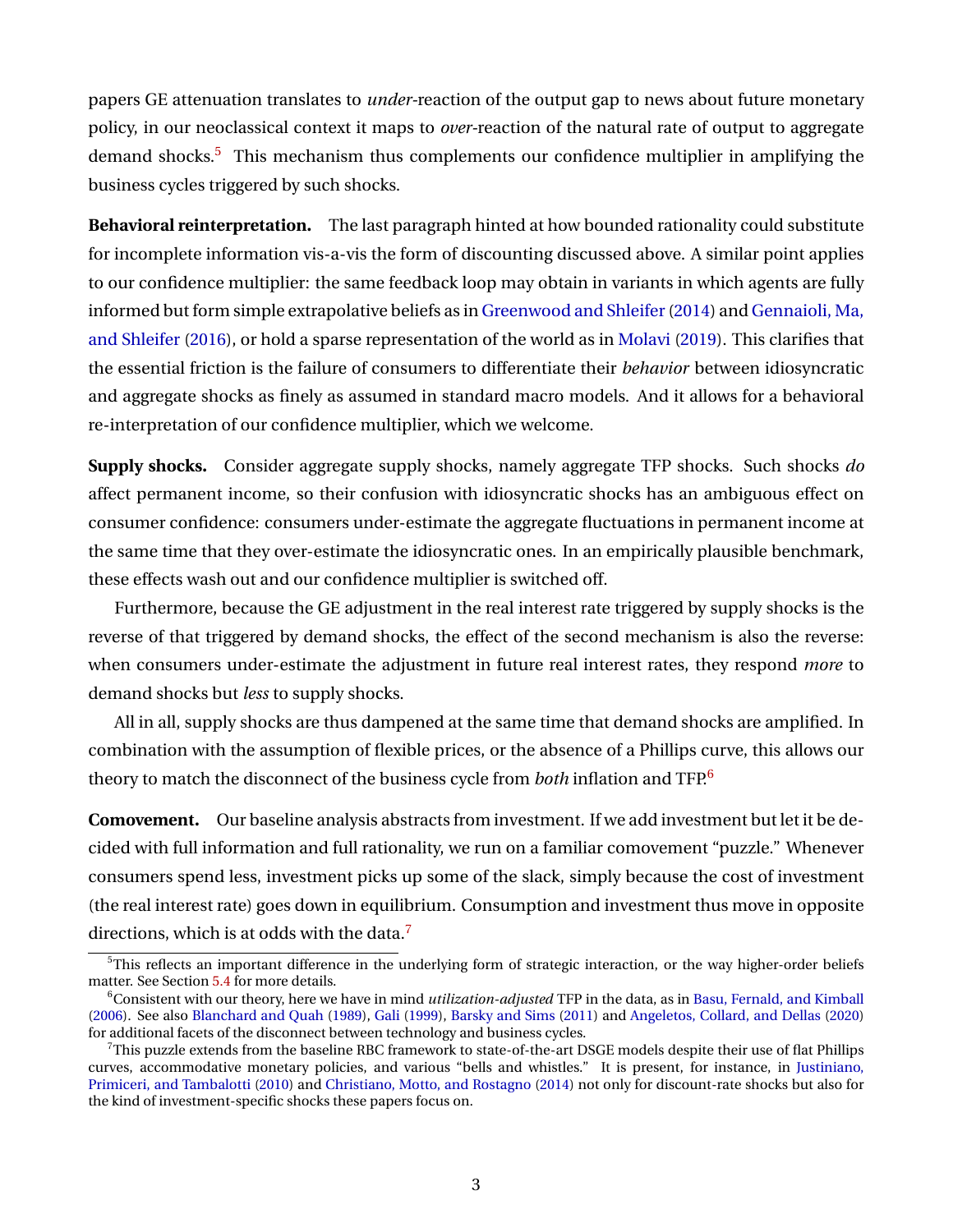A version of our confidence multiplier applied to investment decisions helps resolve this puzzle. Insofar as investors are subject to a similar confusion as consumers, a temporary drop in *either* the household or the business component of aggregate demand can trigger a drop in *both* consumer confidence (expectations of income) and investor sentiment (expectations of returns). This allows investment and consumption to comove. All in all, our theory therefore has the potential of fitting simultaneously the following key stylized facts: positive comovement between aggregate employment, output, consumption and investment, without commensurate comovement in either TFP or inflation.

**Borrowers and savers.** For essentially the same reason as that articulated above, our theory helps generate comovement across different consumers. In particular, when only a subset of the population is hit by an exogenous discount-rate shock (think of them as "borrowers" responding to a "credit crunch"), both the misperception of permanent income and the discounting of the future GE adjustment in the real interest rate contribute towards making the remaining agents (the "savers") cut down their spending, too. This illustrates how our theory is distinct from, but also complementary to, theories emphasizing credit constraints.

**Fiscal policy.** Commentators often claim that fiscal policy can "boost confidence" without clarifying what this means. $8$  Our theory provides a way to think about this idea. On the one hand, it allows fiscal stimuli to boost consumer confidence in the sense defined here. On the other hand, it qualifies that this is possible only when the stimulus is front-loaded. Such a stimulus raises the aggregate demand for today's goods, putting our confidence multiplier in motion. When this multiplier is large enough, the stimulus can *crowd in* private spending, despite the higher tax burden. By contrast, news of a backloaded stimulus fails to raise consumer confidence and necessarily crowds out private spending.

# **2 Related literature**

All in all, our theory is consistent with the Keynesian view of demand-driven business cycles but does not equate such fluctuations to output gaps, or to movements along a Phillips curve. It therefore fits the template of the "main business cycle shock" provided by [Angeletos, Collard, and Dellas](#page-56-0) [\(2020\)](#page-56-0): the principal component of the business-cycle fluctuations in unemployment, GDP, hours worked, consumption and investment in the data is largely disconnected from both technology and inflation. In the view of those authors and ours, this calls for a theory of non-inflationary, non-monetary, demanddriven fluctuations. A similar case is made in [Beaudry and Portier](#page-57-5) [\(2013\)](#page-57-5).

<span id="page-4-0"></span><sup>&</sup>lt;sup>8</sup>For instance, Robert Shiller made such a claim during the Great Recession (a similar claim is echoed in [Akerlof and](#page-56-2) [Shiller,](#page-56-2) [2010\)](#page-56-2), prompting the following response by N. Gregory Mankiw [\(http://gregmankiw.blogspot.com/2009/01/\)](http://gregmankiw.blogspot.com/2009/01/):

<sup>&</sup>quot;Yale's Bob Shiller argues that confidence is the key to getting the economy back on track. I think a lot of economists would agree with that. The question is what it would take to make people more confident. ... Until we figure it out, it is best to be suspicious of any policy whose benefits are supposed to work through the amorphous channel of 'confidence.'"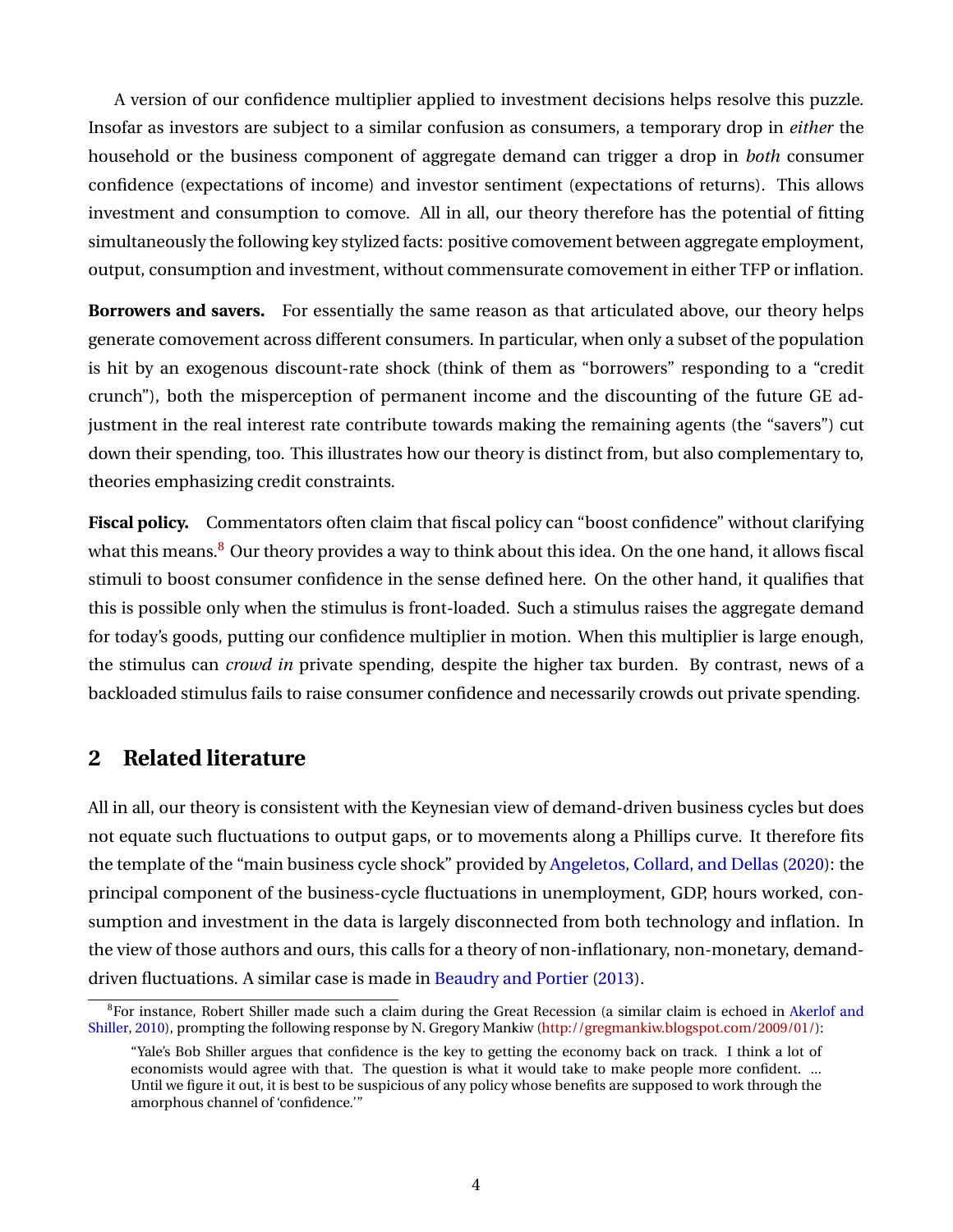By providing such a theory, we connect to a recent literature that share the above motivation but not our insights [\(Angeletos, Collard, and Dellas,](#page-56-3) [2018;](#page-56-3) [Angeletos and La'O,](#page-56-4) [2013;](#page-56-4) [Bai, Rıos-Rull, and](#page-56-5) [Storesletten,](#page-56-5) [2019;](#page-56-5) [Beaudry and Portier,](#page-57-5) [2013,](#page-57-5) [2018;](#page-57-6) [Huo and Rios-Rull,](#page-59-6) [2020\)](#page-59-6), as well as to the older literature on coordination failures [\(Benhabib and Farmer,](#page-57-7) [1994;](#page-57-7) [Cooper and John,](#page-58-6) [1988;](#page-58-6) [Diamond,](#page-58-7) [1982\)](#page-58-7). Our contribution derives from two novel elements: the margin for intertemporal substitution on the supply side; and the confidence multiplier on the demand side. And although some of these works make room for fluctuations in "confidence," they do so by equating such fluctuations to exogenous shifts across multiple equilibria or other *extrinsic* shocks to higher-order beliefs. We instead allow confidence to vary endogenously, and in response to *intrinsic* shocks.

Closely related in this respect are [Chahrour and Gaballo](#page-57-8) [\(2020\)](#page-57-8) and [Ilut and Saijo](#page-59-7) [\(2020\)](#page-59-7). These papers share with ours the broader theme of letting intrinsic shocks drive certain "wedges" in consumer or producer beliefs. In addition, [Chahrour and Gaballo](#page-57-8) [\(2020\)](#page-57-8) features a form of rational confusion that reminds ours but works over different shocks: while in our paper households confuse a *positive* aggregate demand shock for good news about idiosyncratic permanent income, in that paper households confuse a *negative* aggregate supply shock that raises house prices for such good news. [Ilut and Saijo](#page-59-7) [\(2020\)](#page-59-7), on the other hand, shares the idea of letting the aforementioned belief wedges be the source of comovement. Ultimately, though, the main difference is that both of these works focus on different phenomena and mechanisms than we do. The first focuses on how increases in housing prices driven by adverse supply shocks can be confused for good news about wealth, the second on how ambiguity and learning modify the propagation of shocks in the New Keynesian model.

Our confidence multiplier originates from an informational friction à la [Lucas](#page-59-8) [\(1972\)](#page-59-8), [Sims](#page-60-0) [\(2003\)](#page-60-0), and [Mackowiak and Wiederholt](#page-59-4) [\(2009\)](#page-59-4). Empirical evidence in support of such a friction abounds.<sup>[9](#page-5-0)</sup> Most recently, [Andrade et al.\(2020\)](#page-56-6) document that firms confuse aggregate and idiosyncratic (industryspecific) shocks. We suspect the same is true for consumers. This is in line with the case made in [Carroll](#page-57-0) [et al.](#page-57-0) [\(2020\)](#page-57-0), albeit for other purposes. And while we commit on incomplete information for our main analysis, we welcome behavioral reinterpretations, such as those spelled out in Section [6.5.](#page-31-0) From this perspective, our work then complements [Akerlof and Shiller](#page-56-2) [\(2010\)](#page-56-2), which has a behavioral take on confidence.

Our combination of informational frictions and demand shocks is reminiscent of [Lorenzoni](#page-59-9) [\(2009\)](#page-59-9). That paper proposes a new micro-foundation of demand shocks, in terms of noise in expectations of future productivity and income. But it maintains the propagation mechanism of the New Keynesian model, translating such shocks to procyclical gaps from flexible-price outcomes. Our paper instead revisits the propagation mechanism itself, dropping nominal rigidity altogether and allowing for demand-driven fluctuations in the natural rate of output itself.

Last but not least, our paper connects to the RBC literature on utilization [\(Burnside, Eichenbaum,](#page-57-9)

<span id="page-5-0"></span><sup>9</sup> See, inter alia, [Mankiw, Reis, and Wolfers](#page-59-10) [\(2004\)](#page-59-10), [Coibion and Gorodnichenko](#page-57-9) [\(2012,](#page-57-10) [2015\)](#page-58-8), [Coibion, Gorodnichenko,](#page-58-9) [and Ropele](#page-58-9) [\(2019\)](#page-58-9), [Cavallo, Cruces, and Perez-Truglia](#page-57-9) [\(2017\)](#page-57-11), [Kohlhas and Walther](#page-59-11) [\(2019\)](#page-59-11), and [Angeletos, Huo, and Sastry](#page-56-7) [\(2020\)](#page-56-7). See also [Gabaix](#page-58-10) [\(2019\) for a review of the broader empirical and theoretical literatures on inattention.](#page-57-9)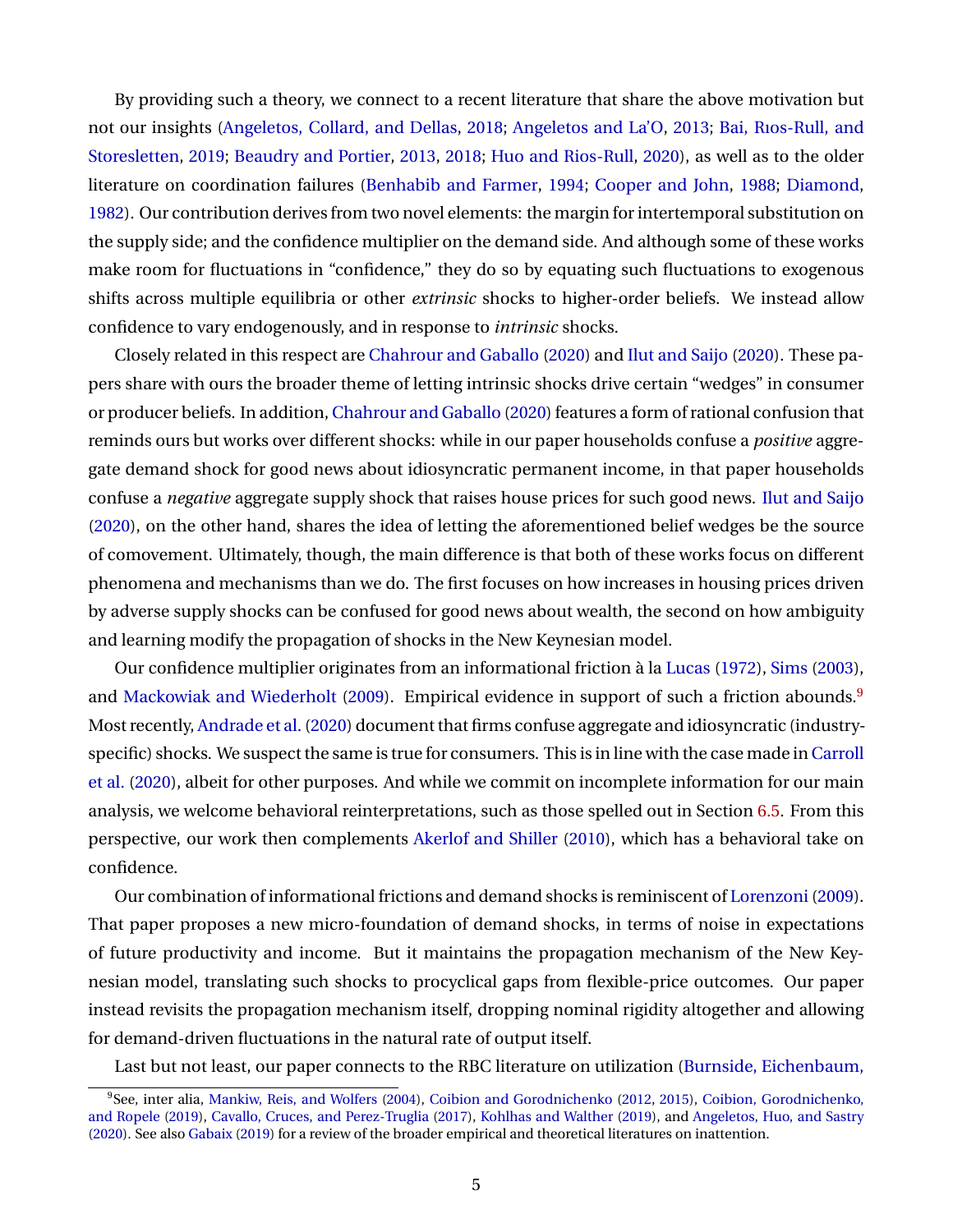[and Rebelo,](#page-57-9) [1995;](#page-57-9) [Greenwood, Hercowitz, and Huffman,](#page-58-0) [1988;](#page-58-0) [King and Rebelo,](#page-59-12) [1999\)](#page-59-12). These works emphasize how variable utilization— alone or together with increasing returns—helps flatten the aggregate labor demand curve and amplify the response of aggregate employment and output to productivity and government spending shocks. But they do so in settings that render the choice of utilization to a static decision. Our paper instead models utilization as a forward-looking decision, thanks to the accommodation of capital adjustment costs. This resolves the [Barro and King](#page-56-8) [\(1984\)](#page-56-8) conundrum and allows aggregate employment and output to comove with aggregate consumption in response to discount-rate shocks.<sup>[10](#page-6-0)</sup>

### **3 The Model**

We consider a neoclassical economy, with flexible prices. There is a single aggregate shock, which proxies for fluctuations in aggregate demand, and various idiosyncratic shocks, which play the dual role of introducing idiosyncratic income fluctuations and of allowing for an informational friction. This friction is the core element of the demand block of our model. The core element of the supply block is a margin for intertemporal substitution in production.

**Islands.** We represent the economy as a continuum of islands, indexed by  $i \in [0, 1]$ . On each island, there is a continuum of firms, each being a monopolistically competitive producer of a differentiated good. We use  $(i, j)$  to identify both the j-th variety produced on island i and the firm producing it, with  $j \in [0, 1]$ . On each island, there is also a representative household (or consumer), indexed by  $h = i$ . Time is discrete and horizons are infinite. In each period  $t \in \{0, 1, \dots\}$ , the household is employed on the particular island it resides in but consumes the goods of all islands.

**Household preferences.** The preferences of any household h are represented by

$$
\mathcal{U}\left(c_0^h, n_0^h\right) + \beta_0^h \mathcal{U}\left(c_1^h, n_1^h\right) + \beta_0^h \beta_1^h \mathcal{U}\left(c_2^h, n_2^h\right) + \cdots, \tag{1}
$$

where  $c_t^h$  and  $n_t^h$  are its consumption and labor supply at  $t$  ,  $\beta_t^h$  is its discount factor between  $t$  and  $t+1$ , and  $U$  is the per-period utility function. The latter is given by

$$
\mathcal{U}(c,n) = \frac{c^{1-\frac{1}{\sigma}}}{1-\frac{1}{\sigma}} - \frac{n^{1+\frac{1}{\nu}}}{1+\frac{1}{\nu}},
$$
\n(2)

where  $\sigma > 0$  and  $\nu > 0$  are, respectively, the elasticity of intertemporal substitution in consumption and the Frisch elasticity of labor supply.

Consumption is given by  $c^h_t = F\left(\{c^h_{i,t},\xi_{i,t}\}_{i\in[0,1]}\right)$  with  $c^h_{i,t} = H\left(\{c^h_{i,j,t}\}_{j\in[0,1]}\right),$  where  $F$  and  $H$  are CES aggregators,  $c_{i,j,t}^h$  is the consumption of variety  $j$  from island  $i$  in period  $t$ ,  $c_{i,t}^h$  is a consumption

<span id="page-6-0"></span> $10$ For additional explanation of this element of our contribution, see the discussion after Proposition [1.](#page-12-0) Also, note that this element alone does not allow investment to comove. It is our confidence multiplier that fixes this part.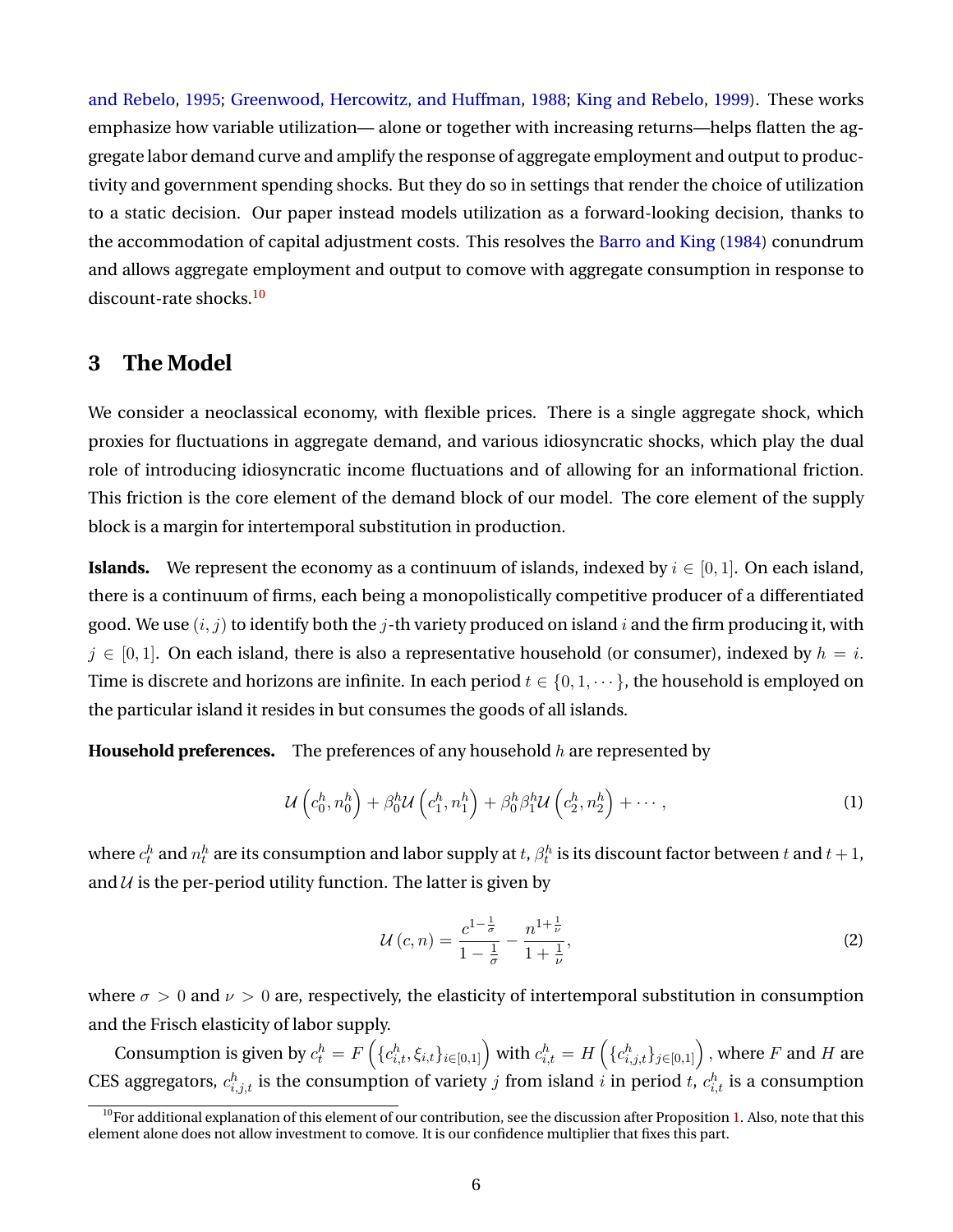index for all the varieties consumed from island i in period t, and  $\xi_{i,t}$  is an island-specific taste shock. The latter follows an AR(1) process with persistence  $\rho_{\xi} \in [0, 1)$ :

$$
\log \xi_{i,t} = \rho_{\xi} \log \xi_{i,t-1} + \log \epsilon_{i,t}^{\xi},\tag{3}
$$

where  $\xi_{i,-1}=1$  and  $\log \epsilon_{i,t}^{\xi}\sim\mathcal{N}(0,\sigma_{\xi}^2)$  is i.i.d. across  $(i,t)$  and independent from other shocks.

One can think of the islands as different categories of expenditure. To simplify the exposition, we fix the elasticity of substitution across them to 1. On the other hand, we let the elasticity of substitution across the different varieties of the same island be  $1+\frac{1}{\mu}$ , for some  $\mu>0$  that ultimately pins down the monopoly markup. $^{11}$  $^{11}$  $^{11}$  Perfect competition is nested as  $\mu \rightarrow 0.^{12}$  $\mu \rightarrow 0.^{12}$  $\mu \rightarrow 0.^{12}$ 

**AD shocks.** The household's discount factor follows an AR(1) process with persistence  $\rho_{\beta} \in [0, 1)$ :

<span id="page-7-2"></span>
$$
\log \beta_t^h = (1 - \rho_\beta) \log \beta + \rho_\beta \log \beta_{t-1}^h - \log \eta_t + \log \epsilon_t^{\beta, h},\tag{4}
$$

where  $\beta \in (0,1)$  is the steady-state discount factor,  $\beta_{-1}^h = \beta$ ,  $\log \eta_t \sim \mathcal{N}(0, \sigma_{AD}^2)$  is the aggregate innovation, i.i.d. across  $t$ , and independent of all other shocks,  $\log \epsilon_t^{\beta,h}\sim\mathcal{N}(0,\sigma_\beta^2)$  is the idiosyncratic innovation, i.i.d. across  $(h, t)$ , and independent of other shocks. The aggregate innovation introduces fluctuations in aggregate demand. Note in particular that  $\eta_t$  enters [\(4\)](#page-7-2) with a minus, so that a positive realization for  $\eta_t$  corresponds to an urge to consume more, or a positive AD shock. Finally, the sole modeling role of the idiosyncratic shock,  $\epsilon_{t}^{\beta,h}$  $t^{p,n}_{t}$ , is to make sure that the household does not know the aggregate shock even though it knows its own discount factor.

**Inter-temporal trading.** Let  $R_t$  denote the aggregate, real, gross, interest rate between t and  $t+1$ . The corresponding rate faced by the household in island  $i$  is given  $R_{i,t}=R_t\epsilon_{i,t}^R,$  where  $\log\epsilon_{i,t}^R\sim\mathcal{N}(0,\sigma_R^2)$ is an idiosyncratic shock, i.i.d. across  $(i, t)$ , and independent from other shocks. This idiosyncratic shock can be interpreted as the product of a random intermediation cost and its sole modeling role is to limit the information extracted from interest rates.<sup>[13](#page-7-3)</sup> Rational inattention [\(Sims,](#page-60-0) [2003;](#page-60-0) [Mackowiak](#page-59-4) [and Wiederholt,](#page-59-4) [2009\)](#page-59-4) can play a similar modeling role: the results are essentially unchanged if we reinterpret  $\epsilon^R_{i,t}$  as idiosyncratic noise in the observation of  $R_t.$ 

**Household budget.** The household's total income in period  $t$  is  $w_{h,t} n^h_t + e_{h,t},$  where  $w_{h,t}$  is the wage on the island  $i = h$  the household lives in, and  $e_{h,t}$  is the sum of the local profits, which the household

<span id="page-7-0"></span>
$$
{}^{11}\text{That is, } F\left(\{c_{i,t}^h, \xi_{i,t}\}_{i \in [0,1]}\right) = \exp\left(\frac{\int_{i \in [0,1]} \xi_{i,t} \ln(c_{i,t}^h) dt}{\int_{i \in [0,1]} \xi_{i,t} dt}\right) \text{ and } H\left(\{c_{i,j,t}^h\}_{j \in [0,1]}\right) = \left(\int_{j \in [0,1]} (c_{i,j,t}^h)^{\frac{1}{\mu}} df\right)^{\mu}
$$

.

<span id="page-7-1"></span><sup>&</sup>lt;sup>12</sup>Monopoly power is allowed but not strictly needed. It only facilitates the narrative that firms respond to consumer demand instead of Walrasian prices, and a bridge to the New Keynesian model (Appendix A).

<span id="page-7-3"></span> $13$ Although we do not explicitly model this interpretation, here is a sketch of it. Let borrowing and lending take place via a two-tier market. On the bottom, there is a local market for each island, where households trade with financial intermediaries. On the top, there is a centralized market where only intermediaries trade. Idiosyncratic variation in either the resource ("iceberg") cost of such intermediation or the rents extracted by intermediaries could then offer a micro-foundation of  $\epsilon^R_{i,t}.$  An earlier version of our paper [\(Angeletos and Lian,](#page-56-9) [2019\)](#page-56-9) contained a complementary micro-foundation, using decentralized trading and random matching to generate idiosyncratic variation in the intertemporal prices faced by households.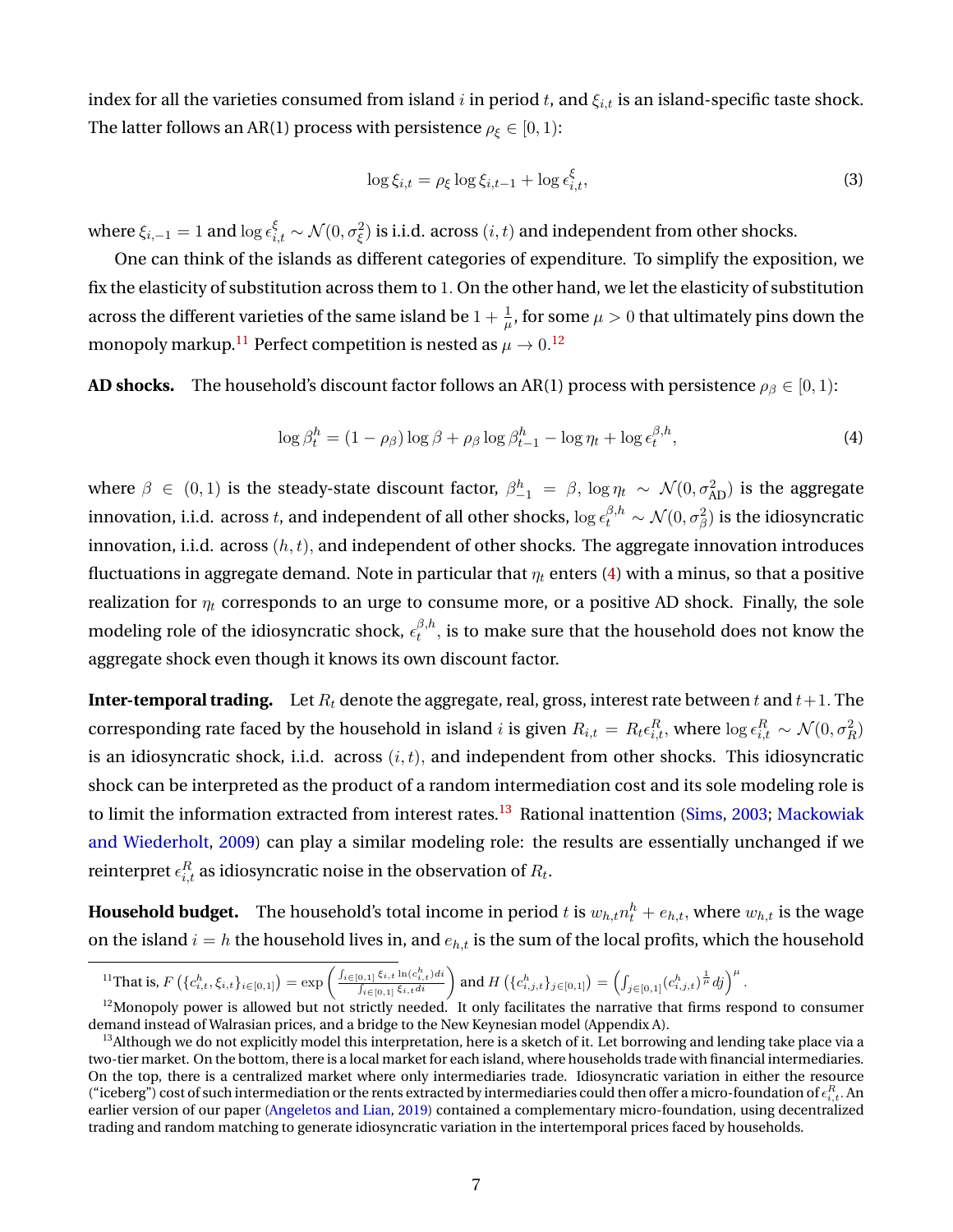receives as dividends. Its budget constraint can therefore be written as follows:

<span id="page-8-1"></span>
$$
\int_{i\in[0,1]} \int_{j\in[0,1]} p_{i,j,t} c_{i,j,t}^h djdi + R_{h,t}^{-1} b_{t+1}^h = w_{h,t} n_t^h + e_{h,t} + b_t^h,
$$
\n(5)

where  $p_{i,j,t}$  is the price of good  $(i,j)$  in period  $t$  and  $b^h_t$  is the net amount of bonds held at the start of period  $t$ , with  $b^h_0=0.$  All goods prices and wages in period  $t$  are real and quoted in the basket of goods in period  $t$ .

**Firms and production.** Consider firm j on island i. Production is given by a Cobb-Douglas form between labor and land services, so the firm's physical output in period  $t$  is given by

$$
q_{i,j,t} = (l_{i,j,t})^{\alpha} (u_{i,j,t} k_{i,j,t})^{1-\alpha},
$$
\n(6)

where  $l_{i,j,t}$  is the labor input and  $u_{i,j,t}k_{i,j,t}$  are land services. The latter are given by the product of effective land quantity,  $k_{i,j,t}$ , and utilization rate,  $u_{i,j,t}$ .

Each firm is a monopolist in the market for the particular commodity it produces and a price taker in the labor market of the island it operates in (and so is the island's representative household). The firm's operating profit in period t is given by  $\pi_{i,j,t} = p_{i,j,t}q_{i,j,t} - w_{i,t}l_{i,j,t}$ , where  $p_{i,j,t}$  is the price of good  $(i, j)$  and  $w_{i,t}$  is the wage of the local labor market in island i. The firm owns its own land, and is itself owned by the local household. It follows that the firm's objective is its expectation of  $\sum_{s=0}^{\infty} m_{i,t,t+s} \pi_{i,j,t+s}$ , where  $m_{i,t,t+s} \equiv E_t^i[(\prod_{l=0}^s \beta_{l-1}^h) \mathcal{U}_c(c_{t+s}^i, n_{t+s}^i)]$  is the local pricing kernel, or the marginal utility of consumption for household  $h = i$ . Finally, since each firm in island *i* distributes its profits as dividends to the local household, the latter's dividend income is given by  $e_{h,t}=\int \pi_{h,j,t}dj.$ 

**Land and utilization.** The "effective" quantity of land obeys the following law of motion:

<span id="page-8-2"></span>
$$
k_{i,j,t+1} = (1 - \delta(u_{i,j,t})) k_{i,j,t}, \tag{7}
$$

where  $\delta(\cdot)$  is an increasing and convex function and  $k_{i,j,0} = \bar{k}_0 > 0$ . The term  $\delta(u_{i,j,t})$  captures the negative effect that higher land utilization today has on land productivity tomorrow. This resembles models where the depreciation of capital increases with its utilization, except that here there is no investment margin. Accordingly, and to guarantee the existence of a steady state, we require that  $\delta$  is such that  $\delta(u^*)=0$ , where  $u^*$  is the steady-state value of utilization.<sup>[14](#page-8-0)</sup>

**Information.** We assume away any informational friction among the firms so as to isolate the role of the informational friction in aggregate consumption, or the demand side of the economy. We then

<span id="page-8-0"></span><sup>&</sup>lt;sup>14</sup>Once we add investment in Section [6.4,](#page-29-0) the steady-state value of depreciation is allowed to be any number in [0, 1), for whatever that number is, it is offset in steady state by gross invest investment. The present economy can then be recast as a limit with infinite adjustment costs, or with investment pegged at its steady-state value.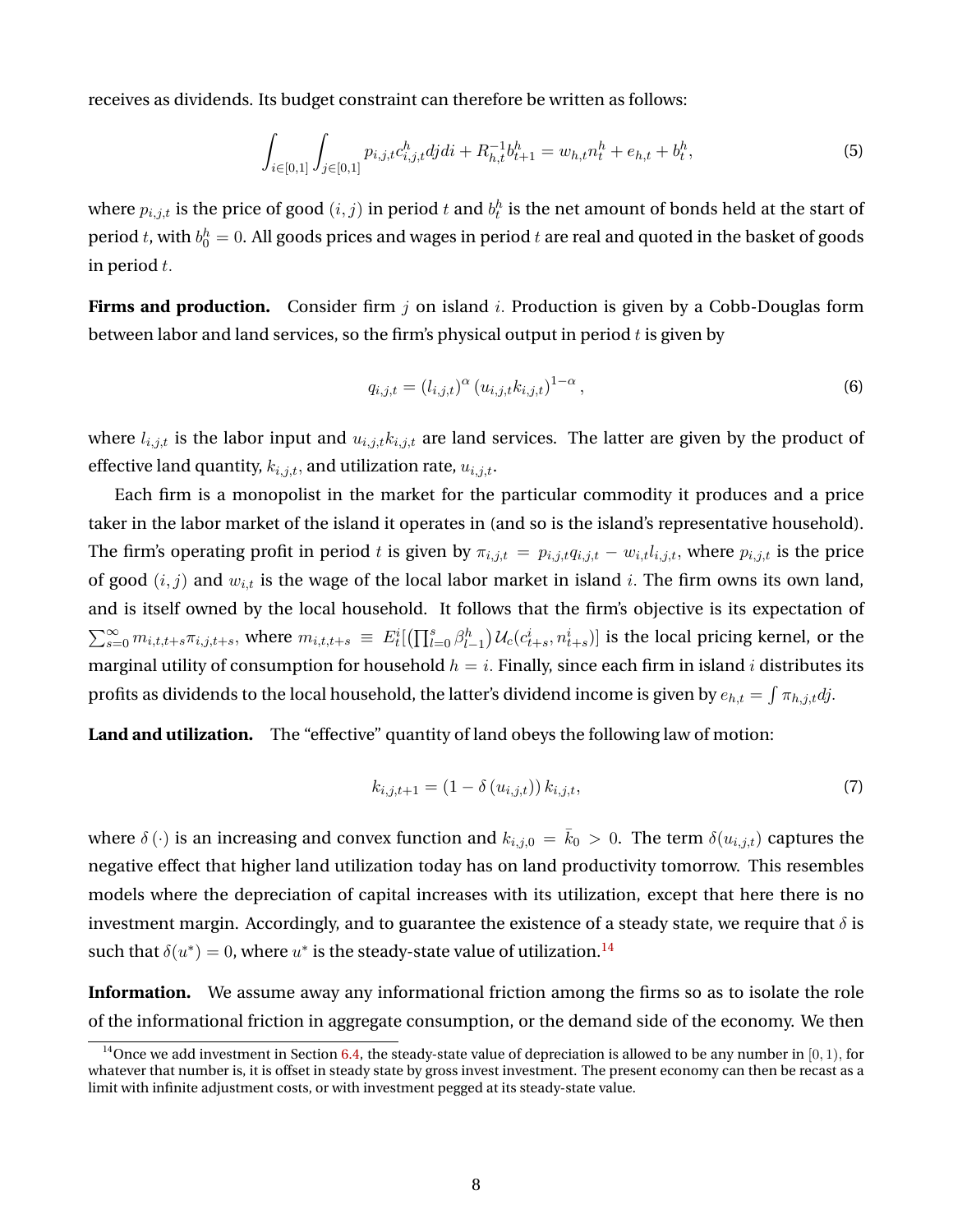specify the information set of household  $h$  in each period  $t$  as follows:

<span id="page-9-2"></span>
$$
\mathcal{I}_t^h = \mathcal{I}_{t-1}^h \cup \left\{ \beta_t^h \right\} \cup \left\{ w_{h,t}, e_{h,t}, R_{h,t}, (p_{i,l,t})_{i \in [0,1], l \in [0,1]} \right\} \cup \left\{ \eta_{t-1} \right\}.
$$
 (8)

That is, the household learns its current discount factor, all the objects that enter its current budget (its income, its interest rate, and all commodity prices), and the past aggregate shock.

These properties, the entire structure of the economy, and the fact that agents have rational expectations are common knowledge. It follows that, in equilibrium, households have common knowledge of the *past* aggregate outcomes. Had we let learning be slow, we would presumably have been able to deliver not only amplification and comovement but also additional persistence.<sup>[15](#page-9-0)</sup> But we would have also sacrificed the ability to deliver sharp analytical results, because of the familiar difficulty in tracking the dynamics of higher-order beliefs in GE settings with persistent shocks and slow learning.

**Equilibrium.** The solution concept is (Noisy) Rational Expectations Equilibrium. Because of the CES specification and the symmetry of the firms within each island i, the demand faced by each firm  $(i, j)$ in period  $t$  can always be written as

<span id="page-9-3"></span>
$$
\int_{h \in [0,1]} c_{i,j,t}^h dh = (y_{i,t}/p_{i,t}) (p_{i,j,t}/p_{i,t})^{-\left(1 + \frac{1}{\mu}\right)} \quad \forall i, j, t,
$$
\n(9)

where  $p_{i,t}$  is the ideal price index of the goods produced in island i and  $y_{i,t}$  is the total spending on these goods. We denote the corresponding economy-wide aggregates as  $p_t$  and  $y_t,$  and that for consumption by  $c_t.^\mathbf{16}$  $c_t.^\mathbf{16}$  $c_t.^\mathbf{16}$  We can then define an equilibrium as follows:

- 1. Each household  $h$  chooses contingent plans for consumption and labor supply so as to maximize its expected utility subject to the budget constraint given in [\(5\)](#page-8-1) and the informational constraints embedded in [\(8\)](#page-9-2).
- 2. Each firm  $(i, j)$  chooses contingent plans for inputs, production, and prices so as to maximize its expectation of its local valuation subject to [\(7\)](#page-8-2) and [\(9\)](#page-9-3).
- 3. The goods and labor markets clear: for every island  $i$ , every period  $t$ , and every realization of uncertainty,

$$
\int_{h \in [0,1]} c_{i,j,t}^h dh = q_{i,j,t} \,\forall j \qquad \text{and} \qquad n_t^i = \int_{j \in [0,1]} l_{i,j,t} dj. \tag{10}
$$

We do not explicitly require that the bond market clears, because this follows from Walras' law once goods and labor markets clear. Finally, by our choice of numeraire,  $p_t = 1$  and  $y_t = c_t.$  In the monetary

<span id="page-9-0"></span><sup>&</sup>lt;sup>15</sup>The role of informational frictions in generating persistence is the subject of a large literature, albeit in different contexts (e.g., [Mankiw and Reis,](#page-59-13) [2002;](#page-59-13) [Sims,](#page-60-0) [2003;](#page-60-0) [Woodford,](#page-60-2) [2003;](#page-60-2) [Nimark,](#page-60-3) [2008;](#page-60-3) [Angeletos and Huo,](#page-56-10) [2019\)](#page-56-10).

<span id="page-9-1"></span><sup>&</sup>lt;sup>16</sup>To be precise, we let  $p_{i,t} \equiv (\int_{j \in [0,1]} p_{i,j,t}^{-1/\mu} dj)^{-\mu}$ ,  $y_{i,t} \equiv \int_{h \in [0,1]} \int_{j \in [0,1]} p_{i,j,t} c_{i,j,t}^h dj dh$ ,  $p_t \equiv \int_{i \in [0,1]} \frac{q_{i,t}}{y_t} p_{i,t} di$ ,  $y_t \equiv \frac{1}{2}$  $\int_{i\in[0,1]} y_{i,t}di = \int_{i\in[0,1]} p_{i,t}q_{i,t}di$ , and  $c_t \equiv \int_{h\in[0,1]} c_t^h dh$ .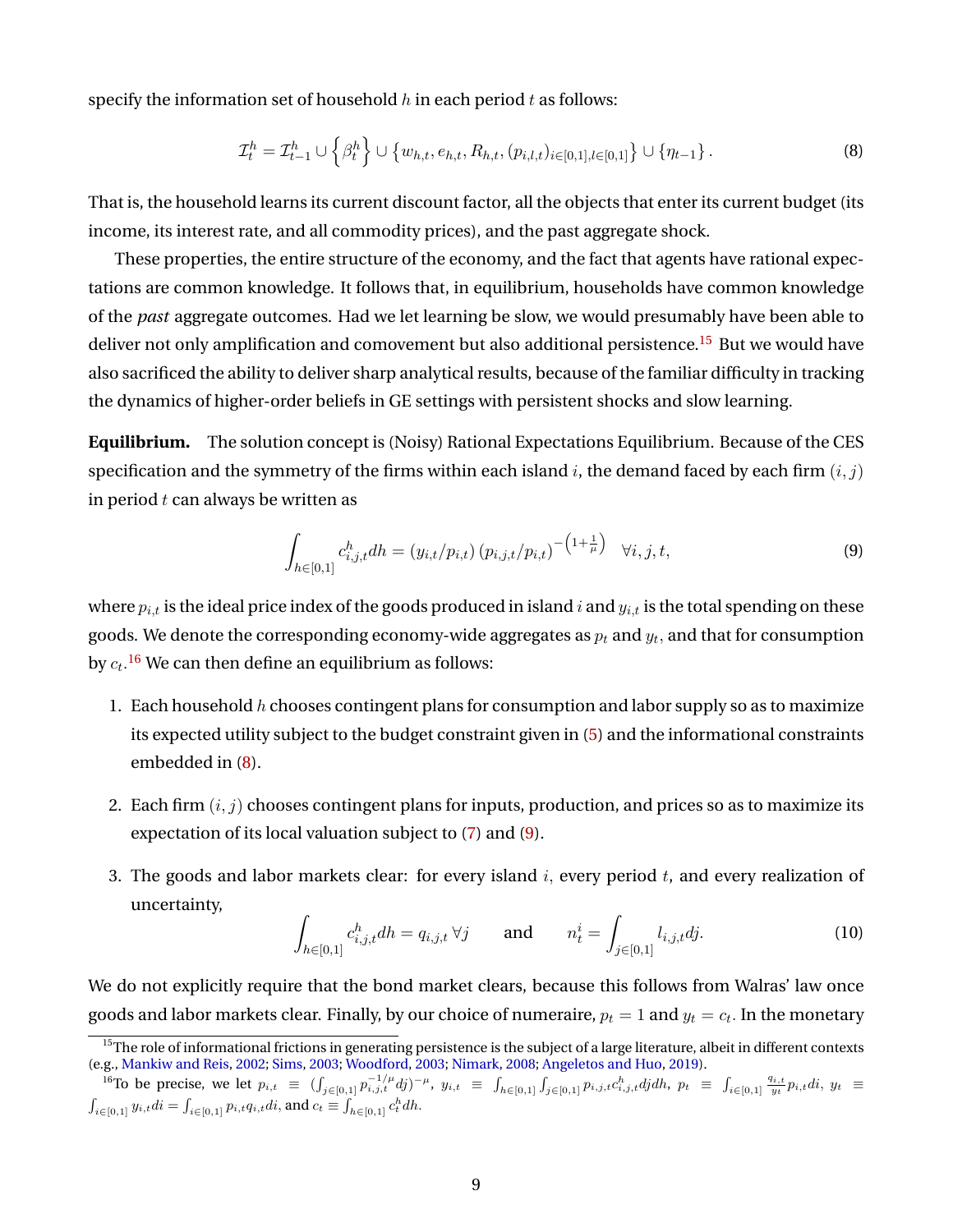extension spelled out in Appendix A, this maps to a monetary policy that stabilizes the nominal price level and replicates flexible-price outcomes.

**Steady state, log-linearization and notation.** To keep the analysis tractable, we henceforth work with the log-linearization of the model around its steady state.<sup>[17](#page-10-0)</sup> With abuse of notation, we hence-forth reinterpret all the variables as the log-deviations from their steady-state counterparts.<sup>[18](#page-10-1)</sup> Finally, because firms are symmetric within islands, we can drop the firm index from all the relevant variables:  $l_{i,j,t} = l_{i,t}, u_{i,j,t} = u_{i,t}, q_{i,j,t} = q_{i,t}$  and  $p_{i,j,t} = p_{i,t}$  for all firms j within any given island i.

# <span id="page-10-4"></span>**4 Aggregate Supply, Aggregate Demand, and Beliefs**

In this section, we derive the equilibrium conditions of the economy. We organize them in two blocks, one representing aggregate supply (AS) and another representing aggregate demand (AD). We further show how consumer beliefs are determined and how they enter the demand block.<sup>[19](#page-10-2)</sup> We thus set the stage for the next section, which completes the equilibrium characterization by studying the fixed point between aggregate supply, aggregate demand, and beliefs.

### **4.1 Aggregate Supply**

We characterize the supply side in two steps. First, we momentarily take the utilization decisions as given and obtain aggregate employment and aggregate output as functions of the aggregate utilization and the aggregate stock of land. Second, we work out the optimal utilization decisions.

By the Cobb-Douglas specification of the production function, the local output is

<span id="page-10-6"></span>
$$
q_{i,t} = (1 - \alpha)(u_{i,t} + k_{i,t}) + \alpha l_{i,t}.
$$
\n(11)

By the first-order condition (FOC) of the firm's problem with respect to its labor input, the local demand for labor is

<span id="page-10-3"></span>
$$
l_{i,t} = p_{i,t} + q_{i,t} - w_{i,t}.
$$
 (12)

By the corresponding FOC for household  $h = i$ , the local supply of labor satisfies

<span id="page-10-5"></span>
$$
w_{i,t} = \frac{1}{\nu} n_t^i + \frac{1}{\sigma} c_t^i.
$$
\n<sup>(13)</sup>

# By market clearing in the local labor market,  $l_{i,t} = n^i_t$ . Finally, by the Cobb-Douglas specification of the

<span id="page-10-1"></span><span id="page-10-0"></span><sup>&</sup>lt;sup>17</sup>For the existence and characterization of the steady state, see Appendix B.

 $^{18}$ The only exception to this rule is that we let the new  $b_t^h$  be given by  $\frac{b_t^h}{c^*}$ , where  $c^*$  is steady-state spending. This takes care of the issue that the log-deviation of the asset position is not well defined because the steady-state value is  $b^* = 0$  and is standard in the literature (e.g., [Woodford,](#page-60-4) [2011\)](#page-60-4).

<span id="page-10-2"></span> $19$ Keep in mind that, although the supply side of our model is forward-looking, the informational friction enters the equilibrium only via the demand side, because it is consumers, not firms, who are imperfectly informed.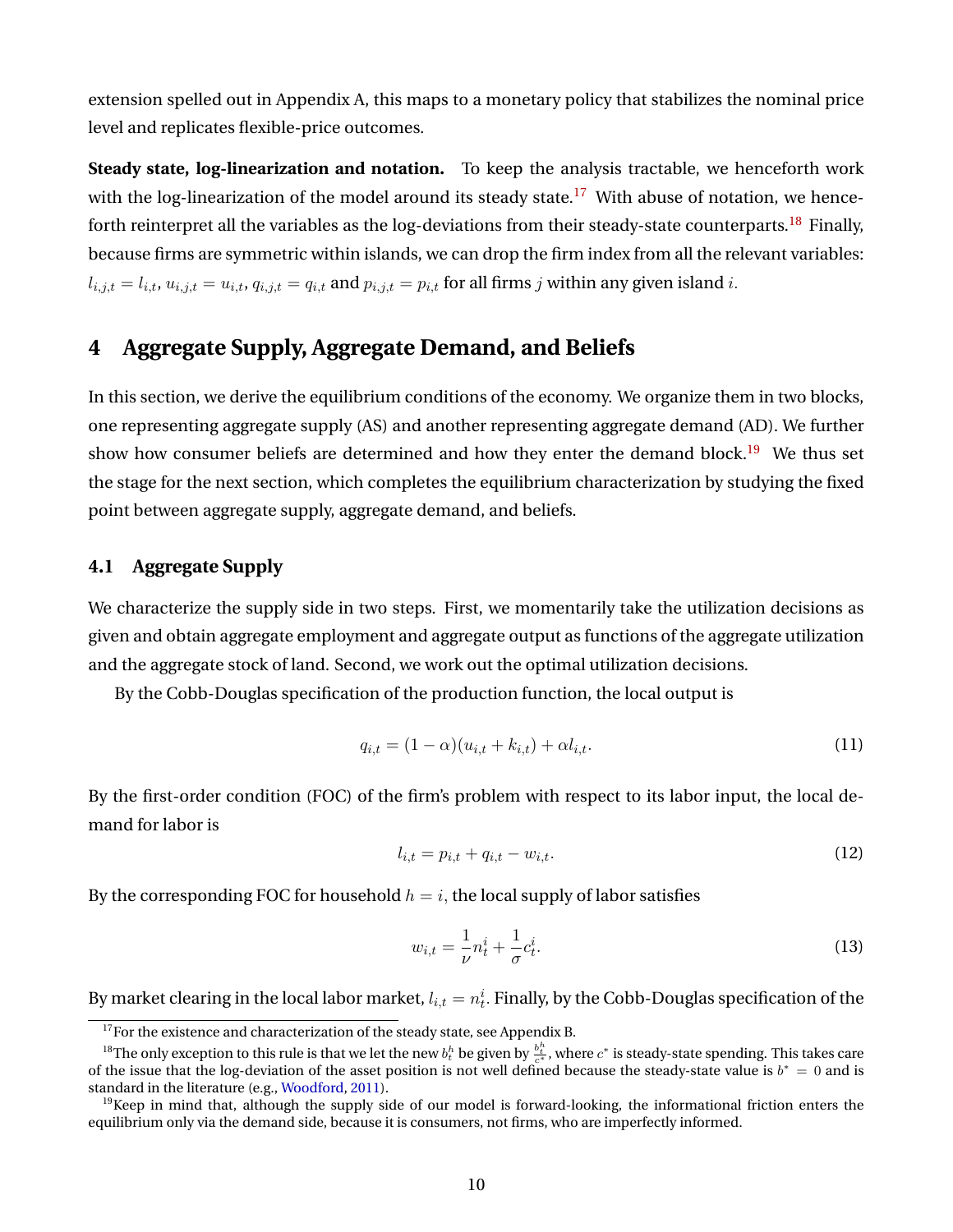preferences across islands, local demand, or local firm revenue, can be expressed as follows:

<span id="page-11-5"></span>
$$
p_{i,t} + q_{i,t} = y_{i,t} = y_t + \xi_{i,t}.
$$
\n(14)

Aggregating all these conditions, and combining them, we can solve for aggregate output as functions of  $u_t$  and  $k_t,$  the aggregate utilization rate, and the aggregate land stock. In particular,

<span id="page-11-4"></span>
$$
y_t = (1 - \tilde{\alpha}) \left( u_t + k_t \right), \tag{15}
$$

where  $\tilde{\alpha} \equiv 1 - \frac{(1-\alpha)(1+\frac{1}{\nu})}{1+\frac{1}{\alpha}-\alpha+\frac{\alpha}{2}}$  $\frac{1-\alpha}{1+\frac{1}{\nu}-\alpha+\frac{\alpha}{\sigma}} \in (0,1)$ . This reduced-form aggregate production function embeds labormarket equilibrium. This in turn explains why  $\tilde{\alpha}$  depends on  $\nu$ , the Frisch elasticity of labor supply. Indeed, insofar as labor supply is procyclical, a higher  $\nu$  maps to a lower  $\tilde{\alpha}$ , or less diminishing returns in the reduced-form production function seen above.<sup>[20](#page-11-0)</sup>

Consider now a firm's optimal choice of utilization. Because more utilization increases output today at the expense of degrading the effective stock of land, the optimal utilization choice is naturally forward-looking. Let  $\vartheta_{i,t}$  denote the shadow value of land at the end of period t, i.e., the "Q" in the Q-theory of investment. The typical firm's FOC for utilization can then be expressed as follows:

<span id="page-11-2"></span>
$$
p_{i,t} + q_{i,t} - u_{i,t} - k_{i,t} = \vartheta_{i,t} + \varphi u_{i,t},
$$
\n(16)

where  $\phi > 0$  is a scalar that parameterizes the elasticity of utilization.<sup>[21](#page-11-1)</sup> The left-hand side measures the benefit of more utilization in terms of higher current production. The right-hand side measures the cost in terms of higher land depreciation and, thereby, lower production in the future. The evolution of the shadow value of land is finally given by the following asset-pricing-like condition:

<span id="page-11-3"></span>
$$
\vartheta_{i,t} = -R_{i,t} + (1-\beta) \mathbb{E}_t \left[ p_{i,t+1} + q_{i,t+1} - k_{i,t+1} - u_{i,t+1} \right] + \beta \mathbb{E}_t \left[ \vartheta_{i,t+1} \right], \tag{17}
$$

where  $\mathbb{E}_t\left[\cdot\right]$  is the full-information rational expectation in period  $t$ .

Combining and aggregating  $(16)-(17)$  $(16)-(17)$  $(16)-(17)$ , replacing aggregate output from  $(15)$ , using the law of motion for land, and solving for  $u_t$ , we reach the following Euler condition for aggregate utilization:

$$
u_t = \frac{\beta}{\tilde{\alpha} + \beta \phi} R_t + \beta \mathbb{E}_t \left[ u_{t+1} \right]. \tag{18}
$$

This epitomizes the supply-side part of our theory. Other things equal, an increase in the relative price

<span id="page-11-0"></span><sup>&</sup>lt;sup>20</sup>In the model as is, labor supply is procyclical if and only if  $\sigma > 1$ . But this  $\sigma$ , which derives from condition [\(12\)](#page-10-3) and parameterizes the wealth effect on labor supply, is conceptually distinct from the  $\sigma$  that shows up in Proposition [2](#page-14-0) and that governs the elasticity of aggregate demand with respect to the real interest rate. The two concepts can be disentangled by replacing the optimal labor supply [\(12\)](#page-10-3) with an exogenous "wage schedule" of the form  $w_{i,t}=\frac{1}{\nu}n_t^i+\chi c_t^i$ , for some  $\chi\neq\frac{1}{\sigma}.$  A zero wealth effect on labor supply can then be nested with  $\chi=0$  and maps to  $\tilde{\alpha}=\frac{\alpha}{1+\nu(1-\alpha)}$ .

<span id="page-11-1"></span><sup>&</sup>lt;sup>21</sup>This scalar is defined by  $\phi \equiv \frac{\delta''(u^*)u^*}{\delta'(u^*)}$  $\frac{(u^r)^u}{\delta'(u^*)}$ , where  $u^*$  denotes the steady-state level of utilization. A higher  $\phi$  therefore means a more convex cost for utilization, which translates in equilibrium to a more inelastic utilization margin.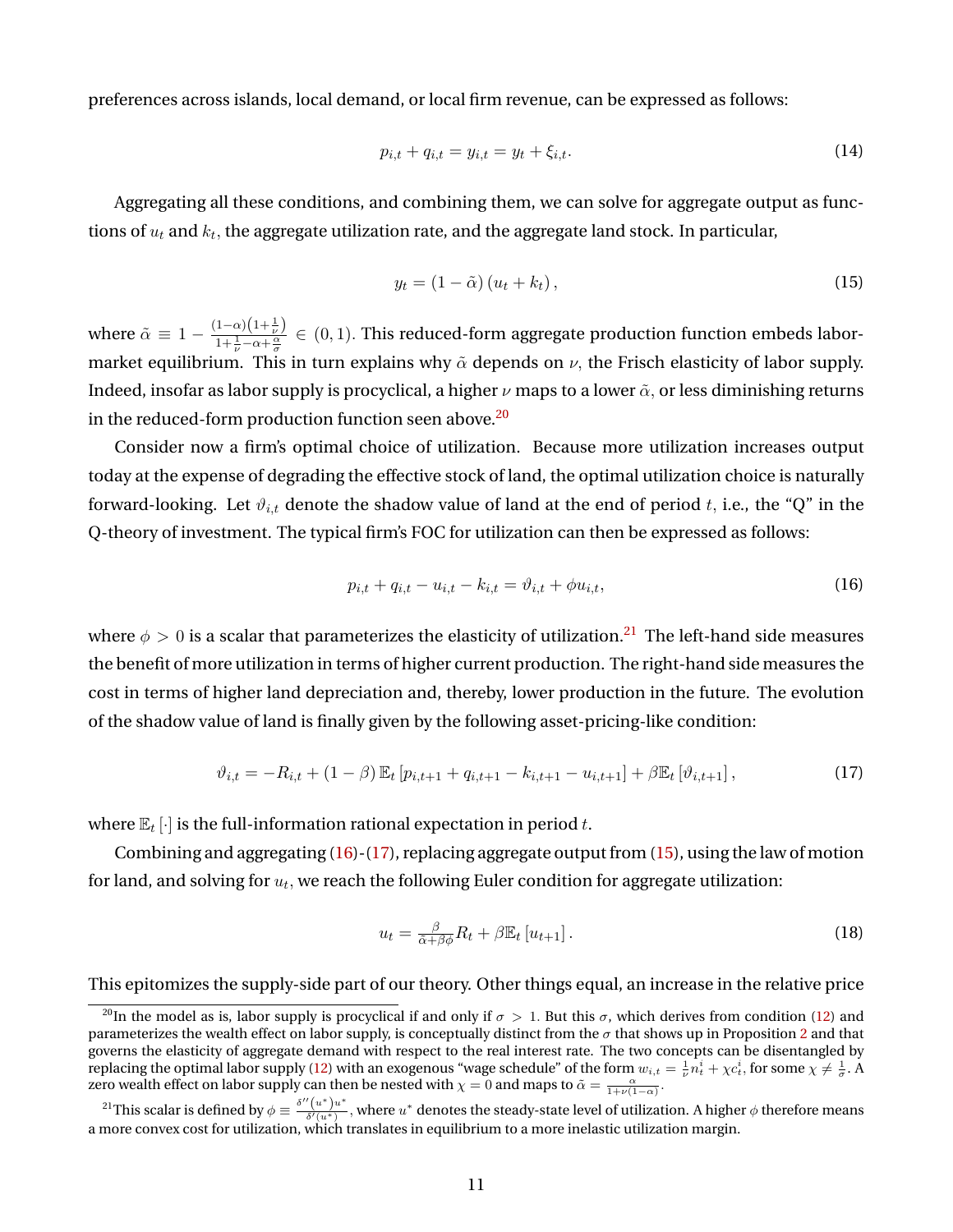of today's goods stimulates utilization, thus also increasing the aggregate supply of today's goods. Naturally, the elasticity of this margin is negatively related to  $\phi$ , the convexity of the convex cost of utilization. And it is positively related to  $\nu$ , the Frisch elasticity of labor supply, because a more elastic labor supply maps, via  $\tilde{\alpha}$ , to less diminishing returns in production with respect to utilization.

The supply block is completed with the law of motion for the effective stock of land, which can be expressed in log-linearized form as  $k_{t+1} = k_t - \kappa u_t$ , for some scalar  $\kappa$ <sup>[22](#page-12-1)</sup> Putting everything together, we reach the following result.

<span id="page-12-0"></span>**Proposition 1** (**Aggregate Supply**)**.** *The optimal behavior of the firms, the optimal labor supply of the households, and market clearing impose the following equilibrium restrictions for all* t*:*

<span id="page-12-5"></span><span id="page-12-4"></span><span id="page-12-3"></span>
$$
y_t = (1 - \tilde{\alpha}) (u_t + k_t), \qquad (19)
$$

$$
u_t = \frac{\beta}{\tilde{\alpha} + \beta \phi} R_t + \beta \mathbb{E}_t \left[ u_{t+1} \right],\tag{20}
$$

$$
k_{t+1} = k_t - \kappa u_t,\tag{21}
$$

*along with*  $k_0 = \bar{k}_0$  *exogenously fixed.* 

Because the above result does *not* use the optimality of consumer spending, it can be interpreted as a description of the "AS curve" of our model. In the limit as  $\phi \to \infty$ , this curve becomes vertical: utilization and output are pegged at their steady state values. This captures the textbook scenario mentioned at the start of our Introduction. Away from this degenerate case, our AS curve is "upward slopping" in the sense that an increase in the real interest rate triggers an increase in aggregate utilization and, thereby, an increase in aggregate employment and output.

As evident in Proposition [1,](#page-12-0) our form of upward-sloping AS curve rests on utilization being a forwardlooking decision. This depends on the investment margin being absent (as in the present model) or subject to adjustment costs (as in the extension of Section [6.4\)](#page-29-0). Such adjustment costs are empirically relevant [\(Caballero and Engel,](#page-57-12) [1999;](#page-57-12) [Bachmann, Caballero, and Engel,](#page-56-11) [2013\)](#page-56-11). But they are absent in the early RBC literature on variable utilization, such as the notable contributions of [Burnside,](#page-57-9) [Eichenbaum, and Rebelo](#page-57-9) [\(1995\)](#page-57-9), [Greenwood, Hercowitz, and Huffman](#page-58-0) [\(1988\)](#page-58-0), and [King and Rebelo](#page-59-12) [\(1999\)](#page-59-12). These works have thus modeled utilization as a static decision, which explains why they do not share our supply-side mechanism. The same is true for the DSGE literature that builds on [Christiano,](#page-57-13) [Eichenbaum, and Evans](#page-57-13) [\(2005\)](#page-57-13) and [Smets and Wouters](#page-60-5) [\(2007\)](#page-60-5), albeit for a different reason: although these works include adjustment costs to investment, they recast the cost of utilization in terms of today's goods as opposed to future capital, thus shutting down the forward-looking nature of utilization and our margin of intertemporal substitution in production.[23](#page-12-2)

<span id="page-12-1"></span><sup>&</sup>lt;sup>22</sup>This scalar is given by  $\kappa \equiv \frac{\delta'(u^*)u^*}{1-\delta(u^*)}$  $\frac{\delta'(u^*)_u^*}{1-\delta(u^*)}$ , where  $u^*$  denotes the steady-state level of utilization. As explained in the Appendix,  $\kappa$  ends up coinciding with  $\frac{1-\beta}{\beta}$  in the steady state.

<span id="page-12-2"></span> $^{23}$ [Basu and Kimball](#page-57-14) [\(1997\)](#page-57-14) allow utilization to be forward-looking in a similar way as in our paper, but do not study the general-equilibrium implications for discount-rate shocks, as we do here. The same is true for [Jaimovich and Rebelo](#page-59-14) [\(2009\)](#page-59-14),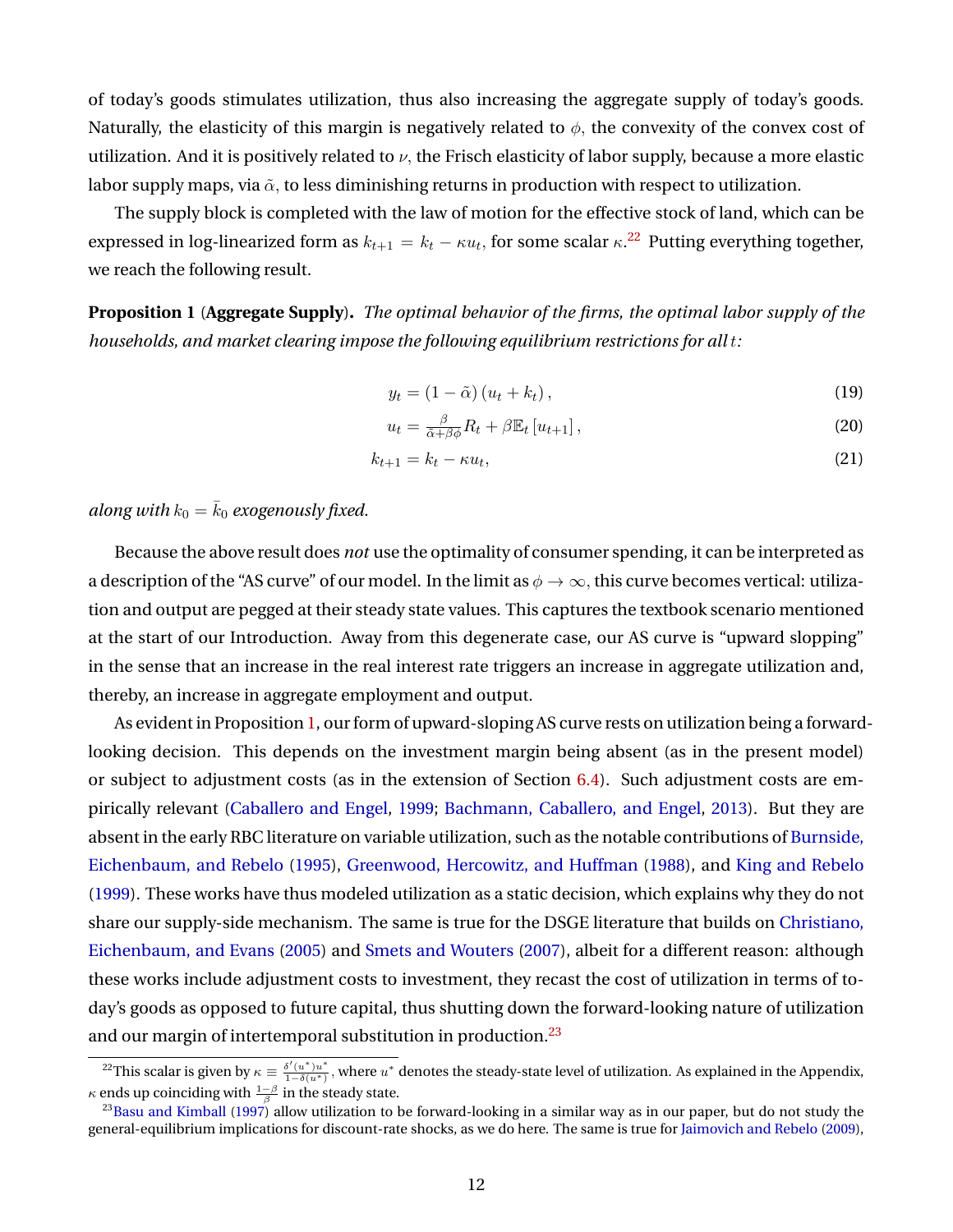It is also worth emphasizing that we have expressed aggregate supply as an increasing function of the *relative* price of goods today vis-a-vis goods tomorrow. This is like "Econ-101" but unlike the Keynesian tradition, which instead expresses aggregate supply as an increasing function of either the *nominal* price level or the rate of inflation.

This distinction is not just about graphs. In the textbook New Keynesian model, it is possible although unusual—to express aggregate supply as a positive function of the real interest rate by appropriately combining the Phillips curve with the Taylor rule for monetary policy and the Fisher equa-tion.<sup>[24](#page-13-0)</sup> Still, this possibility hinges exclusively on the presence of nominal rigidity and a monetary policy that fails to replicate flexible prices: in the flexible-price core of that model, AS is invariant to the real interest rate. By contrast, the reason that AS responds to the real interest rate in our model has nothing to do with either nominal rigidity or monetary policy: it is a feature of the "natural" level of output and it reflects the accommodation of intertemporal substitution in production via variable utilization.

### **4.2 Aggregate Demand**

We now turn to optimal consumption and aggregate demand. Consider household  $h$ . As standard, the Euler equation and the relevant transversality condition are necessary and sufficient for optimality. Combining these conditions with the household's budget constraint, we arrive at the following characterization of the household's (log-linearized) consumption function.

<span id="page-13-2"></span>**Lemma 1.** *For every* h *and* t, *household* h*'s optimal consumption in period* t *is given by:*

<span id="page-13-1"></span>
$$
c_t^h = (1 - \beta)b_t^h - \beta \sigma \left\{ \sum_{k=0}^{+\infty} \beta^k E_t^h \left[ R_{h,t+k} + \beta_{t+k}^h \right] \right\} + (1 - \beta) \left\{ \sum_{k=0}^{+\infty} \beta^k E_t^h \left[ y_{h,t+k} \right] \right\},
$$
 (22)

where  $E_t^h[\cdot]=E_t\left[\cdot|\mathcal{I}_t^h\right]$  is the household's expectation at period  $t.$ 

The first term captures initial wealth. The second term combines two intertemporal-substitution effects: that for interest rates and that for intertemporal preference shocks. The last term captures permanent income. In this last part, we have used the fact the household's income coincides with

who instead focus on news about future TFP in the presence of adjustment costs to investment a la [Christiano, Eichenbaum,](#page-57-13) [and Evans](#page-57-13) [\(2005\)](#page-57-13). This particular type of adjustment costs introduces a desire to smooth investment, which in turn causes investment to respond positively to news about future TFP, helping that paper to generate comovement out of such news. But this mechanism is clearly different from the ones studied here, and is also absent in with the classic, Q-theory-like, formulation of adjustment costs to capital, which instead suffices for our purposes.

<span id="page-13-0"></span><sup>&</sup>lt;sup>24</sup>Write the Phillips curve as  $\pi_t = \kappa(y_t - y_t^n) + \beta E_t[\pi_{t+1}]$ , the Taylor rule as  $i_t = \bar{i}_t + \varphi \pi_t$ , and Fisher equation as  $i_t =$  $R_t + E_t[\pi_{t+1}]$ , where, for the purposes of this footnote,  $\pi_t$  denotes the rate of inflation,  $y_t - y_t^n$  denotes the output gap (relative to the natural, or flexible-price, benchmark),  $i_t$  denotes the nominal interest rate, and  $R_t$  denotes the real interest rate. Suppose next that  $y_t^n=0$ , meaning the natural rate of output is fixed, and  $\bar{i}_t=0,$  meaning that monetary policy does not tract the natural rate of interest (as it ought to do). Finally, to drive the point as fast as possible, assume  $E_t[\pi_{t+1}] = \rho \pi_t$ for some  $\rho \in [0, 1]$ . We can treat  $\rho$  as a free parameter if expectations are non-rational (as, e.g., in [Gabaix,](#page-58-2) [2020\)](#page-58-2), or equate it to the persistence of the aggregate demand shock in the rational-expectations version of the model. Either way, the Phillips curve can be rewritten as  $\pi_t = \frac{\kappa}{1-\beta \rho} y_t$ , while the Taylor rule plus the Fisher equation give  $R_t = i_t - E_t[\pi_{t+1}] = (\varphi - \rho)\pi_t$ . Combining, we get  $y_t = \frac{(1-\beta)}{\kappa(\varphi-\rho)}R_t$ , which gives the sought-after AS curve in the  $(R, y)$  space instead of the  $(\pi, y)$  space.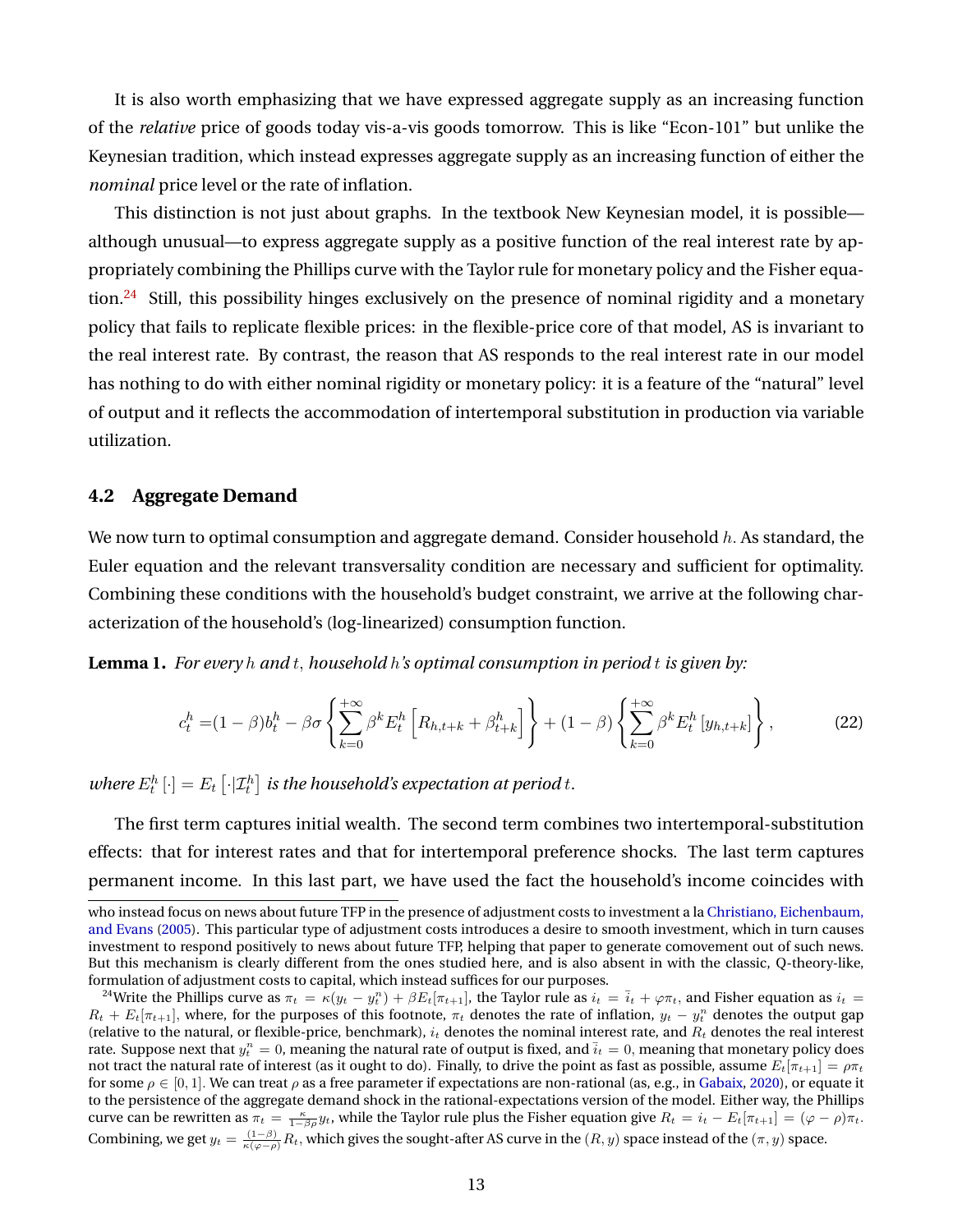$y_{h,t} = p_{h,t} + q_{h,t} = y_t + \xi_{h,t}$ , or the total revenue of the firms operating in the island where the household lives, works, and receives profits from.

To obtain a representation for aggregate demand, we aggregate [\(22\)](#page-13-1) and use the facts that average bond holdings are zero, that each household knows its current interest rate, and that the future idiosyncratic shocks to interest rates are unpredictable. This yields the following expression:

$$
c_t = -\beta(R_t + \beta_t) - \beta \sigma \left\{ \int \sum_{k=1}^{+\infty} \beta^k E_t^h \left[ R_{t+k} \right] dh + \int \sum_{k=1}^{+\infty} \beta^k E_t^h \left[ \beta_{t+k}^h \right] dh \right\} + (1 - \beta) \left\{ \int \sum_{k=0}^{+\infty} \beta^k E_t^h \left[ y_{h,t+k} \right] dh \right\}.
$$
 (23)

We next manipulate this condition as follows. We rewrite the first integral in [\(23\)](#page-14-1) as

<span id="page-14-1"></span>
$$
\int \sum_{k=1}^{+\infty} \beta^k E_t^h \left[ R_{t+k} \right] dh = \sum_{k=1}^{+\infty} \beta^k \mathbb{E}_t \left[ R_{t+k} \right] - \frac{1}{\sigma} \mathcal{G}_t,
$$
\n(24)

where

<span id="page-14-2"></span>
$$
\mathcal{G}_t \equiv -\sigma \sum_{k=1}^{+\infty} \beta^k \int \left\{ E_t^h \left[ R_{t+k} \right] - \mathbb{E}_t \left[ R_{t+k} \right] \right\} dh \tag{25}
$$

captures the average misperception of the future adjustment in the real interest rate. Similarly, we rewrite the second integral as

$$
\int \sum_{k=1}^{+\infty} \beta^k E_t^h \left[ \beta_{t+k}^h \right] dh = \frac{\beta \rho_\beta}{1 - \beta \rho_\beta} \int \beta_t^h dh = \frac{\beta \rho_\beta}{1 - \beta \rho_\beta} \beta_t = \sum_{k=1}^{+\infty} \beta^k \mathbb{E}_t [\beta_{t+k}], \tag{26}
$$

and the third integral as

$$
\int \sum_{k=0}^{+\infty} \beta^k E_t^h \left[ y_{h,t+k} \right] dh = \sum_{k=0}^{+\infty} \beta^k \mathbb{E}_t \left[ y_{t+k} \right] + \frac{\beta}{1-\beta} \mathcal{B}_t,
$$
\n(27)

where

<span id="page-14-3"></span>
$$
\mathcal{B}_{t} \equiv \frac{1-\beta}{\beta} \sum_{k=0}^{+\infty} \beta^{k} \int \left\{ E_{t}^{h} \left[ y_{h,t+k} \right] - \mathbb{E}_{t} \left[ y_{t+k} \right] \right\} dh,
$$
\n(28)

captures average misperception of permanent income. Combining the above and replacing  $c_t$  with  $y_t,$ we obtain the following expression for aggregate demand:

<span id="page-14-4"></span>
$$
y_t = -\beta (R_t + \beta_t) - \beta \sigma \sum_{k=1}^{+\infty} \beta^k \mathbb{E}_t \left[ R_{t+k} + \beta_{t+k} \right] + (1 - \beta) \left( y_t + \sum_{k=1}^{+\infty} \beta^k \mathbb{E}_t \left[ y_{t+k} \right] \right) + \beta \mathcal{B}_t + \beta \mathcal{G}_t. \tag{29}
$$

<span id="page-14-0"></span>Finally, rewriting this condition in a recursive form, we reach the following result.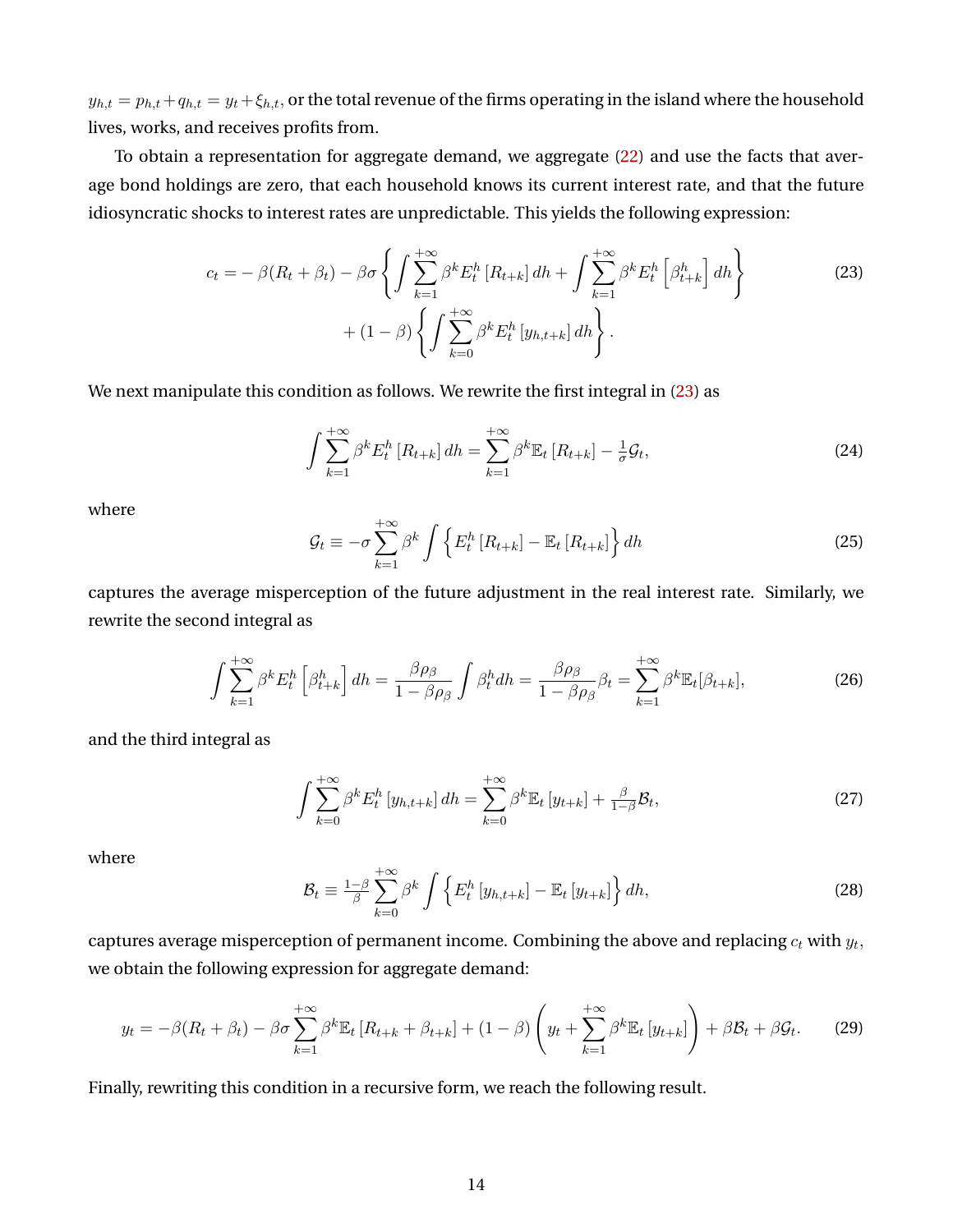**Proposition 2** (**Aggregate Demand**)**.** *Aggregate spending satisfies the following condition:*

<span id="page-15-2"></span>
$$
y_t = -\sigma (R_t + \beta_t) + \mathbb{E}_t [y_{t+1}] + (\mathcal{B}_t + \mathcal{G}_t),
$$
\n(30)

*where*  $B_t$  *and*  $G_t$  *are defined in conditions [\(25\)](#page-14-2) and [\(28\)](#page-14-3).* 

This is the "AD curve" of our model. It looks like the Euler condition of a textbook, representativeagent economy, except for the inclusion of the terms  $\mathcal{B}_t$  and  $\mathcal{G}_t$ . When households share the same information,  $E_t^h\left[\cdot\right]=\mathbb{E}_t\left[\cdot\right]$  for all  $h$  and these terms vanish. *Both* terms thus originate from the informational friction. But each one captures a *different* mechanism.

### **4.3 The Two Belief Wedges**

Consider first  $\mathcal{B}_t$ . This term captures the average error in households' beliefs of their permanent income. When  $\mathcal{B}_t > 0$ , households on average over-estimate their permanent income, and this contributes, other things equal, to higher spending today. (The converse is of course true when  $\mathcal{B}_t < 0$ .)

To understand how  $B_t$  behaves, we first characterize the true aggregate permanent income.

### <span id="page-15-1"></span>**Proposition 3** (**A Hulten's Theorem for AD shocks**)**.** *Aggregate permanent income satisfies*

<span id="page-15-3"></span>
$$
\sum_{k=0}^{+\infty} \beta^k \mathbb{E}_t \left[ y_{t+k} \right] = \frac{1-\tilde{\alpha}}{1-\beta} k_t \tag{31}
$$

and is invariant to  $\eta_t,$  the current aggregate demand shock.

As anticipated in the Introduction, this is a corollary of an intertemporal version of Hulten's theorem [\(Hulten,](#page-59-15) [1978\)](#page-59-15). The present discounted value of aggregate income in our dynamic economy is the equivalent of aggregate GDP in a static economy. In the latter context, Hulten's theorem, which only requires production efficiency, implies that aggregate GDP is invariant to intra-sectoral taste shocks. The translation of this result to our context, where production efficiency is effectively preserved even though the demand side is ridden with an informational friction, $25$  gives Proposition [3](#page-15-1) above. In other words, just as in the static context taste shocks affect the cross-sectoral decomposition of GDP without altering its total value, in our dynamic context aggregate demand shocks shift aggregate output from one period to another without altering its present discounted value.

Using this property, which is itself known to households, we can reduce  $\mathcal{B}_t$  in [\(28\)](#page-14-3) to

$$
\mathcal{B}_t = \frac{1-\beta}{\beta} \sum_{k=0}^{+\infty} \beta^k \int E_t^h \left[ \xi_{h,t+k} \right] dh.
$$

<span id="page-15-0"></span><sup>&</sup>lt;sup>25</sup>To be precise, production efficiency holds in our setting when firms are perfectly competitive, or  $\mu = 0$ . But even when  $\mu > 0$ , Proposition [3](#page-15-1) still holds because the monopoly distortion is state- and time-invariant.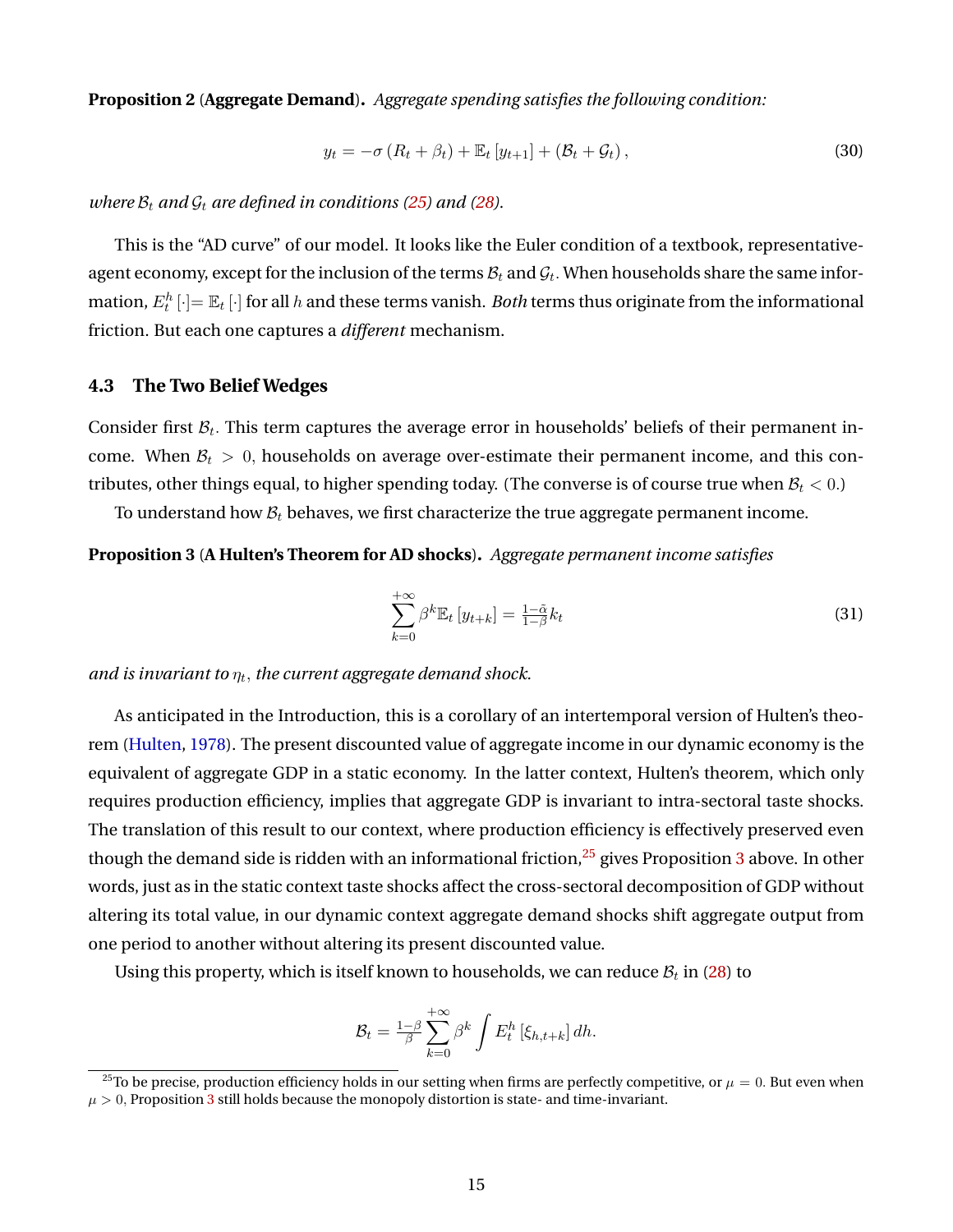That is, misperceptions of *total* permanent income reduce to misperceptions of *idiosyncratic* permanent income. Furthermore, because  $E^h_t[\xi_{h,t+k}] = \rho^k_{\xi} E^h_t[\xi_{h,t}]$  and  $E^h_t[\xi_{h,t}] = y_{h,t} - E^h_t[y_t]$ , we have

<span id="page-16-2"></span>
$$
\mathcal{B}_{t} = \frac{1-\beta}{\beta(1-\beta\rho_{\xi})} \left( y_{t} - \bar{E}_{t} \left[ y_{t} \right] \right), \tag{32}
$$

,

where  $\bar{E}_t\left[\cdot\right]\equiv\int E_t^h\left[\cdot\right]dh.$  That is, whenever households underestimate the increase in current aggregate income, they also misperceive an increase in their permanent income, and this misperception is larger the more persistent the idiosyncratic income fluctuations are.

Consider next  $\mathcal{G}_t$ . By construction, this term captures the average error in beliefs of future real interest rates. When  $G_t > 0$ , households on average under-estimate the future real interests, and this, too, contributes towards higher spending today. (The converse is of course true when  $\mathcal{G}_t < 0$ .)

The characterization of  $\mathcal{G}_t$  is a bit more complicated than that of  $\mathcal{B}_t$ , because the present discounted value of the real interest rate, unlike that of aggregate income, does vary with the AD shock. However, it can be shown that the innovations in the equilibrium expectations of future interest rates are proportional to the innovations in the current discount factor. It follows that

$$
\mathcal{G}_t = -\frac{\sigma^2}{\sigma + \varsigma} \frac{\beta \rho_\beta}{1 - \beta \rho_\beta} \left( \beta_t - \bar{E}_t \left[ \beta_t \right] \right) = \frac{\sigma^2}{\sigma + \varsigma} \frac{\beta \rho_\beta}{1 - \beta \rho_\beta} \left( \eta_t - \bar{E}_t \left[ \eta_t \right] \right),
$$

with  $\zeta \equiv \frac{1-\tilde{\alpha}}{\tilde{\alpha}+\beta\phi}$ . Therefore, whenever agents underestimate the current aggregate shock, they also underestimate the future GE adjustment in the real interest rate, and this underestimation is larger the more persistent the AD shock is.

In the next section, we show how both of these "wedges" contribute towards amplification. For now, we summarize their characterization in the following result.

<span id="page-16-1"></span>**Lemma 2.** *With incomplete information,*

$$
\mathcal{B}_t = \frac{1-\beta}{\beta(1-\beta\rho_{\xi})} \left( y_t - \bar{E}_t \left[ y_t \right] \right) \qquad \text{and} \qquad \mathcal{G}_t = \frac{\sigma^2}{\sigma + \varsigma} \frac{\beta \rho_{\beta}}{1-\beta\rho_{\beta}} \left( \eta_t - \bar{E}_t \left[ \eta_t \right] \right)
$$

where  $\bar{E}_t$   $[\cdot] \equiv \int E_t^h[\cdot] dh$  is the average expectation across households.

# <span id="page-16-0"></span>**5 Equilibrium Characterization**

We complete the characterization of the equilibrium in five steps. First, we recast AS and AD in a more convenient form. Second, we show how to measure the informational friction by a scalar  $\lambda \in (0,1]$ . Third, we isolate the role of the confidence multiplier. Fourth, we study the complementary role of discounting GE adjustment in interest rates. Finally, we show that there is a unique fixed point between the aggregate dynamics and the signal extraction problem of the households, which completes the existence and uniqueness of the equilibrium and pins down the value of  $\lambda$ .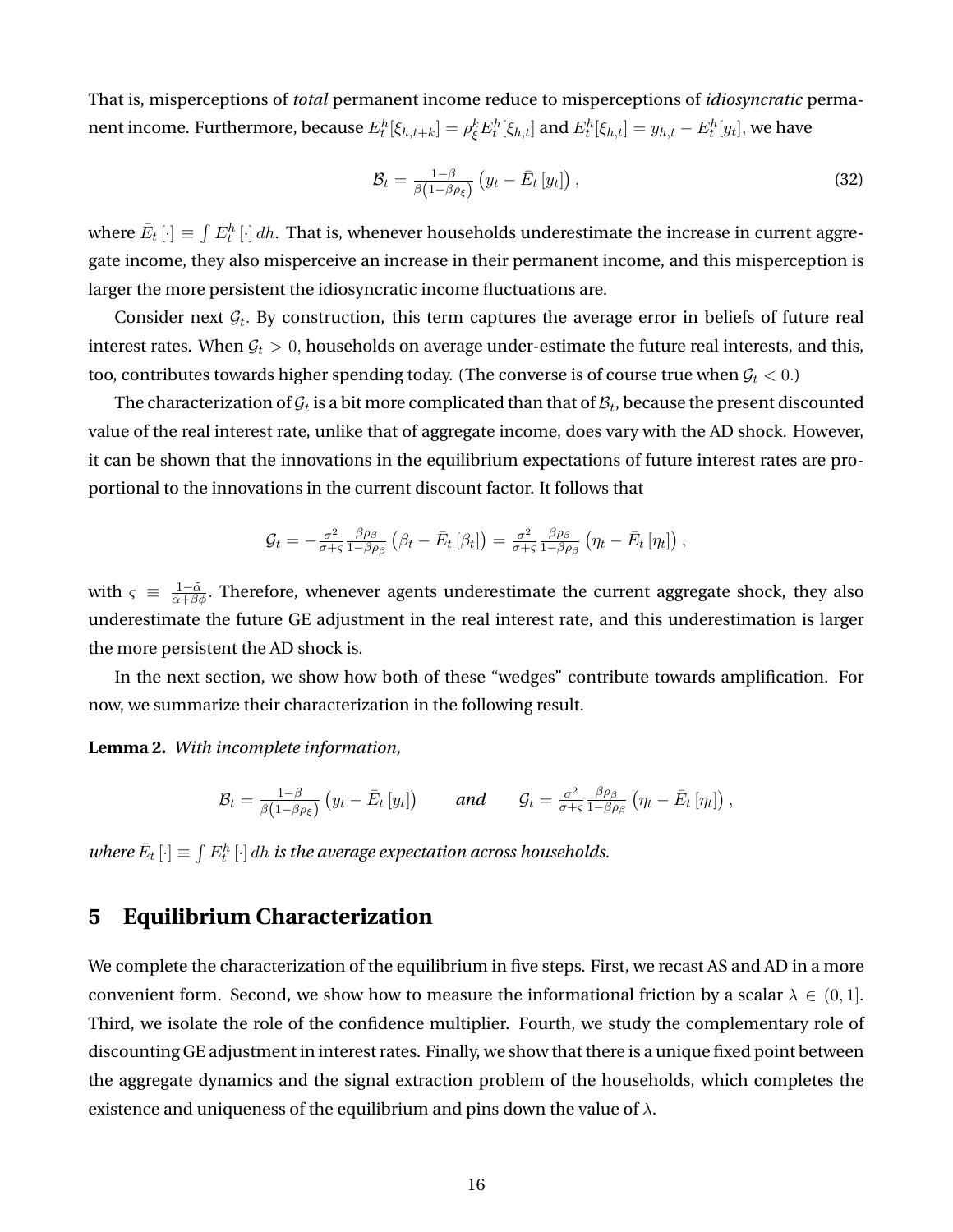#### **5.1 Normalized AS and AD**

For given beliefs, the equilibrium dynamics are characterized by equations [\(19\)](#page-12-3)-[\(21\)](#page-12-4), which characterize AS, together with equation [\(30\)](#page-15-2), which characterizes AD. To solve this system, it is useful to drop the backward-looking variable  $k_t$  and re-express the equilibrium conditions as a purely forward-looking system.<sup>[26](#page-17-0)</sup> To this goal, we introduce the following transformation:

<span id="page-17-5"></span>
$$
\tilde{y}_t \equiv \frac{1}{\beta} \left( y_t - (1 - \tilde{\alpha}) k_t \right) = \frac{1 - \tilde{\alpha}}{\beta} u_t.
$$
\n(33)

The first part defines  $\tilde{y}_t$  as aggregate output appropriately normalized by the stock of land. The second part notes that  $\tilde{y}_t$  is proportional to utilization, which is purely forward-looking. We can then combine Propositions [1](#page-12-0) and [2](#page-14-0) to obtain the following representation of the equilibrium in our economy.

<span id="page-17-4"></span>**Proposition 4** (AS and AD). *A path for*  $\tilde{y}_t$  *and*  $R_t$  *is part of an equilibrium if it satisfies the terminal*  $condition \, \lim_{t \to \infty} \beta^t \tilde{y}_t = 0$  along with the following two dynamic equations:

<span id="page-17-2"></span><span id="page-17-1"></span>
$$
\tilde{y}_t = \varsigma R_t + \beta \mathbb{E}_t \left[ \tilde{y}_{t+1} \right],\tag{34}
$$

$$
\tilde{y}_t = -\sigma R_t + \beta \mathbb{E}_t \left[ \tilde{y}_{t+1} \right] + \mathcal{B}_t + \mathcal{G}_t - \sigma \beta_t, \tag{35}
$$

 $with$   $\mathcal{B}_t = \frac{1-\beta}{1-\beta\rho}$  $\frac{1-\beta}{1-\beta\rho_{\xi}}\left(\tilde{y}_{t}-\bar{E}_{t}\left[\tilde{y}_{t}\right]\right)$ ,  $\mathcal{G}_{t}=\frac{\sigma^{2}}{\sigma +}$  $\sigma + \varsigma$ βρ<sup>β</sup>  $\frac{\beta \rho_\beta}{1-\beta \rho_\beta}\left(\eta_t-\bar{E}_t\left[\eta_t\right]\right)$  , and  $\varsigma\equiv\frac{1-\tilde{\alpha}}{\tilde{\alpha}+\beta \phi}.$ 

Conditions [\(34\)](#page-17-1) and [\(35\)](#page-17-2) are the "normalized" versions of, respectively, aggregate supply (AS) and aggregate demand (AD). Both equations are forward-looking. In the case of AS, it is because utilization is forward-looking. In the case of AD, it is because consumption is forward-looking. Their slopes with respect to the real interest rate are, respectively,  $\varsigma$  and  $-\sigma$ . Finally, the terms  $\mathcal{B}_t$  and  $\mathcal{G}_t$ , which are present in the AD equation and encapsulate the two mechanisms of interest, have now been restated in terms of the transformed variable  $\tilde{y}_t$  rather than the original variable  $y_t.$ 

The system provided above is easier to work with than the original given earlier in Propositions [1](#page-12-0) and [2,](#page-14-0) because the new system is *purely* forward looking whereas the original contains a backward-looking variable.<sup>[27](#page-17-3)</sup> But one has to keep in mind that any solution for  $\tilde{y}_t$  must be transformed back to a solution for  $y_t.$  In particular, holding  $\tilde y_\tau$  constant for all  $\tau>t$ , an increase in  $\tilde y_t$  maps to an increase in current aggregate income but also a decrease in future aggregate income. This underscores that an increase in  $\tilde{y}_t$  represents an intertemporal shift in resources—which, circling back to our version of Hulten's theorem, is exactly what a "shift in aggregate demand" means in a neoclassical context.

<span id="page-17-0"></span> $^{26}$ This simplification is possible here thanks to the abstraction from investment. In Section [6.4,](#page-29-0) which adds investment, we instead have to work with a more complicated dynamic system, which in turn explains the greater complexity of the formal arguments in the proof of Proposition [14](#page-30-0) relative to those in our baseline model.

<span id="page-17-3"></span> $^{27}$ The relevant backward-looking state variable, the effective stock of land, has dropped out of the new system thanks to the adopted transformation of variables. This transformation also explains why  $\mathbb{E}_t$   $[\tilde{y}_{t+1}]$  is discounted by  $\beta$  in the normalized AD curve [\(35\)](#page-17-2), whereas there is no such discounting in the original AD curve [\(30\)](#page-15-2).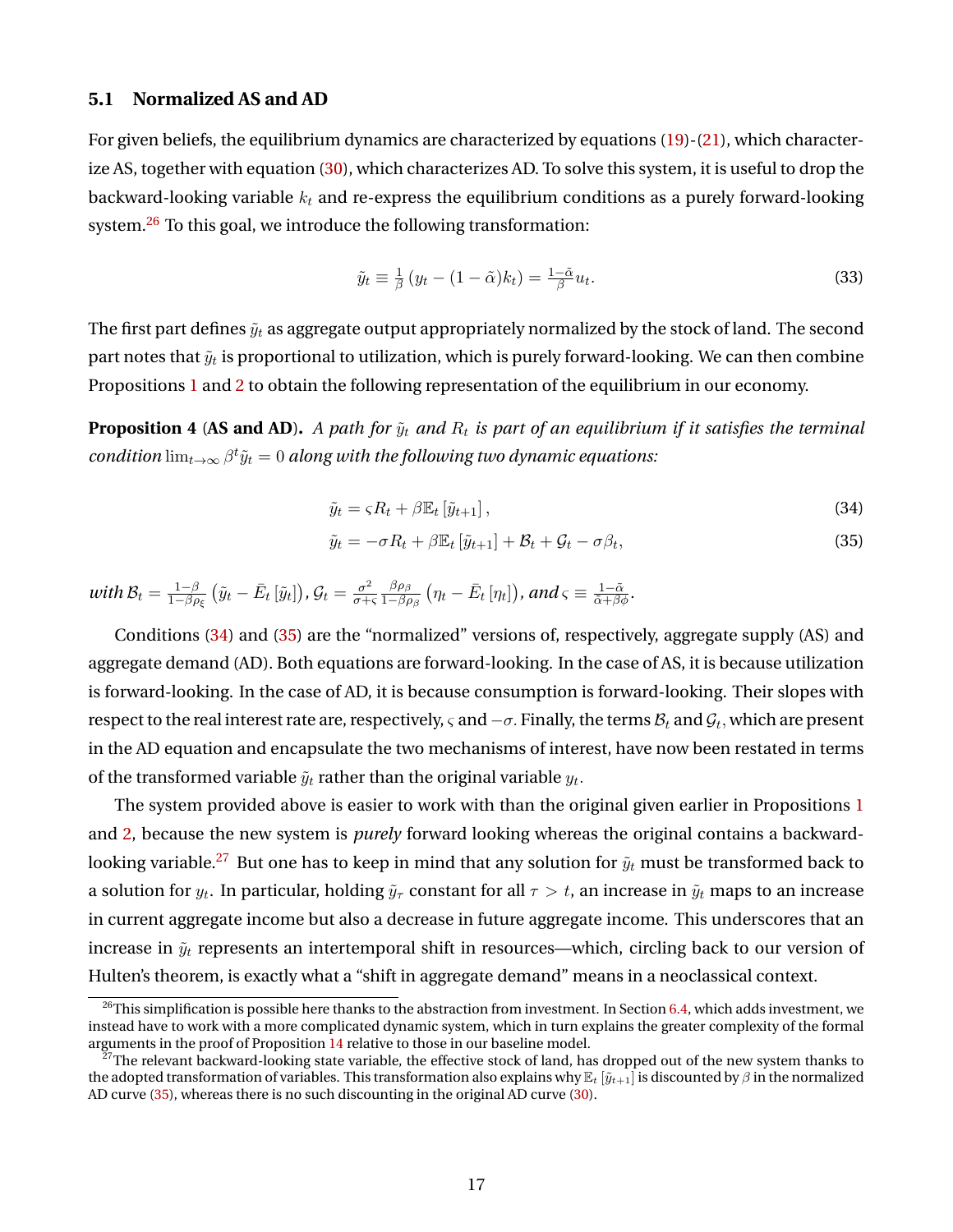#### **5.2 Beliefs: a Simple Representation**

We now put more structure on the expectation terms that show up in aggregate demand. Recall that, in any given period  $t,$  the past is common knowledge and the only aggregate innovation is  $\eta_t.$  It follows that the innovations in the average expectations of all current and future aggregate outcomes, as well in the aggregate outcomes themselves, are all proportional to  $\eta_t.$  That is, for any aggregate variable  $x$ in the set  $\{\beta, y, \tilde{y}, R\}$  and any  $s \geq 0$ ,

<span id="page-18-1"></span>
$$
\mathbb{E}_t[x_{t+s}] = \mathbb{E}_{t-1}[x_{t+s}] + \gamma_s^x \eta_t,\tag{36}
$$

for some scalar  $\gamma_s^x.^{28}$  $\gamma_s^x.^{28}$  $\gamma_s^x.^{28}$  Note that this condition uses the full-information expectation operator, not the expectation of the typical household in the economy. But because the information in  $\mathbb{E}_t$  is a *superset* of the information in  $E_t^h$ , the expectation of the typical household, and because the latter itself contains the information in  $\mathbb{E}_{t-1}$ , the following is also true:

$$
E_t^h[x_{t+s}] = E_t^h[\mathbb{E}_t[x_{t+s}]] = \mathbb{E}_{t-1}[x_{t+s}] + \gamma_s^x E_t^h[\eta_t].
$$

Aggregating across  $h$  and letting  $\lambda$  denote the coefficient of the projection of  $\bar{E}_t[\eta_t]$  on  $\eta_t,$  we get

<span id="page-18-2"></span>
$$
\bar{E}_t[x_{t+s}] = \mathbb{E}_{t-1}[x_{t+s}] + \gamma_s^x \bar{E}_t[\eta_t] = \mathbb{E}_{t-1}[x_{t+s}] + \gamma_s^x \lambda \eta_t.
$$
\n(37)

<span id="page-18-3"></span>Combining [\(36\)](#page-18-1) and [\(37\)](#page-18-2), we finally reach the following result.

**Proposition 5.** *In any equilibrium, there exists a scalar*  $\lambda \in (0,1)$  *such that, for any aggregate variable* x *in the set*  $\{\beta, y, \tilde{y}, R\}$ , *the average forecast of it satisfies* 

$$
\bar{E}_t\left[x_{t+s}\right] = (1-\lambda)\mathbb{E}_{t-1}\left[x_{t+s}\right] + \lambda \mathbb{E}_t\left[x_{t+s}\right] \quad \forall t, s \ge 0.
$$

That is, it is *as if* the economy is populated by two representative agents: one that only knows the past, and another that also knows the present, with respective population weights  $1 - \lambda$  and  $\lambda$ . By the same token,  $\lambda$  is an inverse measure of the severity of the informational friction: the smaller  $\lambda$  is, the further away the economy is from the complete-information benchmark.

The exact value of  $\lambda$  is determined from the fixed point between the aggregate outcomes and the typical household's inference problem. But the endogeneity of  $\lambda$  is not essential for understanding our main results. We thus postpone its characterization and focus first on completing the characterization of the equilibrium aggregate dynamics for a given  $\lambda$ .

<span id="page-18-0"></span> $^{28}$ The vector  $\{\gamma^x_s\}_{s\ge0}$ , which identifies the Impulse Response Function of variable  $x$  with respect to the AD innovation, is of course endogenously determined in equilibrium. For the present argument, however, this endogeneity is not relevant.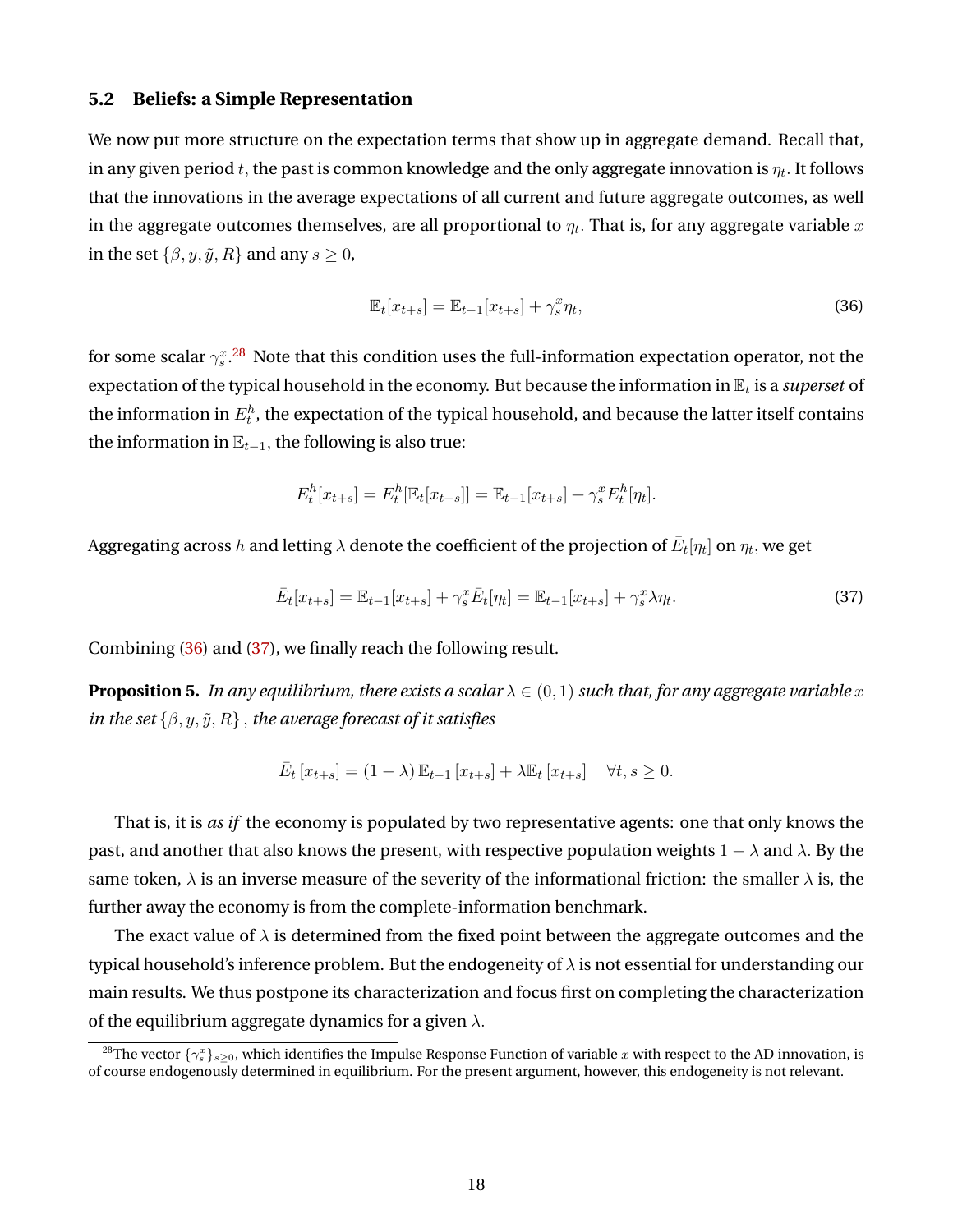#### **5.3 Isolating the Confidence Multiplier**

We first consider the case  $\rho_{\beta} = 0$ , meaning an aggregate demand shock lasting only one period. This implies that  $\tilde{\mathcal{G}}_t=0,$  and therefore that the AS and AD equations take the following, simpler forms:

$$
\tilde{y}_t = \varsigma R_t,\tag{38}
$$

<span id="page-19-3"></span><span id="page-19-2"></span>
$$
\tilde{y}_t = -\sigma R_t + \underbrace{(1-\lambda)\left(\frac{1-\beta}{1-\beta\rho_{\xi}}\right)\tilde{y}_t}_{\mathcal{B}_t} + \sigma \eta_t.
$$
\n(39)

This system is essentially static, allowing a straightforward characterization of how the economy responds to the aggregate demand shock.

Consider a negative realization for  $\eta_t$  and start with the complete-information benchmark (herein nested as  $\lambda=1$ ). In this case,  $\mathcal{B}_t=0$  and the AD curve shifts down by an amount equal to  $\sigma\eta_t.$  This is represented in Figure [1](#page-19-0) by the shift of the AD curve from  $AD^{old}$  to  $AD^1$  . The intersection of  $AD^1$  with AS thus identifies the equilibrium pair of  $\tilde{y}$  and R that obtain under complete information.

Consider now the role of incomplete information. Had  $B_t$  been zero, the shock would have triggered the same shift in AD as under complete information. But because this "first-round" shift in AD causes current aggregate income to fall, and because households confuse aggregate and idiosyncratic movements in current income, they incorrectly perceive a decrease in their permanent income—even though, as already explained, there is no actual change in their permanent income, only an intertemporal shift. As this happens, the AD curve shifts further down, from  $AD^1$  to  $AD^2$  in Figure [1,](#page-19-0) triggering a further reduction in aggregate income. This in turn feeds to additional misperception (a further reduction in  $\beta$ ), a further downward shift in the AD curve, and so on.

<span id="page-19-0"></span>

**Figure 1.** Feedback Mechanism

<span id="page-19-1"></span>This series of feedbacks, whose limits correspond to the "final-round" curve  $AD^{new}$  in the figure, explains the economics behind our confidence multiplier. The formal result is offered below.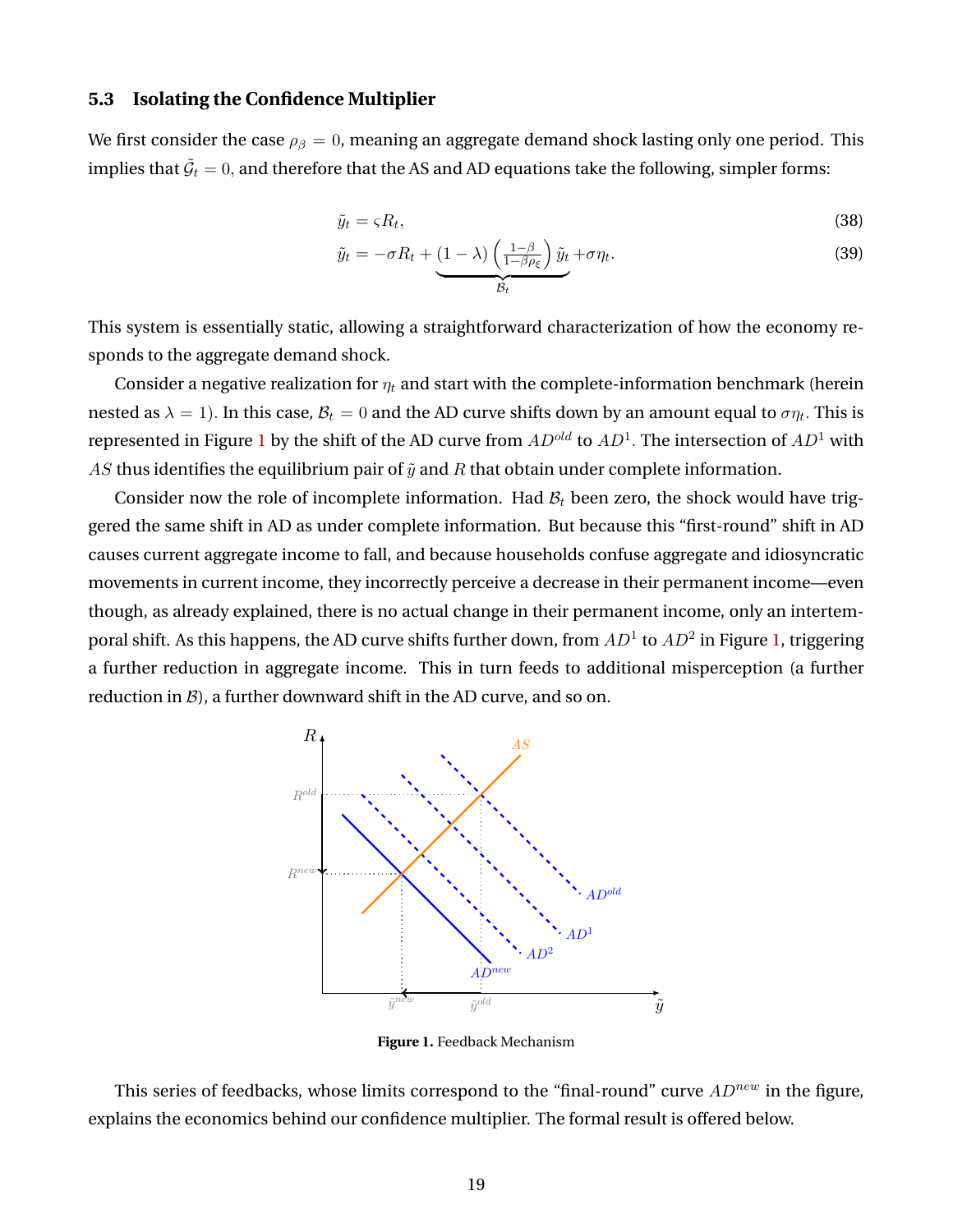**Proposition 6** (**The confidence multiplier**)**.** *Suppose the aggregate demand shock is entirely transitory*  $(\rho_{\beta} = 0)$ . The equilibrium response of real aggregate output is given by

$$
\frac{\partial y_t}{\partial \eta_t} = \gamma_0 \cdot m^{conf}(\lambda, \rho_{\xi}),
$$

*where*  $\gamma_0 \equiv \frac{\varsigma \sigma \beta}{\varsigma + \sigma}$  $\frac{\zeta\sigma\beta}{\zeta+\sigma}$  is the complete-information counterpart and

$$
m^{\text{conf}}(\lambda, \rho_{\xi}) \equiv \frac{\varsigma + \sigma}{\varsigma + \sigma - \varsigma \frac{1-\beta}{1-\beta\rho_{\xi}}(1-\lambda)} > 1
$$
\n(40)

*is the "confidence multiplier," namely a multiplier that captures the mechanism described above.*

Note that  $m^{\text{conf}}(\lambda, \rho_{\xi})$  is decreasing in  $\lambda$  and increasing in  $\rho_{\xi}$ . A lower  $\lambda$  means more confusion of the aggregate fluctuations for idiosyncratic income fluctuations, a higher  $\rho_{\xi}$  means more extrapolation of the present to the future and therefore a larger change in perceived permanent income for a given aggregate demand shock. Both forces contribute to a larger shift of the AD curve in each step of the series of feedbacks described in Figure [1,](#page-19-0) and hence also to a larger confidence multiplier.

### <span id="page-20-0"></span>**5.4 The General Case: Confidence Plus Discounting of Future Interest Rates**

We now allow the aggregate demand shock to be persistent. This does not affect the logic that the aggregate demand shock has no actual effect on aggregate permanent income: the aggregate demand shock still represents an intertemporal shift between "the long run" and "the short run," although the short run now last multiple periods (in expectation). It also does not affect the size of our confidence multiplier. What changes, though, are the expectations that households form about *future* real interest rates and their impact on aggregate demand under both complete and incomplete information. This amounts to an additional multiplier, which we formalize below.

<span id="page-20-2"></span>**Proposition 7** (**The General Case**). Allow the aggregate demand shock to be persistent ( $\rho_{\beta} \ge 0$ ). The *equilibrium response of real aggregate output is given by*

$$
\frac{\partial y_t}{\partial \eta_t} = \gamma \cdot m^{\text{conf}}(\lambda, \rho_\xi) \cdot m^{\text{GE}}(\lambda, \rho_\beta),
$$

*where*  $\gamma \equiv \frac{\beta \sigma \varsigma}{\sigma + \varsigma}$  $\overline{\sigma + }$  $\frac{1}{1-\rho_\beta\beta}$  is the complete-information counterpart,  $m^{conf}(\lambda,\rho_\xi)$  is the same confidence mul*tiplier as that defined in Proposition [6](#page-19-1) above, and*

<span id="page-20-1"></span>
$$
m^{GE}(\lambda, \rho_{\beta}) \equiv 1 + \frac{\rho_{\beta}\beta\sigma}{\sigma + \varsigma} (1 - \lambda) \ge 1
$$
\n(41)

*is another multiplier, which captures the mechanism we refer to as "discounting the future GE adjustment in real interest rates."*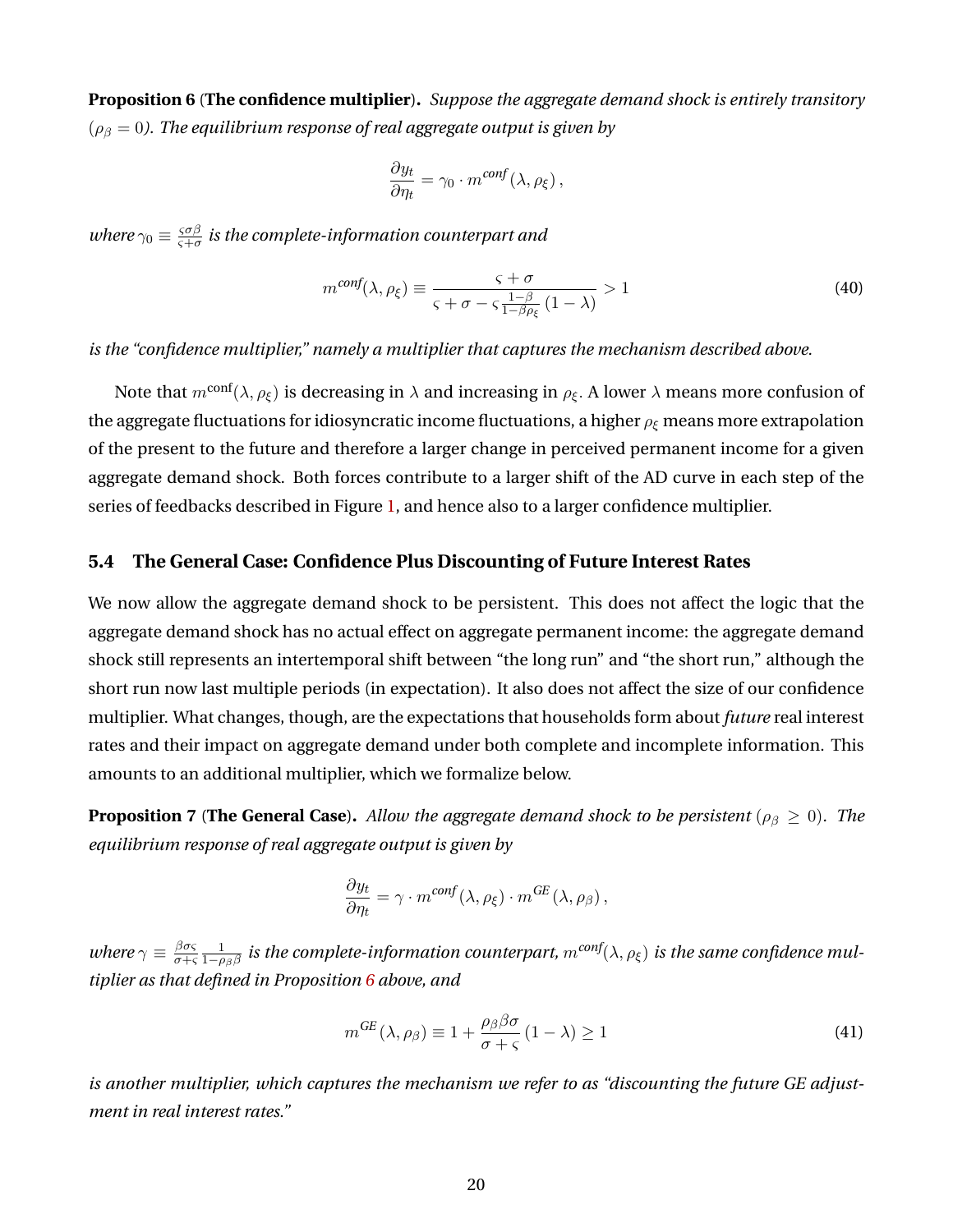Note that the confidence multiplier is invariant to  $\rho_{\beta}$  and remains exactly the same as in the case of a transitory AD shock. This is because the size of the misperception in permanent income naturally depends on  $\rho_{\xi}$ , the persistence of the idiosyncratic income fluctuations, but is invariant to  $\rho_{\beta}$ , the persistence of the AD shock, thanks to our version of Hulten's theorem. Conversely,  $\rho_{\xi}$  is irrelevant to the second multiplier, because this has nothing do with expectations of income. Instead, this multiplier has to do with expectations of future interest rates, whose persistence is governed by  $\rho_{\beta}$ .

Let us explain this new multiplier. When a negative aggregate demand shock hits the economy, it triggers *in equilibrium* a reduction in the real interest rate, which in turn moderates the original reduction in aggregate demand. This represents a "neoclassical GE adjustment" that partially offsets the direct, PE effect of the shock on aggregate demand. Furthermore, the fall in the real interest rate is as persistent as the demand shock itself.

With complete information, households not only see the current drop in the real interest rate, but also perfectly foresee how much the real interest rate will fall in the future. With incomplete information, households still observe the current drop in real interest rates but under-estimate their future drop. This arrests the forward-looking component of the aforementioned GE adjustment, leaving aggregate demand to move more strongly with the exogenous shock than what it would have done under complete information.<sup>[29](#page-21-0)</sup>

We refer to this mechanism as "discounting the GE adjustment in real interest rates." At a high level, this mechanism is the same as that articulated in [Angeletos and Lian](#page-56-1) [\(2018\)](#page-56-1), [Gabaix](#page-58-2) [\(2020\)](#page-58-2) and [Farhi](#page-58-1) [and Werning](#page-58-1) [\(2019\)](#page-58-1) in the context of forward guidance for monetary policy at the zero lower bound. But there are two key differences, on top of the obvious difference in the topics under consideration.

The first difference regards the identity of the object that adjusts in GE. In the context of the aforementioned works, this object is the output gap. In our context, instead, it is the natural rate of output.

The second difference regards the form of strategic interaction, or the way higher-order beliefs matter. The New Keynesian model studied in the aforementioned works corresponds to a game of strategic *complementarity*: when I expect others to spend more in the near future, I want to spend more myself today, because I expect monetary policy to fail to track the natural rate of interest and, instead, accommodate a boom. The kind of RBC model studied here instead corresponds to a game of strategic *substitutability*: when I expect others to spend more in the near future because of a persistent AD shock, I want to spend *less* myself, because I expect the real interest rate to increase. Under-estimating the responses of others leads to under-reaction (dampening) in the first type of games and to over-reaction (amplification) in the latter.<sup>[30](#page-21-1)</sup> This explains why the same elementary mechanism maps to diametrically opposite effects in our setting than in the aforementioned works.

Putting aside these clarifications, the key observation for our purposes is that this mechanism

<span id="page-21-0"></span><sup>29</sup>Had we allowed households to be inattentive to the *current* real interest rate, because of rational inattention [\(Sims,](#page-60-0) [2003\)](#page-60-0) or sparsity [\(Gabaix,](#page-58-11) [2014\)](#page-58-11), we would have arrested the countervailing effect of the concurrent adjustment in the real interest as well, which of course would only increase the related multiplier.

<span id="page-21-1"></span> $30$ For clear articulations of this point in more abstract settings or other applications, see [Angeletos and Lian](#page-56-12) [\(2017\)](#page-56-12) and [Angeletos and Sastry](#page-56-13) [\(2020\)](#page-56-13).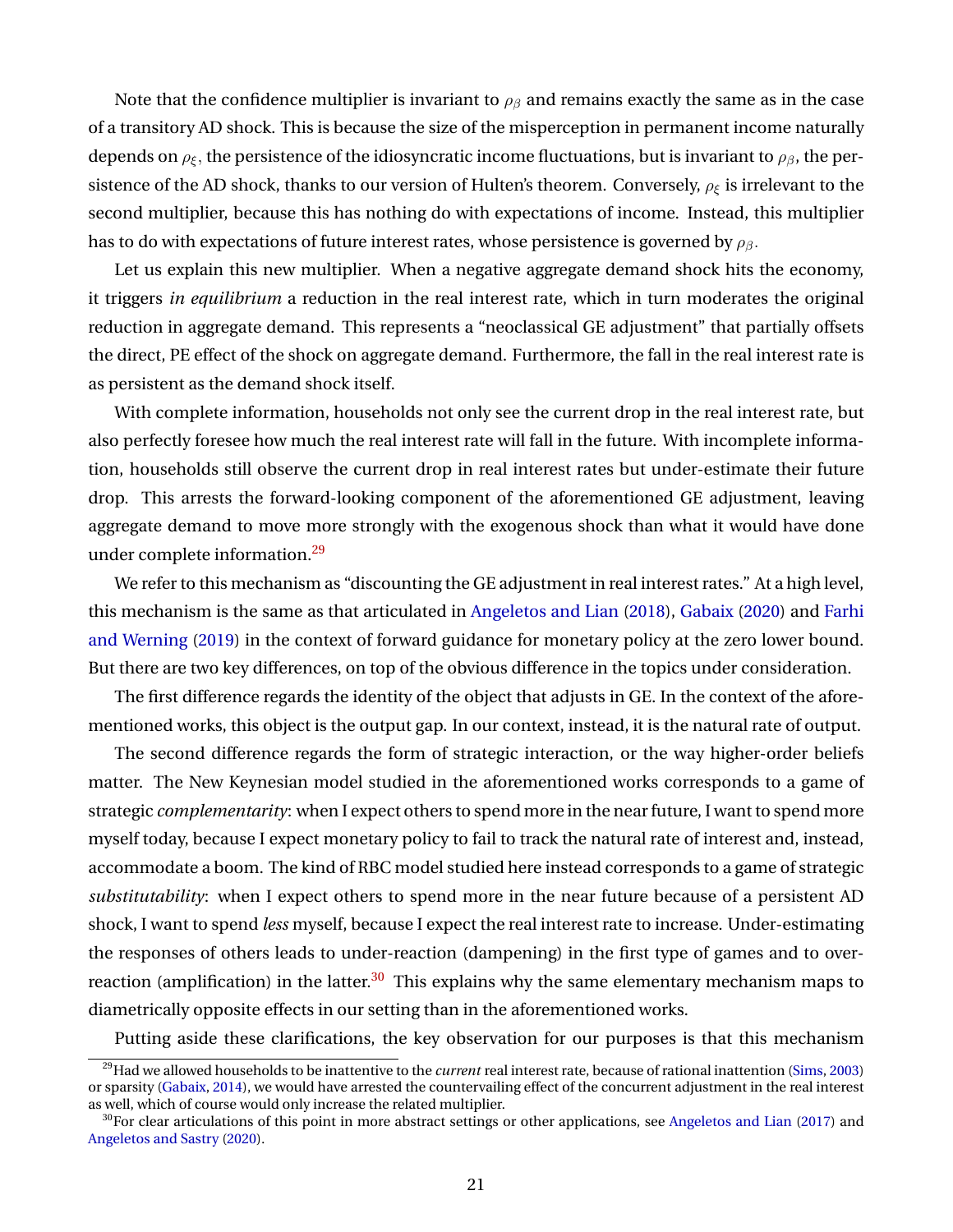works hand-in-hand with our confidence multiplier: they both help sustain larger movements in AD, and thereby in equilibrium output and employment, than under complete information.

We conclude with a note on comparative statics. As evident from [\(41\)](#page-20-1),  $m^{GE}(\lambda, \rho_B)$  is decreasing in  $\lambda$ and increasing in  $\rho_{\beta}$ . Intuitively, the larger the informational friction or the longer the GE adjustment in interest rates, the larger the multiplier associated with the discounting of this adjustment. Combining this property with the one obtained earlier for the confidence multiplier, we get the following result.

**Corollary.** *The* overall *multiplier,*  $m(\lambda, \rho_{\xi}, \rho_{\beta}) \equiv m^{conf}(\lambda, \rho_{\xi}) m^{GE}(\lambda, \rho_{\beta})$ , *is increasing in the severity of the informational friction and the persistence of both kinds of shocks.*

Finally, although our model is too stylized to permit a quantitative evaluation, let us do a simple, back-of-the-envelope calculation. Suppose the slopes of the AS and AD curves are comparable ( $\varsigma \approx \sigma$ ), the discount factor is close to 1, idiosyncratic income follows a random walk ( $\rho_f \approx 1$ ), the persistence of the aggregate fluctuations in the model are comparable to the those in the data ( $\rho_\beta \approx 0.95$ ), and  $\lambda \approx 1/2$  (think of it as half the population being perfectly informed and the rest being completely uninformed). Then,  $m \approx 5/3$ , which suggests that the documented amplification could be substantial.

#### **5.5 Signal Extraction and the Fixed Point for** λ

In the preceding analysis, we have treated the value of  $\lambda$  as given. However, the severity of the informational friction depends on how much households can extract from the available market signals. This implies that the value of  $\lambda$  in our economy is the solution to a fixed point problem that relates the informativeness of these signals to the responsiveness of aggregate output and the real interest rate to the aggregate demand shock: the greater this response, the more precise the information revealed by the aforementioned signals, and the smaller the friction. This fixed point is characterized below.

<span id="page-22-1"></span>**Proposition 8.** *There exists a unique*  $\lambda \in (0,1)$  *in equilibrium and is given by the solution of the following fixed point problem:*

<span id="page-22-0"></span>
$$
\lambda = \frac{\sigma_{\beta}^{-2} + \sigma_{R}^{-2} \left\{ \varsigma^{-1} \gamma \left[ \beta^{-1} m \left( \lambda, \rho_{\xi}, \rho_{\beta} \right) - \rho_{\beta} \right] \right\}^{2} + \sigma_{\xi}^{-2} \left\{ \gamma m \left( \lambda, \rho_{\xi}, \rho_{\beta} \right) \right\}^{2}}{\sigma_{AD}^{-2} + \sigma_{\beta}^{-2} + \sigma_{R}^{-2} \left\{ \varsigma^{-1} \gamma \left[ \beta^{-1} m \left( \lambda, \rho_{\xi}, \rho_{\beta} \right) - \rho_{\beta} \right] \right\}^{2} + \sigma_{\xi}^{-2} \left\{ \gamma m \left( \lambda, \rho_{\xi}, \rho_{\beta} \right) \right\}^{2}},\tag{42}
$$

*where*  $m(\lambda, \rho_{\xi}, \rho_{\beta}) \equiv m^{conf}(\lambda, \rho_{\xi}) m^{GE}(\lambda, \rho_{\beta})$  *is the overall multiplier.* 

The above condition, which follows from the standard formula for combining multiple Gaussian signals, reflects the fact that the household has three such signals about the underlying AD shock: her own discount rate,  $\beta^h_t;$  her local interest rate  $R_{h,t};$  and her own income, or the local demand,  $y_{h,t}$ . And whereas the informativeness of the first signal is exogenous, that of the other two signals is endogenous. In particular, their informativeness increase with the multiplier: the larger the multiplier, the more these market signals moves with the AD shock, and hence the more precise the information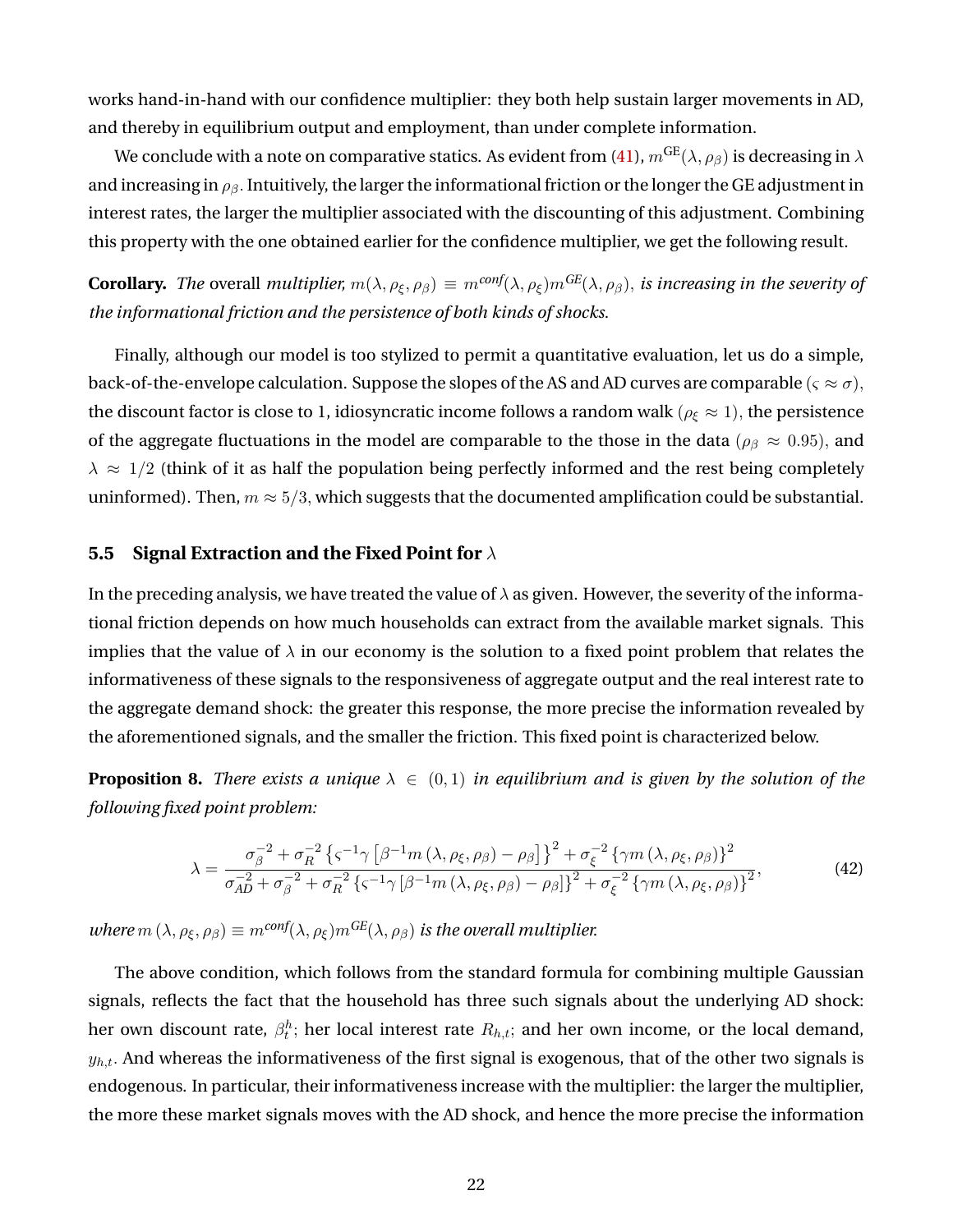households can extract from them about the underlying shock. This explains why the right-hand side of the above condition decreases with  $\lambda$ , which in turn guarantees the uniqueness of the equilibrium.<sup>[31](#page-23-0)</sup>

It is also immediate to verify that, for given  $\rho_{\epsilon}$  and  $\rho_{\beta}$ ,  $\lambda$  is a decreasing function of the ratio  $\sigma/\sigma_{AD}$ for any  $\sigma \in {\sigma_\beta, \sigma_R, \sigma_\xi}$ . By varying these "noise" parameters, we can indeed induce any value for  $\lambda$  in the  $(0, 1)$  range. This, together with the uniqueness of  $\lambda$ , justifies our earlier treatment of it as a "free" parameter. Finally, by combining the comparative statics of m with the comparative statics of the fixed point in condition [\(42\)](#page-22-0) we reach the follow result.

<span id="page-23-1"></span>**Proposition 9.** *Let* m<sup>∗</sup> *denote the overall multiplier evaluated at the equilibrium value of* λ. *This is necessarily increasing in the ratio*  $\sigma/\sigma_{AD}$  *for any*  $\sigma \in {\sigma_{\beta}, \sigma_R, \sigma_{\xi}}$ *, as well as in both*  $\rho_{\xi}$  *and*  $\rho_{\beta}$ *.* 

That is, our statement "a larger friction implies a larger multiplier," which was previously formalized with the monotonicity of  $m(\lambda, \rho_{\xi}, \rho_{\beta})$  in  $\lambda$  treating the latter as exogenous, is now recast as the monotonicity of  $m^*$  in deeper noise parameters. And the lesson that the overall multiplier increases with the persistence of both shocks, which was previously articulated holding  $\lambda$  constant, is robust to taking into account the endogeneity of  $\lambda$ .

We close this section with the following remark on the interpretation of  $\lambda$ . In the present version of our model, the value of  $\lambda$  hinges on the availability of information about the aggregate shock, or the state of the economy. This in turn suggests that a policymaker could regulate the magnitude of the business cycle by providing more or less information to consumers. But this need not be true in two realistic variants, in which the relevant confusion is present even if information about the aggregate state is abundant. In one variant, consumers rationally choose not to pay enough attention to the aggregate state (or to any related communications by policymakers), for the reasons articulated in [Mackowiak and Wiederholt](#page-59-4) [\(2009\)](#page-59-4). In another, consumers are boundedly rational, in the sense described in Section [6.5](#page-31-0) These variants preserve our predictions about amplification, which were the topic of the previous subsections, but not those about the precise value of  $\lambda$ , which were the topic of the present subsection. This explains why we "trust" the former predictions more than the latter.

# **6 Extensions and Variants**

In this section, we consider four extensions/variants of our baseline model. The first two explore our theory's predictions for the economy's response to aggregate supply shocks and fiscal stimuli. The remaining two shows how our theory can rationalize comovement between "borrowers" and "savers," and between consumption and investment. In addition, we discuss how the mechanisms at work can be recast as the product of bounded rationality instead of informational friction.

<span id="page-23-0"></span> $31$ In general, signal extraction problems in GE settings can admit multiple equilibria; see [Gaballo](#page-58-12) [\(2017\)](#page-58-12) and [Chahrour and](#page-57-8) [Gaballo](#page-57-8) [\(2020\)](#page-57-8) for examples. But this is not an issue here because our setting features, in effect, strategic substitutability in signal extraction.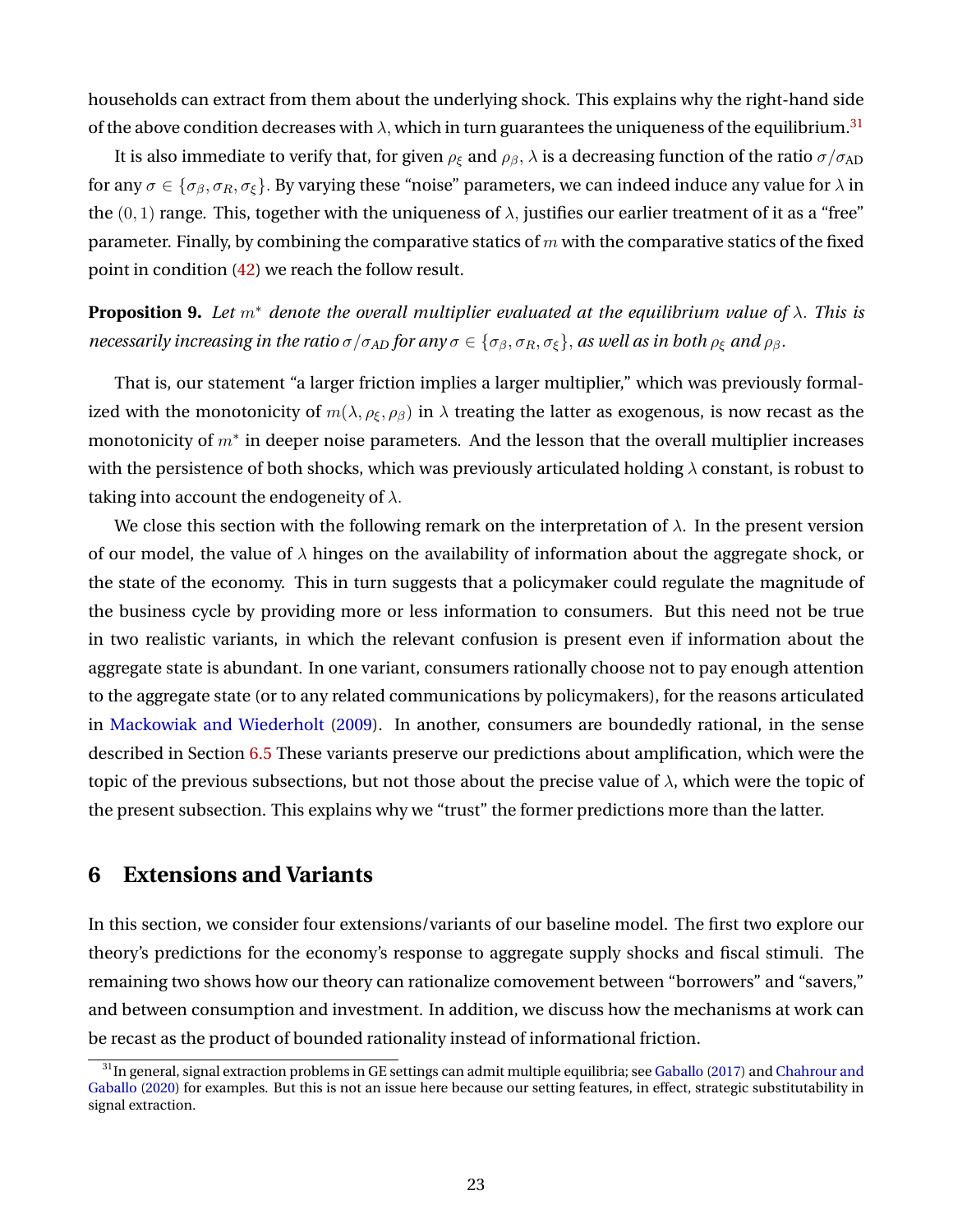### <span id="page-24-3"></span>**6.1 Aggregate Supply Shocks**

The main analysis has focused on AD shocks, in the sense of aggregate discount-factor shocks. We now turn to AS shocks, in the sense of aggregate productivity shocks. The lesson delivered below is that the documented mechanisms tend to dampen AS shocks at the same time they amplify AD shocks.

The model is the same, except that we shut down the shocks to the household's discount factor and, instead, introduce aggregate productivity shocks. In particular, a firm's output is given by

$$
y_{i,j,t} = A_t^{1-\alpha} (l_{i,j,t})^{\alpha} (u_{i,j,t} k_{i,j,t})^{1-\alpha},
$$

where  $A_t$  is an aggregate TFP shock. This follows an AR(1) process with persistence  $\rho_A \in [0,1)$  :

$$
\log A_t = \rho_A \log A_{t-1} + \eta_t^A,\tag{43}
$$

where  $\eta_t^A\sim N\left(0,\sigma^2_A\right)$  and  $A_{-1}$  is normalized at 1. Finally, the household's information set in period  $t$ is given by  $\mathcal{I}_t^h=\mathcal{I}_{t-1}^h\cup\big\{w_{h,t},e_{h,t},R_{h,t},(p_{i,l,t})_{i\in[0,1],l\in[0,1]}\big\}\cup\{A_{t-1}\}$  . It follows that, although the identity of the aggregate shock is different, local income and local interest rates serve again as noisy signals of the underlying aggregate shock.

We once again log-linearize the equilibrium conditions and re-interpret all the variables as logdeviations from their steady-state counterparts. Following similar steps as in Section [5,](#page-16-0) we reach the following characterization of AS and AD.

<span id="page-24-4"></span>**Proposition 10.** *(i) Aggregate supply is given by*

$$
y_t = A_t + (1 - \tilde{\alpha}) \left( u_t + k_t \right), \tag{44}
$$

$$
u_t = \frac{\beta}{\tilde{\alpha} + \beta \phi} \left( A_t - \mathbb{E}_t \left[ A_{t+1} \right] \right) + \frac{\beta}{\tilde{\alpha} + \beta \phi} R_t + \beta \mathbb{E}_t \left[ u_{t+1} \right],\tag{45}
$$

$$
k_{t+1} = k_t - \kappa u_t. \tag{46}
$$

*(ii) Aggregate demand is given by*

<span id="page-24-6"></span><span id="page-24-5"></span><span id="page-24-2"></span><span id="page-24-1"></span>
$$
y_t = -\sigma R_t + \mathbb{E}_t \left[ y_{t+1} \right] + \left( \mathcal{B}_t + \mathcal{G}_t \right), \tag{47}
$$

*where*  $B_t$  *and*  $G_t$  *are defined as [\(25\)](#page-14-2) and [\(28\)](#page-14-3).* 

The characterization of AS is similar to before, except, of course, for the accommodation of the TFP shock.<sup>[32](#page-24-0)</sup> Turning to AD, this is exactly the same as before, and  $B_t$  and  $G_t$  have the same mathematical definition. However, both terms behave differently from before.

<span id="page-24-0"></span> $32$ This shows up, not only in [\(44\)](#page-24-1), the production function, but also in [\(45\)](#page-24-2), the optimality condition for utilization. Intuitively, the optimal intertemporal pattern of production depends, not only on the relative price of today's goods, but also on their relative cost. The former is captured in condition [\(45\)](#page-24-2) by  $R_t$ , the latter by  $A_t - \mathbb{E}_t [A_{t+1}]$ .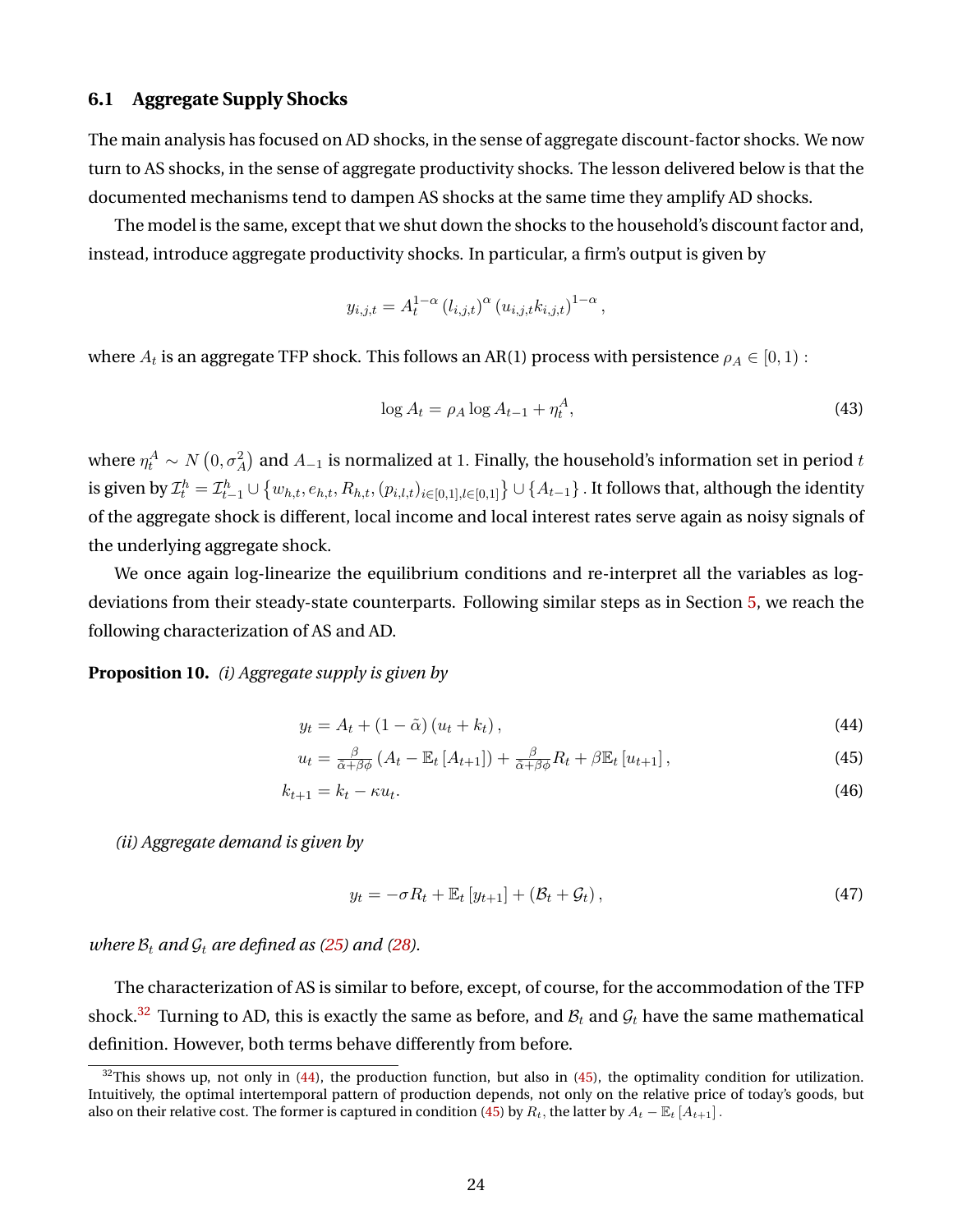Consider first  $\mathcal{B}_t$ , which maps to our confidence multiplier. In the case AD shocks, the actual aggregate permanent income was fixed, guaranteeing that the confusion of aggregate and idiosyncratic income fluctuations had an unambiguous effect on confidence: following a positive shock, households were necessarily over-estimating their permanent income, so  $B_t$  was necessarily positive. This is not the case with AS shocks. Because such shocks *do* influence actual aggregate permanent income, imperfect knowledge of the shock naturally translates to under-estimation of the corresponding movements in permanent income. In particular, following a positive shock, a consumer over-estimates the idiosyncratic component of her permanent income, which pushes  $B_t$  positive, but also underestimates the aggregate component, which pushes  $B_t$  negative. This explains why our confidence multiplier is weakened or even turned upside down.

Consider next  $\mathcal{G}_t$ , which corresponds to the discounting of the GE adjustment in real interest rates. In the case of AD shocks, this mechanism contributed towards amplification. Here, it does the exact opposite. When information is complete, a persistent positive TFP shock triggers a persistent *drop* in real interest rates, which in turn stimulates aggregate demand. When information is incomplete, consumers under-estimate the drop in future real interest rates and this *reduces* aggregate demand relative to the complete-information case. This explains why  $\mathcal{G}_t$  is necessarily negative following a positive TFP shock, or why the corresponding multiplier is necessarily reversed.

<span id="page-25-1"></span>**Proposition 11** (**Technology Shocks**)**.** *The equilibrium response of aggregate output to an aggregate technology shock is given by*

$$
\frac{\partial y_t}{\partial \eta_t^A} = \gamma^A \cdot m_A^{conf}(\lambda, \rho_{\xi}, \rho_A) \cdot m_A^{GE}(\lambda, \rho_A),
$$

where  $\gamma^A > 0$  is the complete-information counterpart,  $m_A^{GE}(\lambda, \rho_A)$  is a multiplier that captures the effect of  $\mathcal{G}_t$ , or the discounting of the GE adjustment in interest rates, and  $m_A^{conf}$  $_{A}^{conj}\left( \lambda,\rho_{\xi},\rho_{A}\right)$  is a multiplier  $t$ hat captures the combined effect of  $\mathcal{B}_t$ , or the overall confusion of idiosyncratic and aggregate income *fluctuations. Furthermore,*

$$
m_A^{\text{conf}}(\lambda, \rho_{\xi}, \rho_A) < 1 \text{ if and only if } \rho_{\xi} < \bar{\rho}_{\xi},
$$

*for some*  $\bar{\rho}_{\xi} = \bar{\rho}_{\xi}(\rho_A)$  *that is itself increasing in*  $\rho_A$ *, and* 

$$
m_A^{GE}(\lambda, \rho_A) < 1
$$
 necessarily.

To sum up, as long as aggregate TFP shocks and idiosyncratic income shocks have comparable persistence, our first mechanism, the confidence multiplier, is basically switched off or even reversed. $33$ But our second mechanism, the discounting of the GE adjustment in the real interest rate, is necessarily reversed. All in all, our theory therefore dampens AS shocks at the same time it amplifies AD

<span id="page-25-0"></span><sup>&</sup>lt;sup>33</sup>Note that  $\bar{\rho}_{\epsilon}(1) = 1$ . Hence, when both shocks are highly persistent, the confidence multiplier is muted.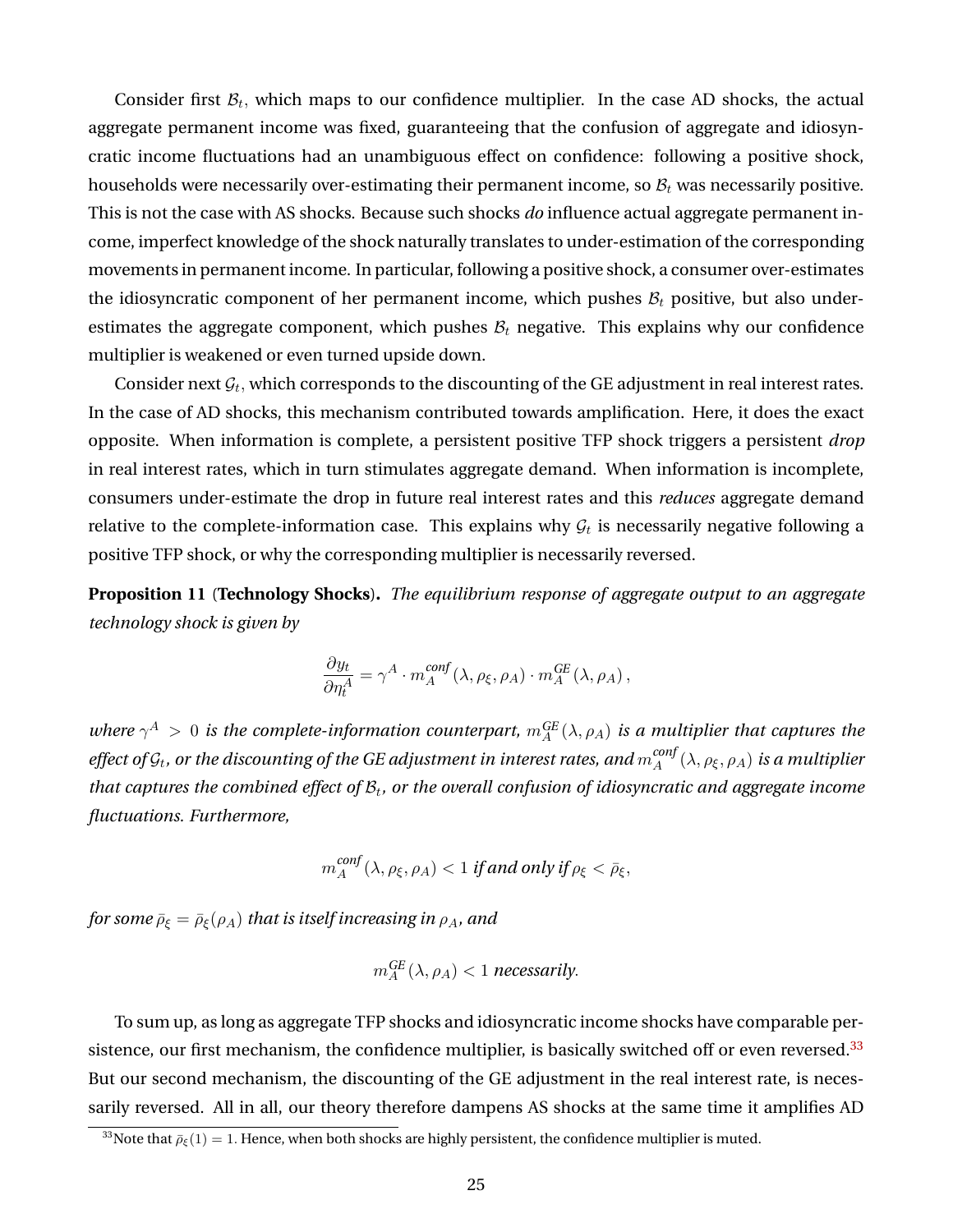shock. This completes our theory's fit vis-a-vis the following key empirical regularity: the majority of the business cycle in the data is disconnected from technology [\(Basu, Fernald, and Kimball,](#page-57-1) [2006\)](#page-57-1).

### **6.2 Government Spending**

We now study a different kind of AD shocks, namely shocks to government spending. Unsurprisingly, these shocks have similar effects as those featured in our baseline analysis, both with and without common knowledge. But there is an interesting twist, regarding the distinction between front-loaded and back-loaded fiscal stimuli.

The model is the same, except for two modifications. First, we drop the shocks to the household's discount factor and, instead, add shocks to government spending. And second, we abstract from the wealth effect on labor supply. It is well understood both what this effect does in the theory and that is probably very weak in reality. By removing it, we isolate what's new.<sup>[34](#page-26-0)</sup>

In each period, the government purchases a basket of all the goods in the economy. The overall expenditure, denoted by  $G_t$ , follows an AR(1) process with persistence  $\rho_G \in [0,1)$ :

<span id="page-26-4"></span>
$$
G_t = \rho_G G_{t-1} + \eta_t^G,\tag{48}
$$

where  $G_{-1}=0$  and  $\eta^G_t\sim N\left(0,\sigma^2_G\right)$  is i.i.d. across  $t$  and independent from other shocks. The composition of  $G_t$  mirrors that of private spending.<sup>[35](#page-26-1)</sup>

Turning to taxes, we let government spending be financed by lump-sum taxation and, without further loss of generality, impose budget balance in each period, i.e.  $\,G_t \,=\, T_t.$  At the same time, we prevent one's own tax from being a perfect signal of the aggregate level of government spending by introducing idiosyncratic tax shocks. Specifically, we let the lump-sum tax levied to household  $h$  in period  $t$  be given by  $T_t^h=T_t+\Delta_t^h,$  where  $T_t$  is the average tax and  $\Delta_t^h\sim N\left(0,\sigma_\Delta^2\right)$  also follows an AR(1) process with persistence  $\rho_G$ , and independent from any other shock.<sup>[36](#page-26-2)</sup>

We close the model by letting the information structure be the same as in the baseline model, modulo, of course, that the knowledge of  $\eta_{t-1}$  and  $\beta^h_t$  is now replaced with the knowledge of  $\eta^G_{t-1}$  and  $T^h_t$ . That is,  $\mathcal{I}^h_t = \mathcal{I}^h_{t-1} \cup \{T^h_t\} \cup \{w_{h,t}, e_{h,t}, R_{h,t}, (p_{i,l,t})_{i \in [0,1], l \in [0,1]}\} \cup \{\eta^G_{t-1}\}$ .

As in the baseline model, we log-linearize the equilibrium conditions, re-interpret all the variables as log-deviations from their steady-state counterparts.<sup>[37](#page-26-3)</sup> Following similar steps as in Section [5,](#page-16-0) we

$$
\frac{p_{i,j,t}g_{i,j,t}}{G_t} = \frac{\int_{h \in [0,1]} p_{i,j,t}c_{i,j,t}^h dh}{c_t},
$$

where  $g_{i,j,t}$  is the government's purchase of variety  $j$  from island  $i$  in period  $t$ .

<span id="page-26-3"></span><sup>37</sup>The following exception applies:  $G_t, T_t, g_{i,j,t}$  and  $T_t^h$  henceforth represent, respectively,  $G_t/y^*, T_t/y^*, g_{i,j,t}/y^*,$  and

<span id="page-26-0"></span><sup>&</sup>lt;sup>34</sup>Here, we shut this effect down in the manner described earlier in footnote [20.](#page-11-0) Similar results obtain if we assume GHH preferences, as we did in an earlier draft.

<span id="page-26-1"></span><sup>&</sup>lt;sup>35</sup>That is, we impose, for all  $i, j$ , and  $t$ ,

<span id="page-26-2"></span> $36$ By equating the persistence of the idiosyncratic tax shock to that of aggregate government spending, we make sure that households correctly perceive the tax burden of any fiscal stimulus. Relaxing this property may be interesting on its own right—see, for example, [Gabaix](#page-58-2) [\(2020\)](#page-58-2) for an example that goes in this direction with the help of bounded rationality instead of incomplete information—but it is not the issue we wish to study here.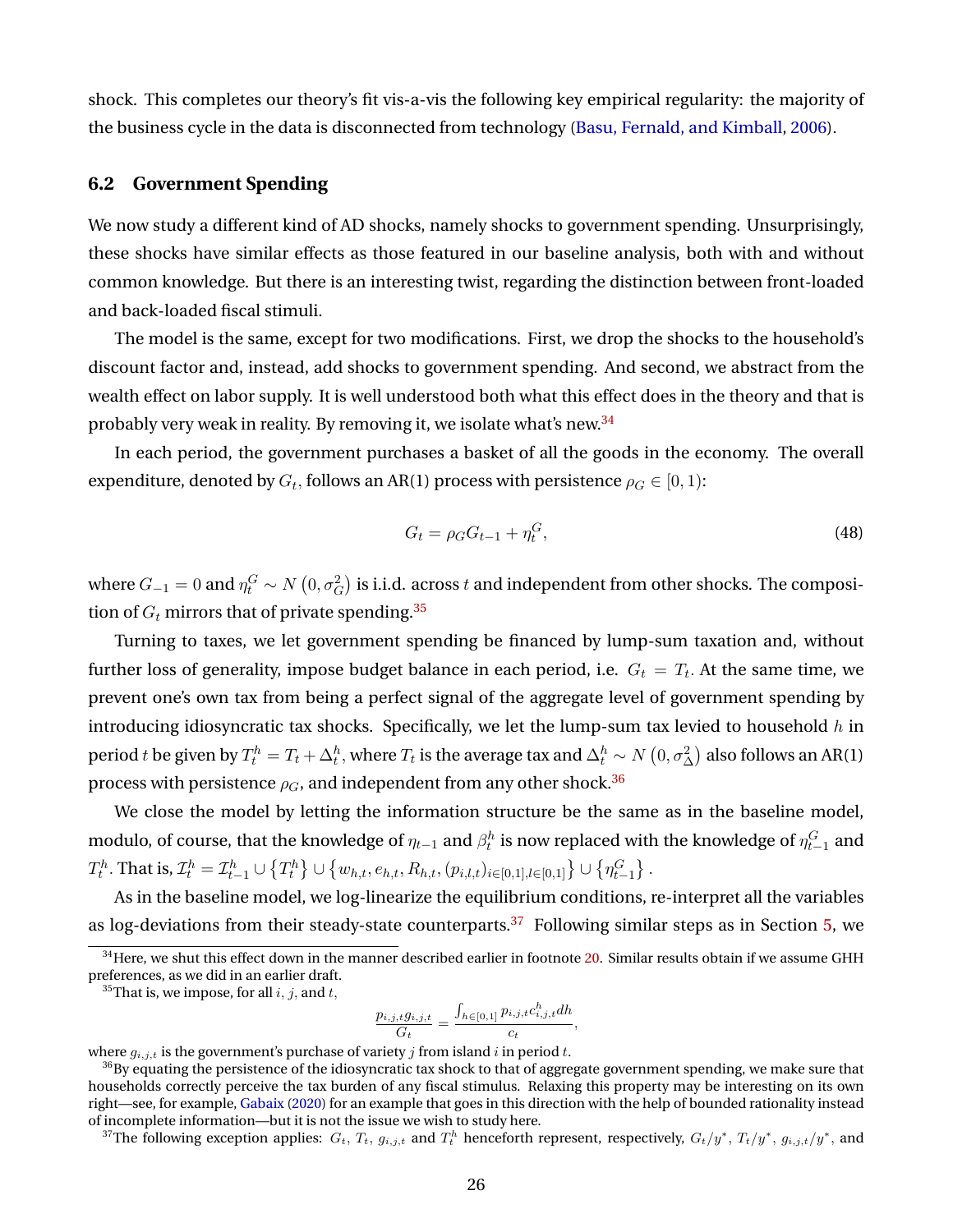<span id="page-27-0"></span>reach the following result.

**Proposition 12.** *(i) Aggregate supply remains the same as in Proposition [1.](#page-12-0) (ii) Aggregate demand satisfies*

<span id="page-27-1"></span>
$$
y_t = -\sigma R_t + (1 - \rho_G) G_t + \mathbb{E}_t \left[ y_{t+1} \right] + (\mathcal{B}_t + \mathcal{G}_t), \tag{49}
$$

*and*  $B_t$  *and*  $G_t$  *are defined the same as in [\(28\)](#page-14-3) and [\(25\)](#page-14-2), modulo the replacement of*  $\rho_\beta$  *with*  $\rho_G$ *. (iii) The equilibrium response of real aggregate output is given by*

$$
\frac{\partial y_t}{\partial \eta_t^G} = \gamma^G \cdot m^{conf}(\lambda, \rho_\xi) \cdot m^{GE}(\lambda, \rho_G),
$$

*where*  $\gamma^G = \frac{(1-\rho_G)\beta_S}{\sigma + c}$ σ+ς *is the complete-information counterpart and* <sup>m</sup>*conf* (·, ·) *and* <sup>m</sup>*GE* (·, ·) *are the same multipliers as those in Propositions [6–](#page-19-1)[7.](#page-20-2)*

In a nutshell,  $(1 - \rho_G) G_t$  replaces  $-\sigma \beta_t$  as the AD shock in Proposition [2.](#page-14-0) The rest is the same. And the following is then immediate.

**Corollary.** With complete information,  $\frac{\partial y_t}{\partial \eta_t^G}$  < 1 necessarily. With incomplete information, instead,  $\partial y_t$  $\frac{\partial y_t}{\partial \eta_t^G}>1$  is possible insofar as  $\bar{m}\gamma^G>1,$  where  $\bar{m}$  is the maximum of the overall multiplier defined above. *That is, whereas an increase in government spending crowds out private consumption under complete information, it can crowd in under incomplete information.*

Our theory therefore helps accommodate the Keynesian narrative of how a fiscal stimulus can help boost consumer spending despite the increase in the tax burden. But unlike the Keynesian framework, our theory does not rely on nominal rigidity and not require the boom to be inflationary.

The fiscal-policy predictions of our theory are even more distinct from those of the Keynesian paradigm if we shift the focus from "front-loaded" to "back-loaded" fiscal stimuli. By front-loaded stimuli, we mean unanticipated shocks to *current* government spending, such as those modeled above. By back-loaded stimuli, we instead have news about *future* government spending.

To capture the latter, let  $G_t = \eta_{t-1}^{\text{news}},$  where  $\eta_{t-1}^{\text{news}}$  is i.i.d. across time and realized at  $t-1$ . In this case, the AS curve remains again the same, whereas the AD curve can be written as

$$
Y_t = -\sigma R_t - \eta_t^{\text{news}} + \mathbb{E}_t \left[ y_{t+1} \right] + \mathcal{B}_t + \mathcal{G}_t.
$$

News of a future fiscal stimulus is therefore akin to a *negative* demand shock today. The following is then immediate.

 $T^h_t/y^*$ , where  $y^*$  is the steady-state (also, complete-information) value of aggregate output. This is a standard trick in the literature on fiscal multipliers (e.g., [Woodford,](#page-60-4) [2011\)](#page-60-4) and it simply takes care of the issue that the log-deviation of the government spending is not well defined when its steady-state value is 0.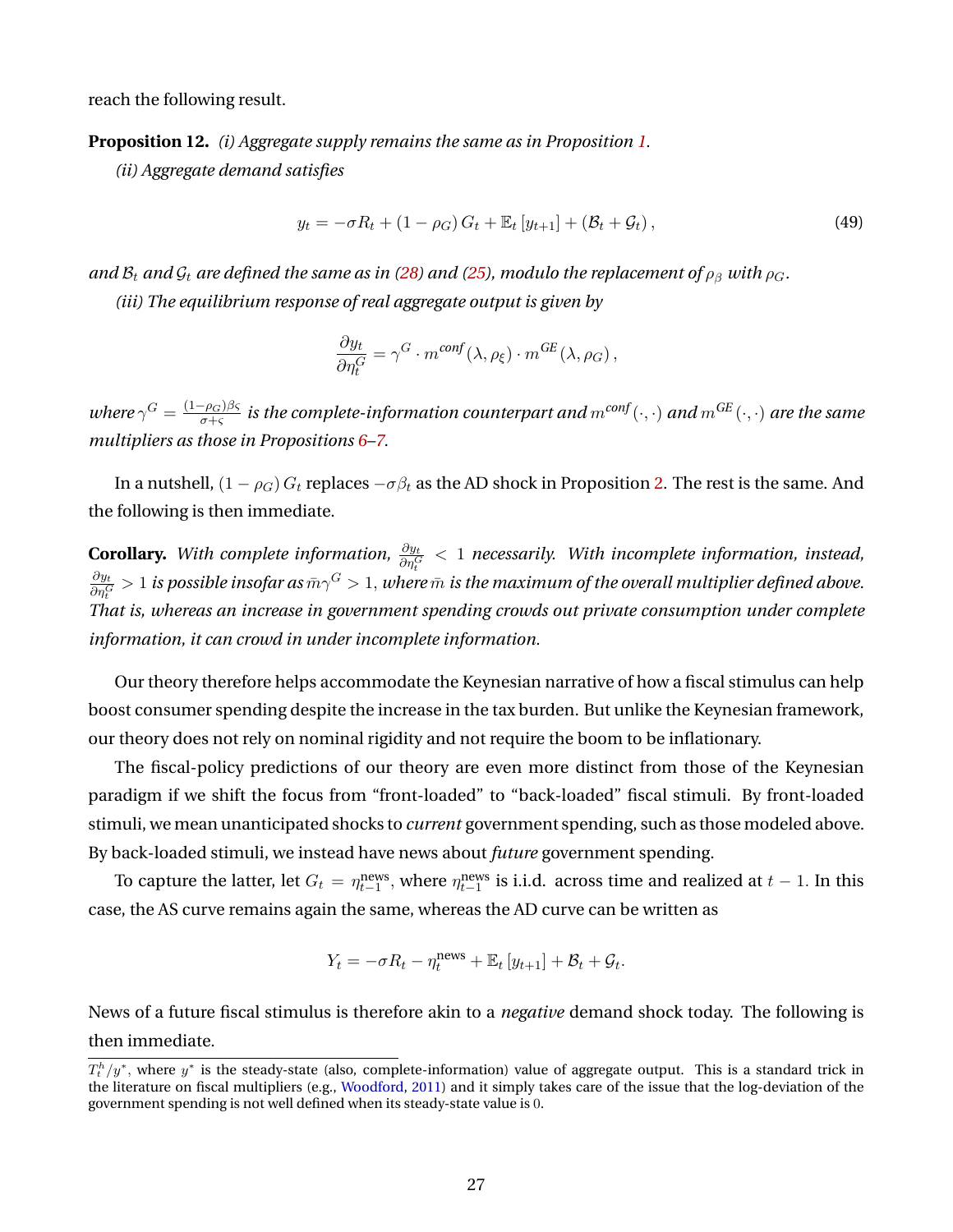**Corollary.** *While an increase in today's government spending is expansionary, news of an increase in tomorrow's government spending is contractionary, and the more so the larger the informational friction.*

A back-loaded fiscal stimulus is therefore contractionary in our economy. This is true even in the absence of informational friction, thanks to optimal intertemporal reallocation in production: when the economy expects an increase in the demand for goods tomorrow, it responds by economizing on its use of resources today. But when information is imperfect, the reduction in current income is misperceived by the consumers as a reduction in permanent income. Our confidence multiplier thus kicks in, amplifying the contraction trigger by news of future increases in government spending.

Finally, the fact that government spending crowds in private consumption when the informational friction is large enough hints at our theory's broader ability to generate positive comovement among different components of aggregate demand. We expand on this point in the next two subsections.

### **6.3 Borrowers and Savers**

Consider a variant of our model that lets only a fraction  $\pi \in (0,1)$  of the households be hit by an exogenous discount-rate shock. Think of them as "borrowers" responding to a credit crunch, and think of the remaining households as "savers." Although we do not explicitly model this situation, we use this interpretation to allude to how our theory differs from, but also complements, the New Keynesian literature on liquidity constraints (e.g., [Eggertsson and Krugman,](#page-58-13) [2012;](#page-58-13) [Guerrieri and Lorenzoni,](#page-58-14) [2017\)](#page-58-14).

The AS side of the economy remains unaltered. What changes is the AD side. The two groups are identical, except for their different exposure to the exogenous shock (the borrowers are directly exposed, the savers are not).

When both groups are fully informed, the group-level demands are given by

$$
c_t^b = -\sigma R_t + \mathbb{E}_t \left[ c_{t+1}^b \right] - \sigma \beta_t
$$
  

$$
c_t^s = -\sigma R_t + \mathbb{E}_t \left[ c_{t+1}^s \right],
$$

where the superscripts  $b$  and  $s$  stand for, respectively, borrowers and savers. It follows that, in equilibrium, a negative realization for  $\eta_t$  reduces  $c_t^b$ , reduces  $R_t$ , and increases  $c_t^s$ . As the borrowers cut down their spending, savers pick up some of the slack.<sup>[38](#page-28-0)</sup>

When information is incomplete, the group-level demands are modified as follows:

$$
c_t^b = -\sigma R_t + \mathbb{E}_t \left[ c_{t+1}^b \right] + \mathcal{B}_t + \mathcal{G}_t - \sigma \beta_t
$$
  

$$
c_t^s = -\sigma R_t + \mathbb{E}_t \left[ c_{t+1}^s \right] + \mathcal{B}_t + \mathcal{G}_t.
$$

<span id="page-28-0"></span><sup>&</sup>lt;sup>38</sup>This is immediate to see when the AS curve is vertical ( $\varsigma \to 0$ ). In this case, aggregate output and consumption are invariant to  $\eta_t$ , implying that  $c_t^s=-\frac{\pi}{1-\pi}c_t^b.$  More generally, aggregate output and consumption fall with  $\eta_t,$  but it remains true  $c_t^s$  moves in the opposite direction that  $c_t^b$ .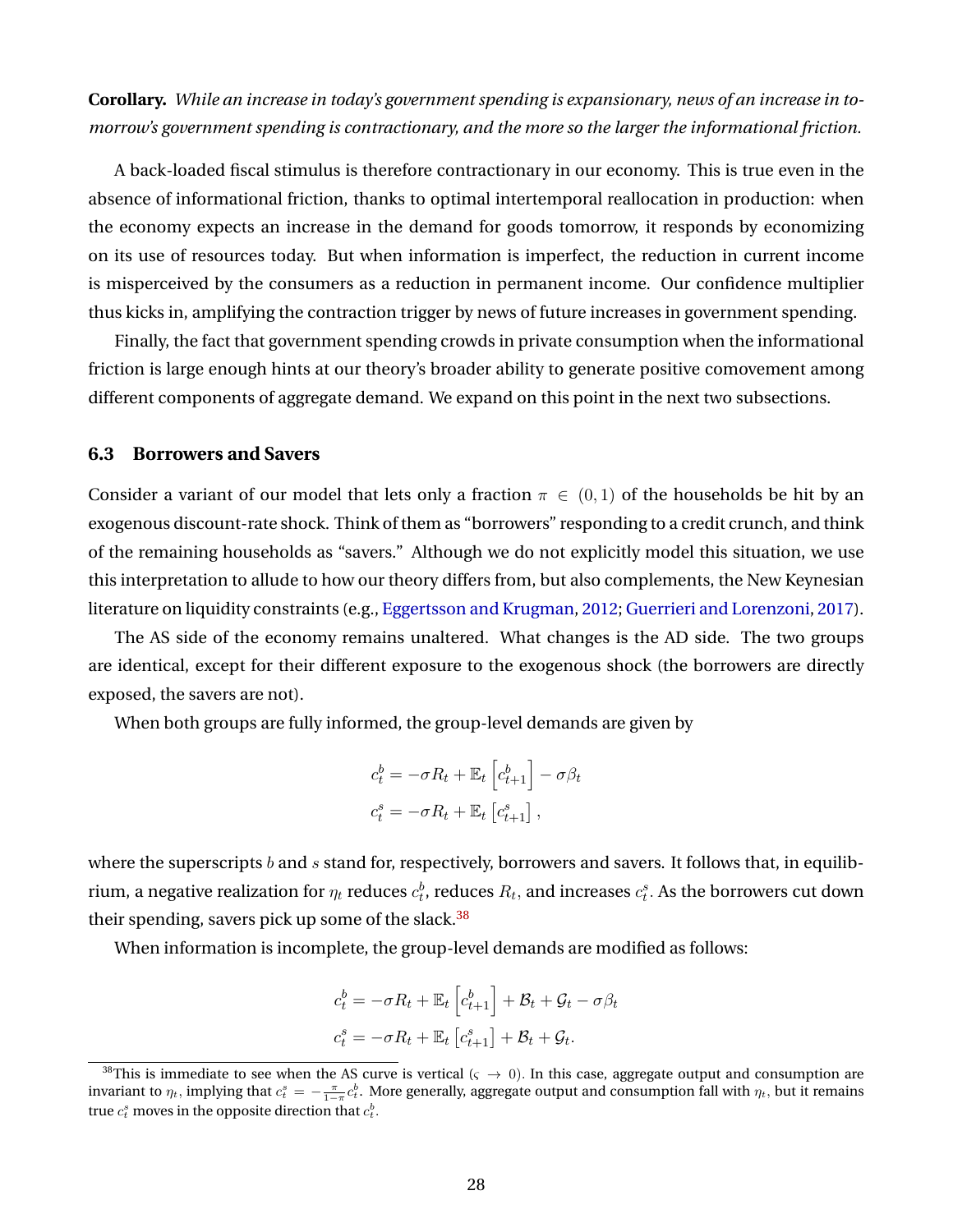The terms  $\mathcal{B}_t$  and  $\mathcal{G}_t$  are the same as in our baseline model and the informational friction is again measured by  $\lambda \in (0, 1]$ .

# <span id="page-29-1"></span>**Proposition 13** (**Borrowers and Savers**)**.** *Suppose that the informational friction is sufficiently large* (λ small enough) and/or that the AS curve is sufficiently flat ( $\varsigma$  large enough). Then,  $c^s_t, c^b_t,$  and  $y_t$  comove.

The logic is straightforward. With complete information,  $c_t^s$  moves in the opposite direction of  $c_{t}^{b}$  because of the GE adjustment in the real interest rate. With incomplete information, this effect is attenuated and, on top of this, the reduction in aggregate income causes savers to misperceive a reduction in their permanent income. To the extent that this effect is strong enough (which is the case when the savers are sufficiently confused) and the adjustment in the real interest rate is small enough (which is the case when the AS curve is sufficiently flat), savers cut down their spending in equilibrium, moving in the same direction as the borrowers.

The New Keynesian framework can obtain a similar comovement between savers and borrowers by assuming a sufficiently irresponsive monetary policy, or by translating the credit crunch to a deflationary spiral, as in the ZLB applications by [Eggertsson and Krugman](#page-58-13) [\(2012\)](#page-58-13) and [Guerrieri and Lorenzoni](#page-58-14) [\(2017\)](#page-58-14). But this circles back to our motivation of why we find it useful to obtain realistic demand-driven business cycles outside the nexus of sticky prices and Phillips curves: here, we have offered a reason for why comovement between constrained and unconstrained agents may emerge *even if* monetary policy tracks the natural rate of interest, the output gap is zero, and inflation is stable.

### <span id="page-29-0"></span>**6.4 Investment**

As noted earlier, our baseline analysis allows for variable utilization of capital (or "land") but abstracts from investment. If we add investment but let it be decided under complete information, we run into a familiar problem: whenever consumers spend less, the cost of investment (the real interest rate) goes down in equilibrium, causing investment to move in the opposite direction than consumption. We now show how this negative comovement problem is resolved when our confidence multiplier extends from consumption to investment.

To this goal, we re-interpret land as capital and modify its law of motion as follows:

<span id="page-29-2"></span>
$$
k_{i,t+1} = \left(1 - \delta\left(u_{i,t}\right) + \Psi\left(\iota_t^i\right) + \epsilon_{i,t}^k\right)k_{i,t},\tag{50}
$$

where  $u_{i,t}$  is the utilization rate,  $\iota_t^i$  is the investment rate per unit of capital,  $\epsilon_{i,t}^k$  is an idiosyncratic shock, δ(·) is an increasing and strictly convex function, and  $\Psi(\cdot)$  is an increasing and concave function. We let investment choices be made by the households and under the same information as consumption. And we accordingly rewrite the household's budget constraint as

$$
\int_{i\in[0,1]} \int_{j\in[0,1]} p_{i,j,t} c_{i,j,t}^h dj dt + R_{h,t}^{-1} b_{t+1}^h = w_{h,t} n_t^h + e_{h,t} - u_t^h k_t^h + b_t^h,
$$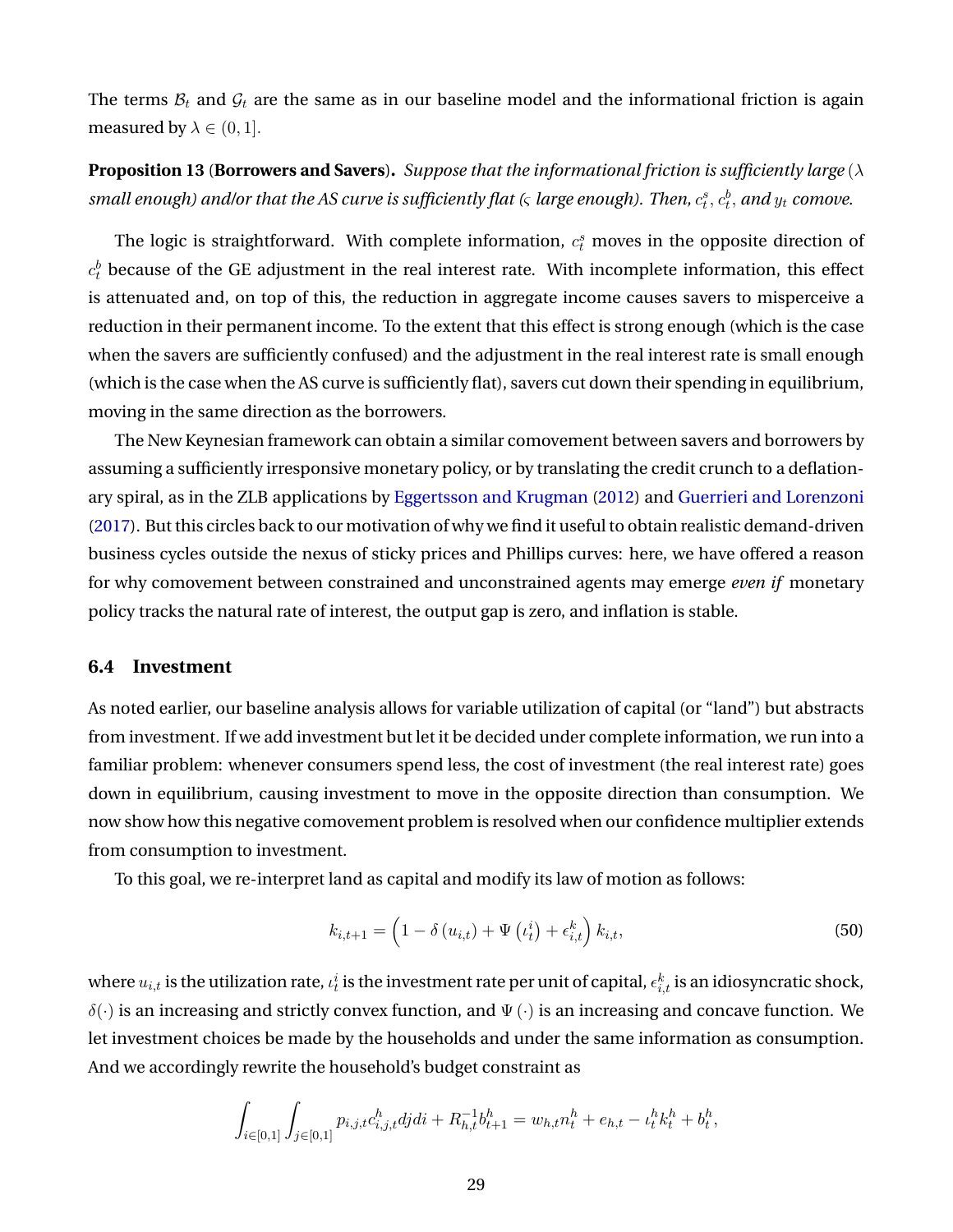where  $e_{h,t}$ , earnings net of labor costs, now represent the returns to capital.

The concavity of  $\Psi$  captures adjustments costs to capital, as in standard Q theory. More specifically, we let  $\Psi(\iota^*)=\iota^*$ ,  $\Psi'(\iota^*)=1$ , and  $\Psi''(\iota^*)=-\psi$ , where  $\iota^*$  denotes the steady-state aggregate investment rate and  $\psi > 0$  is a scalar that parameterizes how large the adjustment costs are. As anticipated, such adjustment costs make sure that the supply-side logic of our baseline model extends to the present model. In particular, we can show that the AS curve is positively sloped, or that aggregate employment and output respond positively to  $\eta_t$ , for  $\textit{any}~\psi>0$  as long as the real wage is sufficiently acyclical. Had we instead set  $\psi = 0$ , as in the classics by [Burnside, Eichenbaum, and Rebelo](#page-57-9) [\(1995\)](#page-57-9), [Greenwood,](#page-58-0) [Hercowitz, and Huffman](#page-58-0) [\(1988\)](#page-58-0) and [King and Rebelo](#page-59-12) [\(1999\)](#page-59-12), it would have been impossible to get aggregate employment and output to increase with  $\eta_t. ^{39}$  $\eta_t. ^{39}$  $\eta_t. ^{39}$ 

To make sure that investment also responds positively, we need the increase in the real interest rate to be offset by an increase in "investor sentiment." By the latter we mean the analogue of  $B_t$  for investment: in response to an intertemporal shift in aggregate spending, investors confuse an increase in sales and profits today for good news about idiosyncratic firm returns in the future.

The basic logic of how our mechanism gives rise to comovement is therefore similar to that in the previous subsection: just replace borrowers and savers with, respectively, consumption and investment. But the math is considerably more complicated because of the infinite horizon, the transitional dynamics in capital, and the multiple kinds of forward-looking decisions. To contain these complications, we shut down the wealth effect on labor supply, let the aggregate discount-rate shock  $\eta_t$  be transitory (recall that this isolates the confidence multiplier) and the idiosyncratic demand shock  $\xi_{i,t}$ to be a random walk. We then prove the sought-after result under the conditions stated below.

<span id="page-30-0"></span>**Proposition 14** (**Consumption-Investment Comovement**). *There exist*  $\bar{\lambda}$ ,  $\bar{\phi}$ ,  $\underline{\nu}$ ,  $\psi > 0$  *such that*  $\lambda < \bar{\lambda}$ *along with*  $\phi < \bar{\phi}, \nu > \nu$  and  $\psi > \psi$  suffice for both  $c_t$  and  $\iota_t$  to increase in response to a positive realization for  $\eta_t.$ 

Because of the aforementioned complications, this result only provides sufficiency in the neighborhood of  $\lambda, \phi \approx 0$  and  $\nu, \psi \approx \infty$ . A sharper necessary and sufficient for comovement over the entire parameter space is offered in Appendix B for a more manageable, two-period version of our model. Both results yield the same lesson: comovement is possible as long as the informational friction is sufficiently large (small  $\lambda$ ) and the AS curve is sufficiently flat (small  $\phi$ , large  $\nu$  and  $\psi$ ). The first property maps to large procyclical movements in misperceptions of investment returns, the second to small countervailing movements in the real interest rate.

<span id="page-30-1"></span> $39$ For the proof of these claims, see the section "Aggregate supply: the role of capital adjustment costs" in Appendix B.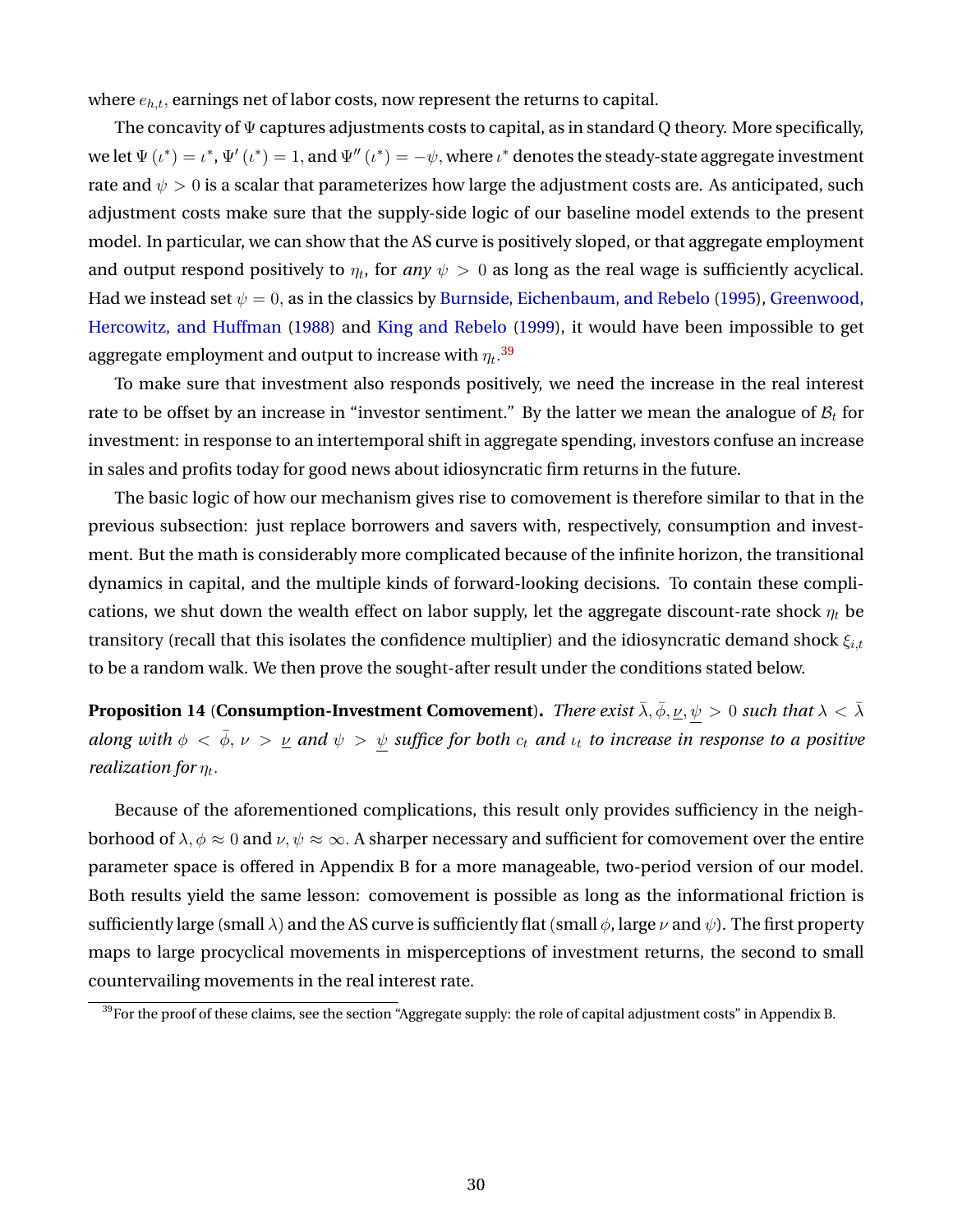#### <span id="page-31-0"></span>**6.5 Bounded Rationality**

Our confidence multiplier originates from an informational friction in the tradition of [Lucas](#page-59-8) [\(1972\)](#page-59-8) and [Sims](#page-60-0) [\(2003\)](#page-60-0). Empirical evidence in support of such a friction abounds.<sup>[40](#page-31-1)</sup> More tellingly for our purposes, a recent paper by [Andrade et al.](#page-56-6) [\(2020\)](#page-56-6) provides evidence in favor of the confusion of industryspecific and aggregate shocks, which is what our model assumes under the interpretation of an "island" as an industry. But neither this interpretation nor rational confusion is strictly needed for our multiplier to apply. A similar feedback loop obtains in a plausible "behavioral" variant in which agents have a less sophisticated understanding of the world than that assumed in Rational Expectations.

Suppose, in particular, that agents use a simple, random-walk model to extrapolate current income to future income:

$$
E_t^h[y_{h,t+k}] = y_{h,t}.\tag{51}
$$

This resembles the form of simple, "extrapolative" beliefs found in [Barberis et al.](#page-56-14) [\(2015\)](#page-56-14) and [Gennaioli,](#page-58-4) [Ma, and Shleifer](#page-58-4) [\(2016\)](#page-58-4). It also proxies an optimally "sparse" representation of the individual income process, in the spirit of [Molavi](#page-60-1)  $(2019).<sup>41</sup>$  $(2019).<sup>41</sup>$  $(2019).<sup>41</sup>$  $(2019).<sup>41</sup>$  Whenever current aggregate income goes up by one unit, agents believe that their permanent income has gone up by  $1/\beta$ . But if the increase in current aggregate income is triggered by an AD shock, their permanent income has not actually changed. It follows that the relevant misperception term is given by

$$
\mathcal{B}_t = \frac{1}{\beta} \frac{\partial y_t}{\partial \eta_t} \eta_t.
$$

In our original model, this term was given by

$$
\mathcal{B}_t = \frac{(1-\beta)(1-\lambda)}{\beta(1-\beta\rho_{\xi})} \frac{\partial y_t}{\partial \eta_t} \eta_t.
$$

Clearly, the two expressions coincide when  $\lambda = 0$  and  $\rho_{\xi} = 1$  (maximal informational friction and random-walk idiosyncratic shocks), illustrating how our confidence multiplier can be recast as the product of bounded rationality. This in turn let us connect to [Akerlof and Shiller](#page-56-2) [\(2010\)](#page-56-2), who also talk about feedbacks between economic outcomes and confidence, and have a behavioral interpretation in mind, but do not spell out how exactly confidence maps to a departure from full information and/or full rationality.

A similar point applies to the discounting of the GE adjustment in real interest rates, or the  $\mathcal{G}_t$ wedge. Consider, in particular, the following scenario. While a fraction of  $\ell \in (0,1)$  of households

<span id="page-31-1"></span><sup>40</sup>See, inter alia, [Coibion and Gorodnichenko](#page-57-10) [\(2012,](#page-57-10) [2015\)](#page-58-8), [Coibion, Gorodnichenko, and Ropele](#page-58-9) [\(2019\)](#page-58-9), [Cavallo, Cruces,](#page-57-11) [and Perez-Truglia](#page-57-11) [\(2017\)](#page-57-11), [Angeletos and Sastry](#page-56-13) [\(2020\)](#page-56-13), and the references there in.

<span id="page-31-2"></span><sup>&</sup>lt;sup>41</sup>Suppose that individual income is driven by both random-walk idiosyncratic shocks (like  $\xi_{h,t}$  in our model) and transitory aggregate shocks (like  $\beta_t$  in our model). Suppose further that agents can only use a lower-dimension, one-factor, statistical model to track current income and form expectations about future income, but can choose that model optimally, as in [Molavi](#page-60-1) [\(2019\)](#page-60-1). A reasonable conjecture is that the optimal model converges to the statical process of the idiosyncratic shock as this shock gets larger and larger relative to the aggregate one.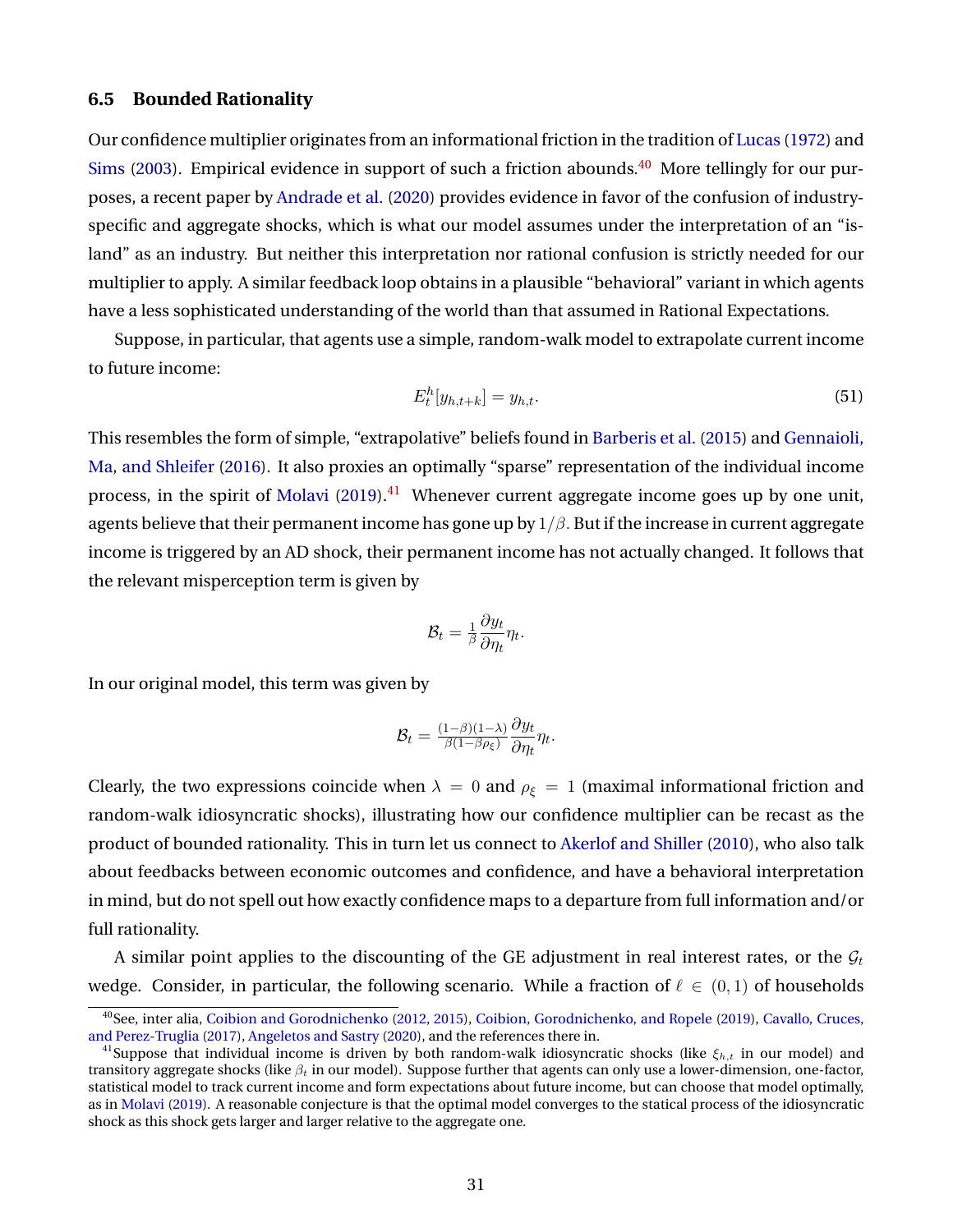are both fully informed and fully rational, the remaining are "level-1 thinkers" in the sense of [Farhi](#page-58-1) [and Werning](#page-58-1) [\(2019\)](#page-58-1): although they themselves experience an urge to consume less, they do not expect *others* to spend less in the future. These agents expect future aggregate demand, and hence also the future real interest rate, to remain unchanged. It follows that the relevant term is given by

$$
\mathcal{G}_t = (1 - \ell)\sigma \sum_{k=1}^{+\infty} \beta^k \frac{\partial \mathbb{E}_t[R_{t+k}]}{\partial \eta_t} \eta_t.
$$

By comparison, in our baseline model, this term satisfies

$$
\mathcal{G}_t = (1 - \lambda)\sigma \sum_{k=1}^{+\infty} \beta^k \frac{\partial \mathbb{E}_t[R_{t+k}]}{\partial \eta_t} \eta_t.
$$

Clearly, the two terms coincide when  $\lambda = \ell$ . In this sense, the lack of information can readily be recast as a lack of sophistication ("some people do not understand GE consequences").  $42$ 

# **7 Conclusion**

We revisited the question of why shifts in consumer spending, or other kinds of aggregate demand shocks, trigger business cycles. Unlike the Keynesian framework, our theory did not rely on nominal rigidity or the failure of monetary policy to replicate flexible prices. Instead, it combined a neoclassical margin for intertemporal substitution on the supply side with an informational friction, or bounded rationality, on the demand side.

The first element allowed the aggregate production of today's goods to be responsive to intertemporal preference shocks, or other shifts in aggregate demand. The second element amplified these shifts and also helped investment and consumption to comove.

The main mechanism behind this amplification and comovement was our confidence multiplier, a positive feedback between loop between current economic activity, consumer perceptions of permanent income, and investor expectations of returns. A secondary, complementary mechanism was the underestimation, or discounting, of the GE adjustment in the real interest rate.

The same mechanisms were shown to dampen the fluctuations caused by TFP shocks at the same time that they amplified the fluctuations caused by shocks to consumer spending. And these properties were true without commensurate movements in inflation. Our theory was thus consistent not only with the Keynesian view that the majority of business cycles are demand-driven but also with key business-cycle facts.

To illustrate, consider the empirical template that [Angeletos, Collard, and Dellas](#page-56-0) [\(2020\)](#page-56-0) provide for the "main business cycle shock" in the data. This is a shock that accounts, by construction, for the

<span id="page-32-0"></span> $^{42}$ This example indicates more broadly the similarity of the bounded-rational approaches taken in [Gabaix](#page-58-2) [\(2020\)](#page-58-2) and [Farhi](#page-58-1) [and Werning](#page-58-1) [\(2019\)](#page-58-1) to the incomplete-information approach taken in [Angeletos and Lian](#page-56-1) [\(2018\)](#page-56-1).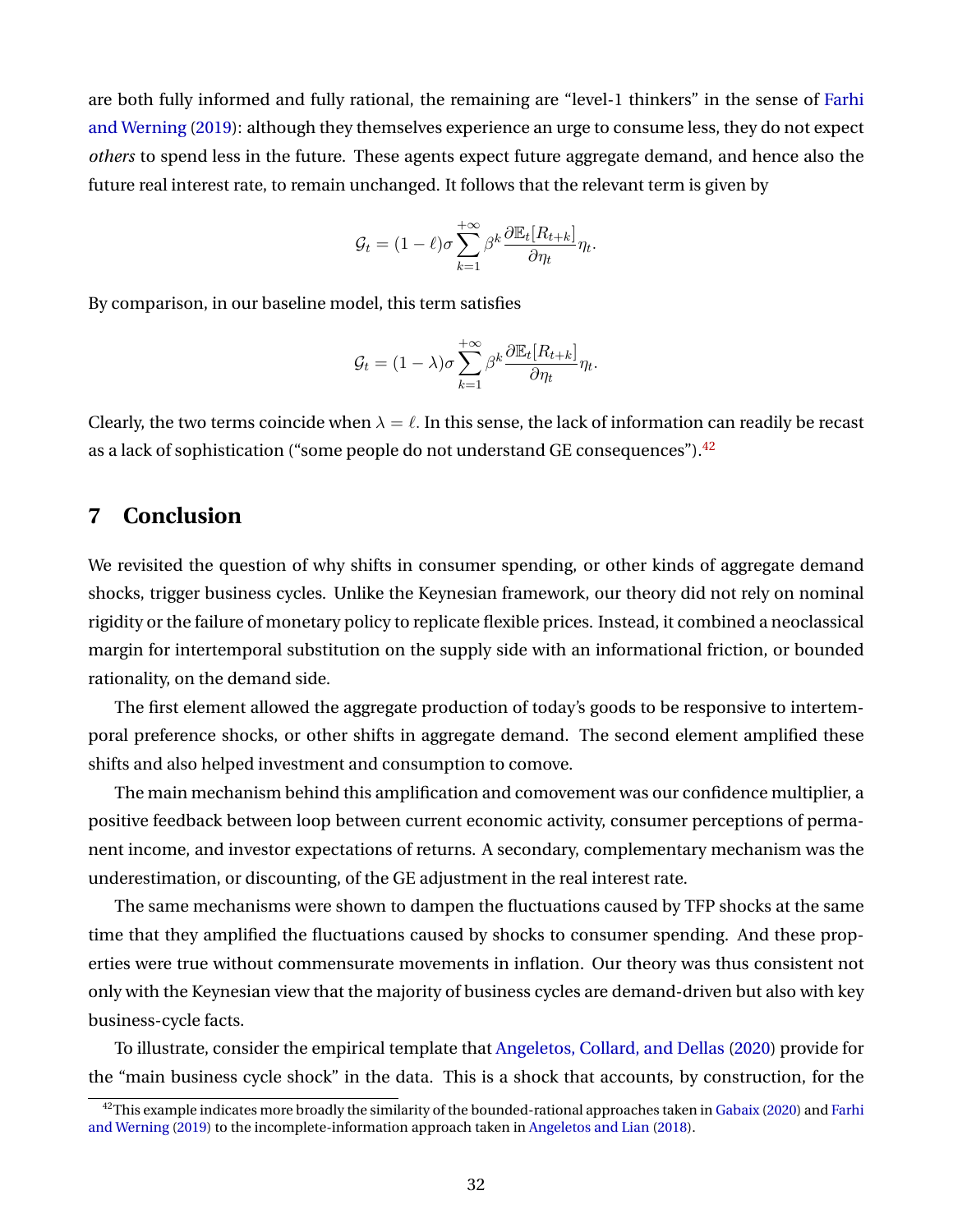<span id="page-33-0"></span>

**Figure 2.** The "Main Business Cycle Shock" in the Data

majority of the fluctuations in the key macroeconomic quantities over the business-cycle frequencies. Figure [2](#page-33-0) reports the IRFs of a few key variables to this shock.<sup>[43](#page-33-1)</sup>

The key observations for our purposes are the following. First, there is significant comovement between unemployment, output, hours worked, investment, and consumption, without nearly no comovement in either TFP or only mild comovement inflation. Second, there is significant pro-cyclical movement in utilization, which in turn appears to account for the pro-cyclical movement in labor productivity despite the absence of pro-cyclical movements in TFP. And third, there is significant procyclical movement in the nominal interest rate and, since inflation is relatively stable, there is nearly equal pro-cyclical movement in the real interest rate.

These properties are consistent with our theory. The first property is essentially the definition of the kind of non-inflationary, demand-driven fluctuation in the data that our theory aspired to deliver. The second provides tentative support for our theory's emphasis on utilization. The third supports both the idea that the underlying shock is an aggregate demand shock that pushes up the real interest rate and the idea that the monetary authority is tracking the natural rate.

The DSGE literature offers a very different structural interpretation to these facts, allowing for a significant difference between the actual and the natural rate and attributing the lack of significant inflation comovement to sufficiently flat Phillips curves. But our theory seems equally consistent with all the key stylized facts. And although we cannot claim that our theory is "better," we think this proves its value as a viable alternative.

Last but not least, it is worth noting that the response of utilization reverses sign after a few quarters. This is in line with the supply side element of our theory, and in particular the idea that demand-driven business cycles represent *intertemporal* reallocation of utilization and production.

This is all good news for our theory. It also indicates the potential value of quantifying our theory, a

<span id="page-33-1"></span><sup>&</sup>lt;sup>43</sup>The particular version of this shock considered here is identified by running a VAR on the ten variables seen in the figure (using quarterly data for 1954-2017) and by maximizing the shock's contribution to the fluctuations of unemployment at the business-cycle frequencies. But as shown in [Angeletos, Collard, and Dellas](#page-56-0) [\(2020\)](#page-56-0), the picture is basically the same, both in terms of IRFs and in terms of variance contributions, if the shock is identified by maximizing its contribution to the businesscycle fluctuations of output, hours works, investment, consumption, or utilization. And it is robust to the inclusion of other variables, such as stock prices and financial indicators.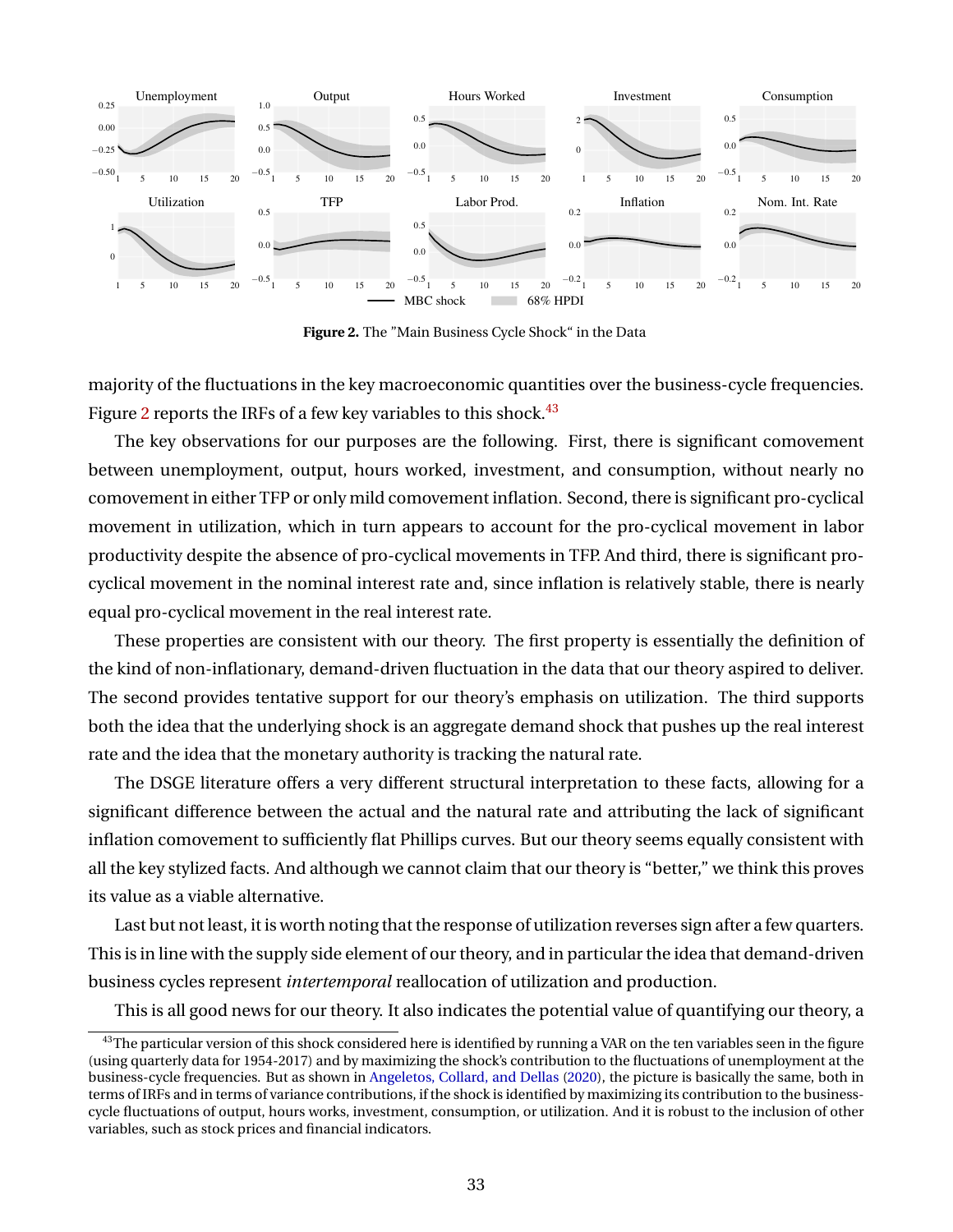task we leave for future work. What, however, the above facts do not directly speak to is the magnitude of the confidence multiplier.

Ultimately, the sign and size of the kind of misperceptions—rational or irrational—modeled in this paper is an empirical question. We leave this question for future work. But by explaining both the macroeconomic implications and the precise nature of the relevant misperceptions, we hope to have provided useful guidance for what exactly future empirical work should explore.

Let us expand on this last point by relating to the empirical findings of [Rozsypal and Schlafmann](#page-60-6) [\(2019\)](#page-60-6), [Greenwood and Shleifer](#page-58-3) [\(2014\)](#page-58-3), and [Gennaioli, Ma, and Shleifer](#page-58-4) [\(2016\)](#page-58-4). These works are supportive of our confidence mechanism in the sense that they point out in the direction of expectations of income and returns being excessively optimistic in good times and excessively pessimistic at bad times.<sup>[44](#page-34-0)</sup> They do not, however, distinguish on whether such good and bad times are driven by the kind of aggregate demand shocks that are the focus of our paper or by other forces, such as TFP shocks. The litmus test of our theory is therefore *conditional* evidence for how expectations of income and interest rates respond to different kinds of shocks—and it is this specific kind of evidence we invite for future work.

<span id="page-34-0"></span><sup>44</sup>[Rozsypal and Schlafmann](#page-60-6) [\(2019\)](#page-60-6) use micro data on household income expectations, and find that consumers overextrapolate from their current income to expectations of future income, as they overestimate the persistence of their income process. Households with currently high income turn out to be too optimistic about their future income, while households with currently low income turn out to be too pessimistic about their future income. [Gennaioli, Ma, and Shleifer](#page-58-4) [\(2016\)](#page-58-4) turn the focus to the firm side. They find that firm CFOs over-extrapolate from current earnings to expectations of future earnings. [Greenwood and Shleifer](#page-58-3) [\(2014\)](#page-58-3) find that investors over-extrapolate from current stock returns to expectations of future stock returns.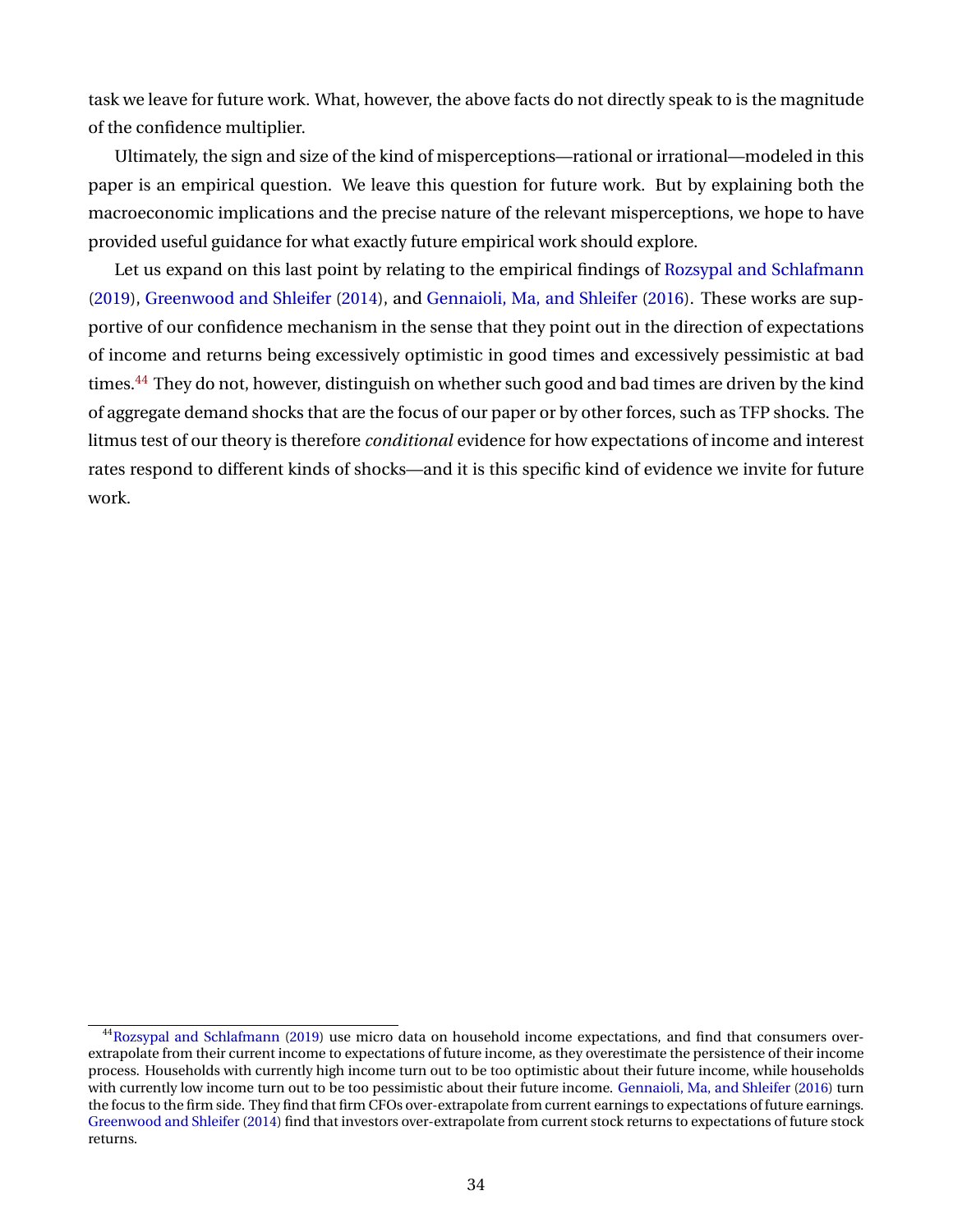# **Appendix A: Monetary Extension**

The starting point of our paper was the desire to accommodate the Keynesian narrative of demanddriven fluctuations outside the nexus of sticky prices and Philips curves. As explained in the Introduction (and revisited in the concluding section), this desire was grounded on both "philosophical" predispositions and empirical considerations.

But the mechanisms we have identified do not hinge on the absence of nominal rigidity. They naturally extend to a New Keynesian context. Indeed, they influence the properties of both the underlying natural rate of output and the output gap. We sketch the logic below.

Consider our baseline model and add sticky prices. Because our supply block abstracts from informational frictions, the standard deviation of the Philips curve remains valid: inflation can still be expressed as a function of the output gap. What has changed, however, is the process for the natural rate of output, relative to which this gap must be calculated. In the textbook New Keynesian model, the natural rate is invariant to aggregate demand shocks. Here, it responds positively to them.

Turning to the demand side, Proposition [2](#page-14-0) remains valid. But now the belief wedges  $B_t$  and  $G_t$ combine misperceptions about natural outcomes with misperceptions about output gaps, and they therefore depend on the conduct of monetary policy. To illustrate this point more, we next bypass any specific description of how monetary policy is conducted (e.g., a specific Taylor rule) and instead represent monetary policy in terms of "wedges."[45](#page-35-0)

As well known (e.g., [Correia, Nicolini, and Teles,](#page-58-15) [2008\)](#page-58-15), introducing sticky prices is equivalent to maintaining flexible prices but allowing for a time-varying tax on labor and utilization, which is effectively under the control of monetary policy. Denoting this tax by  $\tau_t,$  we have the following modification of Proposition [1](#page-12-0) and [2.](#page-14-0)

<span id="page-35-1"></span>**Proposition 15** (AS and AD with sticky prices). Let  $\tau_t$  denote a tax, or wedge, on labor and utilization. *Aggregate supply is given by*

<span id="page-35-4"></span><span id="page-35-3"></span><span id="page-35-2"></span>
$$
y_t = (1 - \tilde{\alpha}) \left( u_t + k_t \right) - \tau_t,
$$
\n<sup>(52)</sup>

$$
u_{t} = \frac{\beta}{\tilde{\alpha} + \beta \phi} R_{t} - \frac{\beta}{\tilde{\alpha} + \beta \phi} \frac{\nu + \sigma}{\tilde{\alpha} \sigma \nu} \left( \tau_{t} - \mathbb{E}_{t} \left[ \tau_{t+1} \right] \right) + \beta \mathbb{E}_{t} \left[ u_{t+1} \right], \tag{53}
$$

$$
k_{t+1} = k_t - \kappa u_t, \tag{54}
$$

<span id="page-35-0"></span><sup>&</sup>lt;sup>45</sup>There is one subtlety here. To the extent that monetary policy does not stabilize the aggregate price level, its fluctuations may reveal the aggregate shock. To avoid perfect revelation, we can either assume that consumers are inattentive or introduce random consumption baskets along the lines of [Lorenzoni](#page-59-9) [\(2009\)](#page-59-9) and an earlier version of our paper. Namely, we could let each household be randomly matched to, consume the goods of, and observe the prices of, a non-representative sample of the islands in each period. This guarantees that the household would not learn the aggregate shock from observing the prices of the islands it visits even when these prices comove with that shock. With the exception of the very last paragraph, in the remainder of this Appendix we ignore this subtlety and focus on how our mechanisms interact with monetary policy holding  $\lambda$  constant.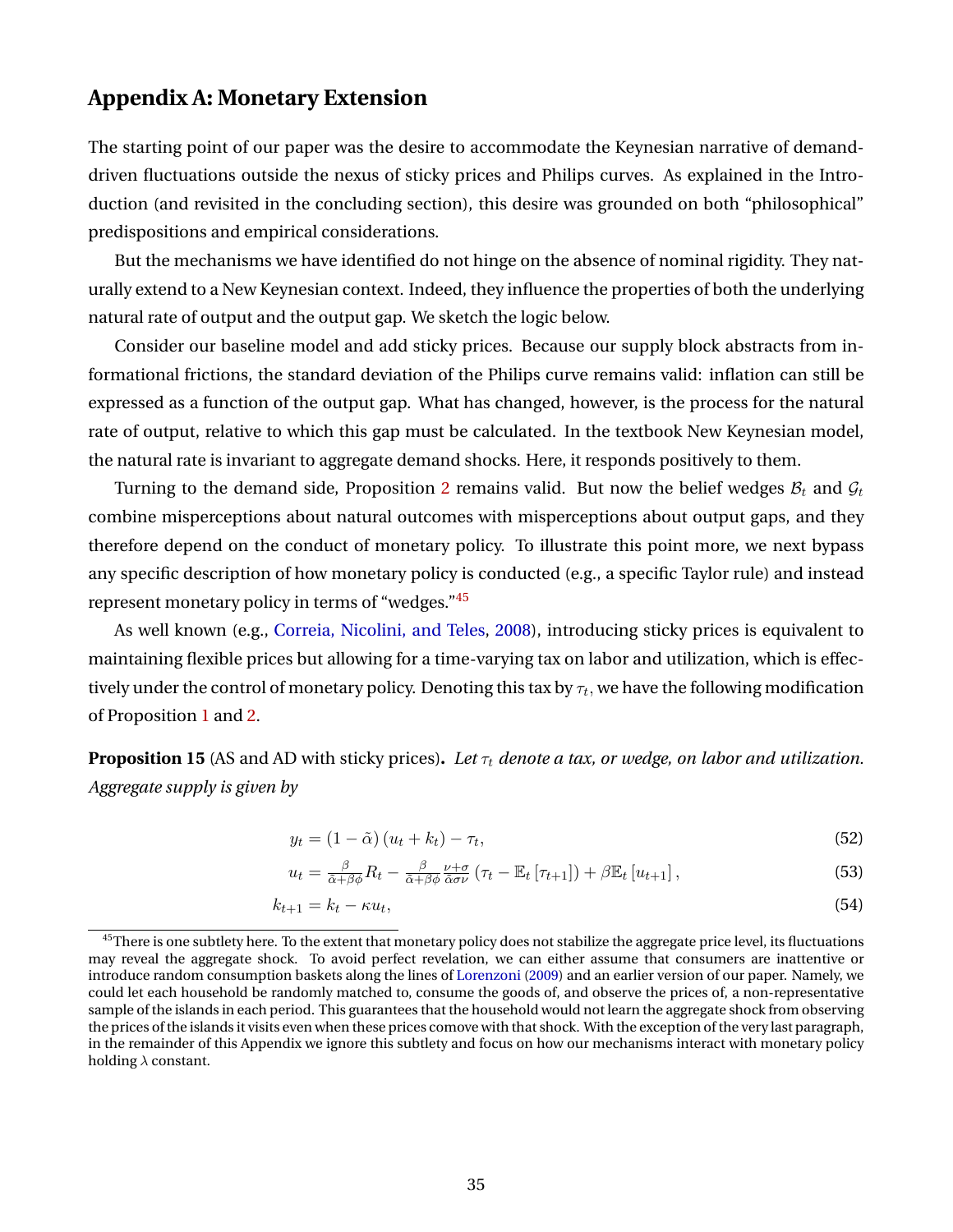<span id="page-36-0"></span>
$$
y_t = -\sigma \left\{ R_t + \beta_t \right\} + \mathbb{E}_t \left[ y_{t+1} \right] + \left( \mathcal{B}_t + \mathcal{G}_t \right), \tag{55}
$$

*where*  $B_t$  *and*  $G_t$  *are defined as [\(28\)](#page-14-3) and [\(25\)](#page-14-2).* 

Under this representation, a "hawkish" monetary policy that stabilizes inflation maps to  $\tau_t = 0$ , whereas an "accommodative" monetary policy that lets positive demand shocks trigger inflation and positive output gaps maps to a counter-cyclical  $\tau_t$ : it is *as if* there is a subsidy on production whenever monetary policy is expansionary relative to the benchmark of replicating prices.

The textbook New Keynesian model, which abstracts from variable utilization, corresponds to either  $\tilde{\alpha} = 1$  (utilization is unproductive) or  $\phi \to \infty$  (variation in utilization is prohibitively costly). Aggregate supply then reduces to  $y_t = 0-\tau_t,$  where  $0$  stands for the natural rate of output and  $\tau_t$  for the wedge, or equivalently the output gap, induced by any monetary policy that does not replicate flexible prices. Relative to this familiar case, the key supply-side novelty of our analysis is to let the natural rate of output to be sensitive to the real interest rate, in the manner explained in Section [4.](#page-10-4)

Let us now turn to aggregate demand, or equation [\(55\)](#page-36-0) above. In the textbook version of the New Keynesian, this equation holds with  $B_t = G_t = 0$ . Relative to this case, we see that the informational friction continues to give rise to our two mechanisms, captured by the same terms  $B_t$  and  $G_t$  as in our baseline analysis. However, because the GE adjustment in the real interest rate is now modulated by monetary policy, the magnitude of  $\mathcal{G}_t$  now depends on monetary policy.

Similarly, and more crucially for our narrative about confidence,  $B_t$  here contains not only misperceptions of the "natural" level of permanent income but also misperception of the output gaps induced by monetary policy. In particular,  $B_t$  can be decomposed as follows:

$$
\mathcal{B}_t = \mathcal{B}_t^{natural} + \mathcal{B}_t^{gap},
$$

where

$$
\mathcal{B}_{t}^{natural} \equiv \frac{1-\beta}{\beta} \sum_{k=0}^{+\infty} \beta^{k} \int E_{t}^{h} \left[\xi_{h,t+k}\right] dh
$$

$$
\mathcal{B}_{t}^{gap} \equiv \mathcal{M}_{t} - \bar{\mathbb{E}}_{t} \left[\mathcal{M}_{t}\right]
$$

$$
\mathcal{M}_{t} \equiv -\frac{1-\beta}{\beta} \sum_{k=0}^{+\infty} \beta^{k} \mathbb{E}_{t} \left[\tau_{t+k}\right]
$$

 $\mathcal{B}_t^{natural}$  is the value of  $\mathcal{B}_t$  that obtains when monetary policy replicates flexible prices (equivalently, the value of  $\mathcal{B}_t$  in our baseline analysis);  $\mathcal{M}_t$  is a measure of how much monetary policy deviates from that benchmark; and  $\mathcal{B}_t^{natural}$  is the corresponding average misperception, or equivalently the misperception of output gaps.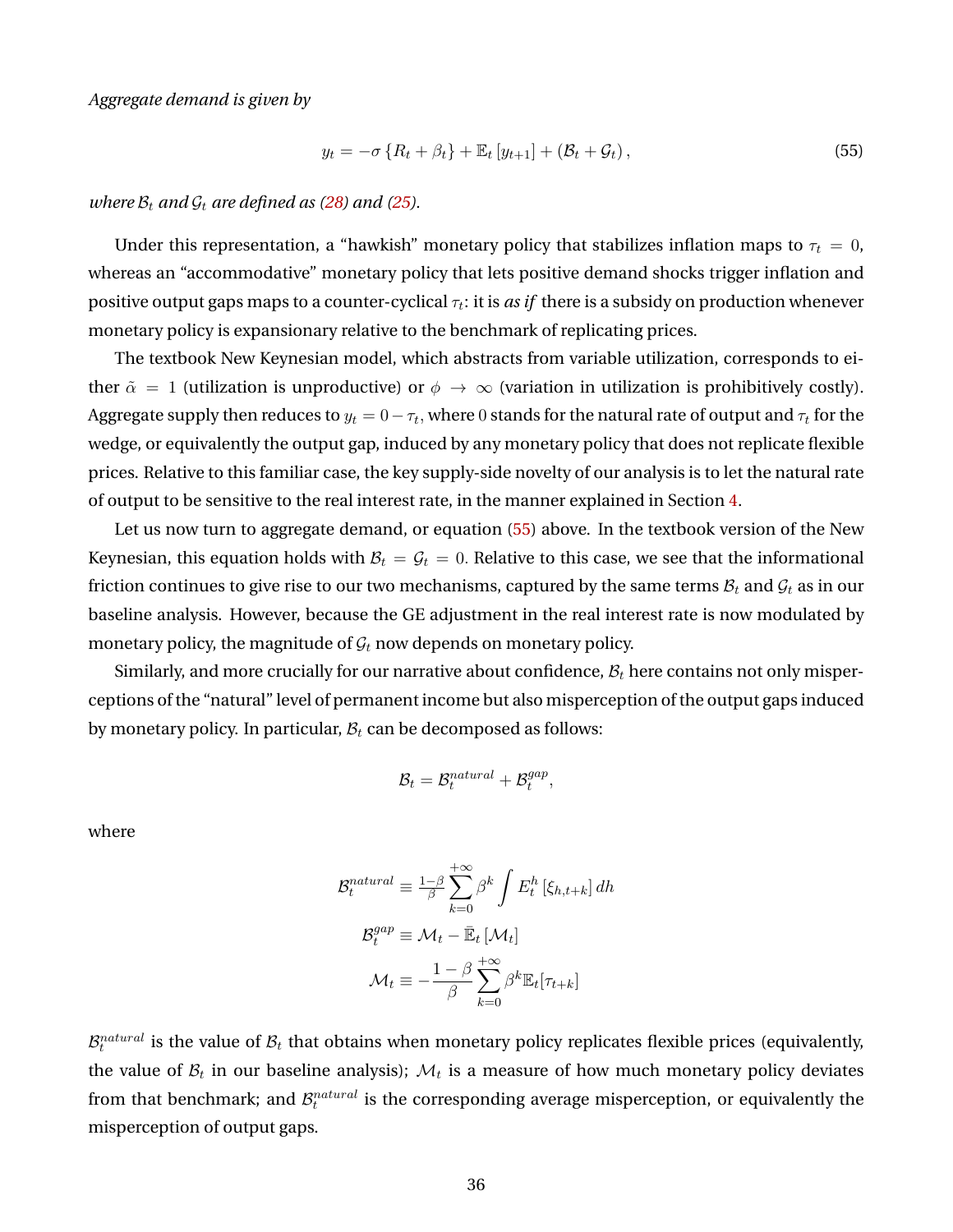To put more structure on the new term, let us assume that monetary policy is such that

<span id="page-37-1"></span>
$$
\tau_t = \varphi \eta_t + \rho_\tau \tau_{t-1},\tag{56}
$$

where  $\varphi \geq 0$  indexes the degree of policy accommodation, or the size of the associated output gaps, and  $\rho_{\tau} \in [0, 1)$  indexes their persistence.<sup>[46](#page-37-0)</sup> We then have that the gap between the actual present discounted value of the output gap and the average expectation of it is given by

<span id="page-37-2"></span>
$$
\mathcal{B}_t^{gap} \equiv \mathcal{M}_t - \bar{\mathbb{E}}_t \left[ \mathcal{M}_t \right] = -\frac{\varphi}{1 - \beta \rho_\tau} (1 - \lambda) \eta_t.
$$
 (57)

As long as  $\lambda < 1$  and  $\varphi > 0$ , a positive aggregate demand shock therefore generates a negative value for  $\mathcal{B}_t^{gap}$  $t^{gap}_t$  at the same time that it generates a positive value for  $\mathcal{B}_t^{natural}.$ 

What does this mean? As long as  $\varphi > 0$ , monetary policy lets output expand beyond its natural rate in response to a positive demand shock. This translates to an increase in *true* aggregate permanent income, which is perfectly forecasted under complete information ( $\lambda = 1$ ) but imperfectly so under incomplete information  $(\lambda < 1)$ . It follows that, as long as information is incomplete, consumers underestimate the increase in aggregate permanent income sustained by an accommodative monetary policy. And because the true increase in aggregate permanent income is larger when the output gaps induced by monetary policy are themselves larger (higher  $\varphi$ ) or more persistent (higher  $\rho_{\tau}$ ), the size of belief mistake is larger under the same circumstances.

This effect is reminiscent of the one regarding aggregate technology shocks in Section [6.1.](#page-24-3) As in that case, the underestimation of the variation in aggregate permanent income works in the opposite direction of our confidence multiplier. But whereas in that context the strength of this countervailing effect was pinned down by exogenous primitives, here its is regulated by monetary policy.

In this sense, an accommodative monetary policy goes *against* our confidence multiplier. But such a policy also *complements* our confidence multiplier by helping aggregate supply be more responsive to aggregate demand under sticky prices than under flexible prices. To see what we mean by this, let us shut down variable utilization. In this case, the flexible-price AS curve is vertical and the natural rate of output is invariant to aggregated demand shocks. It follows that, as long as monetary policy replicates flexible prices ( $\varphi = 0$ ), our confidence multiplier is switched off regardless of how large the informational friction is. But as soon as monetary policy is accommodative ( $\varphi > 0$ ), our confidence multiplier is on under sticky prices, even though it is off under flexible prices.

Perhaps more interestingly, our confidence multiplier helps amplify the power of monetary policy

<span id="page-37-0"></span><sup>&</sup>lt;sup>46</sup>It is possible to translate these parameters in the language of Taylor rules and Philips curves: a higher  $\varphi$  corresponds to a flatter Taylor rule and/or a flatter Philips curve (because such flatness regulates the size of the output gaps), and a higher  $\rho_{\tau}$  corresponds to a higher persistence in the underlying demand shock, a larger smoothness parameter in the Taylor rule, or a larger backward-looking component in the Philips curve (because all these parameters regulate the persistence of the output gaps). This translation may be useful for quantitative explorations (which are left outside the paper), but adds little insight. At the end of the day, the critical question vis-a-vis the theory is whether and by how much monetary departs from the benchmark of replicating flexible-price outcomes—and this is what we shall explain below.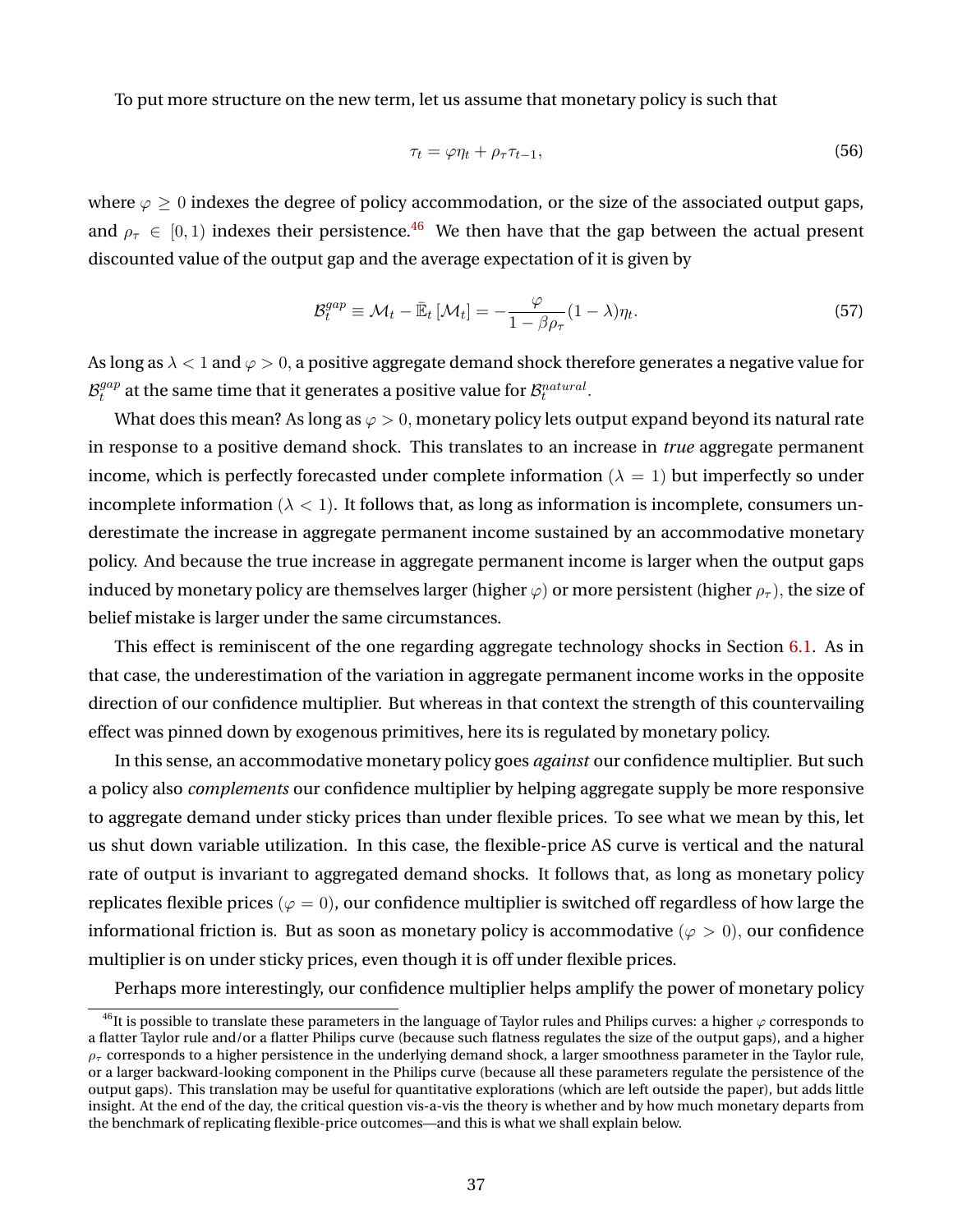itself. To see this, abstract from the exogenous shock to consumer spending and, instead, modify [\(56\)](#page-37-1) as follows:

$$
\tau_t = \rho_\tau \tau_{t-1} - \eta_t^{MP},\tag{58}
$$

where  $\eta_t^{MP}$  represents a pure policy shock, independent of any other shock in the economy. Then, while the informational friction dampens the effect of this shock via [\(57\)](#page-37-2), it amplifies it via  $\mathcal{B}_t^{natural}$ .

We conclude with a comment on *optimal* monetary policy. In the textbook New Keynesian model, a monetary policy that stabilizes the price level is optimal becomes it minimizes relative price distortions (or other costs of inflation). But in our setting, a monetary policy that does the opposite could be desirable because it could let the variation in commodity prices reveal more information about the underlying state of the economy (and, thereby, increase  $\lambda$  and arrest our amplification). This suggests a novel policy trade-off, whose investigation we leave for future work.<sup>[47](#page-38-0)</sup>

# **Appendix B: Proofs**

### **Preliminary step: the steady state.**

We first provide conditions for the existence of a deterministic steady state and characterize it. By a deterministic steady state we mean a situation in which there are no shocks and all variables  $(c, y, l, k, q, w, \vartheta,$  $R$ , and  $u$ ) remain constant. Also, for this step we work with the original variables (not log-deviations).

In a steady state, the optimal labor supply implies

$$
w^* (c^*)^{-1/\sigma} = (n^*)^{\frac{1}{\nu}},
$$

while the optimal labor demand implies

$$
w^* = \frac{\alpha}{1+\mu} \frac{y^*}{l^*}.
$$

Using goods and labor market clearing  $y^* = c^*$  and  $l^* = n^*$ , we have

$$
l^* = \left(\frac{\alpha}{1+\mu}\right)^{\frac{\nu}{1+\nu}} (y^*)^{\frac{\nu}{1+\nu}\frac{\sigma-1}{\sigma}}.
$$

Using it to replace labor in the production function, we have

$$
(y^*)^{1-\frac{\alpha\nu}{1+\nu}\frac{\sigma-1}{\sigma}}=\left(\frac{\alpha}{1+\mu}\right)^{\frac{\alpha\nu}{1+\nu}}(u^*k^*)^{1-\alpha}\,,
$$

<span id="page-38-0"></span> $47$ Note, though, that the presence of such a trade-off is likely to hinge on the informational-based interpretation of our setting. In the behavioral variants discussed in Section [6.5,](#page-31-0) there may or may not exist a relation between monetary policy and  $\lambda$ .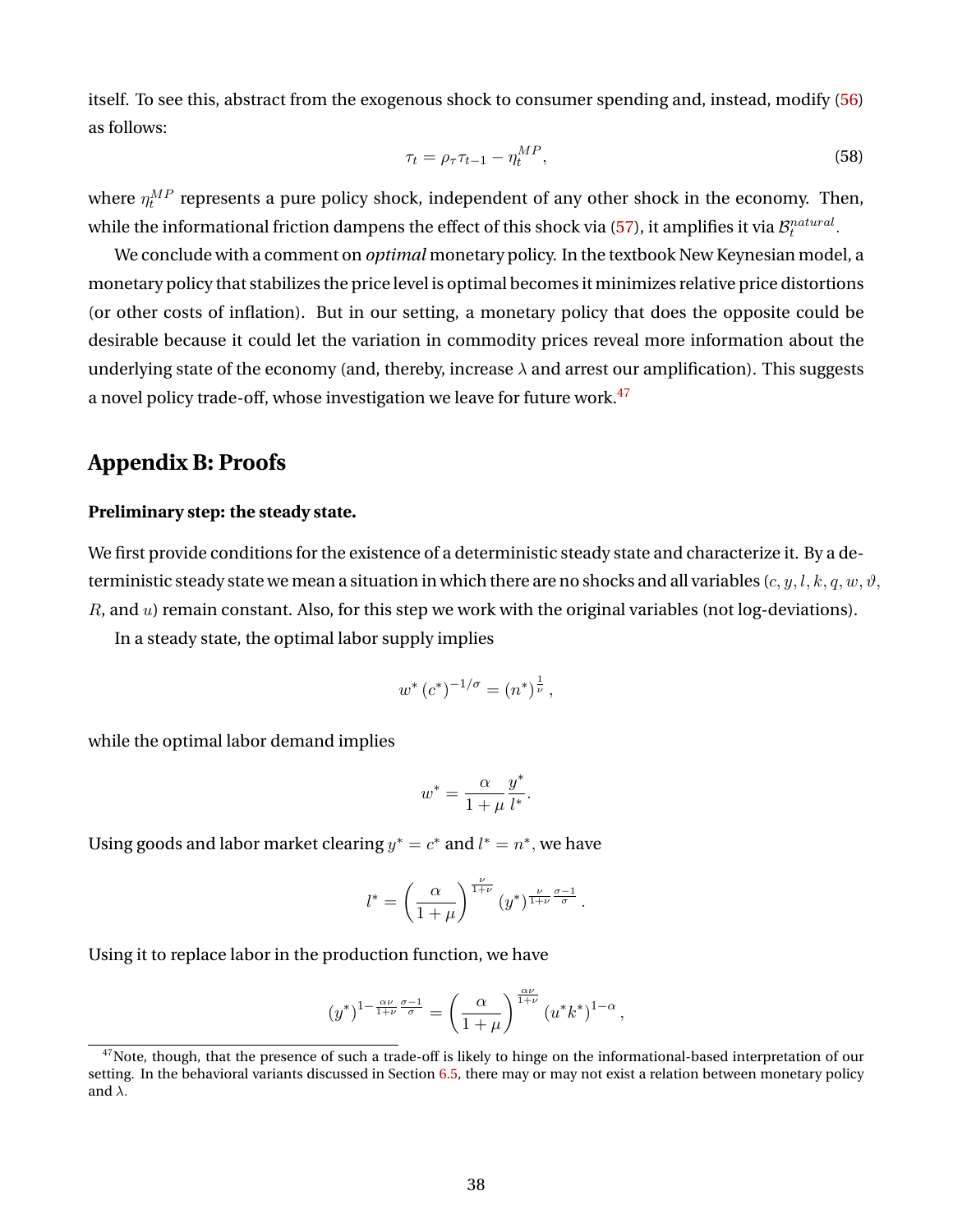which is equivalent to

$$
y^* = \left(\frac{\alpha}{1+\mu}\right)^{\frac{\alpha}{1+\frac{1}{\nu}-\alpha\left(1-\frac{1}{\sigma}\right)}} \left(u^*k^*\right)^{\frac{(1-\alpha)\left(1+\frac{1}{\nu}\right)}{1+\frac{1}{\nu}-\alpha\left(1-\frac{1}{\sigma}\right)}}.
$$

Optimal utilization implies

$$
\frac{1-\alpha}{1+\mu}\frac{y^*}{u^*k^*}=\vartheta^*\delta'\left(u^*\right).
$$

The evolution of the shadow value of the land implies

$$
\vartheta^* = (R^*)^{-1} \left( \frac{(1-\alpha)}{1+\mu} \frac{y^*}{k^*} + (1-\delta(u^*)) \vartheta^* \right),
$$

Optimal consumption implies

$$
1 = (\beta R^*)^{-\sigma}
$$

.

Together, this means that the steady state value  $u^*$  must satisfy

<span id="page-39-0"></span>
$$
1 = \beta \left( \delta'(u^*) u^* + (1 - \delta(u^*)) \right). \tag{59}
$$

Further notice that the evolution of capital in a steady state implies

<span id="page-39-1"></span>
$$
\delta\left(u^*\right) = 0.\tag{60}
$$

As discussed in the main text, for a steady state to exist, one needs the solution to [\(59\)](#page-39-0) also satisfies [\(60\)](#page-39-1), which implies

<span id="page-39-2"></span>
$$
\kappa \equiv \frac{\delta'(u^*) u^*}{1 - \delta(u^*)} = \frac{1 - \beta}{\beta}.
$$
\n(61)

Note that the existence of such a steady state imposes a restriction on the economy's parameters. When this restriction is violated, the economy exhibits a balance-growth path in which  $c, y, l, k, q, w$ , and  $\vartheta$  grow at constant (although not necessarily equal) rates, while R and u remain constant. We have verified that this possibility does not upset any of our results. But we ignore it here because it is an artifact of the exclusion of an investment margin: once we add this margin (Section [6.4\)](#page-29-0), a no-growth steady state is guaranteed for any non-infinite adjustment cost to capital. The logic is the same as in the textbook RBC model: diminishing returns to capital guarantee that gross investment exceeds (respectively, falls short of) depreciation when  $k$  is below (respectively, above) its steady state value.

### **Proof of Proposition [1.](#page-12-0)**

 $(19)$  and  $(21)$  directly follow from the main text. To derive  $(20)$ , we first aggregate  $(16)$  and  $(17)$ :

$$
\vartheta_t = y_t - (1 + \phi) u_t - k_t,
$$
  

$$
\vartheta_t = -R_t + (1 - \beta) \mathbb{E}_t [y_{t+1} - k_{t+1} - u_{t+1}] + \beta \mathbb{E}_t [\vartheta_{t+1}].
$$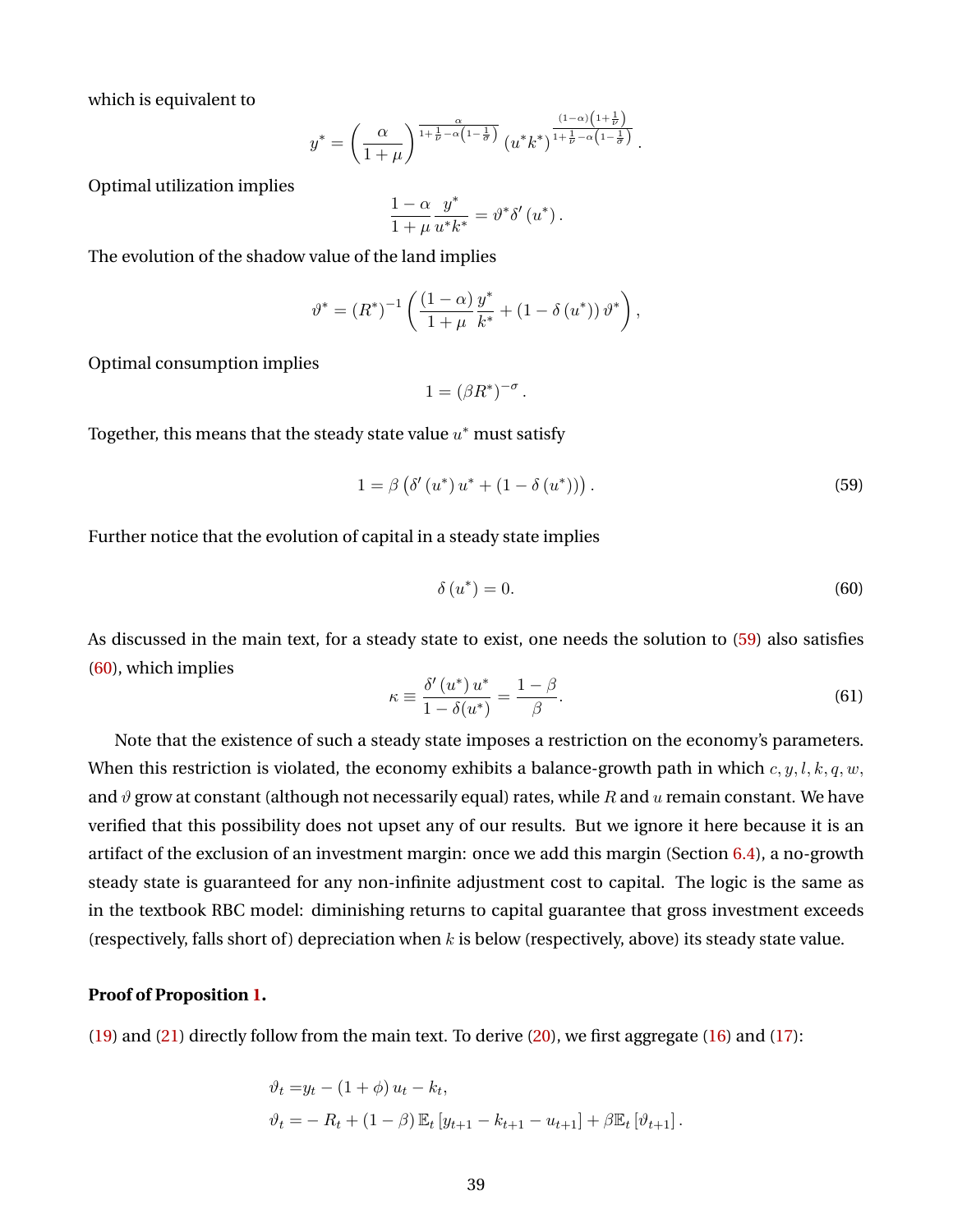Combining we get

$$
y_{t} - (1 + \phi) u_{t} - k_{t} = -R_{t} + (1 - \beta) \mathbb{E}_{t} \left[ y_{t+1} - k_{t+1} - u_{t+1} \right] + \beta \mathbb{E}_{t} \left[ y_{t+1} - (1 + \phi) u_{t+1} - k_{t+1} \right].
$$

Using the aggregate production in [\(19\)](#page-12-3), the evolution of aggregate capital in [\(21\)](#page-12-4), and the fact  $\kappa \equiv$  $\frac{\delta'(u^*)u^*}{1-\delta(u^*)} = \frac{1-\beta}{\beta}$  $\frac{-\beta}{\beta}$  from [\(61\)](#page-39-2), we arrive at [\(20\)](#page-12-5).

### **Proof of Lemma [1.](#page-13-2)**

Lemma [1](#page-13-2) follows directly from household h's Euler equation,

$$
c_t^h = -\sigma \left(\beta_t^h + R_{h,t}\right) + E_t^h \left[c_{t+1}^h\right],
$$

and her log-linearized budget constraint,

$$
\sum_{k=0}^{+\infty} \beta^k c_{t+k}^h = b_t^h + \sum_{k=0}^{+\infty} \beta^k y_{h,t+k}.
$$

Note that the Euler condition holds despite the informational friction, because we are using the household's *own* expectation operator.

### **Proof of Proposition [2.](#page-14-0)**

Proposition [2](#page-14-0) follows directly from the derivation in the main text.

### **Proof of Proposition [3.](#page-15-1)**

From the aggregate production in [\(19\)](#page-12-3), we have

$$
\mathbb{E}_{t}\left[\sum_{k=0}^{+\infty}\beta^{k}y_{t+k}\right] = (1-\tilde{\alpha})\,\mathbb{E}_{t}\left[\sum_{k=0}^{+\infty}\beta^{k}\left(u_{t+k}+k_{t+k}\right)\right].
$$

Then use the evolution of aggregate capital in [\(21\)](#page-12-4), we have

$$
\mathbb{E}_t\left[\sum_{k=0}^{+\infty}\beta^k\left(u_{t+k}+k_{t+k}\right)\right]=\mathbb{E}_t\left[\sum_{k=0}^{+\infty}\beta^k u_{t+k}+\frac{1}{1-\beta}k_t-\kappa\sum_{k=0}^{+\infty}\frac{\beta^{k+1}}{1-\beta}u_{t+k}\right].
$$

Finally, use the fact  $\kappa\equiv\frac{\delta'(u^*)u^*}{1-\delta(u^*)}=\frac{1-\beta}{\beta}$  $\frac{-\beta}{\beta}$  from [\(61\)](#page-39-2), we arrive at [\(31\)](#page-15-3).

### **Proof of Lemma [2.](#page-16-1)**

The expression for  $B_t$  follows directly from the derivation in the main text. Now we turn to the expression for  $\mathcal{G}_t$ .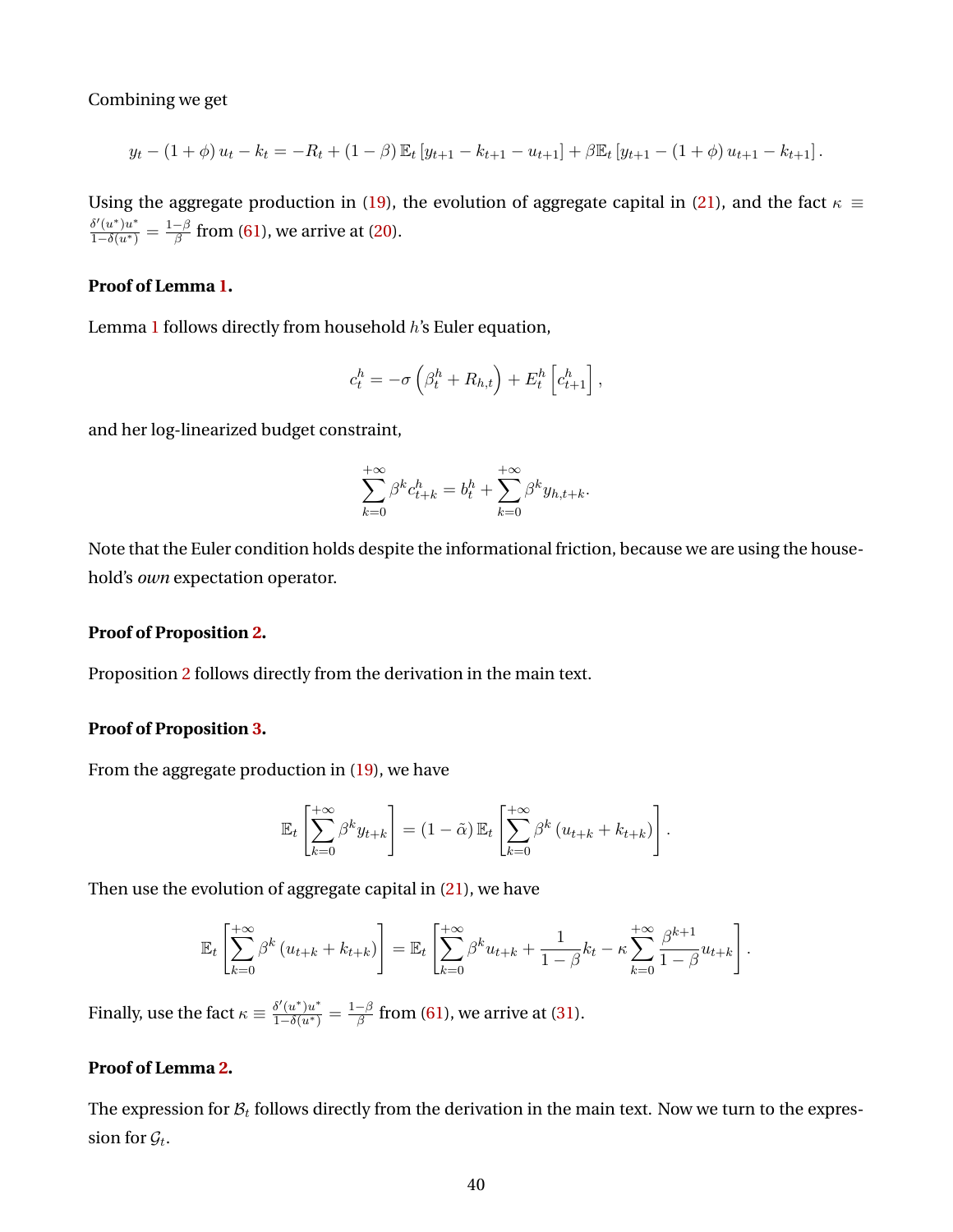First notice that, as all past aggregate shocks and all past aggregate outcomes are common knowledge, future  $\mathcal{B}_{t+k}$  and  $\mathcal{G}_{t+k}$  are only functions of the future aggregate shock  $\eta_{t+k}$ . They are henceforth unpredictable in period  $t.$  That is,  $E_t^h$   $[\mathcal{B}_{t+k}]=E_t^h$   $[\mathcal{G}_{t+k}]=0$  for all  $h,t,$  and all  $k\geq 1.$  From Proposition [4,](#page-17-4) we then have, for all  $h, t$ , and all  $k \geq 1$ ,

$$
E_t^h \left[ \tilde{y}_{t+k} \right] = \varsigma E_t^h \left[ R_{t+k} \right] + \beta E_t^h \left[ \tilde{y}_{t+k+1} \right] \tag{62}
$$

$$
E_t^h \left[ \tilde{y}_{t+k} \right] = -\sigma E_t^h \left[ R_{t+k} + \beta_{t+k} \right] + \beta E_t^h \left[ \tilde{y}_{t+k+1} \right], \tag{63}
$$

As a result, we have for all  $h, t$ , and all  $k \geq 1$ ,

<span id="page-41-1"></span><span id="page-41-0"></span>
$$
E_t^h [R_{t+k}] = -\frac{\sigma}{\sigma + \varsigma} E_t^h [\beta_{t+k}].
$$

From the definition of  $\mathcal{G}_t$  in [\(25\)](#page-14-2), we then have

$$
\mathcal{G}_{t} = \frac{\sigma^{2}}{\sigma + \varsigma} \sum_{k=1}^{+\infty} \beta^{k} \left( \bar{E}_{t} \left[ \beta_{t+k} \right] - \mathbb{E}_{t} \left[ \beta_{t+k} \right] \right)
$$

$$
= -\frac{\sigma^{2}}{\sigma + \varsigma} \frac{\beta \rho_{\beta}}{1 - \beta \rho_{\beta}} \left( \beta_{t} - \bar{E}_{t} \left[ \beta_{t} \right] \right) = \frac{\sigma^{2}}{\sigma + \varsigma} \frac{\beta \rho_{\beta}}{1 - \beta \rho_{\beta}} \left( \eta_{t} - \bar{E}_{t} \left[ \eta_{t} \right] \right).
$$

### **Proof of Proposition [4.](#page-17-4)**

Proposition [4](#page-17-4) follows directly from Proposition [1,](#page-12-0) Proposition [2,](#page-14-0) and the definition of  $\tilde y_t$  in [\(33\)](#page-17-5). Finally, the terminal condition follows from the transversality condition of the firm.

### **Proof of Proposition [5.](#page-18-3)**

Proposition [5](#page-18-3) follows directly from the derivation in the main text.

#### **Proof of Proposition [6.](#page-19-1)**

Proposition [6](#page-19-1) follows directly from [\(33\)](#page-17-5), [\(38\)](#page-19-2), and [\(39\)](#page-19-3).

#### **Proof of Proposition [7.](#page-20-2)**

First notice that, as all past aggregate shocks and all past aggregate outcomes are common knowledge, future  $\mathcal{B}_{t+k}$  and  $\mathcal{G}_{t+k}$  are only functions of the future aggregate shock  $\eta_{t+k}$ . They are henceforth unpre-dictable in period t. From Proposition [4,](#page-17-4) we then have, for all t and all  $k \geq 1$ ,

$$
\mathbb{E}_t \left[ \tilde{y}_{t+k} \right] = \varsigma \mathbb{E}_t \left[ R_{t+k} \right] + \beta \mathbb{E}_t \left[ \tilde{y}_{t+k+1} \right]
$$
  

$$
\mathbb{E}_t \left[ \tilde{y}_{t+k} \right] = -\sigma \mathbb{E}_t \left[ R_{t+k} + \beta_{t+k} \right] + \beta \mathbb{E}_t \left[ \tilde{y}_{t+k+1} \right].
$$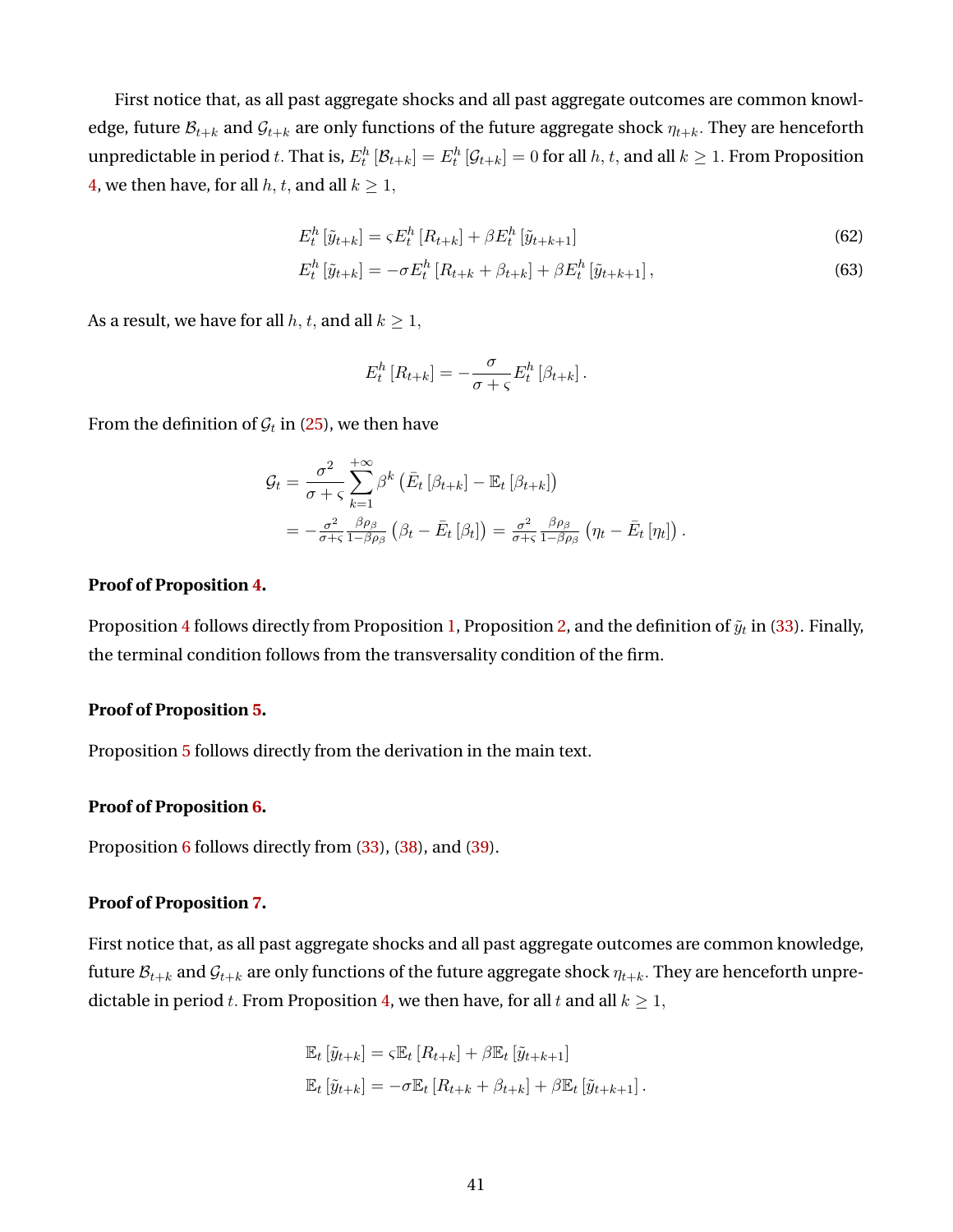As a result, we have for all t and all  $k \geq 1$ ,

$$
\mathbb{E}_t [R_{t+k}] = -\frac{\sigma}{\sigma + \varsigma} \rho_{\beta}^k \beta_t \text{ and } \mathbb{E}_t [y_{t+k}] = -\frac{\sigma \varsigma}{\sigma + \varsigma} \frac{\rho_{\beta}^k}{1 - \rho_{\beta} \beta} \beta_t.
$$

Together with Lemma [2](#page-16-1) and Proposition [4,](#page-17-4) we have that AS and AD can be re-expressed as follows:

$$
\tilde{y}_t = \varsigma R_t - \frac{\sigma \varsigma}{\sigma + \varsigma} \frac{\beta \rho_\beta}{1 - \rho_\beta \beta} \beta_t, \tag{64}
$$
\n
$$
\tilde{y}_t = -\sigma R_t - \frac{\sigma \varsigma}{\sigma + \varsigma} \frac{\beta \rho_\beta}{1 - \rho_\beta \beta} \beta_t + \frac{1 - \beta}{1 - \beta \rho_\xi} \left( \tilde{y}_t - \bar{E}_t \left[ \tilde{y}_t \right] \right) + \frac{\sigma^2}{\sigma + \varsigma} \frac{\beta \rho_\beta}{1 - \beta \rho_\beta} \left( \eta_t - \bar{E}_t \left[ \eta_t \right] \right) - \sigma \beta_t.
$$

Together with Proposition [5,](#page-18-3) we have

$$
\left(1+\sigma\varsigma^{-1}-\frac{1-\beta}{1-\beta\rho_{\xi}}\left(1-\lambda\right)\right)\frac{\partial\tilde{y}_{t}}{\partial\eta_{t}}=\frac{\sigma}{1-\rho_{\beta}\beta}\left(1+\frac{\sigma\beta\rho_{\beta}}{\sigma+\varsigma}\left(1-\lambda\right)\right).
$$

It follows that

<span id="page-42-0"></span>
$$
\frac{\partial y_t}{\partial \eta_t} = \frac{\sigma \beta \varsigma}{1 - \rho_\beta \beta} \frac{1 + \frac{\sigma \beta \rho_\beta}{\sigma + \varsigma} (1 - \lambda)}{\varsigma + \sigma - \varsigma \frac{1 - \beta}{1 - \beta \rho_\varsigma} (1 - \lambda)},
$$

which proves Proposition [7.](#page-20-2) Moreover, from [\(64\)](#page-42-0), we have

<span id="page-42-1"></span>
$$
\frac{\partial R_t}{\partial \eta_t} = \varsigma^{-1} \left( \frac{1}{\beta} \frac{\partial y_t}{\partial \eta_t} - \rho_\beta \gamma \right) > 0,\tag{65}
$$

with  $\gamma$  is defined in Proposition [7.](#page-20-2)

### **Proof of Proposition [8.](#page-22-1)**

Consider household  $h$ . From [\(12\)](#page-10-3) - [\(14\)](#page-11-5), we know

$$
w_{h,t} = \frac{1}{\nu + 1} y_{h,t} + \frac{\nu}{\sigma(\nu + 1)} c_t^h
$$

Together with the fact the household's total income is  $y_{h,t}$ , we know that her knowledge of  $(w_{h,t}, e_{h,t})$  is informationally equivalent to her knowledge of  $y_t.$  In other words, [\(8\)](#page-9-2) is equivalent to

$$
\mathcal{I}_t^h = \mathcal{I}_{t-1}^h \cup \left\{ \beta_t^h \right\} \cup \left\{ y_{h,t}, R_{h,t}, (p_{i,l,t})_{i \in [0,1], l \in [0,1]} \right\} \cup \left\{ \varepsilon_{t-1}^\beta \right\}.
$$

We then know that the household  $h$  has three sources of knowledge about the AD shock  $\eta_t, (\beta^h_t,y_{h,t},R_{h,t})$  . Since past aggregate shocks and outcomes are common knowledge, the household  $h$ 's information about  $\eta_t$  are given by following three independent signals about  $\eta_t$  :

$$
\frac{\partial R_t}{\partial \eta_t} \eta_t + \epsilon_{h,t}^R, \ \ \frac{\partial y_t}{\partial \eta_t} \eta_t + \xi_{h,t}, \ \ \text{and} \ \ -\eta_t + \epsilon_t^{\beta,h}.
$$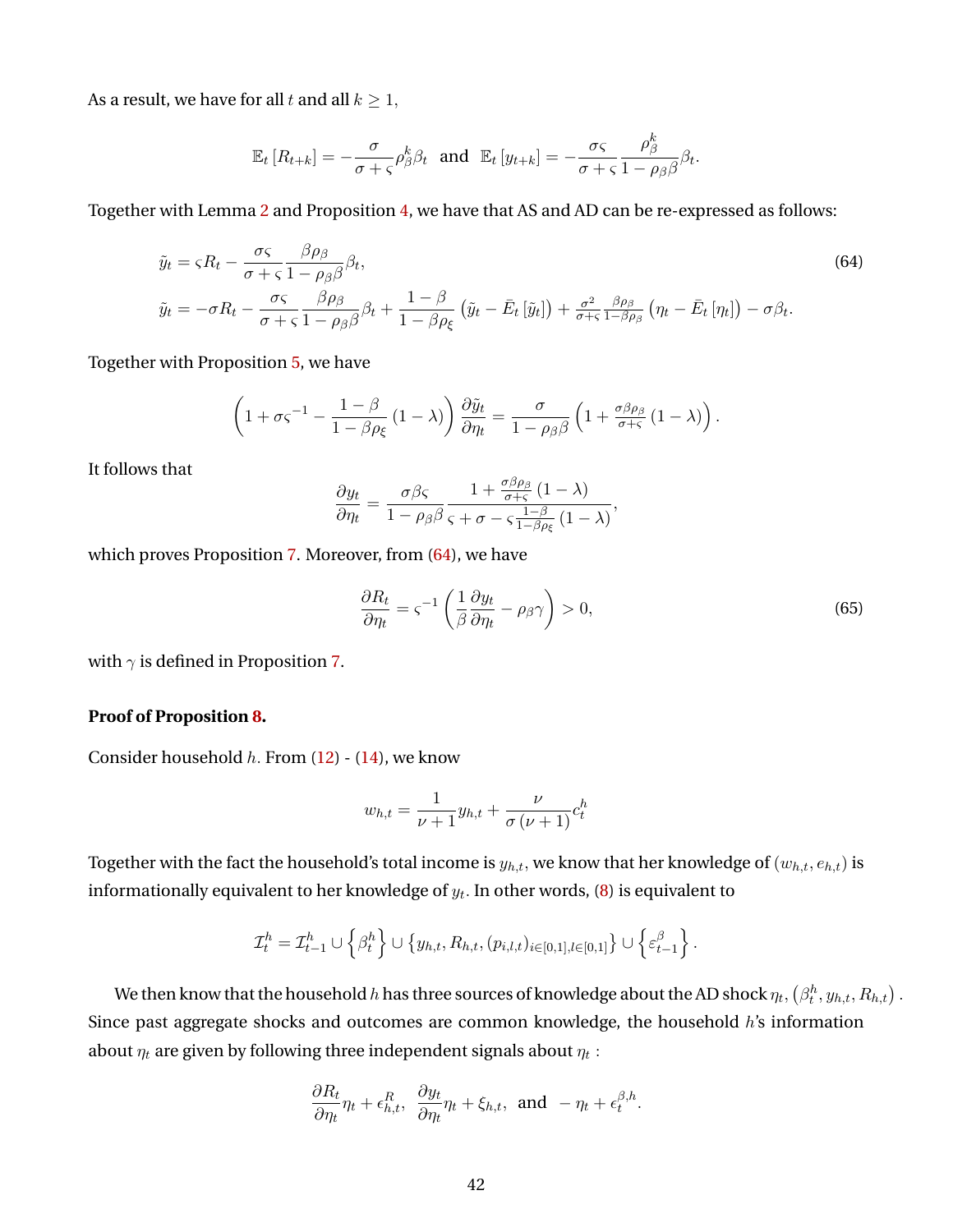From Proposition [7](#page-20-2) and [\(65\)](#page-42-1), we know  $\frac{\partial y_t}{\partial \eta_t} = \gamma m(\lambda, \rho_\xi, \rho_\beta)$  and  $\frac{\partial R_t}{\partial \eta_t} = \varsigma^{-1} \gamma \left[\beta^{-1} m\left(\lambda, \rho_\xi, \rho_\beta\right) - \rho_\beta\right] > 0.$ Based on the standard formula for combining multiple Gaussian signals, we have

$$
\bar{E}_{t}\left[\eta_{t}\right] = \lambda\eta_{t} = \frac{\sigma_{\beta}^{-2} + \sigma_{R}^{-2}\left\{\varsigma^{-1}\gamma\left[\beta^{-1}m\left(\lambda,\rho_{\xi},\rho_{\beta}\right) - \rho_{\beta}\right]\right\}^{2} + \sigma_{\xi}^{-2}\left\{\gamma m\left(\lambda,\rho_{\xi},\rho_{\beta}\right)\right\}^{2}}{\sigma_{AD}^{-2} + \sigma_{\beta}^{-2} + \sigma_{R}^{-2}\left\{\varsigma^{-1}\gamma\left[\beta^{-1}m\left(\lambda,\rho_{\xi},\rho_{\beta}\right) - \rho_{\beta}\right]\right\}^{2} + \sigma_{\xi}^{-2}\left\{\gamma m\left(\lambda,\rho_{\xi},\rho_{\beta}\right)\right\}^{2}}\eta_{t},
$$

which leads to [\(42\)](#page-22-0).

Then note the following three properties of [\(42\)](#page-22-0). First, the LHS of (42) increases with  $\lambda$  while the RHS of [\(42\)](#page-22-0) decreases with  $\lambda$ . Second, at  $\lambda = 0$ , the LHS of (42) is smaller than the RHS of (42). Third, at  $\lambda = 1$ , the RHS of [\(42\)](#page-22-0) is larger than the LHS of (42). As a result, there is a unique solution of (42) in  $(0, 1)$ . This proves Proposition [8.](#page-22-1)

#### **Proof of Proposition [9.](#page-23-1)**

First, as the equilibrium  $\lambda$  is a decreasing function of the ratio  $\sigma/\sigma_{AD}$  for any  $\sigma \in \{\sigma_\beta, \sigma_R, \sigma_\xi\}$  and  $m(\lambda, \rho_{\xi}, \rho_{\beta})$  decreases in  $\lambda$ , we know  $m^*$  necessarily increases in the ratio  $\sigma/\sigma_{AD}$  for any  $\sigma \in {\sigma_{\beta}, \sigma_R, \sigma_{\xi}}$ .

Second, suppose that there exists  $\rho_{\xi} < \tilde{\rho}_{\xi}$  such that  $m^*$  at  $\rho_{\xi}$  is larger than  $m^*$  at  $\tilde{\rho}_{\xi}$ . First, we know that the RHS [\(42\)](#page-22-0) is larger at  $\rho_\xi$  that at  $\tilde{\rho}_\xi$ . Second, because  $m(\lambda, \rho_\xi, \rho_\beta)$  increases with  $\rho_\xi$  and decreases in  $\lambda$ , a larger  $m^*$  means that the equilibrium value of  $\lambda$  is smaller at  $\rho_{\xi}$  that at  $\tilde{\rho}_{\xi}$ . This means the LHS of [\(42\)](#page-22-0) is smaller at  $\rho_{\xi}$  that at  $\tilde{\rho}_{\xi}$ . This leads to a contradiction.

Third, suppose that there exists  $\rho_\beta < \tilde{\rho}_\beta$  such that  $m^*$  at  $\rho_\beta$  is larger than  $m^*$  at  $\tilde{\rho}_\beta$ . First, we know that the RHS [\(42\)](#page-22-0) is larger at  $\rho_\beta$  than at  $\tilde{\rho}_\beta$ . Second, because  $m(\lambda, \rho_\xi, \rho_\beta)$  increases with  $\rho_\beta$  and decreases in  $\lambda$ , a larger  $m^*$  means that the equilibrium value of  $\lambda$  is smaller at  $\rho_\beta$  that at  $\tilde{\rho}_\beta$ . This means the LHS of [\(42\)](#page-22-0) is smaller at  $\rho_\beta$  that at  $\tilde{\rho}_\beta$ . This leads to a contradiction.

### **Proof of Proposition [10.](#page-24-4)**

Optimal local labor demand and supply in [\(12\)](#page-10-3) - [\(13\)](#page-10-5) remain to be true, but the local production is given by

$$
q_{i,t} = (1 - \alpha)(A_t + u_{i,t} + k_{i,t}) + \alpha l_{i,t}.
$$

Imposing labor market clearing and aggregating, we arrive at [\(44\)](#page-24-1).

Now, note that the optimal utilization in [\(16\)](#page-11-2) and the asset pricing equation in [\(17\)](#page-11-3) remain to be true. Aggregating and combine terms, we have

$$
y_{t} - (1 + \phi) u_{t} - k_{t} = -R_{t} + (1 - \beta) \mathbb{E}_{t} \left[ y_{t+1} - k_{t+1} - u_{t+1} \right] + \beta \mathbb{E}_{t} \left[ y_{t+1} - (1 + \phi) u_{t+1} - k_{t+1} \right].
$$

Similar to [\(20\)](#page-12-5) but using the aggregate production in [\(44\)](#page-24-1), we arrive at [\(45\)](#page-24-2). The evolution of capital in [\(46\)](#page-24-5) is the same as [\(21\)](#page-12-4).

The derivation of the AD in [\(47\)](#page-24-6) is exactly the same as the main analysis.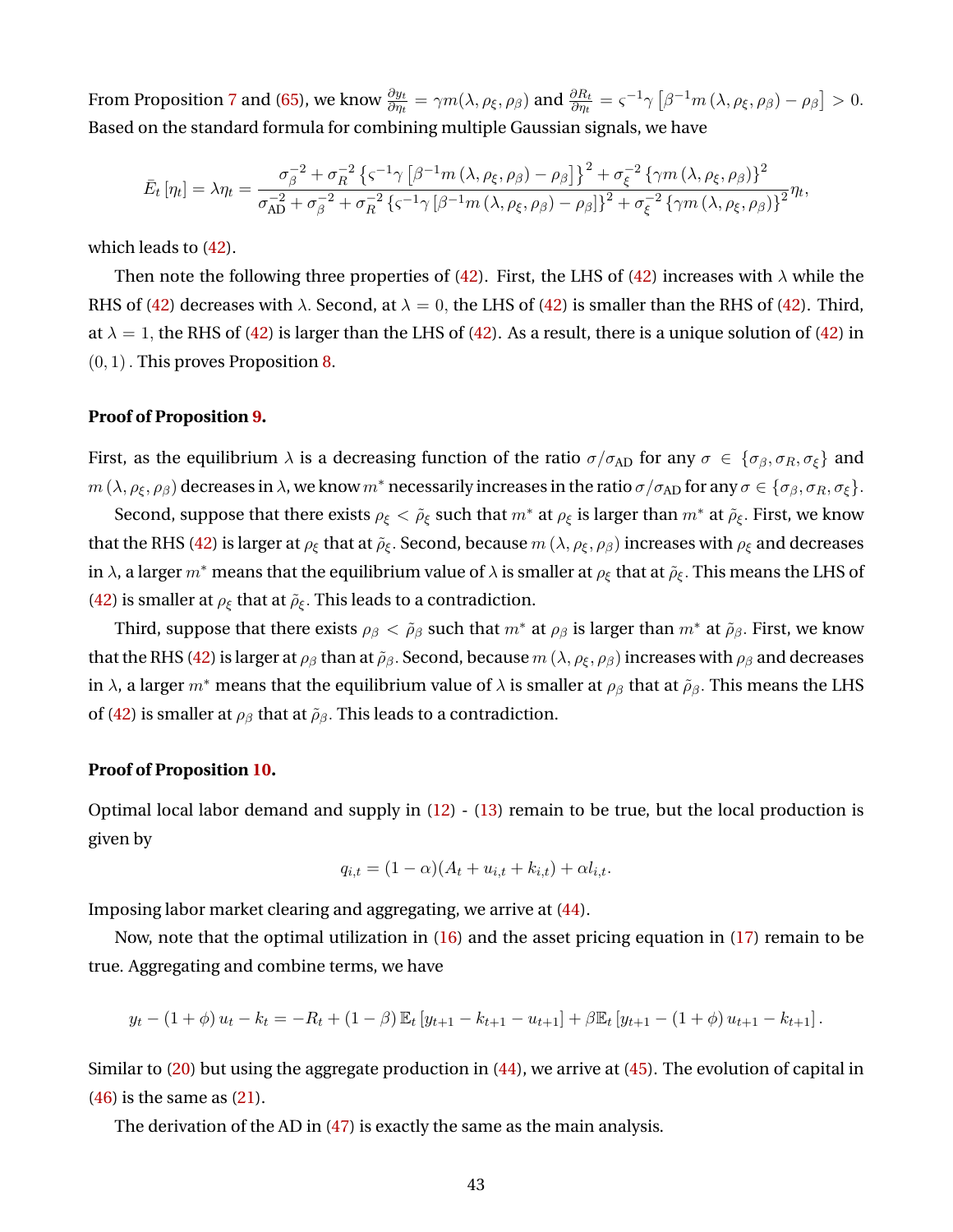### **Proof of Proposition [11.](#page-25-1)**

First, let us provide the formula for  $B_t$  and  $G_t$  with aggregate technology shocks. We first notice that, with aggregate technology shocks, the intertemporal version of Hulten's theorem in [\(31\)](#page-15-3) becomes

$$
\sum_{t=0}^{+\infty} \beta^{t+k} \mathbb{E}_t \left[ y_{t+k} \right] = \frac{1-\tilde{\alpha}}{1-\beta} k_t + \sum_{t=0}^{+\infty} \beta^{t+k} \mathbb{E}_t \left[ A_{t+k} \right].
$$

As a result,  $B_t$  defined in [\(28\)](#page-14-3) is now given by

$$
\mathcal{B}_{t} = \frac{(1-\beta)}{\beta} \sum_{k=0}^{+\infty} \beta^{k} \int \left( E_{t}^{h} \left[ A_{t+k} + \xi_{h,t+k} \right] - \mathbb{E}_{t} \left[ A_{t+k} \right] \right) dh
$$
  
= 
$$
\frac{1-\beta}{\beta \left( 1 - \beta \rho_{\xi} \right)} \left( y_{t} - \bar{E}_{t} \left[ y_{t} \right] \right) + \frac{1-\beta}{\beta \left( 1 - \beta \rho_{A} \right)} \left( \bar{E}_{t} \left[ A_{t} \right] - \mathbb{E}_{t} \left[ A_{t} \right] \right).
$$

For  $\mathcal{G}_t$ , from [\(25\)](#page-14-2), we have

<span id="page-44-2"></span><span id="page-44-1"></span>
$$
\mathcal{G}_t \equiv -\sigma \sum_{k=1}^{+\infty} \beta^k \left( \bar{E}_t \left[ R_{t+k} \right] - \mathbb{E}_t \left[ R_{t+k} \right] \right).
$$

We now again define  $\tilde{y}_t \equiv \frac{1}{\beta}$  $\frac{1}{\beta}\left(y_t-(1-\tilde{\alpha})k_t\right),$  similar to  $(33)$ . Similar to Proposition [4,](#page-17-4) the AS and AD in Proposition [10](#page-24-4) can be re-written as

$$
\tilde{y}_t = \left[ \varsigma \left( 1 - \rho_A \right) + \frac{1 - \beta \rho_A}{\beta} \right] A_t + \varsigma R_t + \beta \mathbb{E}_t \left[ \tilde{y}_{t+1} \right],\tag{66}
$$

$$
\tilde{y}_t = -\sigma R_t + \frac{1-\beta}{\beta} A_t + \beta \mathbb{E}_t \left[ \tilde{y}_{t+1} \right] + (\mathcal{B}_t + \mathcal{G}_t).
$$
\n(67)

From the above two equations, and similar to [\(62\)](#page-41-0) and [\(63\)](#page-41-1) in the proof of Lemma [2,](#page-16-1) we have, for all  $h, t$ , and all  $k \geq 1$ ,

$$
E_t^h [\tilde{y}_{t+k}] = \left[ \varsigma (1 - \rho_A) + \frac{1 - \beta \rho_A}{\beta} \right] E_t^h [A_{t+k}] + \varsigma E_t^h [R_{t+k}] + \beta E_t^h [\tilde{y}_{t+k+1}],
$$
  

$$
E_t^h [\tilde{y}_{t+k}] = -\sigma E_t^h [R_{t+k}] + \frac{1 - \beta}{\beta} E_t^h [A_{t+k}] + \beta E_t^h [\tilde{y}_{t+k+1}].
$$

As a result, we have for all  $h, t$ , and all  $k \geq 1$ ,

<span id="page-44-4"></span><span id="page-44-3"></span><span id="page-44-0"></span>
$$
E_t^h [R_{t+k}] = -E_t^h \left[ \frac{\varsigma + 1}{\sigma + \varsigma} (1 - \rho_A) A_{t+k} \right].
$$
 (68)

We can then rewrite  $\mathcal{B}_t$  and  $\mathcal{G}_t$  as

$$
\mathcal{B}_{t} = \frac{1-\beta}{1-\beta\rho_{\xi}}\left(\tilde{y}_{t} - \bar{E}_{t}\left[\tilde{y}_{t}\right]\right) + \frac{1-\beta}{\beta\left(1-\beta\rho_{A}\right)}\left(\bar{E}_{t}\left[A_{t}\right] - A_{t}\right)
$$
\n(69)

$$
\mathcal{G}_t = \frac{\sigma\left(\varsigma + 1\right)}{\sigma + \varsigma} \frac{\left(1 - \rho_A\right)\beta\rho_A}{1 - \beta\rho_A} \left(\bar{E}_t\left[A_t\right] - A_t\right). \tag{70}
$$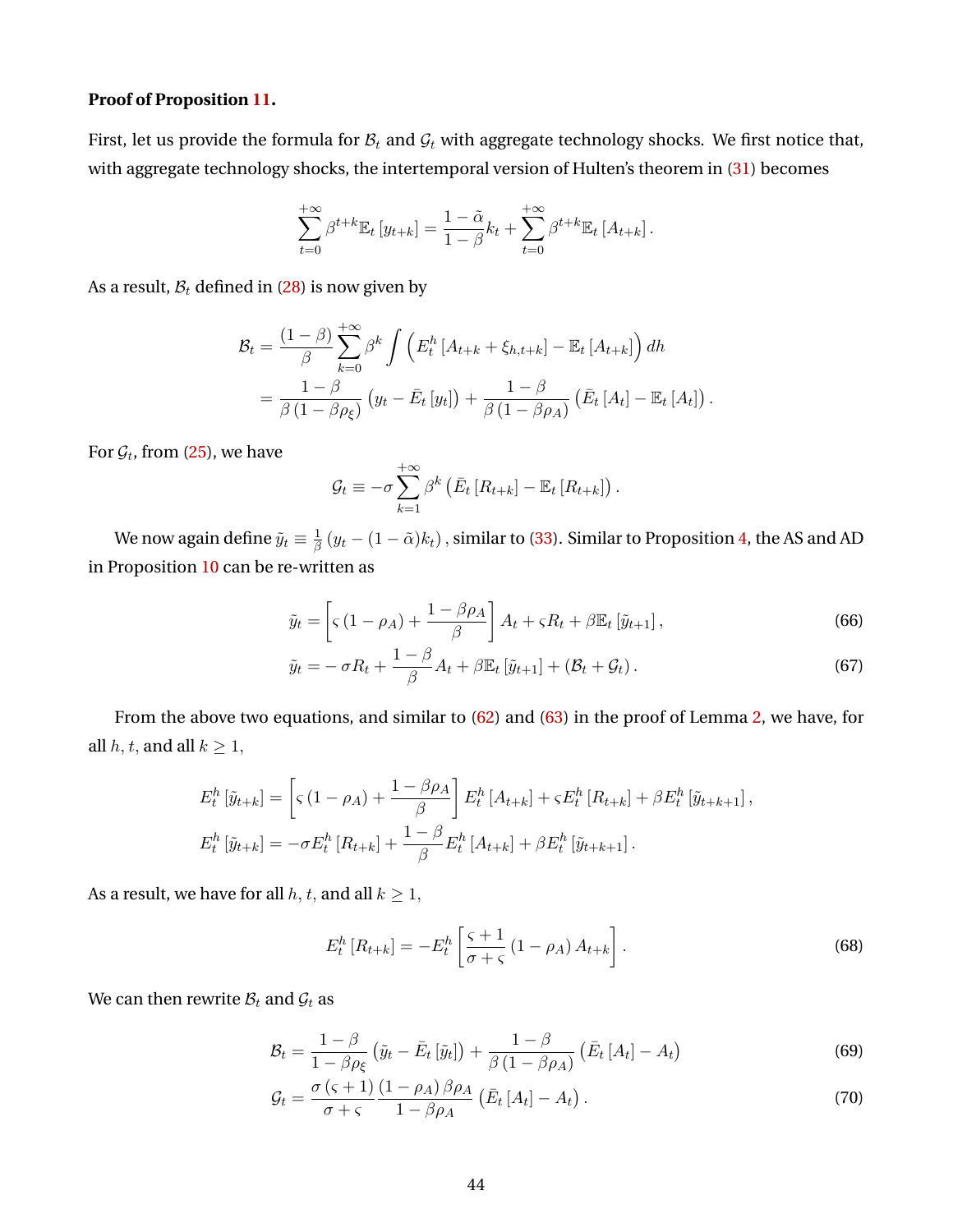Similar to [\(68\)](#page-44-0), we have  $\mathbb{E}_t\left[R_{t+k}\right]=-\mathbb{E}_t\left[\frac{\varsigma+1}{\sigma+\varsigma}\right]$  $\left[\frac{d-1}{d-1}\left(1-\rho_{A}\right)A_{t+k}\right]$  for all  $t$  and  $k\geq1.$  From [\(66\)](#page-44-1), we then have

$$
\mathbb{E}_{t} \left[ \tilde{y}_{t+1} \right] = \left[ \frac{\varsigma \left( 1 - \rho_{A} \right)}{1 - \beta \rho_{A}} + \frac{1}{\beta} - \frac{\varsigma \left( \varsigma + 1 \right)}{\sigma + \varsigma} \frac{\left( 1 - \rho_{A} \right)}{1 - \beta \rho_{A}} \right] \rho_{A} A_{t}
$$
\n
$$
= \left[ \frac{1}{\beta} + \frac{\varsigma \left( \sigma - 1 \right)}{\sigma + \varsigma} \frac{\left( 1 - \rho_{A} \right)}{1 - \beta \rho_{A}} \right] \rho_{A} A_{t}.
$$

We can then rewrite [\(66\)](#page-44-1) as

$$
\tilde{y}_t = \left[ \varsigma \left( 1 - \rho_A \right) \left( 1 + \frac{(\sigma - 1)}{\sigma + \varsigma} \frac{\beta \rho_A}{1 - \beta \rho_A} \right) + \frac{1}{\beta} \right] A_t + \varsigma R_t
$$

or

$$
R_t = \varsigma^{-1} \tilde{y}_t - \left[ (1 - \rho_A) \left( 1 + \frac{(\sigma - 1)}{\sigma + \varsigma} \frac{\beta \rho_A}{1 - \beta \rho_A} \right) + \frac{\varsigma^{-1}}{\beta} \right] A_t.
$$

Substituting into [\(67\)](#page-44-2), we have

<span id="page-45-0"></span>
$$
\left(1+\sigma\varsigma^{-1}\right)\tilde{y}_t = \left[\sigma\left(\frac{\varsigma^{-1}}{\beta} + \frac{1-\rho_A}{1-\beta\rho_A}\right) + \frac{1-\beta}{\beta\left(1-\beta\rho_A\right)}\right]A_t + \left(\mathcal{B}_t + \mathcal{G}_t\right),\tag{71}
$$

.

and henceforth

$$
\gamma^A = \frac{\partial y_t}{\partial \eta_t^A} = \beta \frac{\partial \tilde{y}_t}{\partial \eta_t^A} = \frac{\sigma \left( \varsigma^{-1} + \frac{\beta (1 - \rho_A)}{1 - \beta \rho_A} \right) + \frac{1 - \beta}{1 - \beta \rho_A}}{1 + \sigma \varsigma^{-1}}.
$$

Now we calculate  $m_A^{\rm conf}(\lambda,\rho_\xi,\rho_A)$  by using [\(69\)](#page-44-3) and temporarily letting  $\mathcal{G}_t=0.$  We have

$$
(1 + \sigma\varsigma^{-1})\tilde{y}_t = \left[\sigma\left(\frac{\varsigma^{-1}}{\beta} + \frac{1 - \rho_A}{1 - \beta\rho_A}\right) + \frac{1 - \beta}{\beta(1 - \beta\rho_A)}\right]A_t + \frac{1 - \beta}{1 - \beta\rho_{\xi}}\left(\tilde{y}_t - \bar{E}_t\left[\tilde{y}_t\right]\right) + \frac{1 - \beta}{\beta(1 - \beta\rho_A)}\left(\bar{E}_t\left[A_t\right] - A_t\right)
$$

As a result,

$$
m_A^{\text{conf}}(\lambda, \rho_\xi, \rho_A) = \left(1 + \frac{\frac{(1-\beta)}{1-\beta\rho_\xi}(1-\lambda)}{1+\sigma\varsigma^{-1}-\frac{(1-\beta)}{1-\beta\rho_\xi}(1-\lambda)}\right)\left(1 - \frac{\frac{1-\beta}{1-\beta\rho_A}(1-\lambda)}{\sigma\left(\varsigma^{-1}+\frac{\beta(1-\rho_A)}{1-\beta\rho_A}\right)+\frac{1-\beta}{(1-\beta\rho_A)}}\right).
$$

We then know that

$$
m_A^{\text{conf}}\left(\lambda,\rho_{\xi},\rho_A\right) < 1 \text{ if and only if } \rho_{\xi} < \bar{\rho}_{\xi}(\rho_A) \equiv \frac{1}{\beta} - \frac{\sigma\left(\varsigma^{-1}\left(1 - \beta\rho_A\right) + \beta\left(1 - \rho_A\right)\right) + \left(1 - \beta\right)}{\beta\left(1 + \sigma\varsigma^{-1}\right)},
$$

where  $\bar{\rho}_{\xi}(\rho_{A})<\frac{1}{\beta}$  $\frac{1}{\beta}$  (so  $\sum_{k=0}^{+\infty}\beta^k\mathbb{E}_t\left[\xi_{i,t+k}\right]$  always converges) and increasing in  $\rho_A.$ 

Now, we use [\(70\)](#page-44-4) to replace  $\mathcal{G}_t$  in [\(71\)](#page-45-0) and have

$$
m_A^{\text{GE}}\left(\lambda,\rho_A\right) = 1 - \frac{\frac{\sigma(\varsigma+1)}{\sigma+\varsigma}\frac{(1-\rho_A)\beta^2\rho_A}{1-\beta\rho_A}\left(1-\lambda\right)}{\sigma\left(\varsigma^{-1} + \frac{\beta(1-\rho_A)}{1-\beta\rho_A}\right) + \frac{1-\beta}{(1-\beta\rho_A)}\lambda} < 1.
$$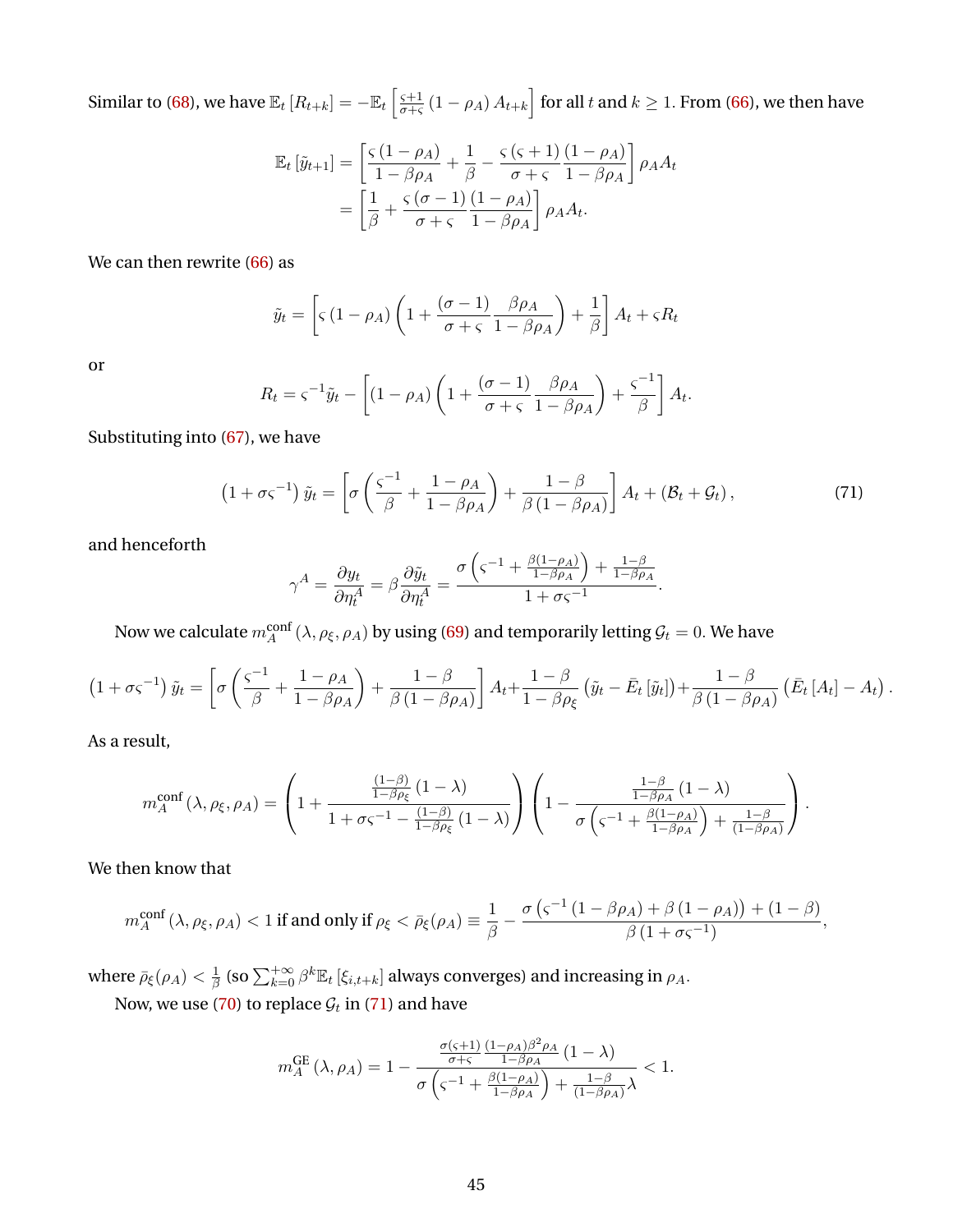### **Proof of Proposition [12.](#page-27-0)**

As mentioned in the main text, here, we shut down the wealth effect on labor supply. As a result, the optimal labor supply in [\(13\)](#page-10-5) becomes

$$
n_t^i = \nu w_{i,t},
$$

and  $\tilde{\alpha}$  in aggregate production in [\(15\)](#page-11-4) becomes

$$
\tilde{\alpha} = 1 - \frac{\left(1 - \alpha\right)\left(1 + \frac{1}{\nu}\right)}{1 + \frac{1}{\nu} - \alpha}.
$$

With this new  $\tilde{\alpha}$ , the aggregate supply equations in Proposition [1](#page-12-0) remains to be true.

In terms of aggregate demand, the individual optimal consumption in [\(22\)](#page-13-1) becomes

$$
c_t^h = (1 - \beta)b_t^h - \beta \sigma \left\{ \sum_{k=0}^{+\infty} \beta^k E_t^h \left[ R_{h,t+k} + \beta_{t+k}^h \right] \right\} + (1 - \beta) \left\{ \sum_{k=0}^{+\infty} \beta^k E_t^h \left[ y_{h,t+k} - T_{t+k}^h \right] \right\},\,
$$

taking into consideration of the tax. Aggregating the above condition, using aggregate market clearing  $y_t = c_t + G_t$  and the budget balance  $G_t = T_t$ , we have

$$
y_t = -\beta (R_t + \beta_t) - \beta \sigma \sum_{k=1}^{+\infty} \beta^k \mathbb{E}_t [R_{t+k} + \beta_{t+k}] + (1 - \beta) \left( y_t + \sum_{k=1}^{+\infty} \beta^k \mathbb{E}_t [y_{t+k}] \right)
$$

$$
+ G_t - (1 - \beta) \left( G_t + \sum_{k=1}^{+\infty} \beta^k \int E_t [G_{t+k}] dh \right) + \beta \mathcal{B}_t + \beta \mathcal{G}_t.
$$

where  $B_t$  and  $G_t$  are defined as [\(28\)](#page-14-3) and [\(25\)](#page-14-2). Rewriting this condition in recursive form and using [\(48\)](#page-26-4), we reach at [\(49\)](#page-27-1) in the main text:

$$
y_t = -\sigma R_t + (1 - \rho_G) G_t + \mathbb{E}_t [y_{t+1}] + (\mathcal{B}_t + \mathcal{G}_t).
$$

In a nutshell,  $(1 - \rho_G) G_t$  replaces  $-\sigma \beta_t$  as the AD shock in Proposition [2.](#page-14-0) The third part of Proposition [12](#page-27-0) then follows directly from Proposition [7.](#page-20-2)

### **Proof of Proposition [13.](#page-29-1)**

The aggregate supply block of the economy in Proposition [1](#page-12-0) is unchanged and our intertemporal version of the Hulten's theorem in Proposition [3](#page-15-1) is maintained. On the demand side, from the consumer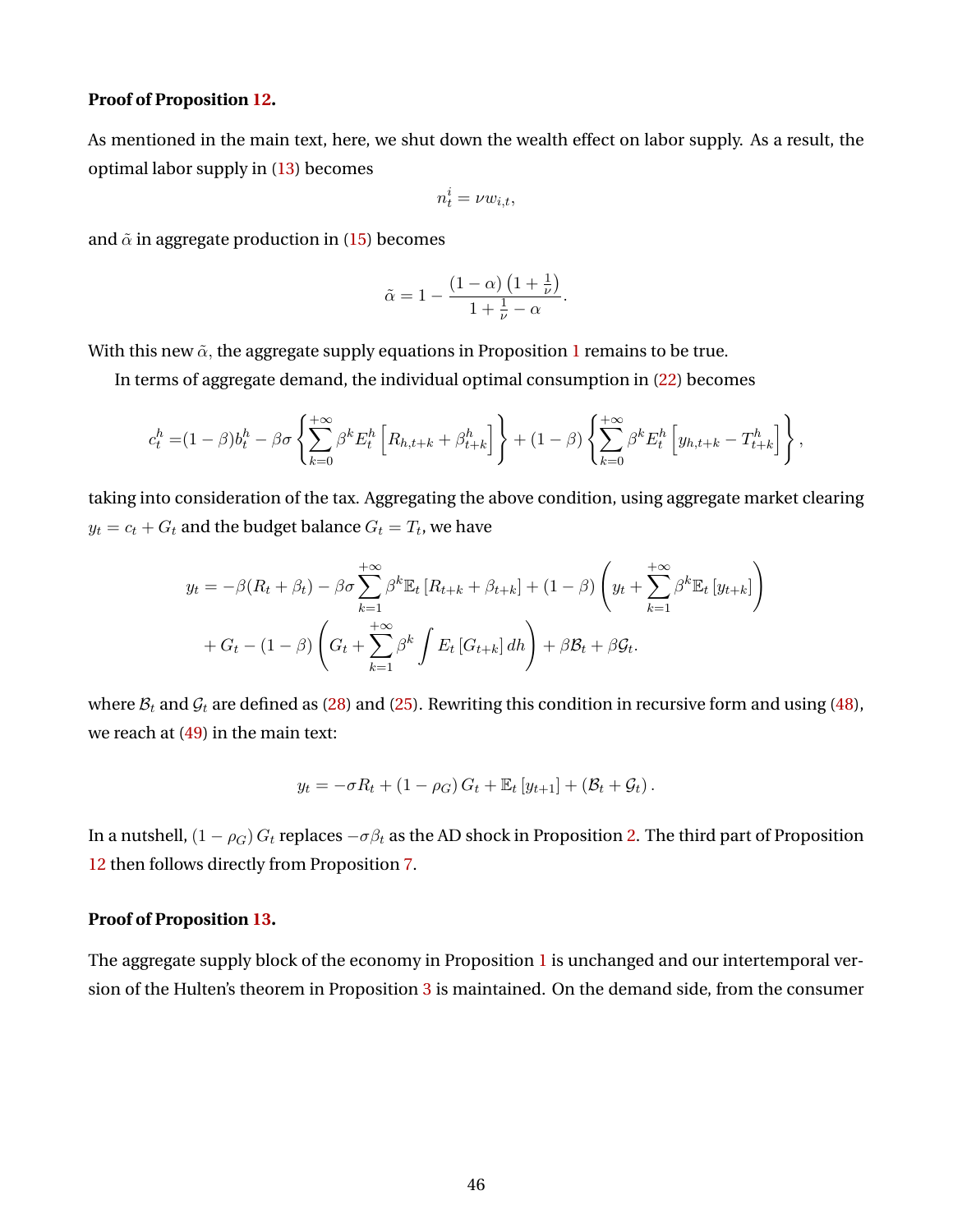optimality in Lemma  $1$  and similar to  $(29)$ , we have

$$
c_t^b = -\beta \sigma (R_t + \beta_t) - \beta \sigma \sum_{k=1}^{+\infty} \beta^k \mathbb{E}_t \left[ R_{t+k} + \beta_{t+k} \right] + (1 - \beta) \left( y_t + \sum_{k=1}^{+\infty} \beta^k \mathbb{E}_t \left[ y_{t+k} \right] \right) + \beta \mathcal{B}_t^b + \beta \mathcal{G}_t^b. \tag{72}
$$

$$
c_t^s = -\beta R_t - \beta \sigma \sum_{k=1}^{+\infty} \beta^k \mathbb{E}_t \left[ R_{t+k} \right] + (1-\beta) \left( y_t + \sum_{k=1}^{+\infty} \beta^k \mathbb{E}_t \left[ y_{t+k} \right] \right) + \beta \mathcal{B}_t^s + \beta \mathcal{G}_t^s. \tag{73}
$$

Together, the aggregate demand  $y_t = \pi c_t^b + (1 - \pi) c_t^s$  is given by

$$
y_t = -\beta \sigma (R_t + \pi \beta_t) - \beta \sigma \sum_{k=1}^{+\infty} \beta^k \mathbb{E}_t [R_{t+k} + \pi \beta_{t+k}] + (1-\beta) \left( y_t + \sum_{k=1}^{+\infty} \beta^k \mathbb{E}_t [y_{t+k}] \right) + \beta \mathcal{B}_t + \beta \mathcal{G}_t,
$$

where, similar to [\(25\)](#page-14-2) and [\(32\)](#page-16-2),  $\mathcal{B}_t = \frac{1-\beta}{\beta(1-\beta)}$  $\frac{1-\beta}{\beta(1-\beta\rho_\xi)}\left(y_t-\bar{E}_t\left[y_t\right]\right)$  and  $\mathcal{G}_t=-\sigma\sum_{k=1}^{+\infty}\beta^k\left(\bar{E}_t\left[R_{t+k}\right]-\mathbb{E}_t\left[R_{t+k}\right]\right)$  .

Together, this means that, the response of aggregate output to the AD shock is essentially the same as our benchmark economy, with aggregate discount factor now given by  $\pi \beta_t$  and  $\lambda$  is still given by Proposition [5:](#page-18-3)

<span id="page-47-1"></span><span id="page-47-0"></span>
$$
\frac{\partial y_t}{\partial \eta_t} = \pi \gamma \cdot m^{\text{conf}}(\lambda, \rho_{\xi}) \cdot m^{\text{GE}}(\lambda, \rho_{\beta}).
$$

We now turn to saver consumption. From [\(20\)](#page-12-5), [\(73\)](#page-47-0), Proposition [3,](#page-15-1) and Lemma [2,](#page-16-1) we have

$$
\frac{\partial c_t^s}{\partial \eta_t} = -\varsigma^{-1} \sigma \frac{\partial y_t}{\partial \eta_t} + \frac{1-\beta}{1-\beta \rho_\xi} (1-\lambda) \frac{\partial y_t}{\partial \eta_t} + \beta \frac{\sigma^2}{\sigma + \varsigma} \frac{\beta \rho_\beta}{1-\beta \rho_\beta} \pi (1-\lambda).
$$

As a result,  $\frac{\partial c_{t}^{s}}{\partial \eta_{t}}>0$  if and only if

<span id="page-47-2"></span>
$$
\left[\frac{1-\beta}{1-\beta\rho_{\xi}}\left(1-\lambda\right)-\varsigma^{-1}\sigma\right]\gamma \cdot m^{\text{conf}}\left(\lambda,\rho_{\xi}\right)\cdot m^{\text{GE}}\left(\lambda,\rho_{\beta}\right)+\beta\frac{\sigma^{2}}{\sigma+\varsigma}\frac{\beta\rho_{\beta}}{1-\beta\rho_{\beta}}\left(1-\lambda\right)>0.\tag{74}
$$

A sufficient condition for the above is

<span id="page-47-3"></span>
$$
\frac{1-\beta}{1-\beta\rho_{\xi}}\left(1-\lambda\right)-\varsigma^{-1}\sigma>0.\tag{75}
$$

That is, when the confusion of the savers is sufficiently large ( $\lambda$  small enough) and/or that the AS curve is sufficiently flat ( $\varsigma$  large enough), the saver's consumption also positively comoves with the AD shock.

Similarly, for borrowers, from [\(20\)](#page-12-5), [\(72\)](#page-47-1), Proposition [3,](#page-15-1) and Lemma [2,](#page-16-1) we have

$$
\frac{\partial c_t^b}{\partial \eta_t} = \sigma \left( 1 - \varsigma^{-1} \frac{\partial y_t}{\partial \eta_t} \right) + \frac{1 - \beta}{1 - \beta \rho_{\xi}} \left( 1 - \lambda \right) \frac{\partial y_t}{\partial \eta_t} + \beta \frac{\sigma^2}{\sigma + \varsigma} \frac{\beta \rho_{\beta}}{1 - \beta \rho_{\beta}} \pi \left( 1 - \lambda \right).
$$

We then know that, if [\(74\)](#page-47-2) or [\(75\)](#page-47-3) is true, we also have  $\frac{\partial c^b_t}{\partial \eta_t}>0.$  In sum, as long as (74) or (75) holds,  $c^s_t,$  $c_{t}^{b},$  and  $y_{t}$  comove.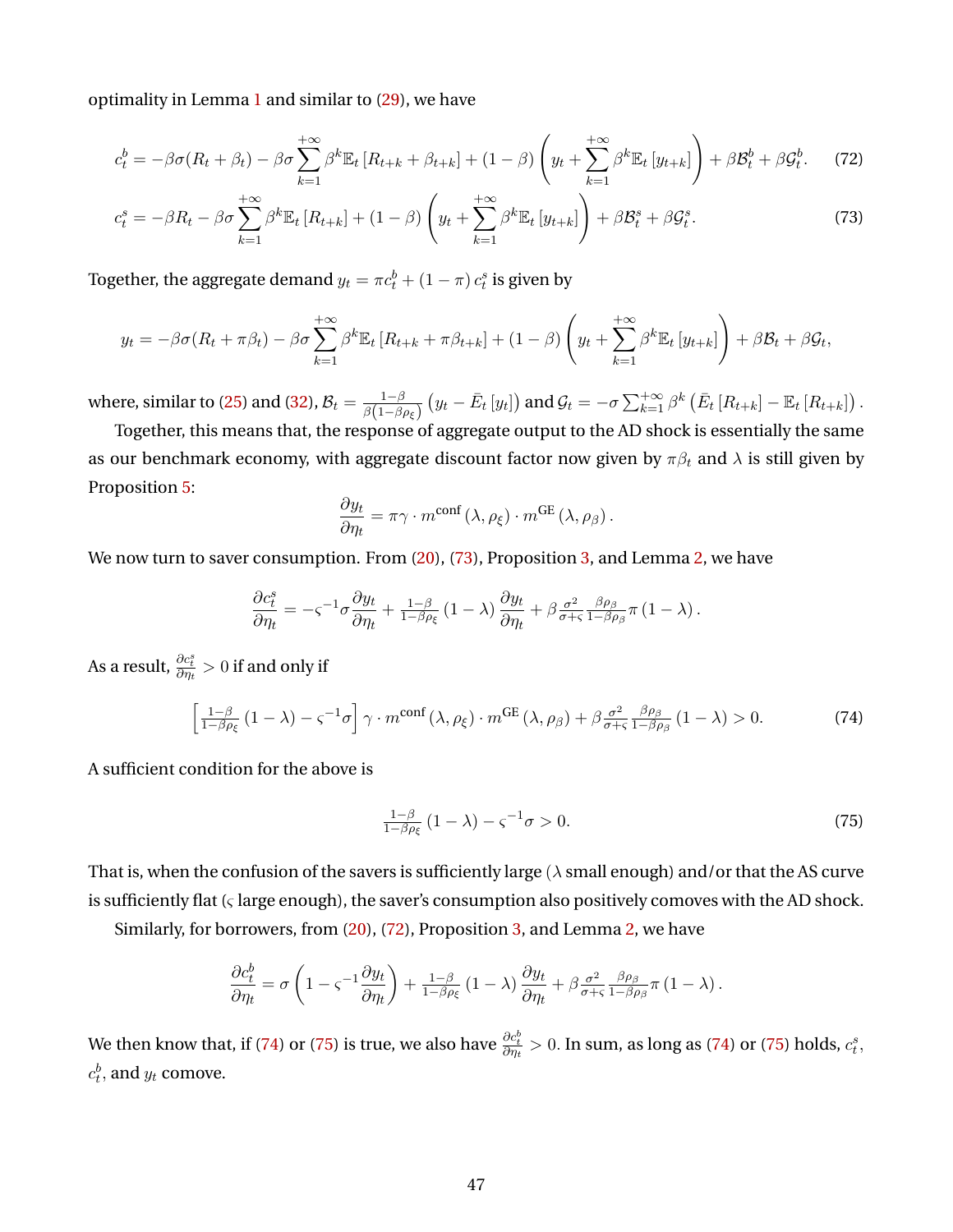#### **Aggregate supply: the role of capital adjustment costs.**

Here we verify the claim that, even with complete information, the combination of variable utilization and capital adjustment costs allows for an "upward-slopping AS curve," or for aggregate employment and output to comove with aggregate consumption in response to discount-rate shocks. In particular, we show that this is true for *any*  $\psi > 0$ , as long as the real wage is sufficiently acyclical, or equivalently when the wealth effect on labor supply is small enough and the Frisch elasticity is large enough.

Concretely, we consider the complete information version of the investment model in Proposition [14.](#page-30-0) We still assume away from wealth effect of labor supply, but allow a general AR(1) process for the idiosyncratic demand shock and allow the AD shock to be persistent. The complete information equilibrium can be solved based on a system of equations consisting of the aggregate production [\(15\)](#page-11-4), the aggregate, complete-information version of [\(79\)](#page-49-0), [\(80\)](#page-50-0), [\(81\)](#page-50-1), and [\(83\)](#page-50-2), the aggregate Euler equation,

$$
c_t = -\sigma (R_t + \beta_t) + \mathbb{E}_t [c_{t+1}],
$$

and the aggregate resource constraint,

$$
y_t = \frac{c^*}{y^*}c_t + \left(1 - \frac{c^*}{y^*}\right)(\iota_t + k_t).
$$

Using Mathematica, we can solve the equilibrium policy rules in closed form for arbitrary parameters. Consider in particular the policy rule for utilization, which is the object of interest. This can be expressed as

$$
u_t = \Lambda_{uk} k_t - \Lambda_{u\beta} \beta_t,
$$

for some scalars ( $\Lambda_{uk}, \Lambda_{u\beta}$ ) that are complicated functions of the underlying parameters. Taking the limit as labor supply becomes infinitely elastic, or wages become nearly acyclical, we obtain

$$
\lim_{\nu \to +\infty} \Lambda_{u\beta} = \frac{\beta_{y^*}^{\,c^*} \delta \psi}{-\beta^2 \frac{c^*}{y^*} \delta \rho_{\xi} \sigma \psi \phi + \beta (\phi(\frac{c^*}{y^*}(\delta \sigma \psi + \delta + \rho_{\xi} - 1) - \rho_{\xi} + 1) + \delta \psi(\frac{c^*}{y^*}(1 - \delta) + 1 - \rho_{\xi})) + \frac{c^*}{y^*} \delta \psi},\tag{76}
$$

which is strictly positive for any  $\psi > 0$  (and 0 for  $\psi = 0$ ). We conclude that, as long as  $\psi > 0$ , a large enough  $\nu$ , or a sufficiently acyclical real wage, suffices for aggregate employment and output to increase with  $\eta_t.$ 

On the other hand, had we instead set  $\psi = 0$  (no adjustment cost), as in the classics by [Burnside,](#page-57-9) [Eichenbaum, and Rebelo](#page-57-9) [\(1995\)](#page-57-9), [Greenwood, Hercowitz, and Huffman](#page-58-0) [\(1988\)](#page-58-0) and [King and Rebelo](#page-59-12) [\(1999\)](#page-59-12),  $\Lambda_{u\beta} = 0$  for *any*  $\nu$  because utilization ceases to be forward-looking. It then follows from the intratemporal condition for labor, as in [Barro and King](#page-56-8) [\(1984\)](#page-56-8), that aggregate employment and output necessarily move in the opposite direction than aggregate consumption.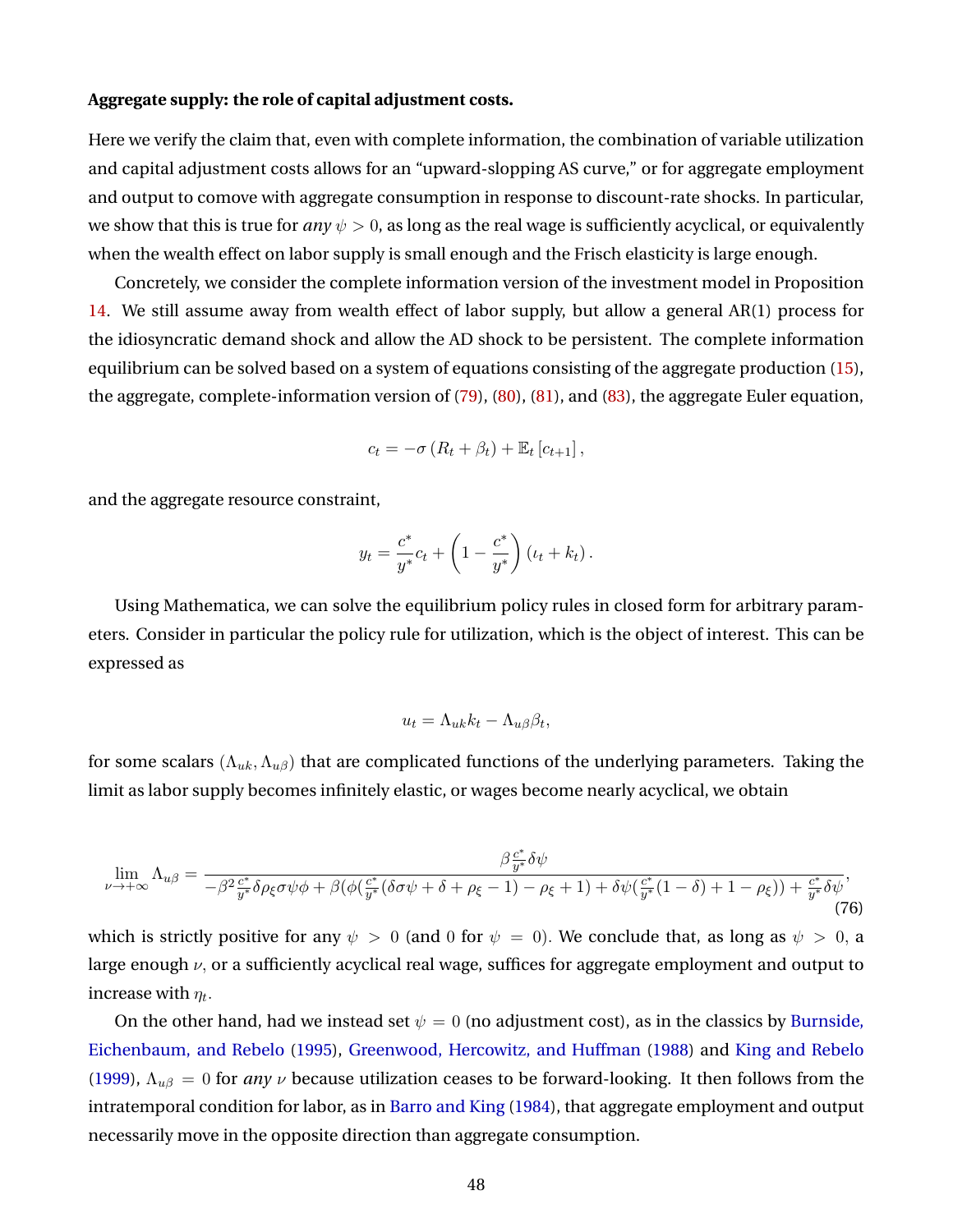### **Proof of Proposition [14.](#page-30-0)**

We first characterize the deterministic steady state. In this steady state, we have

$$
\iota ^{\ast }=\delta \left( u^{\ast }\right) \equiv \delta .
$$

Optimal utilization implies

$$
\frac{1-\alpha}{1+\mu}\frac{y^*}{u^*} = \vartheta^*\delta'\left(u^*\right)k^*.
$$

The evolution of the shadow value of capital implies

$$
\vartheta^* = \beta \left[ \frac{(1-\alpha)}{1+\mu} \frac{y^*}{k^*} + (1-\delta) \vartheta^* \right].
$$

Together, this means

<span id="page-49-2"></span>
$$
1 = \beta \left[ \delta'(u^*) u^* + (1 - \delta) \right]. \tag{77}
$$

Now, we turn to the analysis away from the steady state, in response to the aggregate demand shock. As mentioned in the main text, we let investment choices be made by the households and under the same information as consumption. The household's information set in period  $t$  is given by  $\mathcal{I}_t^h=\mathcal{I}_{t-1}^h\cup$  $\{\beta_t^h\} \cup \{w_{h,t}, e_{h,t}, R_{h,t}, (p_{i,l,t})_{i \in [0,1], l \in [0,1]}, k_{h,t+1}\} \cup \{\eta_{t-1}\}.$ 

As in the baseline model, we log-linearize the equilibrium conditions, re-interpret all the variables as log-deviations from their steady-state counterparts.<sup>[48](#page-49-1)</sup> As mentioned in the main text, we shut down the wealth effect on labor supply. We thus write labor supply (or the "wage equation") as

<span id="page-49-3"></span>
$$
n_t^i = \nu w_{i,t}.\tag{78}
$$

As in our analysis of government spending, the aggregate production in [\(15\)](#page-11-4) continues to hold, with  $\tilde{\alpha}$ redefined as follows:

$$
\tilde{\alpha} = 1 - \frac{\left(1 - \alpha\right)\left(1 + \frac{1}{\nu}\right)}{1 + \frac{1}{\nu} - \alpha}
$$

Similarly, the local firm's FOC for utilization is still given by [\(16\)](#page-11-2), which is rewritten here:

<span id="page-49-0"></span>
$$
y_{i,t} - u_{i,t} - k_{i,t} = \vartheta_{i,t} + \phi u_{i,t}.\tag{79}
$$

.

<span id="page-49-1"></span> $^{48}$ The only exception to this rule is that we let the new  $\epsilon^k_{i,t}$  be given by  $\frac{\epsilon^k_{i,t}}{k^*}$ . This takes care of the issue that the steady-state value of  $\epsilon_{i,t}^k$  is zero.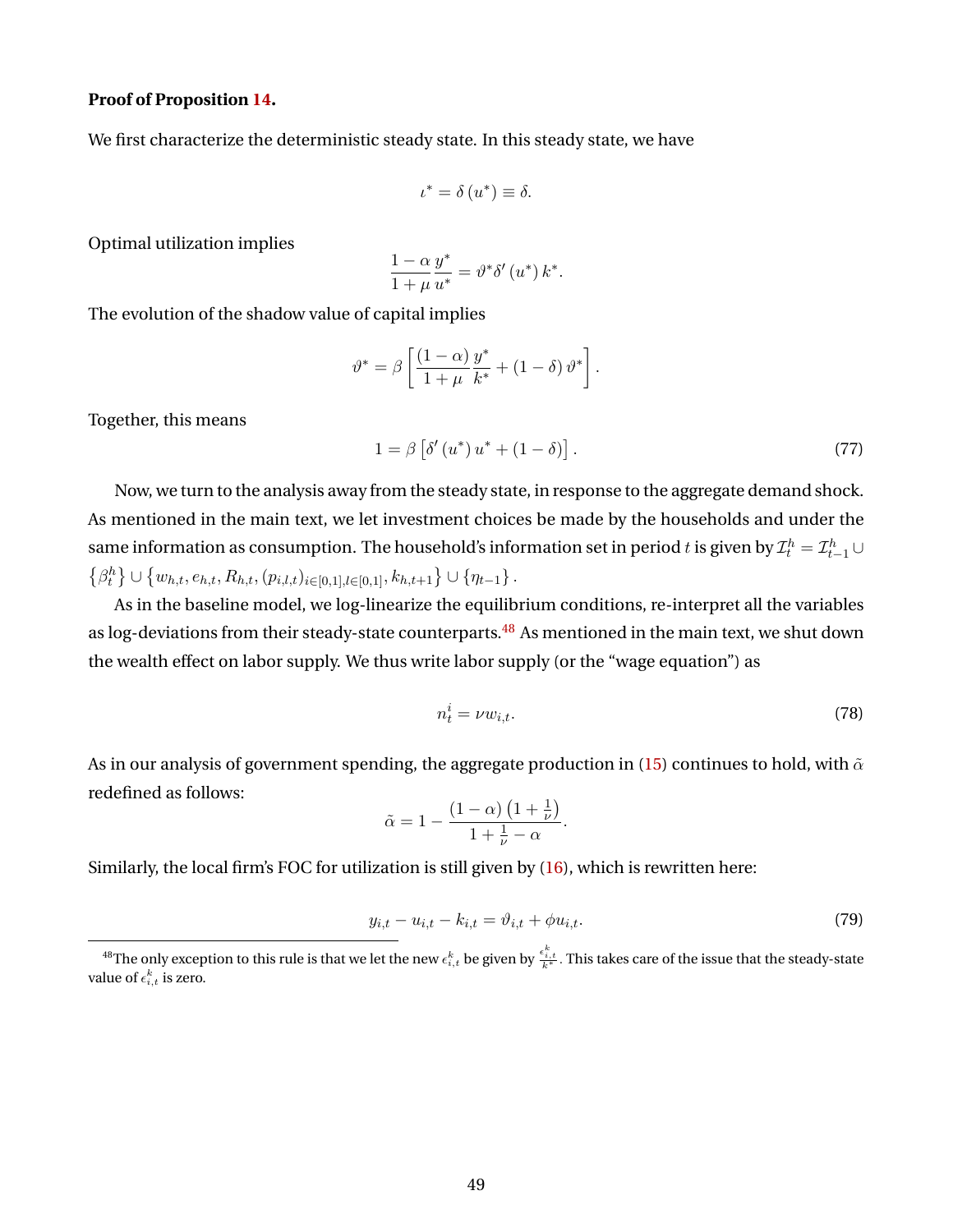The evolution of the shadow value of capital on island *i* is now given by<sup>[49](#page-50-3)</sup>

<span id="page-50-0"></span>
$$
\vartheta_{i,t} = -R_{i,t} + (1 - \beta (1 - \delta)) \mathbb{E}_t \left[ y_{i,t+1} - k_{i,t+1} - u_{i,t+1} \right] + \beta \mathbb{E}_t \left[ \vartheta_{i,t+1} \right]. \tag{80}
$$

Optimal investment by the representative household on island  $i$  is given by

<span id="page-50-1"></span>
$$
0 = E_t^i \left[ \vartheta_{i,t} \right] - \psi \delta \iota_t^i. \tag{81}
$$

Optimal consumption by the representative household on island  $i$  is given by

$$
c_{i,t} = -\sigma \left( \beta_t^i + R_{i,t} \right) + E_t^i \left[ c_{i,t+1} \right]. \tag{82}
$$

The evolution of local capital is given by

<span id="page-50-2"></span>
$$
k_{i,t+1} = -\left(\delta + \frac{1-\beta}{\beta}\right)u_{i,t} + \delta \iota_t^i + \epsilon_{i,t}^k + k_{i,t},\tag{83}
$$

where we use  $(77)$ .

To prove Proposition [14,](#page-30-0) we first take a detour and solve the complete-information policy rules of two different cases of our economy. They will be useful in the characterization of the incomplete information equilibrium later.

First, we solve the local equilibrium when the interest rate is fixed at the steady state value and the local demand is independent from the aggregate condition and is only given by the idiosyncratic shock

$$
y_{i,t} = \xi_{i,t},
$$

where  $\xi_{i,t}$  follows a random walk ( $\rho_{\xi} = 1$ ). Using [\(79\)](#page-49-0), [\(80\)](#page-50-0), [\(81\)](#page-50-1), and [\(83\)](#page-50-2) with  $E_t^i[\cdot] = \mathbb{E}_t[\cdot]$ , we can solve the local shadow value of capital as a function of the local capital stock and the local demand:

<span id="page-50-4"></span>
$$
\vartheta_{i,t} = l_k k_{i,t} + l_\xi \xi_{i,t}.\tag{84}
$$

Unfortunately, there are no *simple* closed-form formulas for  $l_k$  and  $l_{\xi}$ . However, using Mathematica, we are able first to obtain a complicated closed-form solution for arbitrary parameters and then to obtain the following simpler formulas for the case of a vanishing curvature in the utilization costs:

$$
\lim_{\phi \to 0} l_k = -\frac{\psi \left(\beta^2 \delta^2 + \beta (2\delta - 1) + 1\right)}{(\beta \delta + 1)(\beta(\delta - 1)\psi + \beta + \psi)} \text{ and } \lim_{\phi \to 0} l_{\xi} = \frac{\psi(\beta(\delta - 1) + 1)\left(\beta^2 \delta^2 + \beta (2\delta - 1) + 1\right)}{(\beta \delta + 1)(\beta(\delta - \rho_{\xi}) + 1)(\beta(\delta - 1)\psi + \beta + \psi)}.
$$

<span id="page-50-3"></span> $49(80)$  $49(80)$  comes from the log-linearization of the following condition:

$$
\vartheta_{i,t} = R_{i,t}^{-1} \mathbb{E}_t \left[ \frac{(1-\alpha)}{1+\mu} \frac{y_{i,t+1}}{u_{i,t+1}k_{i,t+1}} u_{i,t+1} - \iota_{t+1}^i + \left( 1 - \delta \left( u_{i,t+1} \right) + \psi \left( \iota_{t+1}^i \right) \right) \vartheta_{i,t+1} \right].
$$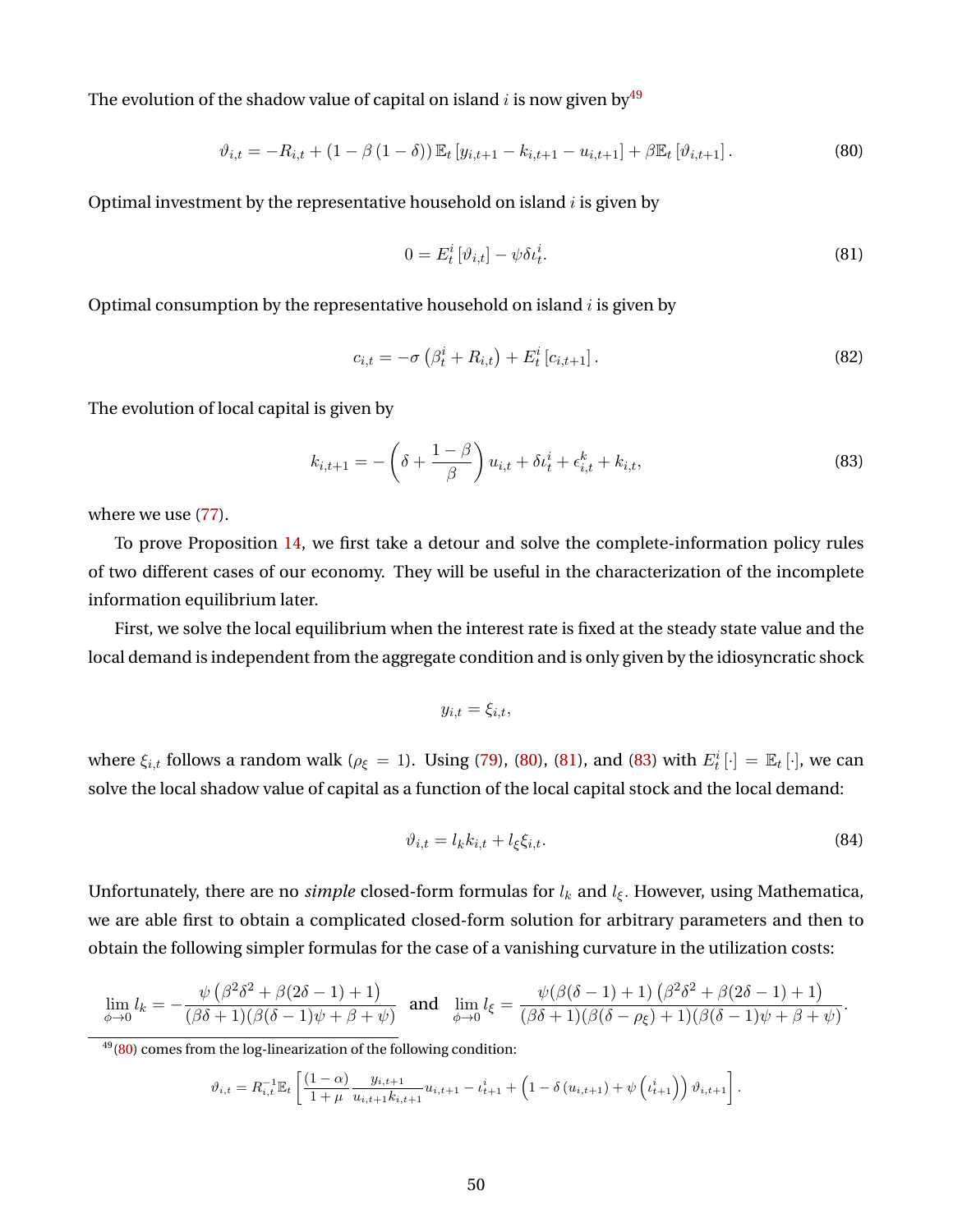Now, we solve the complete-information policy rule of the aggregate economy without the aggregate demand shock. In particular, we consider a system of equations consists of the aggregate production  $(15)$ , the aggregate, complete information, version of  $(79)$ ,  $(80)$ ,  $(81)$ , and  $(83)$ , the aggregate Euler equation without the aggregate demand shock

$$
c_t = -\sigma R_t + \mathbb{E}_t [c_{t+1}],
$$

and the aggregate market clearing  $y_t = \frac{c^*}{u^*}$  $\frac{c^*}{y^*}c_t + \left(1 - \frac{c^*}{y^*}\right)$  $\left(\frac{c^*}{y^*}\right)(\iota_t+k_t).$  We arrive at the following aggregate policy rule:

<span id="page-51-1"></span>
$$
u_t = \Lambda_{uk} k_t \quad \text{and} \quad q_t = \Lambda_{qk} k_t. \tag{85}
$$

Again, we use Mathematica to obtain  $\Lambda_{uk}$  and  $\Lambda_{dk}$  for arbitrary parameters and then take the limit as  $\phi \rightarrow 0$  to get a somewhat more tractable solution.<sup>[50](#page-51-0)</sup>

Now, we turn to the incomplete information economy. To prove Proposition [14,](#page-30-0) we impose three additional simplification restrictions: aggregate demand shock is i.i.d ( $\rho_{\beta} = 0$ ); the idiosyncratic demand shock is random walk ( $\rho_{\xi} = 1$ ); and the information friction is large ( $\lambda = 0$ ). That is, the typical household has no knowledge about the aggregate demand shock  $\eta_t$  and  $\lambda$  in Proposition [5](#page-18-3) is zero. To prove Proposition [14,](#page-30-0) we only need to prove that, with those restrictions, there exists  $\bar{\phi}, \underline{\nu}, \psi > 0$  such that whenever  $\nu > \nu$ ,  $\phi < \bar{\phi}$ , and  $\psi > \psi$ , the equilibrium levels of employment, output, investment, and consumption positively comove in response to the aggregate demand shock.

We want to characterize the equilibrium responses of the period- $t$  outcomes to the concurrent AD shock,  $\eta_t.$  But since in the log-linearized economy the equilibrium response is independent from  $t,$  it suffices to characterize the equilibrium responses of the period-0 outcomes to  $\eta_0$  (recall that the initial capital is fixed  $k_0 = 0$ ).

From [\(79\)](#page-49-0), [\(80\)](#page-50-0), and [\(81\)](#page-50-1), the household's optimal investment decision is given by:

$$
\iota_{i,0} = \frac{1}{\psi \delta} \left( -R_{i,0} + (1 - \beta (1 - \delta)) \frac{\phi}{\phi + 1} E_{i,0} \left[ y_{i,1} - k_{i,1} \right] + \left( \frac{(1 - \beta (1 - \delta))}{\phi + 1} + \beta \right) E_{i,0} \left[ \vartheta_{i,1} \right] \right).
$$

<span id="page-51-0"></span><sup>50</sup>As φ → 0,  $\Lambda_{uk}$  and  $\Lambda_{qk}$  converge to, respectively,<br>  $(-2α<sup>2</sup> β + 2α<sup>2</sup> βγ - αψ + αβψ + αγψ - αβγψ - 2αβδψ + 2α<sup>2</sup> βδψ - 2α<sup>2</sup> βγδσψ - 2α<sup>2</sup> β<sup>2</sup> γδ<sup>2</sup> σψ +$  $\alpha\delta\psi^2 - \alpha\beta\delta\psi^2 - \gamma\delta\psi^2 + \beta\gamma\delta\psi^2 + \alpha\beta\delta^2\psi^2 - \beta\gamma\delta^2\psi^2 - \alpha\gamma\delta\sigma\psi^2 + \alpha\beta\gamma\delta\sigma\psi^2 - 2\alpha\beta\gamma\delta^2\sigma\psi^2 + 2\alpha\beta^2\gamma\delta^2\sigma\psi^2 - \alpha\beta^2\gamma\delta^3\sigma\psi^2 + \alpha\beta\gamma\delta^2\sigma\psi^2 + 2\alpha\beta^2\gamma\delta^2\phi^2 + 2\alpha\beta^2\gamma\delta^2\phi^2 + 2\alpha\beta^2\gamma\delta$  $\begin{array}{l} \displaystyle \sqrt{\ \left(-4\,\alpha\,\beta\,\left(\alpha\,\beta+\psi+\beta\,\left(-1+\delta\right)\,\psi\right)\,\left(\alpha+\delta\,\psi-\alpha\,\delta\,\psi+\alpha\,\gamma\,\left(-1+\delta\,\sigma\,\psi+\beta\,\delta^2\,\sigma\,\psi\right)\right)\,\left(\alpha-\alpha\,\delta\,\psi+\gamma\,\delta\,\psi\,\left(1-\beta\,\delta\,\sigma\,\psi\right)+\alpha\,\gamma\,\left(-1+\delta\,\sigma\,\psi+\beta\,\delta^2\,\sigma\,\psi\right)\right)\right)}}\end{array} \label{eq:21}$  $\left(\gamma \delta \psi \left(\psi + \beta \left(-1 + \delta\right) \psi\right) + 2 \alpha^{2} \beta \left(1 - \delta \psi + \gamma \left(-1 + \delta \sigma \psi + \beta \delta^{2} \sigma \psi\right)\right) + \right.$  $\alpha\,\psi\,\left(1\,-\,\delta\,\psi\,+\,\beta^{\,2}\,\,\gamma\,\left(\,-\,2\,+\,\delta\right)\,\,\delta^{\,2}\,\,\sigma\,\psi\,+\,\gamma\,\left(\,-\,1\,+\,\delta\,\,\sigma\,\,\psi\right)\,\,+\,\beta\,\left(\,-\,1\,+\,\gamma\,+\,2\,\,\delta\,+\,\delta\,\,\psi\,-\,\delta^{\,2}\,\,\psi\,-\,\gamma\,\,\delta\,\,\sigma\,\,\psi\,+\,2\,\,\gamma\,\,\delta^{\,2}\,\,\sigma\,\,\psi\,\right)\,\right)\,\big/\,\right)$  $\left( \begin{array}{c|c|c|c|c|c} 2 & (\alpha\beta+\psi+\beta & (-1+\delta)\ \psi) & (\alpha+\delta\ \psi-\alpha\ \delta\ \psi+\alpha \ \gamma & (-1+\delta\ \sigma\ \psi+\beta\ \delta^2\ \sigma\ \psi \end{array} \right) \Big)$ and  $-\,\left(\,\left(\alpha\,\left(\alpha\,\psi\,-\,\alpha\,\beta\,\psi\,-\,\alpha\,\gamma\,\psi\,+\,\alpha\,\beta\,\gamma\,\psi\,+\,2\,\,\alpha\,\beta\,\delta\,\psi\,-\,2\,\,\alpha\,\beta\,\gamma\,\delta\,\psi\,+\,2\,\,\delta\,\psi^2\,-\,\alpha\,\delta\,\psi^2\,-\,2\,\,\beta\,\delta\,\psi^2\,\right.\right.\right.$  $\alpha\beta\delta\psi^2 - \gamma\delta\psi^2 + \beta\gamma\delta\psi^2 + 2\beta\delta^2\psi^2 - \alpha\beta\delta^2\psi^2 - \beta\gamma\delta^2\psi^2 + \alpha\gamma\delta\sigma\psi^2 - \alpha\beta\gamma\delta\sigma\psi^2 + 2\alpha\beta\gamma\delta^2\sigma\psi^2 + \alpha\beta^2\gamma\delta^3\sigma\psi^2 +$  $\sqrt{(-4\alpha\beta(\alpha\beta+\psi+\beta(-1+\delta)\psi)(\alpha+\delta\psi-\alpha\delta\psi+\alpha\gamma(-1+\delta\sigma\psi+\beta\delta^2\sigma\psi))}$   $(\alpha-\alpha\delta\psi+\gamma\delta\psi(1-\beta\delta\sigma\psi)+\alpha\gamma(-1+\delta\sigma\psi+\beta\delta^2\sigma\psi))$  $\left(\gamma\delta\,\psi\,\left(\psi+\beta\,\left(-1+\delta\right)\,\psi\right)\,+\,2\,\alpha^{2}\,\beta\,\left(1-\delta\,\psi+\gamma\,\left(-1+\delta\,\sigma\,\psi+\beta\,\delta^{2}\,\sigma\,\psi\right)\right)\,+\,\alpha\,\psi\,\left(1-\delta\,\psi+\beta^{2}\,\gamma\,\left(-2+\delta\right)\,\delta^{2}\,\sigma\,\psi+\gamma\,\left(-1+\delta\,\sigma\,\psi\right)\,\psi+\,\alpha^{2}\,\psi+\,\alpha^{2}\,\psi+\,\alpha^{2}\,\psi+\,\alpha^{2}\,\psi+\,\alpha^{2}\,\psi+\,\alpha^{2}\,\psi+\,\alpha^{2}\,\psi+\,\alpha^{2}\,\psi+\,\alpha^{2}\$  $\beta\,\left(\,-\,1\,+\,\gamma\,+\,2\,\,\delta\,+\,\delta\,\,\psi\,-\,\delta^{\,2}\,\,\psi\,-\,\gamma\,\,\delta\,\,\sigma\,\,\psi\,+\,2\,\,\gamma\,\,\delta^{\,2}\,\,\sigma\,\,\psi\,\right)\,\right)\,\Big/\,\left(\,2\,\,\left(\,\alpha\,\,\beta\,+\,\psi\,+\,\beta\,\,\left(\,-\,1\,+\,\delta\,\right)\,\,\psi\,\right)\,\,\left(\,\alpha\,+\,\delta\,\,\psi\,-\,\alpha\,\,\delta\,\,\psi\,+\,\alpha\,\,\gamma\,\,\left(\,-\,1\,+\,\delta\,\,\sigma\,\,\psi\,+\,\beta\,\,\delta^{\,$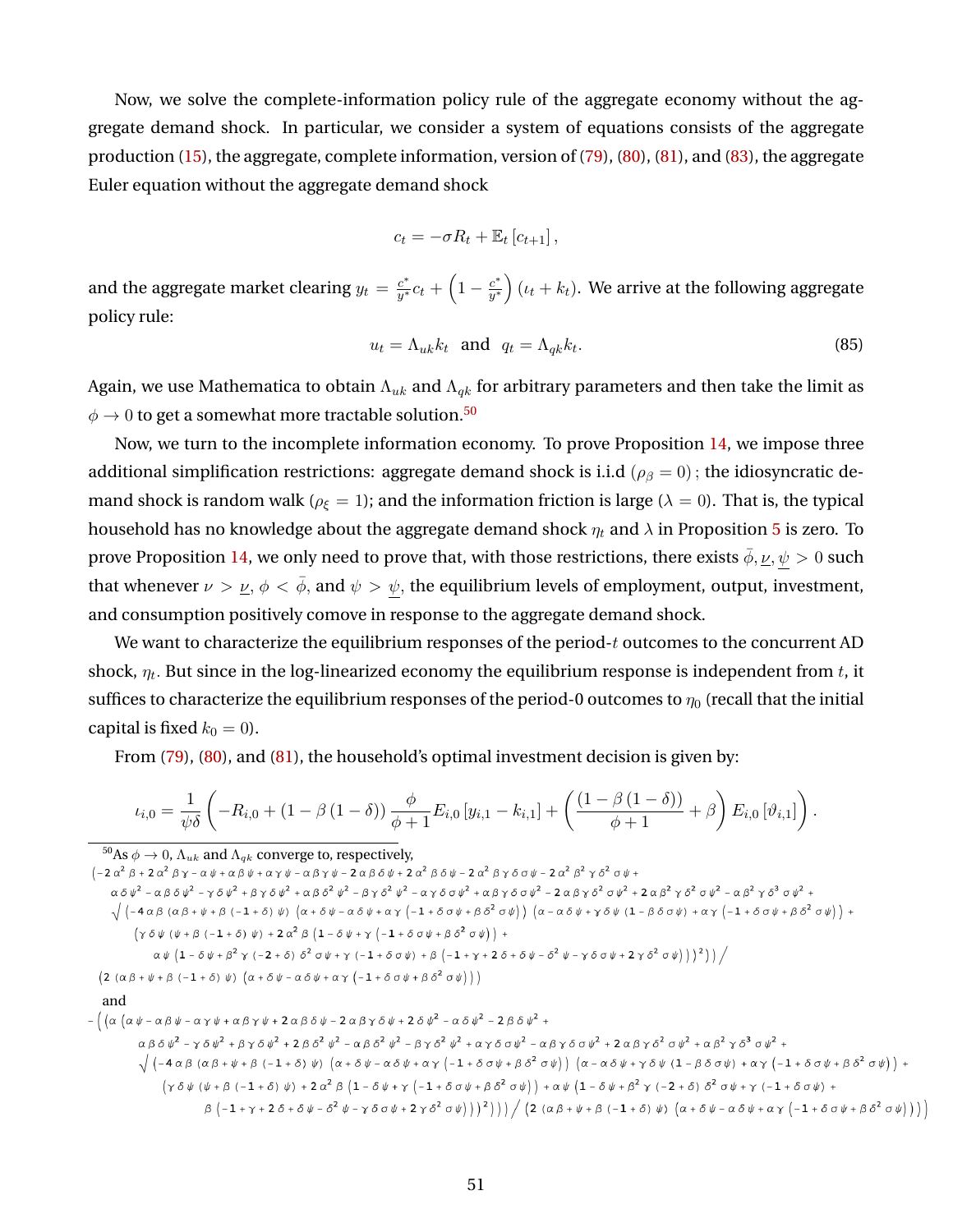Now, because the typical household has no knowledge about the aggregate demand shock. In her expectation, future local demand is as if given only by the idiosyncratic shock, e.g.  $E_{i,0}$  [ $y_{i,1}$ ] =  $E_{i,0}$  [ $\xi_{i,1}$ ]. Then because the current period shocks become common knowledge next period, in the typical household's expectation, future shadow value of land can be characterized by the complete information policy rule in [\(84\)](#page-50-4):

<span id="page-52-0"></span>
$$
E_{i,0} [\vartheta_{i,1}] = E_{i,0} [l_k k_{i,1} + l_\xi \xi_{i,1}].
$$

We then have:

$$
\iota_{i,0} = \frac{1}{\psi \delta} \left( -R_{i,0} + (1 - \beta (1 - \delta)) \frac{\phi}{\phi + 1} \left( E_{i,0} \left[ \xi_{i,1} - k_{i,1} \right] \right) + \left( \frac{(1 - \beta (1 - \delta))}{\phi + 1} + \beta \right) \left( E_{i,0} \left[ l_k k_{i,1} + l_\xi \xi_{i,1} \right] \right) \right).
$$

Now, we aggregate the above and use the fact that  $\xi_{i,0}$  is a random walk and the fact that the household knows the local capital stock  $k_{i,1}$  at period 0. We have:

$$
\iota_0 = \frac{1}{\psi \iota^*} \{-R_0 + \left[ (1 - \beta (1 - \delta)) \frac{\phi}{\phi + 1} + \left( \frac{(1 - \beta (1 - \delta))}{\phi + 1} + \beta \right) l_{\xi} \right] \rho_{\xi} y_0
$$
(86)  
+ 
$$
\left[ \left( \frac{(1 - \beta (1 - \delta))}{\phi + 1} + \beta \right) l_k - (1 - \beta (1 - \delta)) \frac{\phi}{\phi + 1} \right] k_1 \}
$$

We now turn to optimal utilization. First, note that, as the aggregate shock is *i.i.d.*, the rational expectation of future utilization and future shadow value of capital are given by [\(85\)](#page-51-1):

$$
\mathbb{E}_0\left[u_1\right] = \Lambda_{uk}k_1 \text{ and } \mathbb{E}_0\left[\vartheta_1\right] = \Lambda_{qk}k_1.
$$

From the aggregate production [\(15\)](#page-11-4), the optimal utilization [\(79\)](#page-49-0), and the evolution of shadow value in [\(80\)](#page-50-0), we have:

<span id="page-52-1"></span>
$$
\vartheta_0 = -R_0 + \left(\beta \Lambda_{qk} - \tilde{\alpha} \left(1 - \beta \left(1 - \delta\right)\right) \left(\Lambda_{uk} + 1\right)\right) k_1. \tag{87}
$$

Using [\(86\)](#page-52-0), [\(87\)](#page-52-1), the evolution of capital in [\(83\)](#page-50-2), and the production [\(19\)](#page-12-3), we can solve  $(u_0, u_0, R_0, \vartheta_0)$ as a function of  $y_0$  and  $k_0$ . In particular, we have

$$
t_0 = \Gamma_{\iota y} y_0,
$$

where, again with the help of Mathematica, we can show that

<span id="page-52-2"></span>
$$
\lim_{\nu \to +\infty, \phi \to 0} \Gamma_{\iota y} = \frac{\beta^3 \delta^3 + \beta^2 (3\delta - 1)\delta + \beta (3\delta - 1) + 1}{\beta \delta \left(\beta^2 \delta^2 + \beta \delta (\psi + 2) - \beta \psi + \psi + 1\right)} > 0.
$$
\n(88)

It follows that there exist  $\bar\phi, \underline\nu>0$  such that: whenever  $\nu>\underline\nu$  and  $\phi<\bar\phi$ , investment and output comove when the informational friction is large enough.

To complete the argument, we must verify that consumption also comoves. Take the aggregate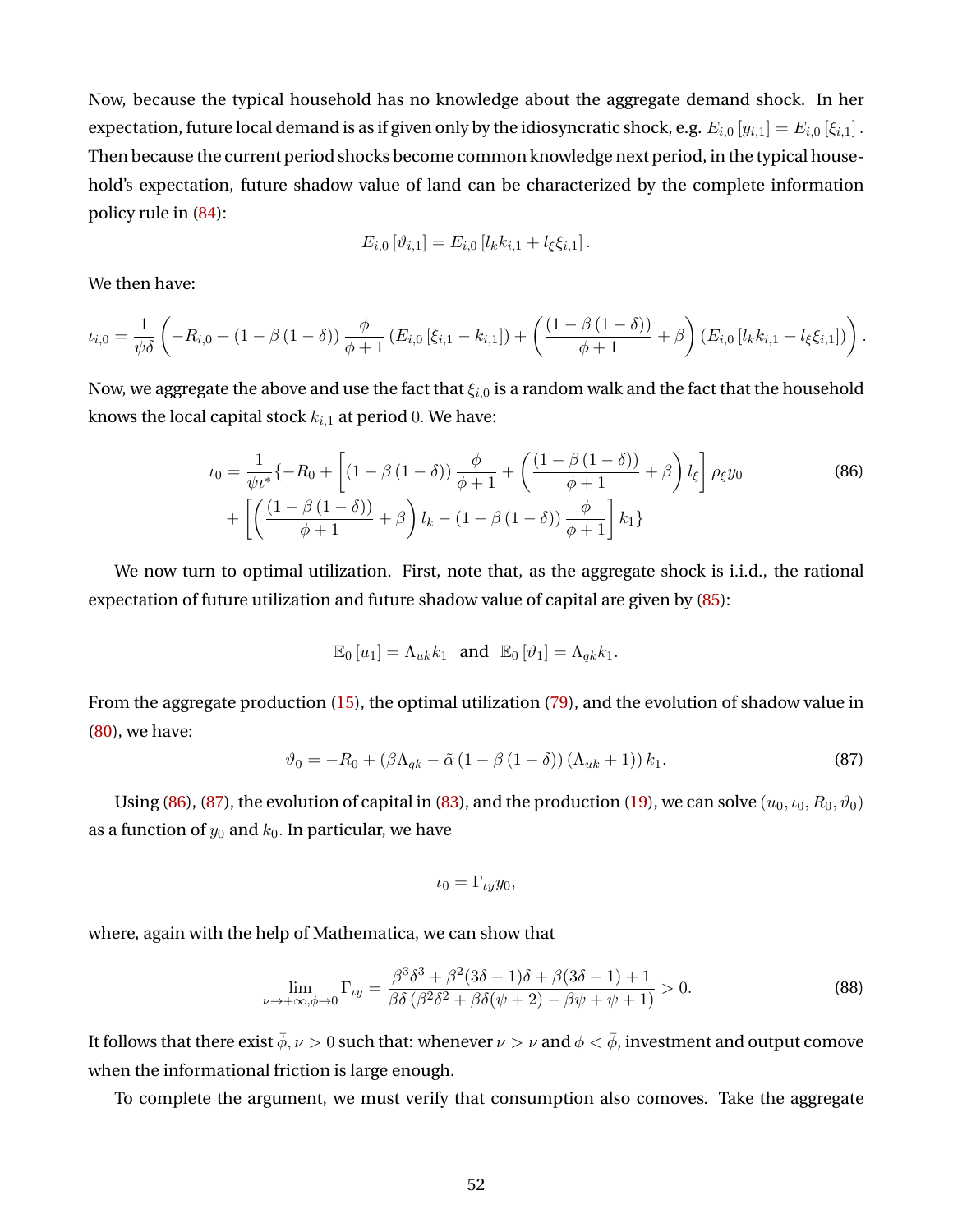resource constraint (or goods market clearing):

$$
y_0 = \frac{c^*}{y^*}c_0 + \left(1 - \frac{c^*}{y^*}\right)(\iota_0 + k_0),
$$

Solving this for  $c_0$  and replacing our solution for investment, we have

$$
c_0 = \frac{y^*}{c^*}y_0 - \frac{y^*-c^*}{c^*}(\iota_0 + k_0) = \left(\frac{y^*}{c^*} - \frac{y^*-c^*}{c^*}\Gamma_{\iota y}\right)y_0 - \frac{y^*-c^*}{c^*}(\Gamma_{\iota k} + 1)k_0.
$$

From the above condition together with [\(88\)](#page-52-2), we then conclude that, when  $\phi$ ,  $\lambda$  are small enough and  $\nu$  and  $\psi$  are large enough (so  $\Gamma_{\iota y} > 0$  and  $\frac{y^*}{c^*}$  $\frac{y^*}{c^*} - \frac{y^*-c^*}{c^*}$  $\frac{-c^{v}}{c^{*}}\Gamma_{ty}>0$ ), output, investment, and consumption all positively comove in response to the aggregate demand shock. Finally, the comovement of employment is immediate, since

<span id="page-53-2"></span>
$$
n_0 = \frac{\nu}{\nu + 1} y_0.
$$
\n(89)

### **Two-period investment model.**

Now, we provide a two-period version of the investment model in Section [6.4.](#page-29-0) This model can be solved analytically (without the help of Mathematica) and allows us to obtain a sharp necessary and sufficient condition for positive comovement between all key macroeconomic quantities (employment, output, consumption, and investment) in response to the aggregate discount rate shock.

In this two-period version of our model, at  $t = 1$ , households make investment, consumption, labor supply decisions,  $51$  and the firm makes utilization and labor demand decisions, as in Section [6.4.](#page-29-0) The capital still evolves according to [\(50\)](#page-29-2). At  $t = 2$ , there are only consumption and labor decisions, but no investment and utilization. All capital depreciate completely after  $t = 2$ .

We log-linearize the equilibrium conditions and re-interpret all the variables as log-deviations from their counterparts in the deterministic equilibrium without aggregate and idiosyncratic shocks.<sup>[52](#page-53-1)</sup>

The labor supply, labor demand, and the aggregate production in both periods (with  $u_2 = 0$ ) are still given respectively by [\(78\)](#page-49-3), [\(12\)](#page-10-3), and [\(15\)](#page-11-4). The optimal utilization at  $t = 1$  is still given by [\(16\)](#page-11-2). The shadow value of capital at the end of  $t = 1$  is given by

$$
\vartheta_{i,1} = -R_{i,1} + \mathbb{E}_t [y_{i,2} - k_{i,2}].
$$

The optimal investment at  $t = 1$  is still given by [\(81\)](#page-50-1). The evolution of local capital is given by

$$
k_{i,2} = -\frac{\delta'\left(u_1^*\right)u_1^*}{1-\delta\left(u_1^*\right)+\iota_1^*}u_{i,1} + \frac{\iota_1^*}{1-\delta\left(u_1^*\right)+\iota_1^*}\iota_1^i + k_{i,1}.
$$

<span id="page-53-1"></span><span id="page-53-0"></span><sup>&</sup>lt;sup>51</sup>The household's information at  $t=1$  is given by  $\mathcal{I}_1^h=\{\beta_1^h\}\cup\{w_{h,1},e_{h,1},R_{h,1}, (p_{i,l,1})_{i\in[0,1],l\in[0,1]},k_{h,2}\}$ .

<sup>&</sup>lt;sup>52</sup>Here, in this deterministic equilibrium, we do not need to assume  $k_1^* = k_2^*$ . That is, we do not need to impose that  $\delta(u_1^*) = \iota_1^*$ . We only impose that, in this deterministic equilibrium, there is no adjustment cost. That is,  $\Psi(\iota_1^*) = \iota_1^*, \Psi'(\iota_1^*) = \iota_1^*$ 1, and  $\Psi''(\iota_1^*) = -\psi$ .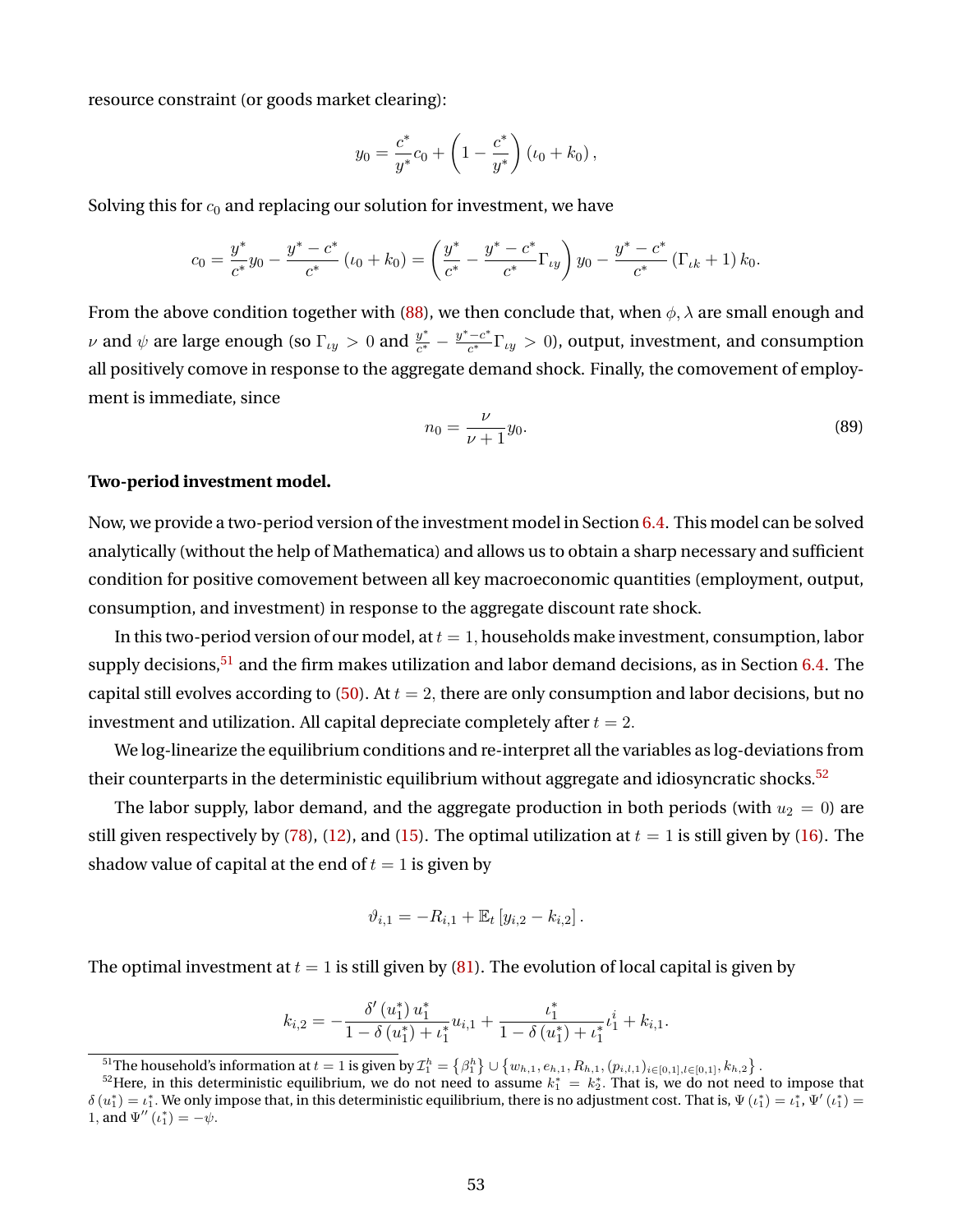Aggregating the above conditions and using Proposition [5,](#page-18-3) the fact that  $E^i_1\left[\xi_{i,2}\right]=\rho_\xi E^i_1\left[\xi_{i,1}\right]=\rho_\xi\left[y_{i,1}-E^i_1\left[y_1\right]\right]$  , and that  $k_1 = 0$ , we have

$$
u_1 = \frac{1}{\tilde{\alpha} + \phi} R_1 + \frac{\tilde{\alpha}}{\tilde{\alpha} + \phi} k_2
$$
  
\n
$$
\iota_1 = \frac{1}{\psi \iota_1^*} ((1 - \lambda) \rho_{\xi} y_1 - [1 - \lambda (1 - \tilde{\alpha})] k_2 - R_1)
$$
  
\n
$$
k_2 = -\frac{\delta' (u_1^*) u_1^*}{1 - \delta (u_1^*) + \iota_1^*} u_1 + \frac{\iota_1^*}{1 - \delta (u_1^*) + \iota_1^*} \iota_1.
$$

Together, we have

$$
\iota_1 = \frac{\left( (1-\lambda)\left( \rho_{\xi} + \frac{\delta'(u_1^*) u_1^*}{1-\delta(u_1^*) + \iota_1^*} \right) - \frac{\tilde{\alpha} + \phi}{1-\tilde{\alpha}} \right)}{\psi \iota_1^* \left( 1 + \frac{(1-\lambda)(1-\tilde{\alpha})}{\psi(1-\delta(u_1^*) + \iota_1^*)} \right)} y_1.
$$

As a result, investment and output (and employment, similar to [\(89\)](#page-53-2)) comove if and only if

<span id="page-54-0"></span>
$$
(1 - \lambda) \left( \rho_{\xi} + \frac{\delta' \left( u_1^* \right) u_1^*}{1 - \delta \left( u_1^* \right) + \iota_1^*} \right) > \frac{\tilde{\alpha} + \phi}{1 - \tilde{\alpha}}. \tag{90}
$$

Using the aggregate goods market clearing,  $y_1=\frac{c_1^*}{y_1^*}c_1+\frac{\iota_1^*k_1^*}{y_1^*}\iota_1,$  we have that consumption and output comove if and only if

<span id="page-54-1"></span>
$$
(1 - \lambda) \left(\rho_{\xi} + \frac{\delta'(u_1^*) u_1^*}{1 - \delta(u_1^*) + \iota_1^*}\right) - \frac{y_1^*}{k_1^*} \psi\left(1 + \frac{(1 - \lambda)(1 - \tilde{\alpha})}{\psi(1 - \delta(u_1^*) + \iota_1^*)}\right) < \frac{\tilde{\alpha} + \phi}{1 - \tilde{\alpha}}.\tag{91}
$$

[\(90\)](#page-54-0) and [\(91\)](#page-54-1) together are necessary and sufficient for comovement among employment, output, investment, and consumption.

Finally, note that [\(90\)](#page-54-0) is more easily satisfied when  $\lambda$  is small, underscoring the role of misperceptions in helping investment increase in response to  $\eta_t$  despite the increase in the real interest rate. On the other hand, [\(91\)](#page-54-1) is more easily satisfied when  $\psi$  is large, underscoring how capital adjustment costs together with variable utilization allow aggregate employment and output to comove with aggregate consumption.

### **Proof of Proposition [15.](#page-35-1)**

Since here we work directly with time-varying wedge  $(\tau_t)$ , we can still work with real prices and wages as in the main analysis, in the sense of denominated by the basket of all goods produced in the current period.

We define the production wedge as the as-if time varying tax on revenue reflected in the local firm's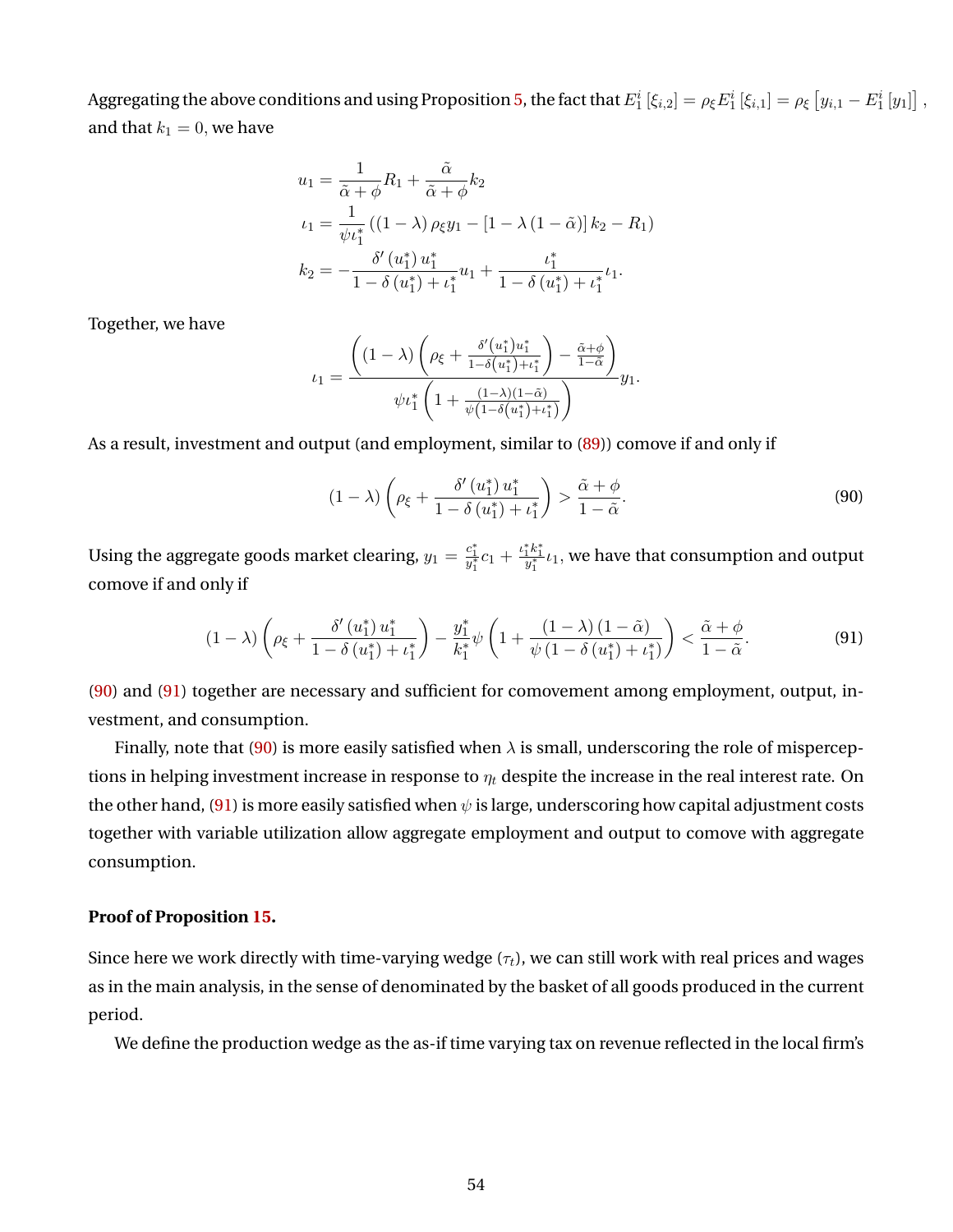labor demand and utilization decisions:

$$
l_{i,t} = y_{i,t} - w_{i,t} - \tilde{\tau}_{i,t},
$$
  

$$
p_{i,t} + q_{i,t} - u_{i,t} - k_{i,t} - \tilde{\tau}_{i,t} = \vartheta_{i,t} + \phi u_{i,t}.
$$
 (92)

The local labor supply in [\(13\)](#page-10-5) now becomes

<span id="page-55-1"></span>
$$
n_t^i = \nu w_{i,t} - \frac{\nu}{\sigma} c_t^i.
$$

Imposing labor market clearing, using the production function in [\(11\)](#page-10-6), and aggregating, we have

$$
y_t = (1 - \tilde{\alpha}) (u_t + k_t) - \frac{\sigma \nu}{\sigma + \nu} \tilde{\alpha} \tilde{\tau}_t.
$$

Defining  $\tau_t = \frac{\sigma \nu}{\sigma + i}$  $\frac{\sigma \nu}{\sigma + \nu} \tilde{\alpha} \tilde{\tau}_t$ . We arrive at [\(52\)](#page-35-2).

The shadow value of land is given by<sup>[53](#page-55-0)</sup>

<span id="page-55-2"></span>
$$
\vartheta_{i,t} = -R_{i,t} + (1-\beta) \mathbb{E}_t \left[ p_{i,t+1} + q_{i,t+1} - k_{i,t+1} - u_{i,t+1} \right] + \beta \mathbb{E}_t \left[ \vartheta_{i,t+1} \right]. \tag{93}
$$

Aggregating [\(92\)](#page-55-1) and [\(93\)](#page-55-2) and combining terms, we have

$$
y_{t} - (1 + \phi) u_{t} - k_{t} - \tilde{\tau}_{t} = -R_{t} + (1 - \beta) \mathbb{E}_{t} \left[ y_{t+1} - k_{t+1} - u_{t+1} \right] + \beta \mathbb{E}_{t} \left[ y_{t+1} - (1 + \phi) u_{t+1} - k_{t+1} - \tilde{\tau}_{t+1} \right].
$$

Similar to [\(20\)](#page-12-5) but using the aggregate production in [\(52\)](#page-35-2), we arrive at [\(53\)](#page-35-3).

The evolution of capital in  $(54)$  is the same as  $(21)$ .

The derivation of the AD in [\(55\)](#page-36-0) is exactly the same as the main analysis.

<span id="page-55-0"></span><sup>&</sup>lt;sup>53</sup>Note that what matters for the shadow value of land is the actual marginal productivity of capital, which does not depend on the wedge  $\tau_{i,t}$  directly.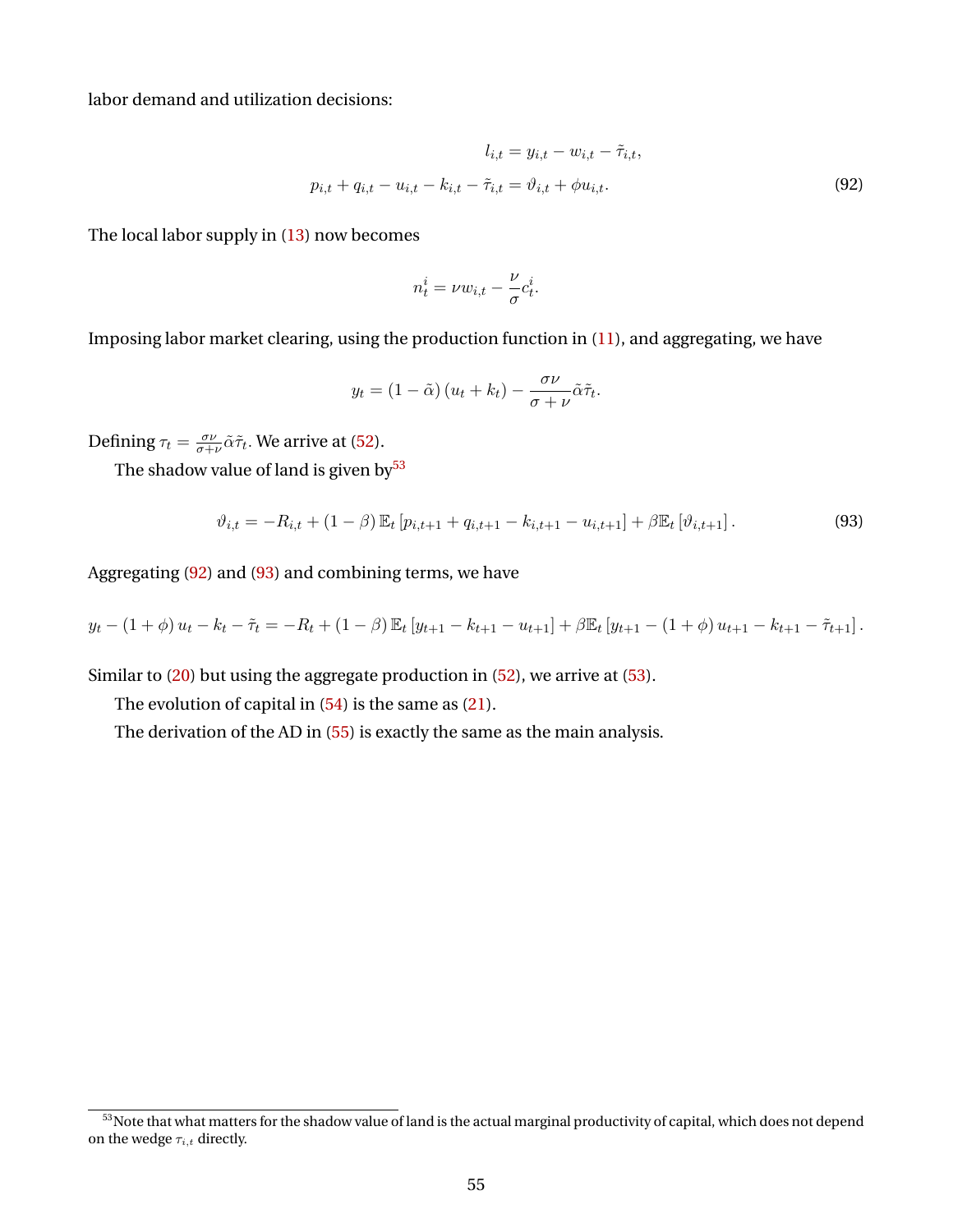# **References**

- <span id="page-56-2"></span>Akerlof, George A and Robert J Shiller. 2010. *Animal Spirits: How Human Psychology Drives the Economy, and Why it Matters for Global Capitalism*. Princeton University Press.
- <span id="page-56-6"></span>Andrade, Philippe, Olivier Coibion, Erwan Gautier, and Yuriy Gorodnichenko. 2020. "No Firm is an Island? How Industry Conditions Shape Firms' Aggregate Expectations." *NBER Working Paper No. 27317* .
- <span id="page-56-3"></span>Angeletos, George-Marios, Fabrice Collard, and Harris Dellas. 2018. "Quantifying Confidence." *Econometrica* 86 (5):1689–1726.

<span id="page-56-0"></span>———. 2020. "Business Cycle Anatomy." *American Economic Review* forthcoming.

- <span id="page-56-10"></span>Angeletos, George-Marios and Zhen Huo. 2019. "Myopia and anchoring." *NBER Working Paper No. 24545* .
- <span id="page-56-7"></span>Angeletos, George-Marios, Zhen Huo, and Karthik Sastry. 2020. "Imperfect Macroeconomic Expectations: Evidence and Theory." *prepared for the 35th NBER Macroeconomics Annual* .

<span id="page-56-4"></span>Angeletos, George-Marios and Jennifer La'O. 2013. "Sentiments." *Econometrica* 81 (2):739–779.

<span id="page-56-12"></span>Angeletos, George-Marios and Chen Lian. 2017. "Dampening General Equilibrium: from Micro to Macro." *NBER Working Paper No. 23379* .

<span id="page-56-1"></span>———. 2018. "Forward Guidance without Common Knowledge." *American Economic Review* 108 (9):2477–2512.

<span id="page-56-9"></span>———. 2019. "Confidence and the Propagation of Demand Shocks." *MIT mimeo* .

- <span id="page-56-13"></span>Angeletos, George-Marios and Karthik Sastry. 2020. "Managing Expectations: Instruments vs. Targets." *MIT mimeo* .
- <span id="page-56-11"></span>Bachmann, Rüdiger, Ricardo J. Caballero, and Eduardo M. R. A. Engel. 2013. "Aggregate Implications of Lumpy Investment: New Evidence and a DSGE Model." *American Economic Journal: Macroeconomics* 5 (4):29–67.
- <span id="page-56-5"></span>Bai, Yan, Jose-Vıctor Rıos-Rull, and Kjetil Storesletten. 2019. "Demand Shocks as Productivity Shocks." ´ *University of Pennsylvania mimeo* .
- <span id="page-56-14"></span>Barberis, Nicholas, Robin Greenwood, Lawrence Jin, and Andrei Shleifer. 2015. "X-CAPM: An Extrapolative Capital Asset Pricing Model." *Journal of Financial Economics* 115 (1):1–24.
- <span id="page-56-8"></span>Barro, Robert J and Robert King. 1984. "Time-separable Preferences and Intertemporal-substitution Models of Business Cycles." *The Quarterly Journal of Economics* 99 (4):817–839.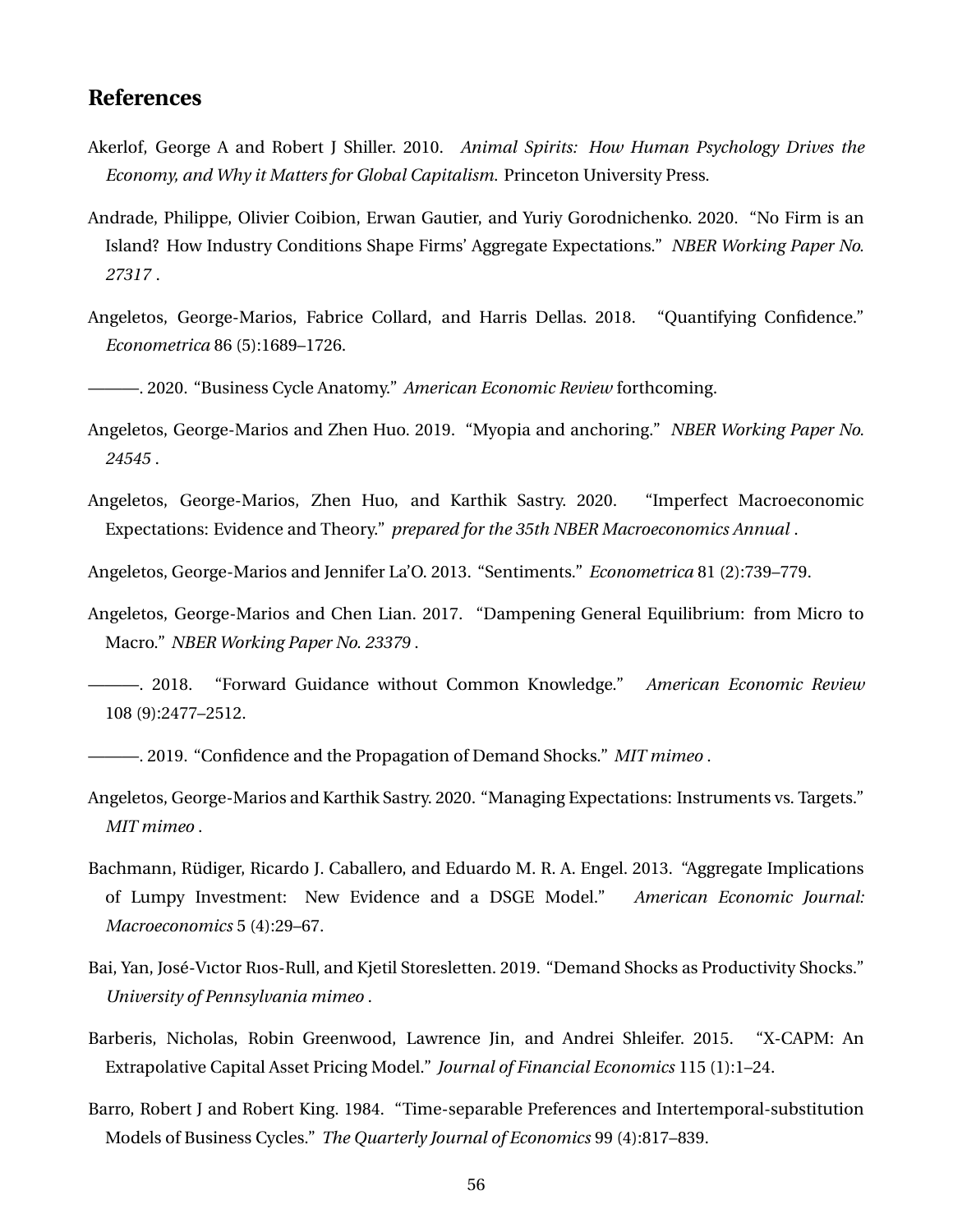- <span id="page-57-3"></span>Barsky, Robert B and Eric R Sims. 2011. "News Shocks and Business Cycles." *Journal of Monetary Economics* 58 (3):273–289.
- <span id="page-57-1"></span>Basu, Susanto, John Fernald, and Miles Kimball. 2006. "Are Technology Improvements Contractionary?" *American Economic Review* 96 (5):1418–1448.
- <span id="page-57-14"></span>Basu, Susanto and Miles Kimball. 1997. "Cyclical Productivity with Unobserved Input Variation." *NBER Working Paper No. 5915* .
- <span id="page-57-5"></span>Beaudry, Paul and Franck Portier. 2013. "Understanding Noninflationary Demand-Driven Business Cycles." In *NBER Macroeconomics Annual 2013, Volume 28*. 69–130.
- <span id="page-57-6"></span>———. 2018. "Real Keynesian Models and Sticky Prices." *NBER Working Paper No. 24223* .
- <span id="page-57-7"></span>Benhabib, Jess and Roger Farmer. 1994. "Indeterminacy and Increasing Returns." *Journal of Economic Theory* 63 (1):19–41.
- <span id="page-57-2"></span>Blanchard, Olivier and Danny Quah. 1989. "The Dynamic Effects Of Aggregate Demand And Supply Disturbances." *American Economic Review* 79 (4):655–673.
- <span id="page-57-9"></span>Burnside, Craig, Martin Eichenbaum, and Sergio Rebelo. 1995. "Capital Utilization and Returns to Scale." *NBER Macroeconomics Annual* 10:67–110.
- <span id="page-57-12"></span>Caballero, Ricardo J. and Eduardo M. R. A. Engel. 1999. "Explaining Investment Dynamics in U.S. Manufacturing: A Generalized (S, s) Approach." *Econometrica* 67 (4):783–826.
- <span id="page-57-0"></span>Carroll, Christopher, Edmund Crawley, Jiri Slacalek, Kiichi Tokuoka, and Matthew N. White. 2020. "Sticky Expectations and Consumption Dynamics." *American Economic Journal: Macroeconomics* forthcoming.
- <span id="page-57-11"></span>Cavallo, Alberto, Guillermo Cruces, and Ricardo Perez-Truglia. 2017. "Inflation Expectations, Learning, and Supermarket Prices: Evidence from Survey Experiments." *American Economic Journal: Macroeconomics* 9 (3):1–35.
- <span id="page-57-8"></span>Chahrour, Ryan and Gaetano Gaballo. 2020. "Learning from House Prices: Amplification and Business Fluctuations." *Boston College/HEC Paris mimeo* .
- <span id="page-57-13"></span>Christiano, Lawrence, Martin Eichenbaum, and Charles Evans. 2005. "Nominal Rigidities and the Dynamic Effects of a Shock to Monetary Policy." *Journal of Political Economy* 113 (1):1–45.
- <span id="page-57-4"></span>Christiano, Lawrence, Roberto Motto, and Massimo Rostagno. 2014. "Risk Shocks." *American Economic Review* 104 (1):27–65.
- <span id="page-57-10"></span>Coibion, Olivier and Yuriy Gorodnichenko. 2012. "What Can Survey Forecasts Tell Us about Information Rigidities?" *Journal of Political Economy* 120 (1):116–159.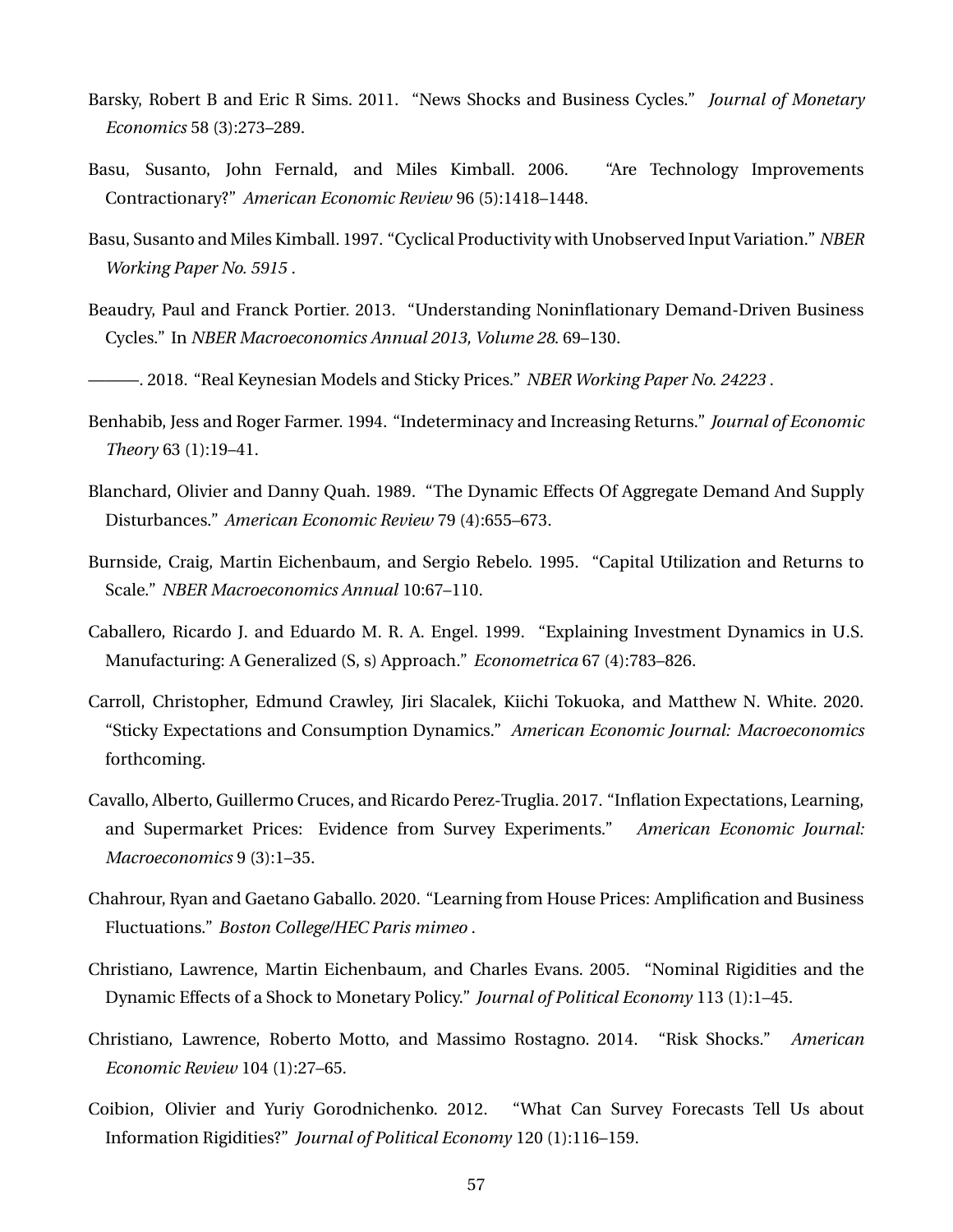<span id="page-58-8"></span>———. 2015. "Information Rigidity and the Expectations Formation Process: A Simple Framework and New Facts." *American Economic Review* 105 (8):2644–78.

- <span id="page-58-9"></span>Coibion, Olivier, Yuriy Gorodnichenko, and Tiziano Ropele. 2019. "Inflation Expectations and Firm Decisions: New Causal Evidence." *The Quarterly Journal of Economics* :165–219.
- <span id="page-58-6"></span>Cooper, Russell and Andrew John. 1988. "Coordinating Coordination Failures in Keynesian Models." *Quarterly Journal of Economics* :441–463.
- <span id="page-58-15"></span>Correia, Isabel, Juan Pablo Nicolini, and Pedro Teles. 2008. "Optimal Fiscal and Monetary Policy: Equivalence Results." *Journal of Political Economy* 116 (1):141–170.
- <span id="page-58-7"></span>Diamond, Peter. 1982. "Aggregate Demand Management in Search Equilibrium." *The Journal of Political Economy* :881–894.
- <span id="page-58-13"></span>Eggertsson, Gauti B and Paul Krugman. 2012. "Debt, Deleveraging, and the Liquidity Trap: A Fisher-Minsky-Koo Approach." *Quarterly Journal of Economics* 127 (3):1469–1513.
- <span id="page-58-1"></span>Farhi, Emmanuel and Iván Werning. 2019. "Monetary Policy, Bounded Rationality, and Incomplete Markets." *American Economic Review* 109 (11):3887–3928.
- <span id="page-58-11"></span>Gabaix, Xavier. 2014. "A Sparsity-Based Model of Bounded Rationality." *Quarterly Journal of Economics* 129 (4):1661–1710.

<span id="page-58-10"></span>———. 2019. "Behavioral inattention." *Handbook of Behavioral Economics: Applications and Foundations* 2:261–343.

<span id="page-58-2"></span>———. 2020. "A behavioral New Keynesian model." *American Economic Review* 110 (8):2271–2327.

- <span id="page-58-12"></span>Gaballo, Gaetano. 2017. "Price Dispersion, Private Uncertainty, and Endogenous Nominal Rigidities." *The Review of Economic Studies* 85 (2):1070–1110.
- <span id="page-58-5"></span>Gali, Jordi. 1999. "Technology, Employment, and the Business Cycle: Do Technology Shocks Explain Aggregate Fluctuations?" *American Economic Review* 89 (1):249–271.
- <span id="page-58-4"></span>Gennaioli, Nicola, Yueran Ma, and Andrei Shleifer. 2016. "Expectations and Investment." *NBER Macroeconomics Annual* 30 (1):379–431.
- <span id="page-58-0"></span>Greenwood, Jeremy, Zvi Hercowitz, and Gregory Huffman. 1988. "Investment, Capacity Utilization, and the Real Business Cycle." *The American Economic Review* :402–417.
- <span id="page-58-3"></span>Greenwood, Robin and Andrei Shleifer. 2014. "Expectations of Returns and Expected Returns." *The Review of Financial Studies* 27 (3):714–746.
- <span id="page-58-14"></span>Guerrieri, Veronica and Guido Lorenzoni. 2017. "Credit Crises, Precautionary Savings, and the Liquidity Trap." *Quarterly Journal of Economics* .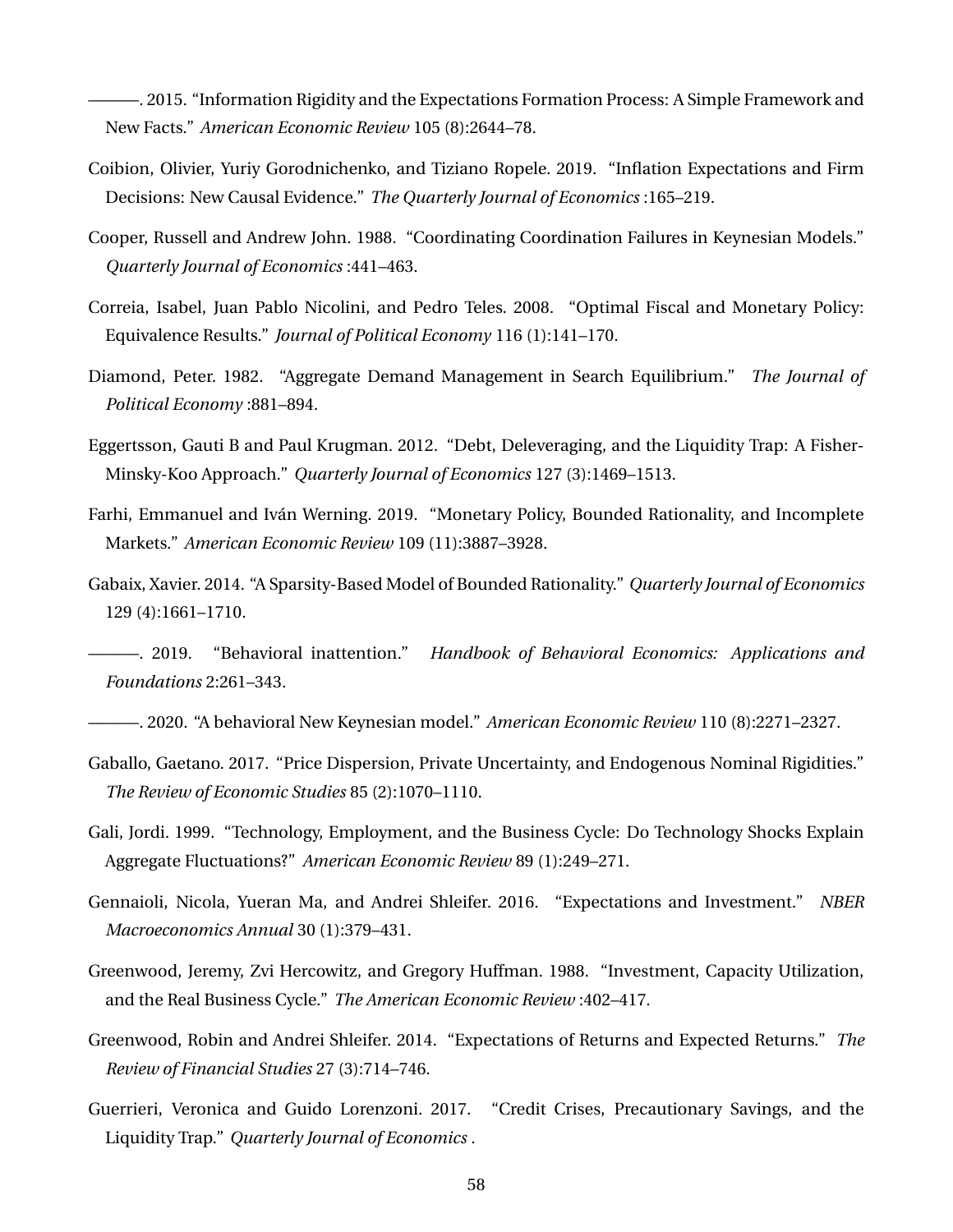- <span id="page-59-15"></span>Hulten, Charles. 1978. "Growth Accounting with Intermediate Inputs." *Review of Economic Studies* 45 (3):511–518.
- <span id="page-59-6"></span>Huo, Zhen and Jose-Victor Rios-Rull. 2020. "Demand Induced Fluctuations." *Review of Economic Dynamics* .
- <span id="page-59-7"></span>Ilut, Cosmin and Hikaru Saijo. 2020. "Learning, Confidence, and Business Cycles." Tech. rep.
- <span id="page-59-14"></span>Jaimovich, Nir and Sergio Rebelo. 2009. "Can News about the Future Drive the Business Cycle?" *American Economic Review* 99 (4):1097–1118.
- <span id="page-59-5"></span>Justiniano, Alejandro, Giorgio Primiceri, and Andrea Tambalotti. 2010. "Investment Shocks and Business Cycles." *Journal of Monetary Economics* 57 (2):132–145.
- <span id="page-59-12"></span>King, Robert and Sergio Rebelo. 1999. "Resuscitating Real Business Cycles." *Handbook of Macroeconomics* 1:927–1007.
- <span id="page-59-11"></span>Kohlhas, Alexandre and Ansgar Walther. 2019. "Asymmetric Attention." IIES miméo.

<span id="page-59-9"></span>Lorenzoni, Guido. 2009. "A Theory of Demand Shocks." *American Economic Review* 99 (5):2050–84.

- <span id="page-59-8"></span>Lucas, Robert. 1972. "Expectations and the Neutrality of Money." *Journal of Economic Theory* 4 (2):103– 124.
- <span id="page-59-3"></span>———. 1973. "Some International Evidence on Output-Inflation Tradeoffs." *American Economic Review* 63 (3):326–334.
- <span id="page-59-4"></span>Mackowiak, Bartosz and Mirko Wiederholt. 2009. "Optimal Sticky Prices under Rational Inattention." *American Economic Review* 99 (3):769–803.
- <span id="page-59-13"></span>Mankiw, Gregory and Ricardo Reis. 2002. "Sticky Information versus Sticky Prices: A Proposal to Replace the New Keynesian Phillips Curve." *Quarterly Journal of Economics* 117 (4):1295–1328.
- <span id="page-59-10"></span>Mankiw, Gregory, Ricardo Reis, and Justin Wolfers. 2004. "Disagreement about Inflation Expectations." In *NBER Macroeconomics Annual 2003, Volume 18*. The MIT Press, 209–270.
- <span id="page-59-1"></span>Mavroeidis, Sophocles, Mikkel Plagborg-Møller, and James H. Stock. 2014. "Empirical Evidence on Inflation Expectations in the New Keynesian Phillips Curve." *Journal of Economic Literature* 52 (1):124–88.
- <span id="page-59-2"></span>McLeay, Michael and Silvana Tenreyro. 2020. "Optimal Inflation and the Identification of the Phillips Curve." *NBER Macroeconomics Annual* 34 (1):199–255.
- <span id="page-59-0"></span>Mian, Atif and Amir Sufi. 2014. "What Explains the 2007–2009 Drop in Employment?" *Econometrica* 82 (6):2197–2223.